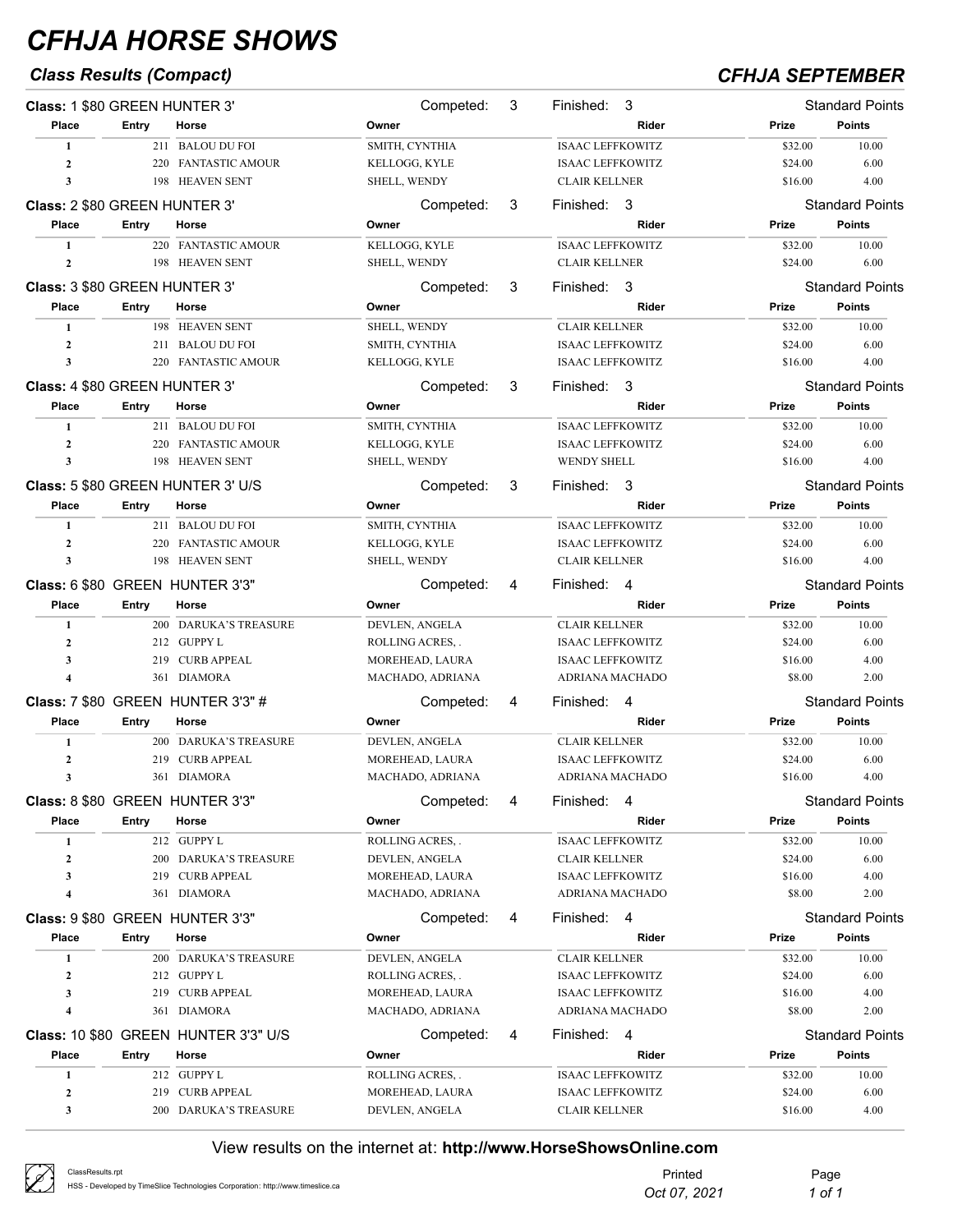## *Class Results (Compact) CFHJA SEPTEMBER*

|                |       | Class: 10 \$80 GREEN HUNTER 3'3" U/S         | Competed:               | 4 | Finished:<br>4              |              | <b>Standard Points</b> |
|----------------|-------|----------------------------------------------|-------------------------|---|-----------------------------|--------------|------------------------|
| Place          | Entry | Horse                                        | Owner                   |   | Rider                       | <b>Prize</b> | <b>Points</b>          |
| 4              | 361   | DIAMORA                                      | MACHADO, ADRIANA        |   | <b>ADRIANA MACHADO</b>      | \$8.00       | 2.00                   |
| (Combined)     |       | Class: 38 \$100 PERFORMANCE HUNTER 3'3" 3'6" | Competed:               |   | Finished:                   |              | <b>Standard Points</b> |
| Place          | Entry | Horse                                        | Owner                   |   | Rider                       | <b>Prize</b> | <b>Points</b>          |
|                | 213   | <b>ESH CARL</b>                              | BERKACHE, MARJORY       |   | <b>ISAAC LEFFKOWITZ</b>     | \$40.00      | 10.00                  |
| $\overline{2}$ | 215   | <b>EVER SO CLEVER</b>                        | FAT CHANCE FARM, .      |   | <b>ISAAC LEFFKOWITZ</b>     | \$30.00      | 6.00                   |
| 3              | 162   | <b>CENTRAL PARK</b>                          | EUFEMIA, MARY           |   | <b>MARY EUFEMIA</b>         | \$20.00      | 4.00                   |
| 4              | 360.  | 24K MAGIC                                    | MCNEEL, MARY            |   | <b>CLAIR KELLNER</b>        | \$10.00      | 2.00                   |
| 5              | 194   | <b>INSPIRATION</b>                           | CARREJA, MINDY          |   | <b>CLAIR KELLNER</b>        | \$0.00       | 1.00                   |
| 6              | 163   | <b>MY WAY</b>                                | <b>VERTULLO, STACEY</b> |   | <b>SHANNON DICKINSON</b>    | \$0.00       | 0.50                   |
| n              | 321   | <b>IMAGINE THAT</b>                          | SAVETTIERE, GABRIELLA   |   | <b>GABRIELLA SAVETTIERE</b> | \$0.00       |                        |
|                |       | Class: 39 \$100 PERFORMANCE HUNTER 3'3"      | Competed:               |   | Finished:                   |              | <b>Standard Points</b> |

### **Class:** 39 \$100 PERFORMANCE HUNTER 3'3" 3'6"(Combined)

| Place | Entry | Horse                                               | Owner                                  | Rider                       | Prize   | <b>Points</b>          |
|-------|-------|-----------------------------------------------------|----------------------------------------|-----------------------------|---------|------------------------|
|       | 213   | <b>ESH CARL</b>                                     | BERKACHE, MARJORY                      | <b>ISAAC LEFFKOWITZ</b>     | \$40.00 | 10.00                  |
|       |       | 194 INSPIRATION                                     | CARREJA, MINDY<br><b>CLAIR KELLNER</b> |                             | \$30.00 | 6.00                   |
|       |       | 215 EVER SO CLEVER                                  | FAT CHANCE FARM, .                     | <b>ISAAC LEFFKOWITZ</b>     | \$20.00 | 4.00                   |
|       |       | 162 CENTRAL PARK                                    | EUFEMIA, MARY                          | <b>MARY EUFEMIA</b>         | \$10.00 | 2.00                   |
|       |       | 360 24K MAGIC                                       | MCNEEL, MARY                           | <b>CLAIR KELLNER</b>        | \$0.00  | 1.00                   |
| 6     | 321   | <b>IMAGINE THAT</b>                                 | SAVETTIERE, GABRIELLA                  | <b>GABRIELLA SAVETTIERE</b> | \$0.00  | 0.50                   |
|       |       | 163 MY WAY                                          | VERTULLO, STACEY                       | <b>SHANNON DICKINSON</b>    | \$0.00  |                        |
|       |       | <b>Class: 40 \$100 PERFORMANCE HUNTER 3'3" 3'6"</b> | Competed:                              | Finished:                   |         | <b>Standard Points</b> |

### **Class:** 40 \$100 PERFORMANCE HUNTER 3'3" 3'6" (Combined)

| Place | Entry | Horse              | Owner                    | Rider                    | Prize   | <b>Points</b> |
|-------|-------|--------------------|--------------------------|--------------------------|---------|---------------|
|       | 182.  | WITHOUT A TRACE    | HUNKIAR, JESSICA         | <b>JAIME GIBSON</b>      | \$40.00 | 10.00         |
|       | 194   | <b>INSPIRATION</b> | CARREJA, MINDY           | <b>CLAIR KELLNER</b>     | \$30.00 | 6.00          |
|       | 213   | ESH CARL           | <b>BERKACHE, MARJORY</b> | <b>ISAAC LEFFKOWITZ</b>  | \$20.00 | 4.00          |
|       |       | 360 24K MAGIC      | MCNEEL, MARY             | <b>CLAIR KELLNER</b>     | \$10.00 | 2.00          |
|       |       | 163 MY WAY         | <b>VERTULLO, STACEY</b>  | <b>SHANNON DICKINSON</b> | \$0.00  | 1.00          |
| 6     |       | 162 CENTRAL PARK   | EUFEMIA, MARY            | <b>MARY EUFEMIA</b>      | \$0.00  | 0.50          |
|       |       | 215 EVER SO CLEVER | FAT CHANCE FARM, .       | <b>ISAAC LEFFKOWITZ</b>  | \$0.00  |               |
|       |       |                    |                          |                          |         |               |

Competed: 7 Finished: 7 Standard Points

Competed: 6 Finished: 6 Standard Points

### **Class:** 41 \$100 PERFORMANCE HUNTER 3'3" 3'6"  $(Combinod)$

| (Combined) |       |                    |                          |                          |         |               |
|------------|-------|--------------------|--------------------------|--------------------------|---------|---------------|
| Place      | Entry | Horse              | Owner                    | Rider                    | Prize   | <b>Points</b> |
|            | 360   | 24K MAGIC          | MCNEEL, MARY             | <b>CLAIR KELLNER</b>     | \$40.00 | 10.00         |
|            | 182.  | WITHOUT A TRACE    | HUNKIAR, JESSICA         | <b>JAIME GIBSON</b>      | \$30.00 | 6.00          |
|            |       | 213 ESH CARL       | <b>BERKACHE, MARJORY</b> | <b>ISAAC LEFFKOWITZ</b>  | \$20.00 | 4.00          |
|            | 194   | <b>INSPIRATION</b> | <b>CARREJA, MINDY</b>    | <b>CLAIR KELLNER</b>     | \$10.00 | 2.00          |
|            |       | 163 MY WAY         | <b>VERTULLO, STACEY</b>  | <b>SHANNON DICKINSON</b> | \$0.00  | 1.00          |
| 6          |       | 162 CENTRAL PARK   | EUFEMIA, MARY            | <b>MARY EUFEMIA</b>      | \$0.00  | 0.50          |
|            | 215   | EVER SO CLEVER     | <b>FAT CHANCE FARM</b>   | <b>ISAAC LEFFKOWITZ</b>  | \$0.00  |               |
|            |       |                    |                          |                          |         |               |

### **Class:** 42 \$100 PERFORMANCE HUNTER 3'3" 3'6"

| uva (Ovinonicu) |       |                                                         |                          |                          |              |                        |
|-----------------|-------|---------------------------------------------------------|--------------------------|--------------------------|--------------|------------------------|
| Place           | Entry | Horse                                                   | Owner                    | Rider                    | Prize        | <b>Points</b>          |
|                 |       | 162 CENTRAL PARK                                        | EUFEMIA, MARY            | <b>MARY EUFEMIA</b>      | \$40.00      | 10.00                  |
|                 |       | 215 EVER SO CLEVER                                      | FAT CHANCE FARM, .       | <b>ISAAC LEFFKOWITZ</b>  | \$30.00      | 6.00                   |
|                 |       | 213 ESH CARL                                            | <b>BERKACHE, MARJORY</b> | <b>ISAAC LEFFKOWITZ</b>  | \$20.00      | 4.00                   |
|                 |       | 194 INSPIRATION                                         | CARREJA, MINDY           | <b>CLAIR KELLNER</b>     | \$10.00      | 2.00                   |
|                 |       | 360 24K MAGIC                                           | MCNEEL, MARY             | <b>CLAIR KELLNER</b>     | \$0.00       | 1.00                   |
| 6               |       | 163 MY WAY                                              | <b>VERTULLO, STACEY</b>  | <b>SHANNON DICKINSON</b> | \$0.00       | 0.50                   |
|                 |       | <b>Class: 53 \$140 A-O HUNTER 3'3", 3'6" (Combined)</b> | 6<br>Competed:           | Finished:<br>6           |              | <b>Standard Points</b> |
| Place           | Entry | Horse                                                   | Owner                    | Rider                    | <b>Prize</b> | <b>Points</b>          |

| ClassResults.rpt<br>HSS - Developed by TimeSlice Technologies Corporation: http://www.timeslice.ca | Printec<br>Oct 07, 2021 | Page<br>1 of 1 |
|----------------------------------------------------------------------------------------------------|-------------------------|----------------|
|----------------------------------------------------------------------------------------------------|-------------------------|----------------|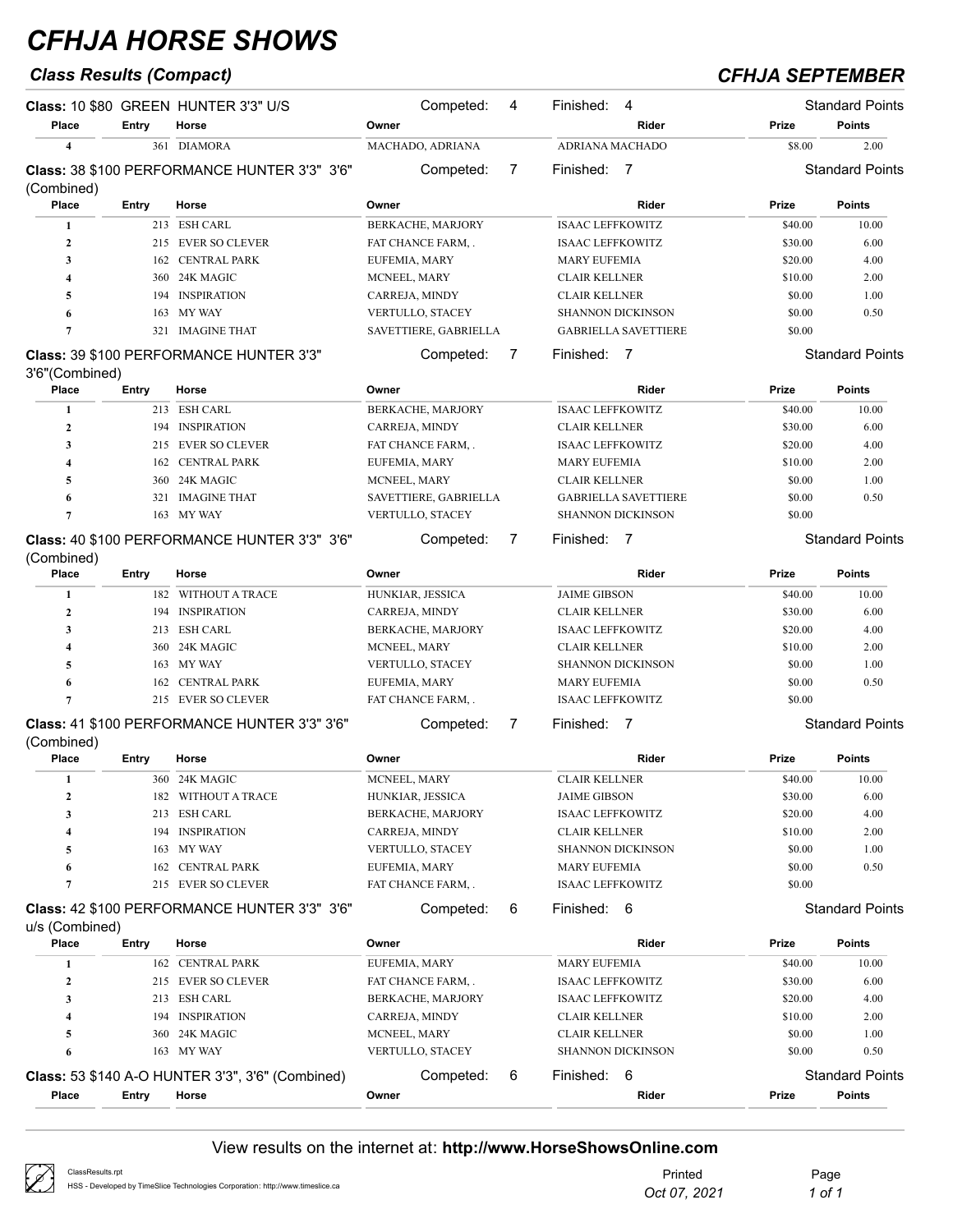## *Class Results (Compact) CFHJA SEPTEMBER*

|                         |       | Class: 53 \$140 A-O HUNTER 3'3", 3'6" (Combined)        | Competed:               | 6 | Finished: 6                 |         | <b>Standard Points</b> |
|-------------------------|-------|---------------------------------------------------------|-------------------------|---|-----------------------------|---------|------------------------|
| Place                   | Entry | Horse                                                   | Owner                   |   | Rider                       | Prize   | <b>Points</b>          |
| 1                       |       | 162 CENTRAL PARK                                        | EUFEMIA, MARY           |   | <b>MARY EUFEMIA</b>         | \$56.00 | 10.00                  |
| $\boldsymbol{2}$        |       | 163 MY WAY                                              | VERTULLO, STACEY        |   | <b>STACEY VERTULLO</b>      | \$42.00 | 6.00                   |
| 3                       |       | 276 CLARI TY                                            | MELILLO, ADRIANNA       |   | ADRIANNA MELILLO            | \$28.00 | 4.00                   |
| 4                       | 266   | FADALKA - ZELDENRUST                                    | TAYLOR, MELINDA         |   | PORTER TOBIN                | \$14.00 | 2.00                   |
| 5                       | 321   | <b>IMAGINE THAT</b>                                     | SAVETTIERE, GABRIELLA   |   | <b>GABRIELLA SAVETTIERE</b> | \$0.00  | 1.00                   |
| 6                       |       | 228 AVICII                                              | <b>KEENER, PAIGE</b>    |   | PAIGE KEENER                | \$0.00  | 0.50                   |
|                         |       | <b>Class: 54 \$140 A-O HUNTER 3'3", 3'6" (Combined)</b> | Competed:               | 6 | Finished: 6                 |         | <b>Standard Points</b> |
| Place                   | Entry | Horse                                                   | Owner                   |   | Rider                       | Prize   | <b>Points</b>          |
| 1                       |       | 163 MY WAY                                              | VERTULLO, STACEY        |   | <b>STACEY VERTULLO</b>      | \$56.00 | 10.00                  |
| $\mathbf{2}$            |       | 162 CENTRAL PARK                                        | EUFEMIA, MARY           |   | <b>MARY EUFEMIA</b>         | \$42.00 | 6.00                   |
| 3                       |       | 266 FADALKA - ZELDENRUST                                | TAYLOR, MELINDA         |   | PORTER TOBIN                | \$28.00 | 4.00                   |
| $\overline{\mathbf{4}}$ |       | 228 AVICII                                              | <b>KEENER, PAIGE</b>    |   | PAIGE KEENER                | \$14.00 | 2.00                   |
| 5                       |       | 276 CLARI TY                                            | MELILLO, ADRIANNA       |   | ADRIANNA MELILLO            | \$0.00  | 1.00                   |
| 6                       |       | 321 IMAGINE THAT                                        | SAVETTIERE, GABRIELLA   |   | <b>GABRIELLA SAVETTIERE</b> | \$0.00  | 0.50                   |
|                         |       | Class: 55 \$140 A-O HUNTER 3'3", 3'6" (Combined)        | Competed:               | 6 | Finished: 6                 |         | <b>Standard Points</b> |
| Place                   | Entry | Horse                                                   | Owner                   |   | Rider                       | Prize   | <b>Points</b>          |
| 1                       |       | 162 CENTRAL PARK                                        | EUFEMIA, MARY           |   | <b>MARY EUFEMIA</b>         | \$56.00 | 10.00                  |
| $\mathbf{2}$            |       | 276 CLARI TY                                            | MELILLO, ADRIANNA       |   | ADRIANNA MELILLO            | \$42.00 | 6.00                   |
| 3                       |       | 228 AVICII                                              | <b>KEENER, PAIGE</b>    |   | PAIGE KEENER                | \$28.00 | 4.00                   |
| 4                       | 321   | <b>IMAGINE THAT</b>                                     | SAVETTIERE, GABRIELLA   |   | <b>GABRIELLA SAVETTIERE</b> | \$14.00 | 2.00                   |
| 5                       | 266   | FADALKA - ZELDENRUST                                    | TAYLOR, MELINDA         |   | PORTER TOBIN                | \$0.00  | 1.00                   |
| 6                       |       | 163 MY WAY                                              | VERTULLO, STACEY        |   | <b>STACEY VERTULLO</b>      | \$0.00  | 0.50                   |
|                         |       |                                                         |                         |   |                             |         |                        |
|                         |       | Class: 56 \$140 A-O HUNTER HANDY 3'3", 3'6"             | Competed:               | 6 | Finished: 5                 |         | <b>Standard Points</b> |
| (Combined)<br>Place     | Entry | Horse                                                   | Owner                   |   | Rider                       | Prize   | <b>Points</b>          |
| 1                       |       | 162 CENTRAL PARK                                        | EUFEMIA, MARY           |   | <b>MARY EUFEMIA</b>         | \$56.00 | 10.00                  |
| $\boldsymbol{2}$        |       | 321 IMAGINE THAT                                        | SAVETTIERE, GABRIELLA   |   | <b>GABRIELLA SAVETTIERE</b> | \$42.00 | 6.00                   |
| 3                       |       | 163 MY WAY                                              | <b>VERTULLO, STACEY</b> |   | <b>STACEY VERTULLO</b>      | \$28.00 | 4.00                   |
| 4                       | 228   | AVICII                                                  | <b>KEENER, PAIGE</b>    |   | PAIGE KEENER                | \$14.00 | 2.00                   |
| 5                       |       | 276 CLARI TY                                            | MELILLO, ADRIANNA       |   | ADRIANNA MELILLO            | \$0.00  | 1.00                   |
|                         |       |                                                         |                         |   |                             |         |                        |
|                         |       | Class: 57 \$140 A-O HUNTER U/S (Combined)               | Competed:               | 6 | Finished: 6                 |         | <b>Standard Points</b> |
| Place                   | Entry | Horse                                                   | Owner                   |   | Rider                       | Prize   | <b>Points</b>          |
| 1                       |       | 162 CENTRAL PARK                                        | EUFEMIA, MARY           |   | <b>MARY EUFEMIA</b>         | \$56.00 | 10.00                  |
| $\mathbf{2}$            |       | 228 AVICII                                              | <b>KEENER, PAIGE</b>    |   | PAIGE KEENER                | \$42.00 | 6.00                   |
| 3                       |       | 276 CLARI TY                                            | MELILLO, ADRIANNA       |   | ADRIANNA MELILLO            | \$28.00 | 4.00                   |
| 4                       |       | 163 MY WAY                                              | VERTULLO, STACEY        |   | <b>STACEY VERTULLO</b>      | \$14.00 | 2.00                   |
| 5                       |       | 266 FADALKA - ZELDENRUST                                | TAYLOR, MELINDA         |   | PORTER TOBIN                | \$0.00  | 1.00                   |
| 6                       |       | 321 IMAGINE THAT                                        | SAVETTIERE, GABRIELLA   |   | <b>GABRIELLA SAVETTIERE</b> | \$0.00  | 0.50                   |
| (Combined)              |       | Class: 83 \$140 JUNIOR HUNTER 3'3" & 3'6"               | Competed:               | 3 | Finished: 3                 |         | <b>Standard Points</b> |
| Place                   | Entry | Horse                                                   | Owner                   |   | Rider                       | Prize   | <b>Points</b>          |
| 1                       |       | 361 DIAMORA                                             | MACHADO, ADRIANA        |   | ADRIANA MACHADO             | \$56.00 | 10.00                  |
| $\mathbf{2}$            |       | 183 GRAF MARRON                                         | MCFARLIN, IAN           |   | <b>IAN MCFARLIN</b>         | \$42.00 | 6.00                   |
| 3                       |       | 314 I.M. GOLD                                           | <b>BENNER, BAILEY</b>   |   | <b>BAILEY BENNER</b>        | \$28.00 | 4.00                   |
| (Combined)              |       | Class: 84 \$140 JUNIOR HUNTER 3'3" & 3'6"               | Competed:               | 3 | Finished: 3                 |         | <b>Standard Points</b> |
| Place                   | Entry | Horse                                                   | Owner                   |   | Rider                       | Prize   | <b>Points</b>          |
| 1                       |       | 314 I.M. GOLD                                           | <b>BENNER, BAILEY</b>   |   | <b>BAILEY BENNER</b>        | \$56.00 | 10.00                  |
| $\mathbf{2}$            |       | 183 GRAF MARRON                                         | MCFARLIN, IAN           |   | IAN MCFARLIN                | \$42.00 | 6.00                   |
| 3                       |       | 361 DIAMORA                                             | MACHADO, ADRIANA        |   | ADRIANA MACHADO             | \$28.00 | 4.00                   |
| (Combined)              |       | <b>Class: 85 \$140 JUNIOR HUNTER 3'3" &amp; 3'6"</b>    | Competed:               | 3 | Finished: 3                 |         | <b>Standard Points</b> |

| $\oslash$ | ClassResults.rpt                                                               | Printed      | Page   |
|-----------|--------------------------------------------------------------------------------|--------------|--------|
|           | HSS - Developed by TimeSlice Technologies Corporation: http://www.timeslice.ca | Oct 07, 2021 | 1 of 1 |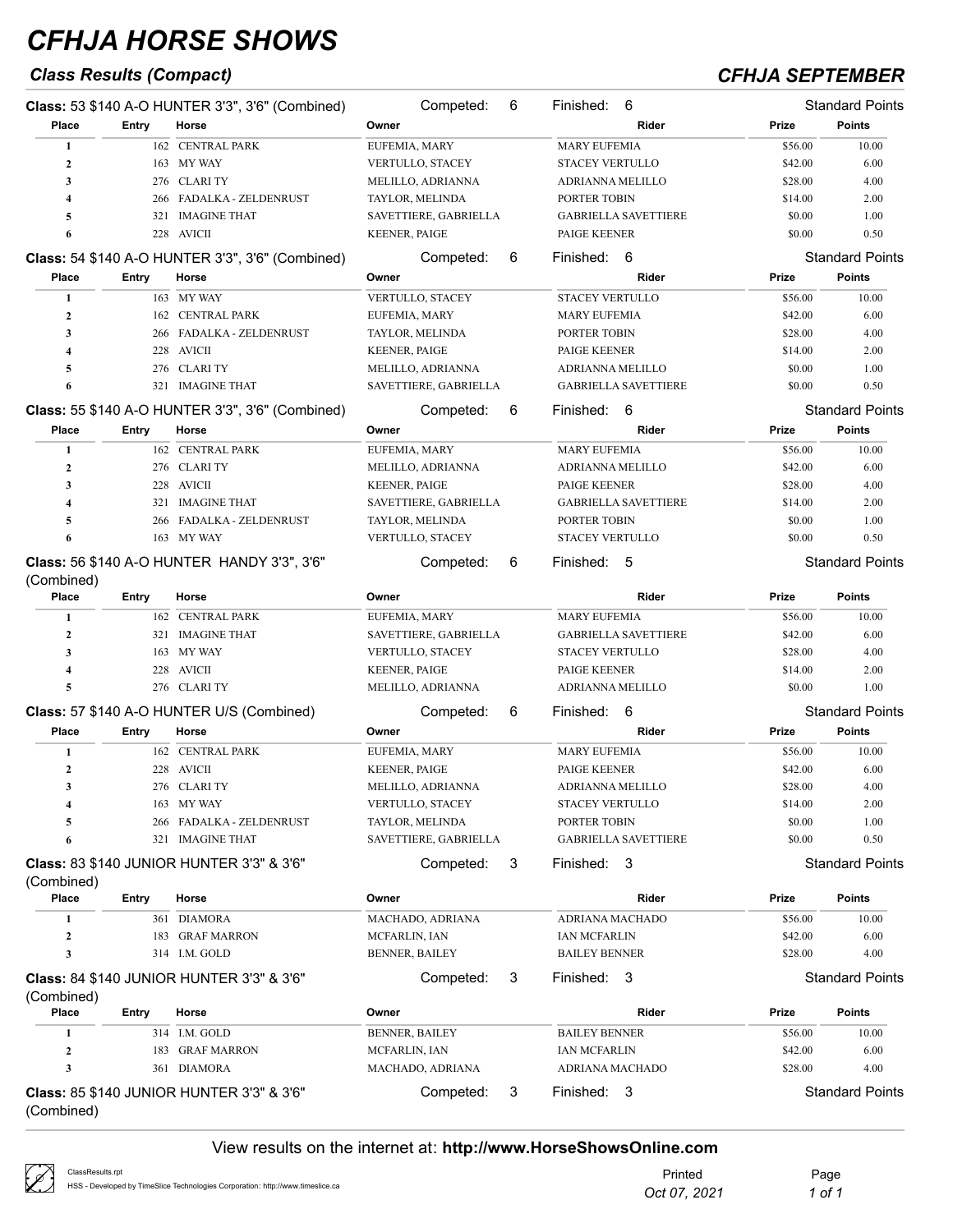## *Class Results (Compact) CFHJA SEPTEMBER*

| (Combined)          |              | Class: 85 \$140 JUNIOR HUNTER 3'3" & 3'6"       |                       | Competed:            | 3 | Finished:<br>3          |         | <b>Standard Points</b> |
|---------------------|--------------|-------------------------------------------------|-----------------------|----------------------|---|-------------------------|---------|------------------------|
| Place               | Entry        | Horse                                           | Owner                 |                      |   | Rider                   | Prize   | <b>Points</b>          |
| 1                   |              | 314 I.M. GOLD                                   | <b>BENNER, BAILEY</b> |                      |   | <b>BAILEY BENNER</b>    | \$56.00 | 10.00                  |
| $\mathbf{2}$        |              | 361 DIAMORA                                     | MACHADO, ADRIANA      |                      |   | ADRIANA MACHADO         | \$42.00 | 6.00                   |
| 3                   | 183          | <b>GRAF MARRON</b>                              | MCFARLIN, IAN         |                      |   | <b>IAN MCFARLIN</b>     | \$28.00 | 4.00                   |
| (Combined)          |              | Class: 86 \$140 JUNIOR HUNTER HANDY 3'3" & 3'6" |                       | Competed:            | 3 | Finished: 3             |         | <b>Standard Points</b> |
| Place               | Entry        | Horse                                           | Owner                 |                      |   | Rider                   | Prize   | <b>Points</b>          |
| 1                   |              | 361 DIAMORA                                     | MACHADO, ADRIANA      |                      |   | ADRIANA MACHADO         | \$56.00 | 10.00                  |
| $\mathbf{2}$        |              | 314 I.M. GOLD                                   | <b>BENNER, BAILEY</b> |                      |   | <b>BAILEY BENNER</b>    | \$42.00 | 6.00                   |
| 3                   |              | 183 GRAF MARRON                                 | MCFARLIN, IAN         |                      |   | <b>IAN MCFARLIN</b>     | \$28.00 | 4.00                   |
|                     |              | Class: 87 \$140 JUNIOR HUNTER 3'3" & 3'6" U/S   |                       | Competed:            | 3 | Finished: 3             |         | <b>Standard Points</b> |
| (Combined)<br>Place | Entry        | Horse                                           | Owner                 |                      |   | Rider                   | Prize   | <b>Points</b>          |
| 1                   |              | 314 I.M. GOLD                                   | <b>BENNER, BAILEY</b> |                      |   | <b>BAILEY BENNER</b>    | \$56.00 | 10.00                  |
| $\mathbf{2}$        |              |                                                 |                       |                      |   | <b>ADRIANA MACHADO</b>  | \$42.00 | 6.00                   |
| 3                   |              | 361 DIAMORA<br>183 GRAF MARRON                  | MACHADO, ADRIANA      |                      |   |                         |         | 4.00                   |
|                     |              |                                                 | MCFARLIN, IAN         |                      |   | <b>IAN MCFARLIN</b>     | \$28.00 |                        |
|                     |              | Class: 93 \$100 MEDIUM PONY HUNTER 2'6"         |                       | Competed:            | 4 | Finished: 4             |         | <b>Standard Points</b> |
| Place               | Entry        | Horse                                           | Owner                 |                      |   | Rider                   | Prize   | <b>Points</b>          |
| 1                   |              | 234 LUMIERE                                     |                       | MORRELL, SUSANNAH    |   | <b>SUSANNAH MORRELL</b> | \$40.00 | 10.00                  |
| $\mathbf{2}$        |              | 325 CHERRYBROOK JUST BLUE IN                    | SPAFFORD, LILYANA     |                      |   | <b>SUSANNAH MORRELL</b> | \$30.00 | 6.00                   |
| 3                   |              | 177 LAFAYETTE THE FRENCHMAN                     |                       | FLOCK, ANNA VIRGINIA |   | ANNA VIRGINIA FLOCK     | \$20.00 | 4.00                   |
| 4                   |              | 201 SPORT'N IT                                  | REDFIELD FARM,.       |                      |   | <b>SUSANNAH MORRELL</b> | \$10.00 | 2.00                   |
|                     |              | Class: 94 \$100 MEDIUM PONY HUNTER 2'6"         |                       | Competed:            | 4 | Finished:<br>-4         |         | <b>Standard Points</b> |
| Place               | Entry        | Horse                                           | Owner                 |                      |   | Rider                   | Prize   | <b>Points</b>          |
| 1                   |              | 234 LUMIERE                                     |                       | MORRELL, SUSANNAH    |   | SUSANNAH MORRELL        | \$40.00 | 10.00                  |
| $\mathbf{2}$        | 325          | CHERRYBROOK JUST BLUE IN                        | SPAFFORD, LILYANA     |                      |   | <b>SUSANNAH MORRELL</b> | \$30.00 | 6.00                   |
| 3                   | 177          | LAFAYETTE THE FRENCHMAN                         |                       | FLOCK, ANNA VIRGINIA |   | ANNA VIRGINIA FLOCK     | \$20.00 | 4.00                   |
| 4                   |              | 201 SPORT'N IT                                  | REDFIELD FARM,.       |                      |   | <b>SUSANNAH MORRELL</b> | \$10.00 | 2.00                   |
|                     |              | Class: 95 \$100 MEDIUM PONY HUNTER HANDY 2'6"   |                       | Competed:            | 4 | Finished: 4             |         | <b>Standard Points</b> |
| <b>Place</b>        | <b>Entry</b> | Horse                                           | Owner                 |                      |   | Rider                   | Prize   | <b>Points</b>          |
| 1                   |              | 325 CHERRYBROOK JUST BLUE IN                    | SPAFFORD, LILYANA     |                      |   | <b>SUSANNAH MORRELL</b> | \$40.00 | 10.00                  |
| $\mathbf{2}$        |              | 234 LUMIERE                                     |                       | MORRELL, SUSANNAH    |   | SUSANNAH MORRELL        | \$30.00 | 6.00                   |
| 3                   | 201          | SPORT'N IT                                      | REDFIELD FARM,.       |                      |   | <b>SUSANNAH MORRELL</b> | \$20.00 | 4.00                   |
| 4                   |              | 177 LAFAYETTE THE FRENCHMAN                     |                       | FLOCK, ANNA VIRGINIA |   | ANNA VIRGINIA FLOCK     | \$10.00 | 2.00                   |
| 2'6''               |              | Class: 96 \$100 MEDIUM PONY HUNTER CONF 25%     |                       | Competed:            | 4 | Finished: 4             |         | <b>Standard Points</b> |
| Place               | Entry        | Horse                                           | Owner                 |                      |   | Rider                   | Prize   | <b>Points</b>          |
| 1                   |              | 234 LUMIERE                                     |                       | MORRELL, SUSANNAH    |   | SUSANNAH MORRELL        | \$40.00 | 10.00                  |
| 2                   |              | 201 SPORT'N IT                                  | REDFIELD FARM, .      |                      |   | SUSANNAH MORRELL        | \$30.00 | 6.00                   |
| 3                   |              | 177 LAFAYETTE THE FRENCHMAN                     |                       | FLOCK, ANNA VIRGINIA |   | ANNA VIRGINIA FLOCK     | \$20.00 | 4.00                   |
| 4                   |              | 325 CHERRYBROOK JUST BLUE IN                    | SPAFFORD, LILYANA     |                      |   | <b>SUSANNAH MORRELL</b> | \$10.00 | 2.00                   |
|                     |              | Class: 97 \$100 MEDIUM PONY HUNTER U/S 2'6"     |                       | Competed:            | 4 | Finished: 4             |         | <b>Standard Points</b> |
| Place               | <b>Entry</b> | Horse                                           | Owner                 |                      |   | Rider                   | Prize   | <b>Points</b>          |
|                     |              | 234 LUMIERE                                     |                       | MORRELL, SUSANNAH    |   | SUSANNAH MORRELL        | \$40.00 | 10.00                  |
| 1<br>$\mathbf{2}$   |              | 177 LAFAYETTE THE FRENCHMAN                     |                       | FLOCK, ANNA VIRGINIA |   | ANNA VIRGINIA FLOCK     | \$30.00 | 6.00                   |
| 3                   | 325          | CHERRYBROOK JUST BLUE IN                        | SPAFFORD, LILYANA     |                      |   | SUSANNAH MORRELL        | \$20.00 | 4.00                   |
| 4                   |              | 201 SPORT'N IT                                  | REDFIELD FARM, .      |                      |   | SUSANNAH MORRELL        | \$10.00 | 2.00                   |
|                     |              |                                                 |                       |                      |   |                         |         |                        |
|                     |              | Class: 98 \$100 LARGE PONY HUNTER 3'            |                       | Competed:            | 4 | Finished: 4             |         | <b>Standard Points</b> |
| Place               | Entry        | Horse                                           | Owner                 |                      |   | Rider                   | Prize   | <b>Points</b>          |
| 1                   |              | 322 AMULET                                      | <b>BLAIR, ELLIE</b>   |                      |   | <b>ELLIE BLAIR</b>      | \$40.00 | 10.00                  |
| $\mathbf{2}$        |              | 359 IMPERIAL SILVER                             |                       | GIARRUSSO, FRANCESCA |   | RACHAEL LOMEL           | \$30.00 | 6.00                   |

| ClassResults.rpt<br>HSS - Developed by TimeSlice Technologies Corporation: http://www.timeslice.ca | Printed<br>Oct 07, 2021 | Page<br>1 of 1 |
|----------------------------------------------------------------------------------------------------|-------------------------|----------------|
|                                                                                                    |                         |                |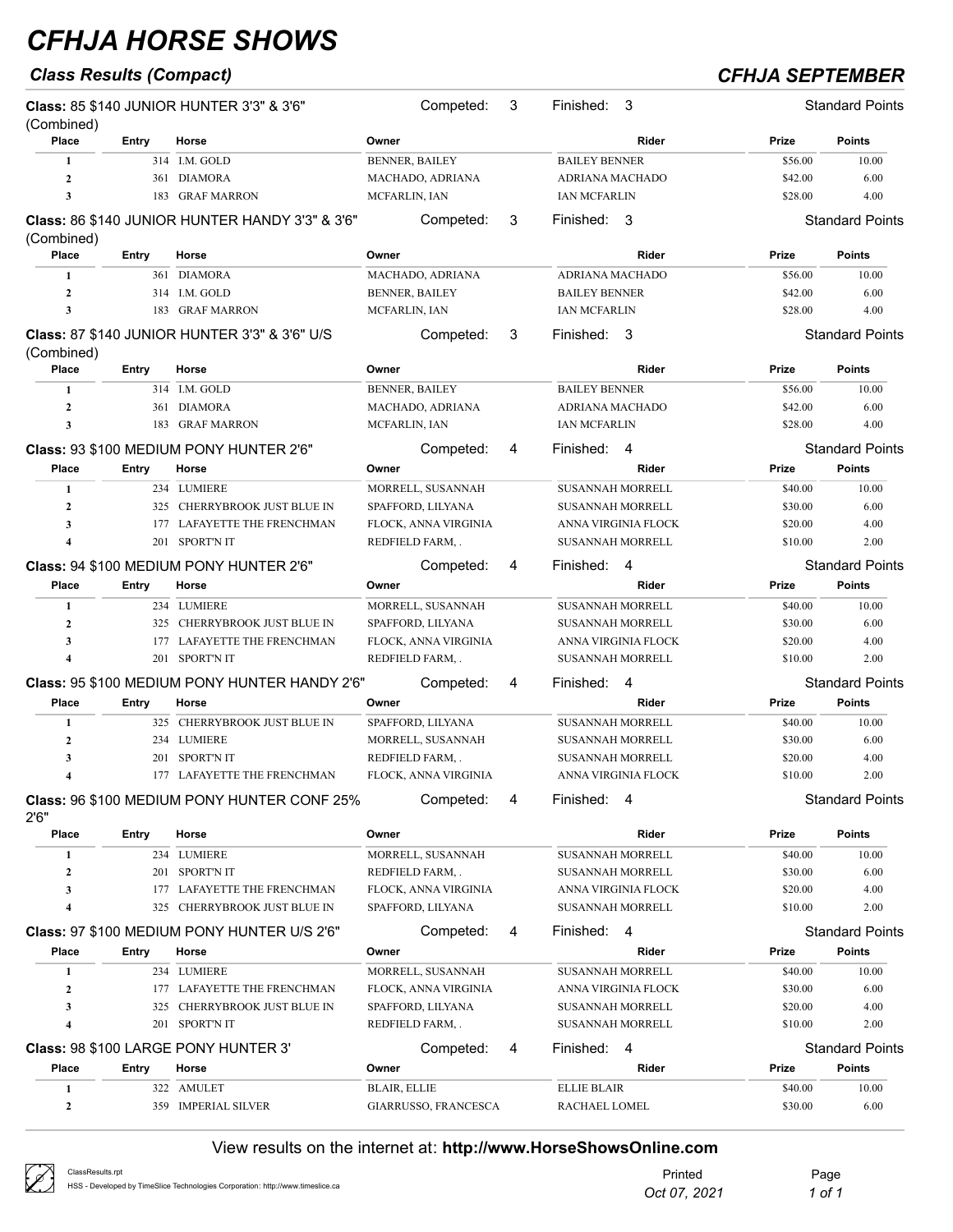## *Class Results (Compact) CFHJA SEPTEMBER*

|                            |              | Class: 98 \$100 LARGE PONY HUNTER 3'               | Competed:              | 4 | Finished: 4                 |         | <b>Standard Points</b> |
|----------------------------|--------------|----------------------------------------------------|------------------------|---|-----------------------------|---------|------------------------|
| Place                      | Entry        | Horse                                              | Owner                  |   | Rider                       | Prize   | <b>Points</b>          |
| 3                          |              | 380 MILLPOINT'S ROCK CANDY                         | MIRZA, NADIA           |   | RACHAEL LOMEL               | \$20.00 | 4.00                   |
| $\boldsymbol{4}$           |              | 285 CROWN RODGE ROYAL, JOVILEE                     | SESSUMS, MIA           |   | <b>MIA SESSUMS</b>          | \$10.00 | 2.00                   |
|                            |              | Class: 99 \$100 LARGE PONY HUNTER 3'               | Competed:              | 4 | Finished:<br>-4             |         | <b>Standard Points</b> |
| Place                      | Entry        | Horse                                              | Owner                  |   | Rider                       | Prize   | <b>Points</b>          |
| 1                          |              | 359 IMPERIAL SILVER                                | GIARRUSSO, FRANCESCA   |   | RACHAEL LOMEL               | \$40.00 | 10.00                  |
| $\mathbf{2}$               | 380          | MILLPOINT'S ROCK CANDY                             | MIRZA, NADIA           |   | RACHAEL LOMEL               | \$30.00 | 6.00                   |
| 3                          |              | 322 AMULET                                         | BLAIR, ELLIE           |   | <b>ELLIE BLAIR</b>          | \$20.00 | 4.00                   |
| 4                          |              | 285 CROWN RODGE ROYAL, JOVILEE                     | SESSUMS, MIA           |   | <b>MIA SESSUMS</b>          | \$10.00 | 2.00                   |
|                            |              | <b>Class: 100 \$100 LARGE PONY HUNTER HANDY 3'</b> | Competed:              | 4 | Finished:<br>- 4            |         | <b>Standard Points</b> |
| Place                      | Entry        | Horse                                              | Owner                  |   | Rider                       | Prize   | <b>Points</b>          |
| 1                          |              | 359 IMPERIAL SILVER                                | GIARRUSSO, FRANCESCA   |   | RACHAEL LOMEL               | \$40.00 | 10.00                  |
| $\overline{2}$             | 380          | MILLPOINT'S ROCK CANDY                             | MIRZA, NADIA           |   | RACHAEL LOMEL               | \$30.00 | 6.00                   |
| $\mathbf{3}$               | 285          | CROWN RODGE ROYAL, JOVILEE                         | SESSUMS, MIA           |   | <b>MIA SESSUMS</b>          | \$20.00 | 4.00                   |
| 4                          |              | 322 AMULET                                         | <b>BLAIR, ELLIE</b>    |   | <b>ELLIE BLAIR</b>          | \$10.00 | 2.00                   |
| <b>CONFORMATION 25% 3'</b> |              | Class: 101 \$100 LARGE PONY HUNTER                 | Competed:              | 4 | Finished: 4                 |         | <b>Standard Points</b> |
| Place                      | Entry        | Horse                                              | Owner                  |   | Rider                       | Prize   | <b>Points</b>          |
| 1                          |              | 380 MILLPOINT'S ROCK CANDY                         | MIRZA, NADIA           |   | RACHAEL LOMEL               | \$40.00 | 10.00                  |
| $\overline{2}$             |              | 359 IMPERIAL SILVER                                | GIARRUSSO, FRANCESCA   |   | RACHAEL LOMEL               | \$30.00 | 6.00                   |
| 3                          |              | 322 AMULET                                         | BLAIR, ELLIE           |   | <b>ELLIE BLAIR</b>          | \$20.00 | 4.00                   |
| $\boldsymbol{4}$           |              | 285 CROWN RODGE ROYAL, JOVILEE                     | <b>SESSUMS, MIA</b>    |   | <b>MIA SESSUMS</b>          | \$10.00 | 2.00                   |
|                            |              | Class: 102 \$100 LARGE PONY HUNTER U/S 3'          | Competed:              | 4 | Finished:<br>- 4            |         | <b>Standard Points</b> |
| Place                      | Entry        | Horse                                              | Owner                  |   | Rider                       | Prize   | <b>Points</b>          |
| 1                          |              | 285 CROWN RODGE ROYAL, JOVILEE                     | <b>SESSUMS, MIA</b>    |   | <b>MIA SESSUMS</b>          | \$40.00 | 10.00                  |
| $\overline{2}$             |              | 322 AMULET                                         | BLAIR, ELLIE           |   | <b>ELLIE BLAIR</b>          | \$30.00 | 6.00                   |
| 3                          | 380          | MILLPOINT'S ROCK CANDY                             | MIRZA, NADIA           |   | RACHAEL LOMEL               | \$20.00 | 4.00                   |
| $\boldsymbol{4}$           |              | 359 IMPERIAL SILVER                                | GIARRUSSO, FRANCESCA   |   | RACHAEL LOMEL               | \$10.00 | 2.00                   |
|                            |              | <b>Class: 118 \$100 ADULT AMATEUR HUNTER 3'</b>    | Competed:              | 7 | Finished: 7                 |         | <b>Standard Points</b> |
| (Combined)<br>Place        | <b>Entry</b> | Horse                                              | Owner                  |   | Rider                       | Prize   | <b>Points</b>          |
| 1                          |              | 401 I'LL SAY JSF                                   | HALLEY, CAMRYN         |   | <b>MEGAN ALL</b>            | \$40.00 | 10.00                  |
| $\boldsymbol{2}$           | 274          | <b>BEDSIDE MANOR</b>                               | TAYLOR, LESLIE         |   | <b>LESLIE TAYLOR</b>        | \$30.00 | 6.00                   |
| 3                          | 105          | <b>ODESSA</b>                                      | RANKIN, KERI           |   | <b>BRIANNA LEONE</b>        | \$20.00 | 4.00                   |
| 4                          |              | 367 SIGMUND FREUD                                  | KIMBERDEN INC., .      |   | <b>BHUVANA BARISH</b>       | \$10.00 | 2.00                   |
| 5                          |              | 369 INSIGNIA                                       | <b>BARISH, BHUVANA</b> |   | <b>BHUVANA BARISH</b>       | \$0.00  | 1.00                   |
| 6                          | 237          | <b>GOOD AS GOLD</b>                                | DANNER, TERRY          |   | <b>TERRY DANNER</b>         | \$0.00  | 0.50                   |
| 7                          |              | 249 CLOUSEAU                                       | ISRAEL, CHRISTI        |   | KOLBY POTT                  | \$0.00  |                        |
| (Combined)                 |              | <b>Class: 119 \$100 ADULT AMATEUR HUNTER 3'</b>    | Competed:              | 7 | Finished:<br>$\overline{7}$ |         | <b>Standard Points</b> |
| Place                      | <b>Entry</b> | Horse                                              | Owner                  |   | Rider                       | Prize   | <b>Points</b>          |
| 1                          |              | 401 I'LL SAY JSF                                   | HALLEY, CAMRYN         |   | <b>MEGAN ALL</b>            | \$40.00 | 10.00                  |
| $\boldsymbol{2}$           | 369          | <b>INSIGNIA</b>                                    | <b>BARISH, BHUVANA</b> |   | <b>BHUVANA BARISH</b>       | \$30.00 | 6.00                   |
| 3                          | 367          | <b>SIGMUND FREUD</b>                               | KIMBERDEN INC.,.       |   | <b>BHUVANA BARISH</b>       | \$20.00 | 4.00                   |
| 4                          | 105          | <b>ODESSA</b>                                      | RANKIN, KERI           |   | <b>BRIANNA LEONE</b>        | \$10.00 | 2.00                   |
| 5                          | 274          | <b>BEDSIDE MANOR</b>                               | TAYLOR, LESLIE         |   | <b>LESLIE TAYLOR</b>        | \$0.00  | 1.00                   |
| 6                          |              | 237 GOOD AS GOLD                                   | DANNER, TERRY          |   | <b>TERRY DANNER</b>         | \$0.00  | 0.50                   |
|                            |              | Class: 120 \$100 ADULT AMATEUR HUNTER 3'           | Competed:              | 7 | Finished:<br>- 7            |         | <b>Standard Points</b> |
| (Combined)<br>Place        | Entry        | Horse                                              | Owner                  |   | Rider                       | Prize   | <b>Points</b>          |
| 1                          | 249          | CLOUSEAU                                           | ISRAEL, CHRISTI        |   | <b>KOLBY POTT</b>           | \$40.00 | 10.00                  |
| $\boldsymbol{2}$           | 369          | <b>INSIGNIA</b>                                    | BARISH, BHUVANA        |   | <b>BHUVANA BARISH</b>       | \$30.00 | 6.00                   |
| 3                          |              | 401 I'LL SAY JSF                                   | HALLEY, CAMRYN         |   | <b>MEGAN ALL</b>            | \$20.00 | 4.00                   |
|                            |              |                                                    |                        |   |                             |         |                        |

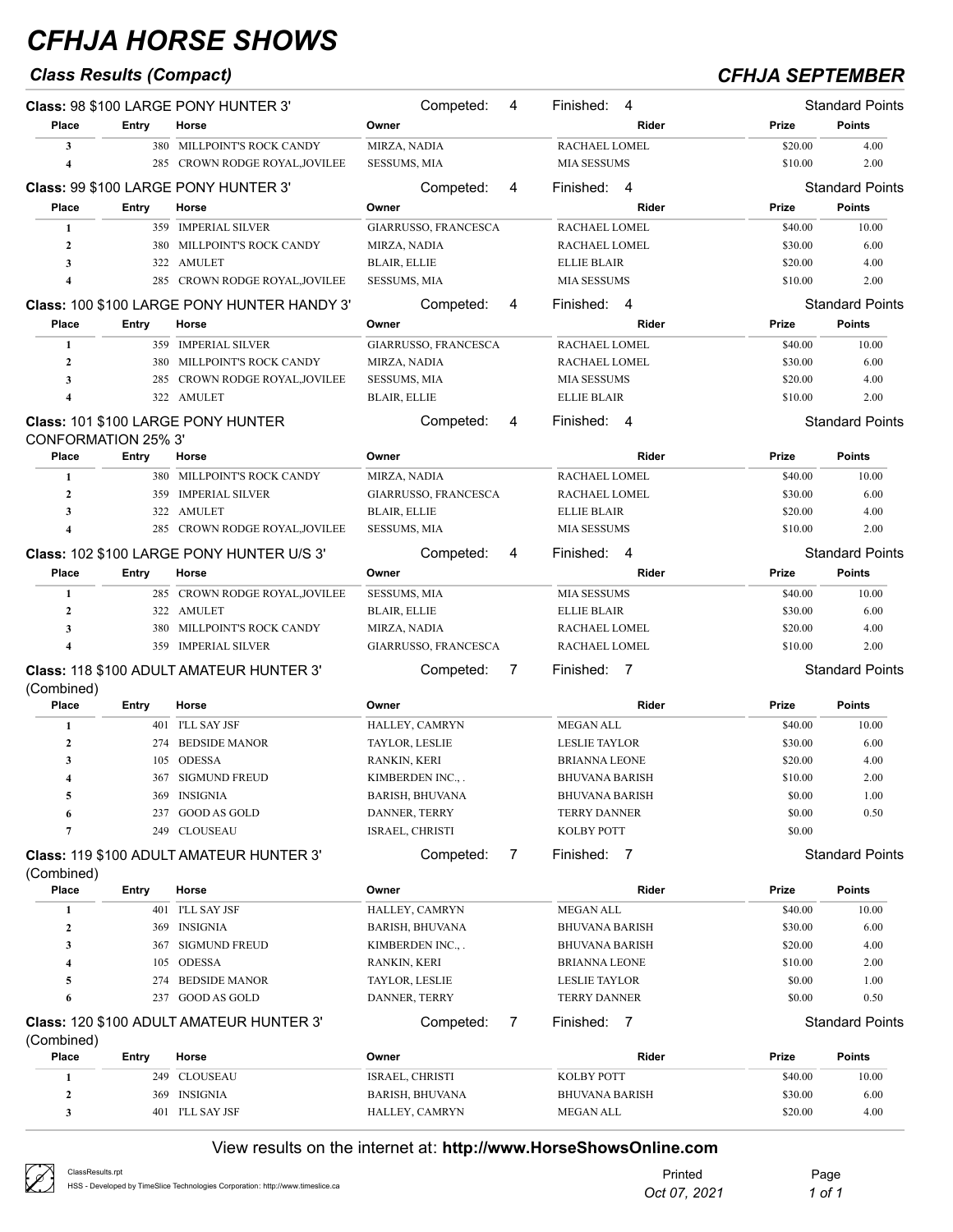## *Class Results (Compact) CFHJA SEPTEMBER*

| (Combined)              |       | <b>Class: 120 \$100 ADULT AMATEUR HUNTER 3'</b>     |                       | Competed:              | 7 | Finished:<br>$\overline{7}$ |         | <b>Standard Points</b> |
|-------------------------|-------|-----------------------------------------------------|-----------------------|------------------------|---|-----------------------------|---------|------------------------|
| Place                   | Entry | Horse                                               | Owner                 |                        |   | Rider                       | Prize   | <b>Points</b>          |
| $\overline{4}$          |       | 274 BEDSIDE MANOR                                   | TAYLOR, LESLIE        |                        |   | <b>LESLIE TAYLOR</b>        | \$10.00 | 2.00                   |
| 5                       |       | 367 SIGMUND FREUD                                   |                       | KIMBERDEN INC.,.       |   | BHUVANA BARISH              | \$0.00  | 1.00                   |
| 6                       | 105   | <b>ODESSA</b>                                       | RANKIN, KERI          |                        |   | BRIANNA LEONE               | \$0.00  | 0.50                   |
| $\overline{7}$          |       | 237 GOOD AS GOLD                                    | DANNER, TERRY         |                        |   | <b>TERRY DANNER</b>         | \$0.00  |                        |
|                         |       | <b>Class: 121 \$100 ADULT AMATEUR HUNTER 3'</b>     |                       | Competed:              | 7 | Finished: 7                 |         | <b>Standard Points</b> |
| (Combined)<br>Place     | Entry | Horse                                               | Owner                 |                        |   | Rider                       | Prize   | <b>Points</b>          |
|                         |       | 369 INSIGNIA                                        |                       |                        |   | <b>BHUVANA BARISH</b>       |         | 10.00                  |
| 1<br>$\mathbf{2}$       |       |                                                     |                       | <b>BARISH, BHUVANA</b> |   |                             | \$40.00 | 6.00                   |
|                         |       | 401 I'LL SAY JSF                                    |                       | HALLEY, CAMRYN         |   | <b>MEGAN ALL</b>            | \$30.00 |                        |
| 3                       | 274   | <b>BEDSIDE MANOR</b>                                | <b>TAYLOR, LESLIE</b> |                        |   | <b>LESLIE TAYLOR</b>        | \$20.00 | 4.00                   |
| $\overline{\mathbf{4}}$ | 367   | <b>SIGMUND FREUD</b>                                |                       | KIMBERDEN INC.,.       |   | BHUVANA BARISH              | \$10.00 | 2.00                   |
| 5                       | 105   | <b>ODESSA</b>                                       | RANKIN, KERI          |                        |   | BRIANNA LEONE               | \$0.00  | 1.00                   |
| 6                       | 249   | <b>CLOUSEAU</b>                                     | ISRAEL, CHRISTI       |                        |   | KOLBY POTT                  | \$0.00  | 0.50                   |
| 7                       |       | 237 GOOD AS GOLD                                    | DANNER, TERRY         |                        |   | <b>TERRY DANNER</b>         | \$0.00  |                        |
| (Combined)              |       | <b>Class: 122 \$100 ADULT AMATEUR HUNTER U/S 3'</b> |                       | Competed:              | 6 | Finished:<br>-6             |         | <b>Standard Points</b> |
| Place                   | Entry | Horse                                               | Owner                 |                        |   | Rider                       | Prize   | <b>Points</b>          |
| 1                       |       | 369 INSIGNIA                                        |                       | <b>BARISH, BHUVANA</b> |   | <b>BHUVANA BARISH</b>       | \$40.00 | 10.00                  |
| $\mathbf{2}$            | 274   | <b>BEDSIDE MANOR</b>                                | <b>TAYLOR, LESLIE</b> |                        |   | <b>LESLIE TAYLOR</b>        | \$30.00 | 6.00                   |
| 3                       | 105   | ODESSA                                              | RANKIN, KERI          |                        |   | BRIANNA LEONE               | \$20.00 | 4.00                   |
| 4                       | 401   | I'LL SAY JSF                                        |                       | HALLEY, CAMRYN         |   | MEGAN ALL                   | \$10.00 | 2.00                   |
| 5                       | 249   | <b>CLOUSEAU</b>                                     | ISRAEL, CHRISTI       |                        |   | <b>KOLBY POTT</b>           | \$0.00  | 1.00                   |
| 6                       |       | 237 GOOD AS GOLD                                    |                       |                        |   | <b>TERRY DANNER</b>         | \$0.00  | 0.50                   |
|                         |       |                                                     | DANNER, TERRY         |                        |   |                             |         |                        |
| Under 3'                |       | Class: 133 \$100 CHILDREN'S HUNTER HORSE 14 &       |                       | Competed:              | 3 | Finished:<br>-3             |         | <b>Standard Points</b> |
| <b>Place</b>            | Entry | Horse                                               | Owner                 |                        |   | Rider                       | Prize   | <b>Points</b>          |
| 1                       |       | 335 CASINO ROYAL                                    | ALCORN, EVA           |                        |   | <b>EVA ALCORN</b>           | \$40.00 | 10.00                  |
| $\mathbf{2}$            |       | 391 BALOU DE COEUR JOYE                             |                       | NICHOLS, RACHEL        |   | MCKENZIE CASPER             | \$30.00 | 6.00                   |
| $\mathbf{3}$            |       | 169 SANTIANO                                        | <b>BECK, ALLISON</b>  |                        |   | <b>ALLISON BECK</b>         | \$20.00 | 4.00                   |
| Under 3'                |       | Class: 134 \$100 CHILDREN'S HUNTER HORSE 14 &       |                       | Competed:              | 3 | Finished: 3                 |         | <b>Standard Points</b> |
| Place                   | Entry | Horse                                               | Owner                 |                        |   | <b>Rider</b>                | Prize   | <b>Points</b>          |
| 1                       |       | 391 BALOU DE COEUR JOYE                             |                       | NICHOLS, RACHEL        |   | MCKENZIE CASPER             | \$40.00 | 10.00                  |
| $\mathbf{2}$            |       | 335 CASINO ROYAL                                    | ALCORN, EVA           |                        |   | <b>EVA ALCORN</b>           | \$30.00 | 6.00                   |
| 3                       |       | 169 SANTIANO                                        | BECK, ALLISON         |                        |   | <b>ALLISON BECK</b>         | \$20.00 | 4.00                   |
|                         |       |                                                     |                       |                        |   |                             |         |                        |
| Under 3'                |       | Class: 135 \$100 CHILDREN'S HUNTER HORSE 14 &       |                       | Competed:              | 3 | Finished: 3                 |         | Standard Points        |
| Place                   | Entry | Horse                                               | Owner                 |                        |   | Rider                       | Prize   | <b>Points</b>          |
| 1                       |       | 391 BALOU DE COEUR JOYE                             |                       | NICHOLS, RACHEL        |   | MCKENZIE CASPER             | \$40.00 | 10.00                  |
| $\mathbf{2}$            |       | 169 SANTIANO                                        | BECK, ALLISON         |                        |   | <b>ALLISON BECK</b>         | \$30.00 | 6.00                   |
| 3                       |       | 335 CASINO ROYAL                                    | ALCORN, EVA           |                        |   | EVA ALCORN                  | \$20.00 | 4.00                   |
|                         |       | Class: 136 \$100 CHILDREN'S HUNTER HORSE 14 &       |                       | Competed:              | 3 | Finished: 3                 |         | <b>Standard Points</b> |
| Under 3'<br>Place       | Entry | Horse                                               | Owner                 |                        |   | Rider                       | Prize   | <b>Points</b>          |
|                         |       | 335 CASINO ROYAL                                    | ALCORN, EVA           |                        |   | <b>EVA ALCORN</b>           | \$40.00 | 10.00                  |
| 1                       |       |                                                     |                       |                        |   |                             |         |                        |
| $\boldsymbol{2}$        |       | 169 SANTIANO                                        | <b>BECK, ALLISON</b>  |                        |   | <b>ALLISON BECK</b>         | \$30.00 | 6.00                   |
| 3                       |       | 391 BALOU DE COEUR JOYE                             |                       | NICHOLS, RACHEL        |   | MCKENZIE CASPER             | \$20.00 | 4.00                   |
| Under 3'                |       | Class: 137 \$100 CHILDREN'S HUNTER HORSE 14 &       |                       | Competed:              | 3 | Finished: 3                 |         | <b>Standard Points</b> |
| Place                   | Entry | Horse                                               | Owner                 |                        |   | Rider                       | Prize   | <b>Points</b>          |
| 1                       |       | 169 SANTIANO                                        | <b>BECK, ALLISON</b>  |                        |   | <b>ALLISON BECK</b>         | \$40.00 | 10.00                  |

| $\oslash$ | ClassResults.rpt                                                               | Printed      | Page   |
|-----------|--------------------------------------------------------------------------------|--------------|--------|
|           | HSS - Developed by TimeSlice Technologies Corporation: http://www.timeslice.ca | Oct 07, 2021 | 1 of 1 |
|           |                                                                                |              |        |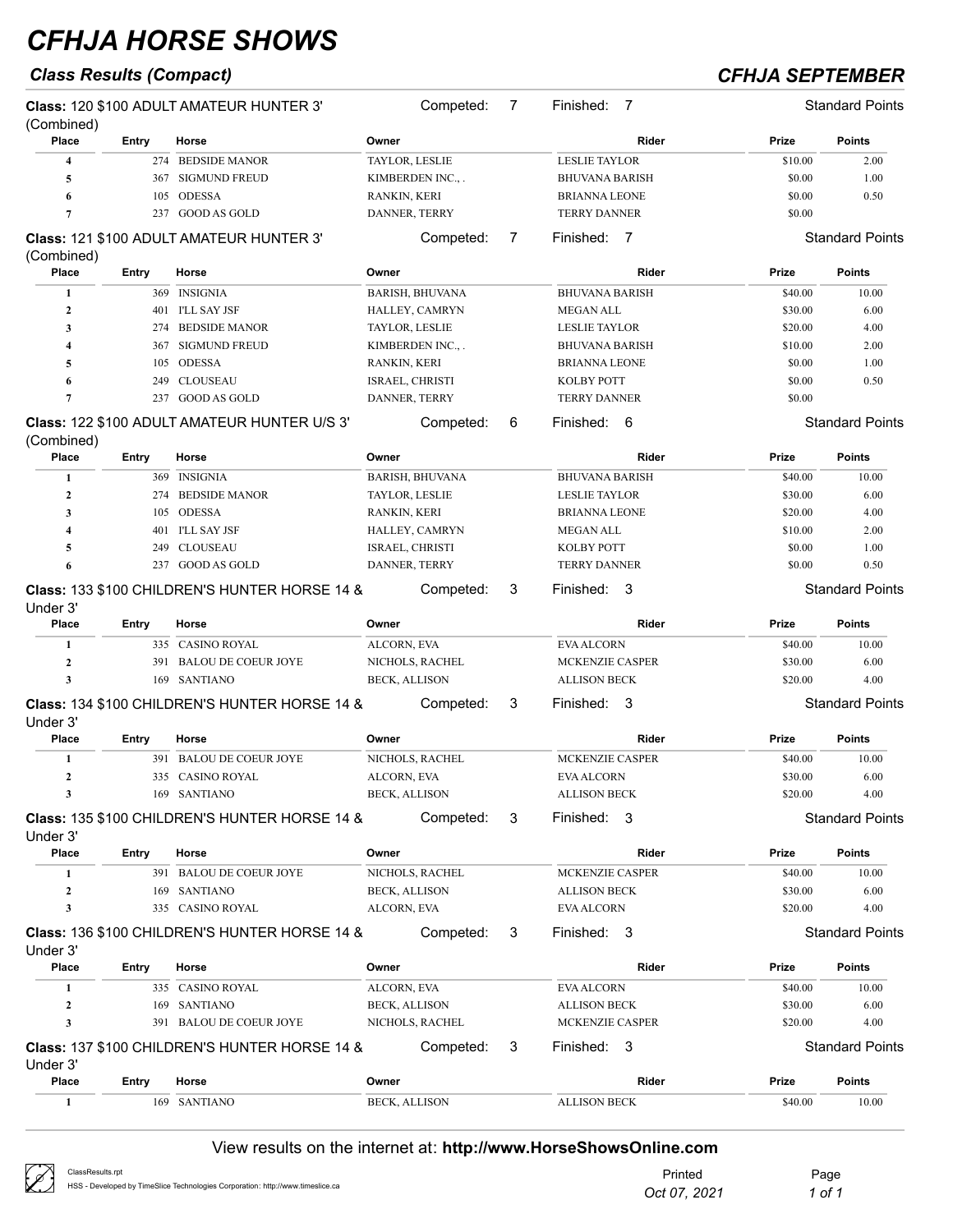## *Class Results (Compact) CFHJA SEPTEMBER*

| Under 3'                |              | Class: 137 \$100 CHILDREN'S HUNTER HORSE 14 &      | Competed:             | 3 | Finished:<br>-3            |         | <b>Standard Points</b> |
|-------------------------|--------------|----------------------------------------------------|-----------------------|---|----------------------------|---------|------------------------|
| Place                   | Entry        | Horse                                              | Owner                 |   | Rider                      | Prize   | <b>Points</b>          |
| $\overline{2}$          |              | 335 CASINO ROYAL                                   | ALCORN, EVA           |   | <b>EVA ALCORN</b>          | \$30.00 | 6.00                   |
| 3                       |              | 391 BALOU DE COEUR JOYE                            | NICHOLS, RACHEL       |   | MCKENZIE CASPER            | \$20.00 | 4.00                   |
|                         |              | <b>Class: 138 \$100 CHILDREN'S HUNTER 15-17 3'</b> | Competed:             | 6 | Finished: 6                |         | <b>Standard Points</b> |
| Place                   | <b>Entry</b> | Horse                                              | Owner                 |   | Rider                      | Prize   | <b>Points</b>          |
| 1                       |              | 115 EQUINOX                                        | <b>BILLINGS, ROB</b>  |   | <b>MADISON MOORE</b>       | \$40.00 | 10.00                  |
| $\mathbf{2}$            |              | 171 EAGLE                                          | AMS DREAM, LLC, .     |   | <b>AVERY SKETCH</b>        | \$30.00 | 6.00                   |
| 3                       |              | 213 ESH CARL                                       | BERKACHE, MARJORY     |   | SAVANNAH MCPHILLIPS        | \$20.00 | 4.00                   |
| $\overline{\mathbf{4}}$ |              | 219 CURB APPEAL                                    | MOREHEAD, LAURA       |   | <b>LAURA MOREHEAD</b>      | \$10.00 | 2.00                   |
|                         |              | <b>Class: 139 \$100 CHILDREN'S HUNTER 15-17 3'</b> | Competed:             | 5 | Finished:<br>-5            |         | <b>Standard Points</b> |
| Place                   | Entry        | Horse                                              | Owner                 |   | Rider                      | Prize   | <b>Points</b>          |
| 1                       |              | 171 EAGLE                                          | AMS DREAM, LLC, .     |   | <b>AVERY SKETCH</b>        | \$40.00 | 10.00                  |
| $\boldsymbol{2}$        |              | 219 CURB APPEAL                                    | MOREHEAD, LAURA       |   | <b>LAURA MOREHEAD</b>      | \$30.00 | 6.00                   |
| 3                       |              | 115 EQUINOX                                        | <b>BILLINGS, ROB</b>  |   | <b>MADISON MOORE</b>       | \$20.00 | 4.00                   |
| 4                       |              | 213 ESH CARL                                       | BERKACHE, MARJORY     |   | SAVANNAH MCPHILLIPS        | \$10.00 | 2.00                   |
| 5                       |              | 172 UMAKO DE VIRGINIA                              | DAVIDSON, CLAIRE      |   | <b>CLAIRE DAVIDSON</b>     | \$0.00  | 1.00                   |
|                         |              | <b>Class: 140 \$100 CHILDREN'S HUNTER 15-17 3'</b> | Competed:             | 6 | 6<br>Finished:             |         | <b>Standard Points</b> |
| Place                   | <b>Entry</b> | Horse                                              | Owner                 |   | Rider                      | Prize   | <b>Points</b>          |
| 1                       |              | 172 UMAKO DE VIRGINIA                              | DAVIDSON, CLAIRE      |   | <b>CLAIRE DAVIDSON</b>     | \$40.00 | 10.00                  |
| $\mathbf{2}$            |              | 115 EQUINOX                                        | <b>BILLINGS, ROB</b>  |   | <b>MADISON MOORE</b>       | \$30.00 | 6.00                   |
| 3                       |              | 213 ESH CARL                                       | BERKACHE, MARJORY     |   | SAVANNAH MCPHILLIPS        | \$20.00 | 4.00                   |
| $\overline{\mathbf{4}}$ | 219          | <b>CURB APPEAL</b>                                 | MOREHEAD, LAURA       |   | <b>LAURA MOREHEAD</b>      | \$10.00 | 2.00                   |
| 5                       | 171          | EAGLE                                              | AMS DREAM, LLC,.      |   | <b>AVERY SKETCH</b>        | \$0.00  | 1.00                   |
| 6                       |              | 361 DIAMORA                                        | MACHADO, ADRIANA      |   | <b>AMELIA REDD</b>         | \$0.00  | 0.50                   |
| 3'                      |              | Class: 141 \$100 CHILDREN'S HUNTER15-17 YEARS      | Competed:             | 6 | Finished: 6                |         | <b>Standard Points</b> |
| <b>Place</b>            | <b>Entry</b> | Horse                                              | Owner                 |   | Rider                      | Prize   | <b>Points</b>          |
| 1                       |              | 171 EAGLE                                          | AMS DREAM, LLC, .     |   | <b>AVERY SKETCH</b>        | \$40.00 | 10.00                  |
| $\mathbf{2}$            |              | 172 UMAKO DE VIRGINIA                              | DAVIDSON, CLAIRE      |   | <b>CLAIRE DAVIDSON</b>     | \$30.00 | 6.00                   |
| 3                       |              | 115 EQUINOX                                        | <b>BILLINGS, ROB</b>  |   | <b>MADISON MOORE</b>       | \$20.00 | 4.00                   |
| 4                       |              | 361 DIAMORA                                        | MACHADO, ADRIANA      |   | <b>AMELIA REDD</b>         | \$10.00 | 2.00                   |
| 5                       | 213          | <b>ESH CARL</b>                                    | BERKACHE, MARJORY     |   | SAVANNAH MCPHILLIPS        | \$0.00  | 1.00                   |
| 6                       |              | 219 CURB APPEAL                                    | MOREHEAD, LAURA       |   | <b>LAURA MOREHEAD</b>      | \$0.00  | 0.50                   |
| YEARS 3'                |              | Class: 142 \$100 CHILDREN'S HUNTER U/S 15-17       | Competed:             | 6 | Finished: 6                |         | <b>Standard Points</b> |
| Place                   | Entry        | Horse                                              | Owner                 |   | Rider                      | Prize   | <b>Points</b>          |
| 1                       |              | 213 ESH CARL                                       | BERKACHE, MARJORY     |   | <b>SAVANNAH MCPHILLIPS</b> | \$40.00 | 10.00                  |
| $\boldsymbol{2}$        | 219          | <b>CURB APPEAL</b>                                 | MOREHEAD, LAURA       |   | <b>LAURA MOREHEAD</b>      | \$30.00 | 6.00                   |
| 3                       | 172          | <b>UMAKO DE VIRGINIA</b>                           | DAVIDSON, CLAIRE      |   | <b>CLAIRE DAVIDSON</b>     | \$20.00 | 4.00                   |
| 4                       |              | 115 EQUINOX                                        | BILLINGS, ROB         |   | <b>MADISON MOORE</b>       | \$10.00 | 2.00                   |
| 5                       |              | 361 DIAMORA                                        | MACHADO, ADRIANA      |   | <b>AMELIA REDD</b>         | \$0.00  | 1.00                   |
| 6                       |              | 171 EAGLE                                          | AMS DREAM, LLC, .     |   | AVERY SKETCH               | \$0.00  | 0.50                   |
| LARGE 2'6"              |              | Class: 143 \$100 CHILDREN'S PONY HUNTER -          | Competed:             | 4 | Finished: 4                |         | <b>Standard Points</b> |
| Place                   | <b>Entry</b> | Horse                                              | Owner                 |   | Rider                      | Prize   | <b>Points</b>          |
| 1                       |              | 380 MILLPOINT'S ROCK CANDY                         | MIRZA, NADIA          |   | NADIA MIRZA                | \$40.00 | 10.00                  |
| $\mathbf{2}$            |              | 334 RIVERDALE                                      | MEADOWS, HADLEY       |   | <b>HADLEY MEADOWS</b>      | \$30.00 | 6.00                   |
| 3                       | 248          | GREY HILL EVIANNA                                  | GREY HILL FARM LLC, . |   | LILY GEIGER                | \$20.00 | 4.00                   |
| 4                       |              | 280 TED E. BEAR                                    | GUEMMER, EMMA         |   | <b>EMMA GUEMMER</b>        | \$10.00 | 2.00                   |
| LARGE 2'6"              |              | Class: 144 \$100 CHILDREN'S PONY HUNTER -          | Competed:             | 4 | Finished: 4                |         | <b>Standard Points</b> |
| Place                   | <b>Entry</b> | Horse                                              | Owner                 |   | Rider                      | Prize   | Points                 |

| $\bigtriangleup$<br>ClassResults.rpt<br>$\chi^{\prime}$<br>HSS - Developed by TimeSlice Technologies Corporation: http://www.timeslice.ca | Printed<br>Oct 07, 2021 | Page<br>1 of 1 |
|-------------------------------------------------------------------------------------------------------------------------------------------|-------------------------|----------------|
|-------------------------------------------------------------------------------------------------------------------------------------------|-------------------------|----------------|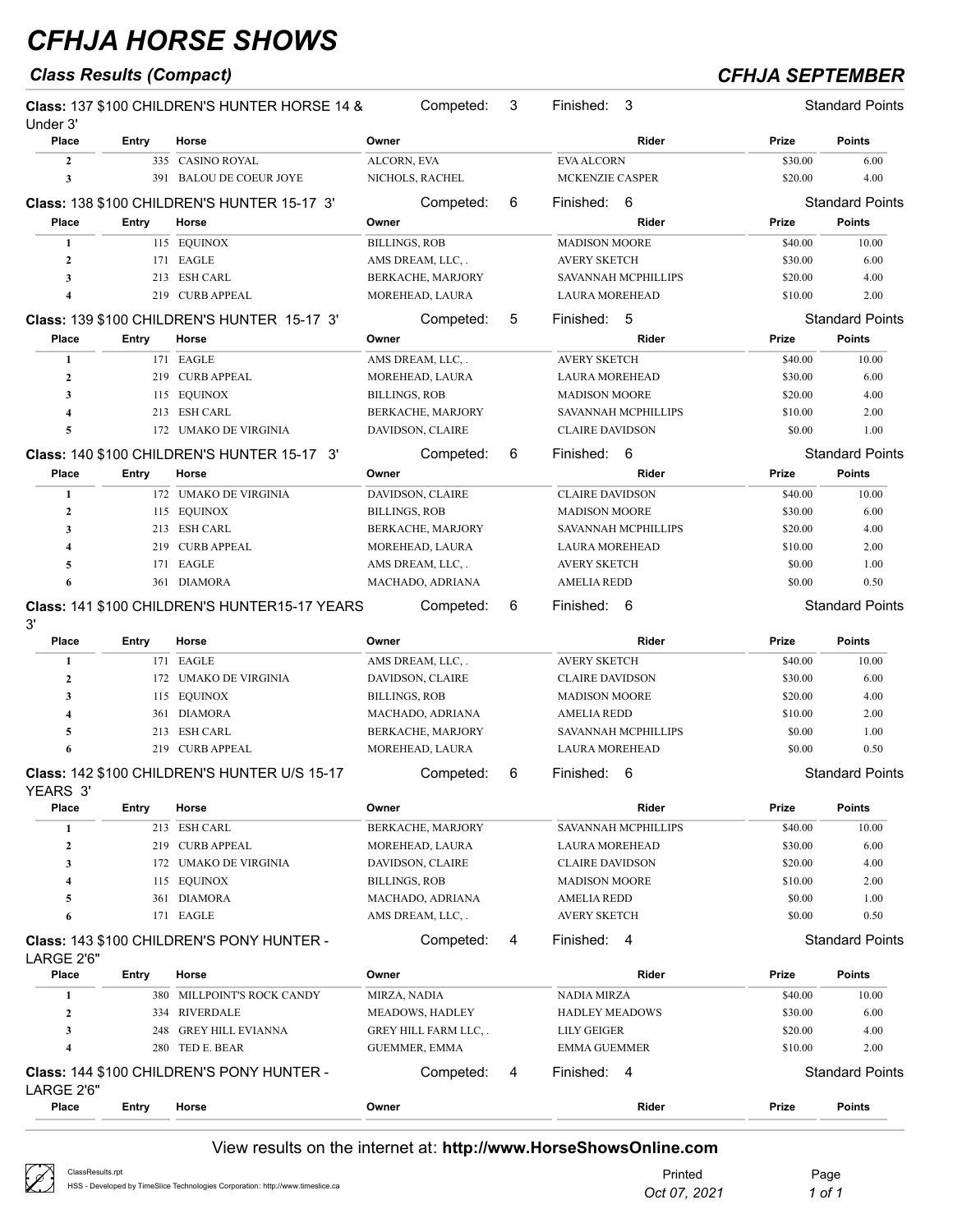## *Class Results (Compact) CFHJA SEPTEMBER*

| LARGE 2'6"       |       | Class: 144 \$100 CHILDREN'S PONY HUNTER -                |                     | Competed:             | 4  | Finished:<br>4              |          | <b>Standard Points</b> |
|------------------|-------|----------------------------------------------------------|---------------------|-----------------------|----|-----------------------------|----------|------------------------|
| Place            | Entry | Horse                                                    | Owner               |                       |    | Rider                       | Prize    | <b>Points</b>          |
| 1                |       | 380 MILLPOINT'S ROCK CANDY                               | MIRZA, NADIA        |                       |    | <b>NADIA MIRZA</b>          | \$40.00  | 10.00                  |
| $\mathbf{2}$     |       | 280 TED E. BEAR                                          |                     | <b>GUEMMER, EMMA</b>  |    | <b>EMMA GUEMMER</b>         | \$30.00  | 6.00                   |
| 3                |       | 334 RIVERDALE                                            |                     | MEADOWS, HADLEY       |    | <b>HADLEY MEADOWS</b>       | \$20.00  | 4.00                   |
| 4                | 248   | <b>GREY HILL EVIANNA</b>                                 |                     | GREY HILL FARM LLC,.  |    | LILY GEIGER                 | \$10.00  | 2.00                   |
| LARGE 2'6"       |       | Class: 145 \$100 CHILDREN'S PONY HUNTER -                |                     | Competed:             | 4  | Finished: 4                 |          | <b>Standard Points</b> |
| Place            | Entry | Horse                                                    | Owner               |                       |    | Rider                       | Prize    | <b>Points</b>          |
| 1                |       | 280 TED E. BEAR                                          |                     | <b>GUEMMER, EMMA</b>  |    | <b>EMMA GUEMMER</b>         | \$40.00  | 10.00                  |
| $\mathbf{2}$     |       | 380 MILLPOINT'S ROCK CANDY                               | MIRZA, NADIA        |                       |    | NADIA MIRZA                 | \$30.00  | 6.00                   |
| 3                | 248   | <b>GREY HILL EVIANNA</b>                                 |                     | GREY HILL FARM LLC,.  |    | LILY GEIGER                 | \$20.00  | 4.00                   |
| $\boldsymbol{4}$ |       | 334 RIVERDALE                                            |                     | MEADOWS, HADLEY       |    | <b>HADLEY MEADOWS</b>       | \$10.00  | 2.00                   |
|                  |       |                                                          |                     |                       |    |                             |          |                        |
|                  |       | Class: 146 CHILDREN'S HUNTER PONY LARGE 2'6"             |                     | Competed:             | 4  | Finished: 4                 |          | <b>Standard Points</b> |
| Place            | Entry | Horse                                                    | Owner               |                       |    | Rider                       | Prize    | <b>Points</b>          |
| 1                |       | 280 TED E. BEAR                                          |                     | <b>GUEMMER, EMMA</b>  |    | <b>EMMA GUEMMER</b>         | \$50.00  | 10.00                  |
| $\boldsymbol{2}$ |       | 248 GREY HILL EVIANNA                                    |                     | GREY HILL FARM LLC,.  |    | <b>LILY GEIGER</b>          | \$30.00  | 6.00                   |
| 3                |       | 334 RIVERDALE                                            |                     | MEADOWS, HADLEY       |    | <b>HADLEY MEADOWS</b>       | \$20.00  | 4.00                   |
| 4                |       | 380 MILLPOINT'S ROCK CANDY                               | MIRZA, NADIA        |                       |    | <b>NADIA MIRZA</b>          | \$0.00   | 2.00                   |
| LARGE U/S 2'6"   |       | Class: 147 \$100 CHILDREN'S PONY HUNTER -                |                     | Competed:             | 4  | Finished: 4                 |          | <b>Standard Points</b> |
| Place            | Entry | Horse                                                    | Owner               |                       |    | Rider                       | Prize    | <b>Points</b>          |
| 1                |       | 280 TED E. BEAR                                          |                     | GUEMMER, EMMA         |    | <b>EMMA GUEMMER</b>         | \$40.00  | 10.00                  |
| $\mathbf{2}$     |       | 248 GREY HILL EVIANNA                                    |                     | GREY HILL FARM LLC,.  |    | LILY GEIGER                 | \$30.00  | 6.00                   |
| 3                | 380   | MILLPOINT'S ROCK CANDY                                   | MIRZA, NADIA        |                       |    | NADIA MIRZA                 | \$20.00  | 4.00                   |
| 4                |       | 334 RIVERDALE                                            |                     | MEADOWS, HADLEY       |    | <b>HADLEY MEADOWS</b>       | \$10.00  | 2.00                   |
|                  |       | <b>Class: 190 \$500 PONY HUNTER CLASSIC 2'3"/2'6"/3'</b> |                     | Competed:             | 4  | Finished:<br>4              |          | <b>Standard Points</b> |
| Place            | Entry | Horse                                                    | Owner               |                       |    | Rider                       | Prize    | Points                 |
| 1                |       | 234 LUMIERE                                              |                     | MORRELL, SUSANNAH     |    | <b>SUSANNAH MORRELL</b>     | \$150.00 | 10.00                  |
| $\mathbf{2}$     |       | 325 CHERRYBROOK JUST BLUE IN                             |                     | SPAFFORD, LILYANA     |    | <b>SUSANNAH MORRELL</b>     | \$110.00 | 6.00                   |
| 3                |       | 322 AMULET                                               | <b>BLAIR, ELLIE</b> |                       |    | <b>ELLIE BLAIR</b>          | \$75.00  | 4.00                   |
| 4                |       | 177 LAFAYETTE THE FRENCHMAN                              |                     | FLOCK, ANNA VIRGINIA  |    | ANNA VIRGINIA FLOCK         | \$60.00  | 2.00                   |
|                  |       | Class: 193 \$1000 GREEN HUNTER CLASSIC 3'                |                     | Competed:             | 5  | -5<br>Finished:             |          | <b>Standard Points</b> |
| Place            | Entry | Horse                                                    | Owner               |                       |    | Rider                       | Prize    | <b>Points</b>          |
|                  |       |                                                          |                     |                       |    |                             |          |                        |
| 1                |       | 220 FANTASTIC AMOUR                                      |                     | KELLOGG, KYLE         |    | <b>ISAAC LEFFKOWITZ</b>     | \$300.00 | 10.00                  |
| 2                |       | 212 GUPPY L                                              |                     | ROLLING ACRES, .      |    | <b>ISAAC LEFFKOWITZ</b>     | \$220.00 | 6.00                   |
| 3                |       | 200 DARUKA'S TREASURE                                    |                     | DEVLEN, ANGELA        |    | <b>CLAIR KELLNER</b>        | \$150.00 | 4.00                   |
| 4                |       | 219 CURB APPEAL                                          |                     | MOREHEAD, LAURA       |    | <b>ISAAC LEFFKOWITZ</b>     | \$100.00 | 2.00                   |
| 5                |       | 361 DIAMORA                                              |                     | MACHADO, ADRIANA      |    | ADRIANA MACHADO             | \$75.00  | 1.00                   |
|                  |       | <b>Class: 194 USHJA NATIONAL HUNTER DERBY 3'</b>         |                     | Competed:             | 14 | Finished:<br>-14            |          | <b>Standard Points</b> |
| Place            | Entry | Horse                                                    | Owner               |                       |    | Rider                       | Prize    | <b>Points</b>          |
| 1                |       | 194 INSPIRATION                                          |                     | CARREJA, MINDY        |    | <b>CLAIR KELLNER</b>        | \$750.00 | 10.00                  |
| $\boldsymbol{2}$ |       | 215 EVER SO CLEVER                                       |                     | FAT CHANCE FARM, .    |    | <b>ISAAC LEFFKOWITZ</b>     | \$550.00 | 6.00                   |
| 3                |       | 212 GUPPY L                                              |                     | ROLLING ACRES,.       |    | <b>ISAAC LEFFKOWITZ</b>     | \$325.00 | 4.00                   |
| 4                |       | 182 WITHOUT A TRACE                                      |                     | HUNKIAR, JESSICA      |    | <b>JAIME GIBSON</b>         | \$200.00 | 2.00                   |
| 5                |       | 360 24K MAGIC                                            |                     | MCNEEL, MARY          |    | <b>CLAIR KELLNER</b>        | \$150.00 | 1.00                   |
| 6                |       | 213 ESH CARL                                             |                     | BERKACHE, MARJORY     |    | <b>ISAAC LEFFKOWITZ</b>     | \$125.00 | 0.50                   |
| 7                |       | 163 MY WAY                                               |                     | VERTULLO, STACEY      |    | <b>SHANNON DICKINSON</b>    | \$100.00 |                        |
| 8                |       | 401 I'LL SAY JSF                                         |                     | HALLEY, CAMRYN        |    | <b>MEGAN ALL</b>            | \$75.00  |                        |
| 9                |       | 200 DARUKA'S TREASURE                                    |                     | DEVLEN, ANGELA        |    | <b>CLAIR KELLNER</b>        | \$75.00  |                        |
| 10               |       | 321 IMAGINE THAT                                         |                     | SAVETTIERE, GABRIELLA |    | <b>GABRIELLA SAVETTIERE</b> | \$50.00  |                        |
| 11               |       | 209 PORFIDIO                                             |                     | MARSHALL, AMELIA      |    | ALEXA LACEVIC               | \$50.00  |                        |
| 12               |       | 219 CURB APPEAL                                          |                     | MOREHEAD, LAURA       |    | <b>ISAAC LEFFKOWITZ</b>     | \$50.00  |                        |
|                  |       |                                                          |                     |                       |    |                             |          |                        |

| ClassResults.rpt<br>HSS - Developed by TimeSlice Technologies Corporation: http://www.timeslice.ca | Printed<br>Oct 07, 2021 | Page<br>1 of 1 |
|----------------------------------------------------------------------------------------------------|-------------------------|----------------|
|                                                                                                    |                         |                |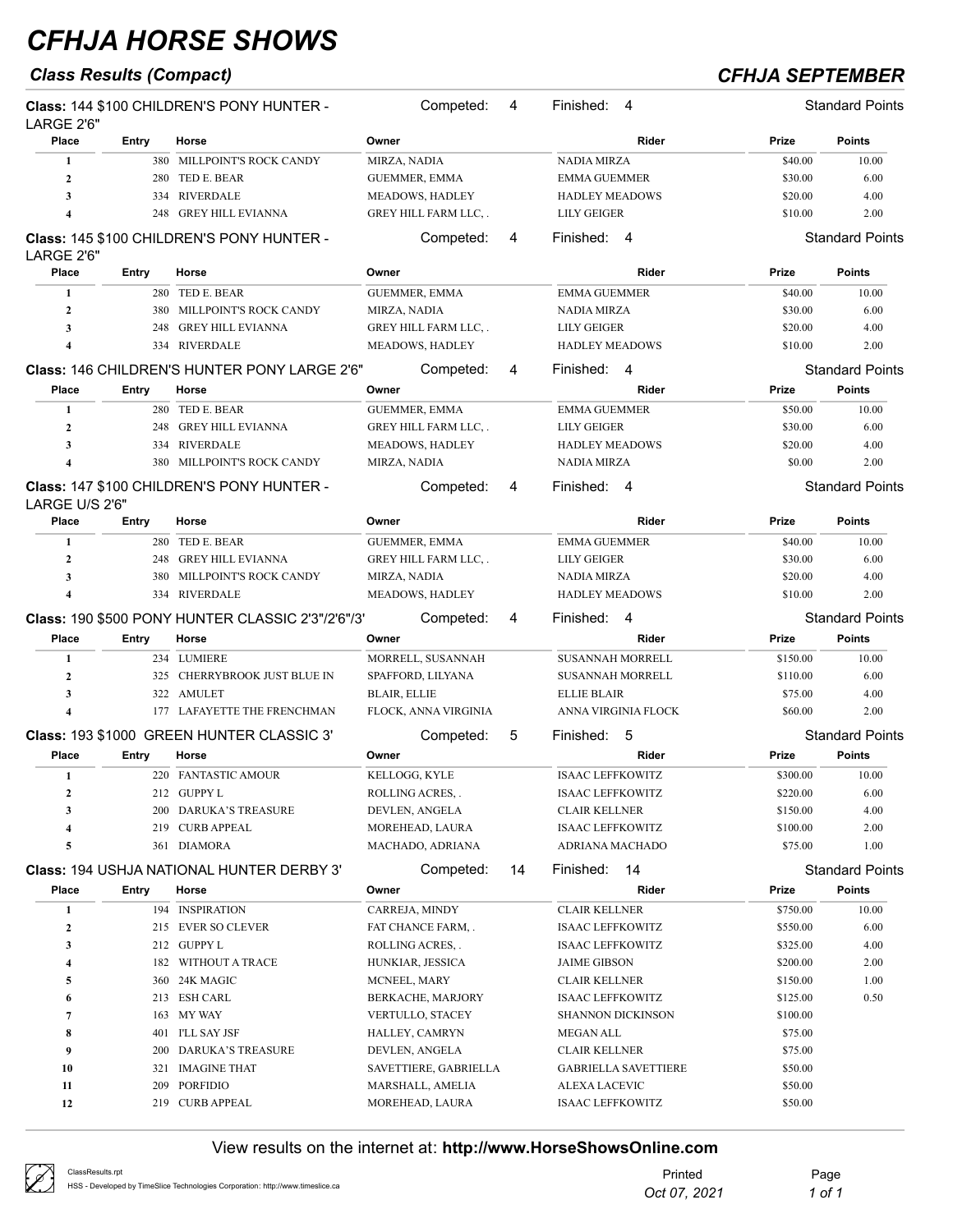### *Class Results (Compact) CFHJA SEPTEMBER*

| CHILDREN'S CLASSIC 3' |       | <b>Class: 196 \$500 M &amp; S LEAGUE/NAL/WIHS</b>       |                          |                            |          |                        |
|-----------------------|-------|---------------------------------------------------------|--------------------------|----------------------------|----------|------------------------|
| Place                 | Entry | Horse                                                   | Owner                    | Rider                      | Prize    | <b>Points</b>          |
|                       |       | 335 CASINO ROYAL                                        | ALCORN, EVA              | <b>EVA ALCORN</b>          | \$150.00 | 10.00                  |
| $\mathbf{2}$          | 169   | SANTIANO                                                | <b>BECK, ALLISON</b>     | <b>ALLISON BECK</b>        | \$110.00 | 6.00                   |
| 3                     |       | 391 BALOU DE COEUR JOYE                                 | NICHOLS, RACHEL          | <b>MCKENZIE CASPER</b>     | \$75.00  | 4.00                   |
| 4                     |       | 171 EAGLE                                               | AMS DREAM, LLC,.         | <b>AVERY SKETCH</b>        | \$60.00  | 2.00                   |
| 5                     |       | 213 ESH CARL                                            | <b>BERKACHE, MARJORY</b> | <b>SAVANNAH MCPHILLIPS</b> | \$45.00  | 1.00                   |
| 0                     |       | 115 EQUINOX                                             | <b>BILLINGS, ROB</b>     | <b>MADISON MOORE</b>       | \$30.00  | 0.50                   |
| $\overline{ }$        | 219   | <b>CURB APPEAL</b>                                      | MOREHEAD, LAURA          | <b>LAURA MOREHEAD</b>      | \$20.00  |                        |
| 8                     | 172.  | UMAKO DE VIRGINIA                                       | <b>DAVIDSON, CLAIRE</b>  | <b>CLAIRE DAVIDSON</b>     | \$10.00  |                        |
|                       |       | <b>Class: 197 \$500 M &amp; S/NAL/WIHS ADULT HUNTER</b> | Competed:<br>4           | Finished:<br>4             |          | <b>Standard Points</b> |

**Class:** 197 \$500 M & S/NAL/WIHS ADULT HUNTER CLASSIC 3'

| Place | Entrv | Horse                                              | Owner                 |    | Rider                 | Prize    | <b>Points</b>          |
|-------|-------|----------------------------------------------------|-----------------------|----|-----------------------|----------|------------------------|
|       |       | 369 INSIGNIA                                       | BARISH, BHUVANA       |    | <b>BHUVANA BARISH</b> | \$150.00 | 10.00                  |
|       | 401   | - I'LL SAY JSF                                     | HALLEY, CAMRYN        |    | <b>MEGAN ALL</b>      | \$110.00 | 6.00                   |
|       | 274   | BEDSIDE MANOR                                      | <b>TAYLOR, LESLIE</b> |    | <b>LESLIE TAYLOR</b>  | \$75.00  | 4.00                   |
|       |       | 105 ODESSA                                         | RANKIN, KERI          |    | <b>BRIANNA LEONE</b>  | \$60.00  | 2.00                   |
|       |       | <b>Class: 198 M &amp; S LEAGUE CHILDREN'S PONY</b> | Competed:             | 14 | 14<br>Finished:       |          | <b>Standard Points</b> |

### **Class:** 198 M & S LEAGUE CHILDREN'S PONY CLASSIC 2'/2'6"

| Place        | Entry | Horse                                           | Owner                       | Rider                  | <b>Prize</b> | <b>Points</b> |
|--------------|-------|-------------------------------------------------|-----------------------------|------------------------|--------------|---------------|
|              | 181   | <b>FRONTPAGE</b>                                | DEERFIELD EQUESTRIAN LLC, . | <b>MERYL HOPKINS</b>   | \$80.00      | 10.00         |
| $\mathbf{2}$ | 253   | ALL GOOD THINGS                                 | PRIVITERA, LOUISE           | <b>LILY GEIGER</b>     | \$60.00      | 6.00          |
| 3            | 152   | <b>BLACK MAGIC</b>                              | FAYAD, SOFIA                | <b>SOFIA FAYAD</b>     | \$40.00      | 4.00          |
| 4            | 114   | <b>GREYMEADOWS GINGER SNAP</b>                  | <b>BIEGEL, LENNOX</b>       | LENNOX BIEGEL          | \$20.00      | 2.00          |
| 5            | 280   | TED E. BEAR                                     | <b>GUEMMER, EMMA</b>        | <b>EMMA GUEMMER</b>    | \$0.00       | 1.00          |
| 6            |       | 395 HAMMY                                       | <b>MACDONALD, BROOK</b>     | <b>BROOK MACDONALD</b> | \$0.00       | 0.50          |
|              |       | 122 ARKADY                                      | LAFACE, ANNELISE            | <b>ANNELISE LAFACE</b> | \$0.00       |               |
| 8            | 334   | <b>RIVERDALE</b>                                | <b>MEADOWS, HADLEY</b>      | <b>HADLEY MEADOWS</b>  | \$0.00       |               |
| 9            |       | 289 LOAFER'S LODGE MIDNIGHT MAGIC BROWN, MILLIE |                             | <b>MILLIE BROWN</b>    | \$0.00       |               |
| 10           |       | 190 ANGELICA                                    | MONTEVIDEO, MELISSA         | <b>ADELE DEWAR</b>     | \$0.00       |               |
| 11           | 380.  | MILLPOINT'S ROCK CANDY                          | MIRZA, NADIA                | <b>NADIA MIRZA</b>     | \$0.00       |               |
| 12           | 189   | <b>BLUE MONDAY</b>                              | DEWAR, KATHERINE            | <b>ADELE DEWAR</b>     | \$0.00       |               |

Competed: 7 Finished: 7 Standard Points

### **Class:** 199 M & S LEAGUE LEAGUE BIT O'STRAW CLASSIC 2'6"

| ULAJJIU Z 0    |       |                                              |                             |                             |              |                        |
|----------------|-------|----------------------------------------------|-----------------------------|-----------------------------|--------------|------------------------|
| Place          | Entry | Horse                                        | Owner                       | <b>Rider</b>                | Prize        | <b>Points</b>          |
|                | 257   | CASPAR                                       | RICE, WENDY                 | <b>WENDY RICE</b>           | \$0.00       | 10.00                  |
| $\mathbf{2}$   | 118   | <b>VENDETTA</b>                              | <b>BINGLER, ANNE</b>        | <b>MAGGIE HAYNES</b>        | \$0.00       | 6.00                   |
| 3              | 145   | <b>KING KONG</b>                             | ROGERS, TIMOTHY             | <b>TIMOTHY ROGERS</b>       | \$0.00       | 4.00                   |
|                | 287   | THE GOOD LIFE                                | LURIE, JULIANNE             | <b>JULIANNE LURIE</b>       | \$0.00       | 2.00                   |
| 5              | 143   | <b>A LASTING IMPRESSION</b>                  | HARVILL, JENNIFER           | <b>JENNIFER HARVILL</b>     | \$0.00       | 1.00                   |
| 6              | 148   | <b>AVALANCHE</b>                             | <b>SMITH, KYLIE</b>         | <b>KYLIE SMITH</b>          | \$0.00       | 0.50                   |
|                | 134   | VAL DE LOIR-IMOO                             | GOODMAN, MORGAN             | <b>CLAIRE HAMES</b>         | \$0.00       |                        |
|                |       | <b>Class: 201 NON THOROUGHBRED HUNTER 3'</b> | 5<br>Competed:              | 5<br>Finished:              |              | <b>Standard Points</b> |
| Place          | Entry | Horse                                        | Owner                       | <b>Rider</b>                | <b>Prize</b> | <b>Points</b>          |
|                |       | 216 DILLY DALLY                              | STANTON, MARY BETH          | <b>ISAAC LEFFKOWITZ</b>     | \$0.00       | 10.00                  |
| $\overline{2}$ | 321   | <b>IMAGINE THAT</b>                          | SAVETTIERE, GABRIELLA       | <b>GABRIELLA SAVETTIERE</b> | \$0.00       | 6.00                   |
| 3              | 323   | FELLOW VAN'T POLDERHOF                       | CIESLAK, DORIAN             | <b>DORIAN CIESLAK</b>       | \$0.00       | 4.00                   |
| 4              | 283   | <b>DUCHESS RW</b>                            | EQUILUXE GLOBAL VENTURES, . | <b>JASMINE WALSH</b>        | \$0.00       | 2.00                   |
| 5              | 249   | <b>CLOUSEAU</b>                              | ISRAEL, CHRISTI             | KOLBY POTT                  | \$0.00       | 1.00                   |
|                |       | <b>Class: 202 NON THOROUGHBRED HUNTER 3'</b> | 5<br>Competed:              | 5<br>Finished:              |              | <b>Standard Points</b> |
| Place          | Entry | Horse                                        | Owner                       | Rider                       | <b>Prize</b> | <b>Points</b>          |
|                | 323   | FELLOW VAN'T POLDERHOF                       | CIESLAK, DORIAN             | <b>DORIAN CIESLAK</b>       | \$0.00       | 10.00                  |
| $\mathbf{2}$   | 321   | <b>IMAGINE THAT</b>                          | SAVETTIERE, GABRIELLA       | <b>GABRIELLA SAVETTIERE</b> | \$0.00       | 6.00                   |
| 3              | 249   | CLOUSEAU                                     | <b>ISRAEL, CHRISTI</b>      | <b>KOLBY POTT</b>           | \$0.00       | 4.00                   |

| Ø<br>ClassResults.rpt<br>HSS - Developed by TimeSlice Technologies Corporation: http://www.timeslice.ca | Printed<br>Oct 07, 2021 | Page<br>1 of 1 |
|---------------------------------------------------------------------------------------------------------|-------------------------|----------------|
|---------------------------------------------------------------------------------------------------------|-------------------------|----------------|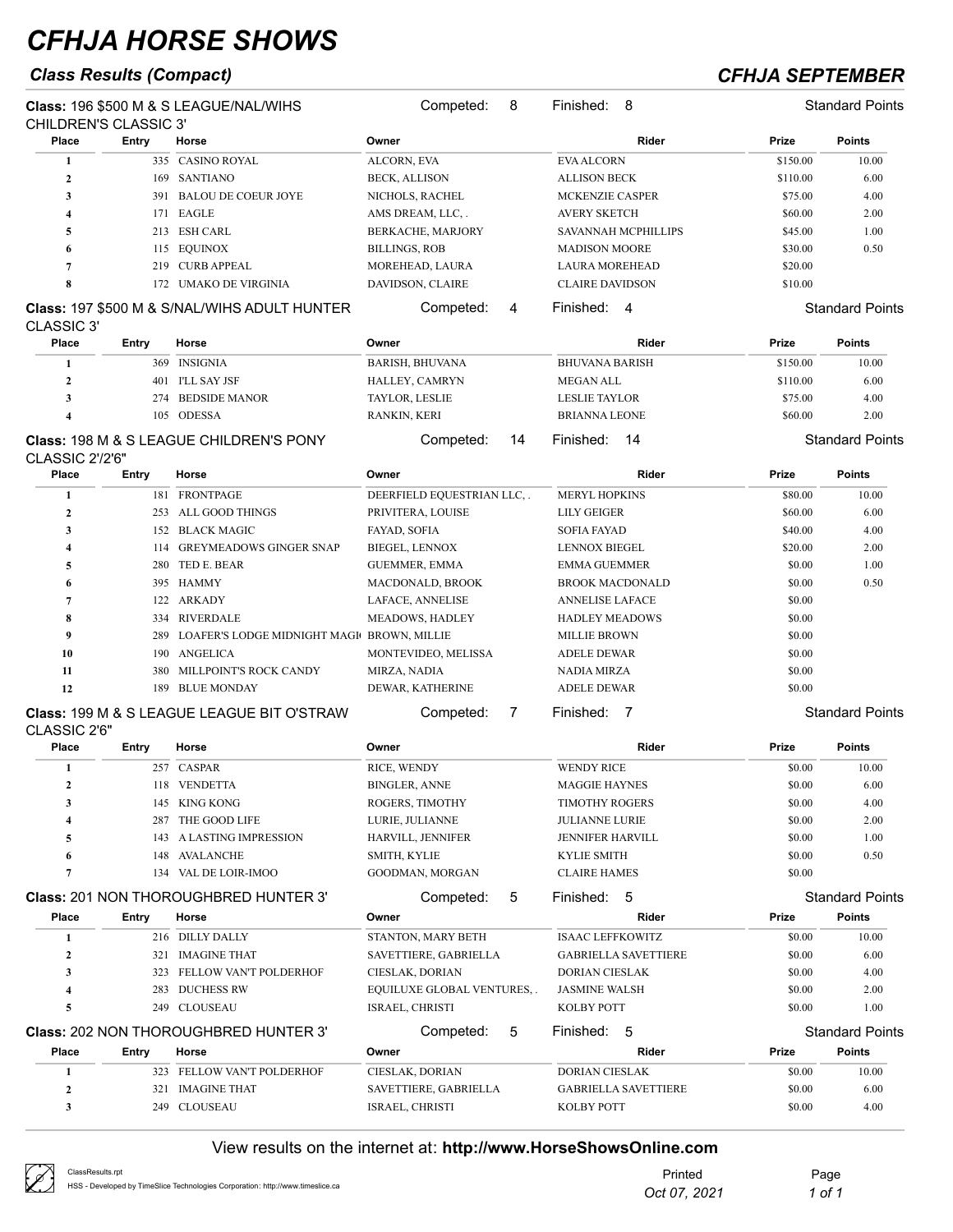## *Class Results (Compact) CFHJA SEPTEMBER*

|                                       |       | <b>Class: 202 NON THOROUGHBRED HUNTER 3'</b> | Competed:<br>5                            | 5<br>Finished:                        |                  | <b>Standard Points</b>                                                                     |
|---------------------------------------|-------|----------------------------------------------|-------------------------------------------|---------------------------------------|------------------|--------------------------------------------------------------------------------------------|
| Place                                 | Entry | Horse                                        | Owner                                     | <b>Rider</b>                          | Prize            | <b>Points</b>                                                                              |
| $\overline{\mathbf{4}}$               |       | 216 DILLY DALLY                              | STANTON, MARY BETH                        | <b>ISAAC LEFFKOWITZ</b>               | \$0.00           | 2.00                                                                                       |
| 5                                     |       | 283 DUCHESS RW                               | EQUILUXE GLOBAL VENTURES, .               | <b>JASMINE WALSH</b>                  | \$0.00           | 1.00                                                                                       |
|                                       |       | <b>Class: 203 NON THOROUGHBRED HUNTER 3'</b> | Competed:<br>5                            | Finished:<br>-5                       |                  | <b>Standard Points</b>                                                                     |
| Place                                 | Entry | Horse                                        | Owner                                     | Rider                                 | Prize            | <b>Points</b>                                                                              |
| 1                                     |       | 283 DUCHESS RW                               | EQUILUXE GLOBAL VENTURES, .               | <b>JASMINE WALSH</b>                  | \$0.00           | 10.00                                                                                      |
| $\mathbf{2}$                          |       | 249 CLOUSEAU                                 | ISRAEL, CHRISTI                           | <b>KOLBY POTT</b>                     | \$0.00           | 6.00                                                                                       |
| $\mathbf{3}$                          | 321   | <b>IMAGINE THAT</b>                          | SAVETTIERE, GABRIELLA                     | <b>GABRIELLA SAVETTIERE</b>           | \$0.00           | 4.00                                                                                       |
| $\overline{4}$                        | 323   | FELLOW VAN'T POLDERHOF                       | CIESLAK, DORIAN                           | DORIAN CIESLAK                        | \$0.00           | 2.00                                                                                       |
| 5                                     | 216   | <b>DILLY DALLY</b>                           | STANTON, MARY BETH                        | <b>ISAAC LEFFKOWITZ</b>               | \$0.00           | 1.00                                                                                       |
|                                       |       | Class: 204 NON THOROUGHBRED HUNTER U/S 3'    | Competed:<br>4                            | Finished:<br>$\overline{4}$           |                  | <b>Standard Points</b>                                                                     |
| Place                                 | Entry | Horse                                        | Owner                                     | Rider                                 | Prize            | <b>Points</b>                                                                              |
| 1                                     |       | 216 DILLY DALLY                              | STANTON, MARY BETH                        | <b>ISAAC LEFFKOWITZ</b>               | \$0.00           | 10.00                                                                                      |
| $\mathbf{2}$                          | 283   | <b>DUCHESS RW</b>                            | EQUILUXE GLOBAL VENTURES, .               | <b>JASMINE WALSH</b>                  | \$0.00           | 6.00                                                                                       |
| 3                                     |       | 249 CLOUSEAU                                 | ISRAEL, CHRISTI                           | <b>KOLBY POTT</b>                     | \$0.00           | 4.00                                                                                       |
| Class: 205 LOW HUNTER 2'6"            |       |                                              | Competed:<br>10                           | 10<br>Finished:                       |                  | <b>Standard Points</b>                                                                     |
| Place                                 | Entry | Horse                                        | Owner                                     | Rider                                 | Prize            | <b>Points</b>                                                                              |
| 1                                     |       | 365 ADORATION                                | LYNCH, DONNA                              | <b>DONNA LYNCH</b>                    | \$0.00           | 10.00                                                                                      |
| $\mathbf{2}$                          |       | 173 POPULAIRE                                | HARRINGTON, JENNIFER                      | <b>SHANNON DICKINSON</b>              | \$0.00           | 6.00                                                                                       |
| 3                                     |       | 376 LE ELAZE                                 | POWELL, SLOAN                             | <b>JESSICA CROSS</b>                  | \$0.00           | 4.00                                                                                       |
| $\overline{4}$                        |       | 105 ODESSA                                   | RANKIN, KERI                              | <b>BRIANNA LEONE</b>                  | \$0.00           | 2.00                                                                                       |
| 5                                     |       | 343 MY SOULMATE                              | REDD, AMELIA                              | <b>AMANDA BENEDICT</b>                | \$0.00           | 1.00                                                                                       |
| 6                                     |       | 392 PADDINGTON                               | HAHN, LILY                                | <b>AMANDA BENEDICT</b>                | \$0.00           | 0.50                                                                                       |
| $\overline{7}$                        | 208   | <b>ECLIPS R.W.L</b>                          | <b>BLITCH, BRIDGETTE</b>                  | ALEXA LACEVIC                         | \$0.00           |                                                                                            |
| 8                                     |       | 214 CHICO'S BOY                              | BUDOVSKY INVESTMENTS, LLC, .              | <b>ISAAC LEFFKOWITZ</b>               | \$0.00           |                                                                                            |
|                                       |       |                                              |                                           |                                       |                  |                                                                                            |
|                                       |       |                                              | Competed:<br>9                            | Finished:<br>9                        |                  |                                                                                            |
| Class: 206 LOW HUNTER 2'6"            |       |                                              |                                           |                                       |                  |                                                                                            |
| Place                                 | Entry | Horse                                        | Owner                                     | Rider                                 | Prize            | <b>Points</b>                                                                              |
| 1                                     |       | 365 ADORATION                                | LYNCH, DONNA                              | <b>DONNA LYNCH</b>                    | \$0.00           | 10.00                                                                                      |
| $\mathbf{2}$                          |       | 173 POPULAIRE                                | HARRINGTON, JENNIFER                      | <b>SHANNON DICKINSON</b>              | \$0.00           | 6.00                                                                                       |
| 3                                     |       | 105 ODESSA                                   | RANKIN, KERI                              | <b>BRIANNA LEONE</b>                  | \$0.00           | 4.00                                                                                       |
| $\overline{4}$                        |       | 376 LE ELAZE                                 | POWELL, SLOAN                             | <b>JESSICA CROSS</b>                  | \$0.00           | 2.00                                                                                       |
| 5                                     |       | 184 KILCANDRA VELVET                         | LUKASIK, LUKE                             | MAKENA LUKASIK                        | \$0.00           | 1.00                                                                                       |
| 6                                     | 208   | ECLIPS R.W.L                                 | <b>BLITCH, BRIDGETTE</b>                  | ALEXA LACEVIC                         | \$0.00           | 0.50                                                                                       |
| 7                                     | 392   | PADDINGTON                                   | HAHN, LILY                                | <b>AMANDA BENEDICT</b>                | \$0.00           |                                                                                            |
| 8                                     |       | 214 CHICO'S BOY                              | BUDOVSKY INVESTMENTS, LLC, .              | <b>ISAAC LEFFKOWITZ</b>               | \$0.00           |                                                                                            |
| Class: 207 LOW HUNTER 2'6"            |       |                                              | 9<br>Competed:                            | 9<br>Finished:                        |                  |                                                                                            |
| Place                                 | Entry | Horse                                        | Owner                                     | Rider                                 | Prize            | <b>Points</b>                                                                              |
| 1                                     |       | 173 POPULAIRE                                | HARRINGTON, JENNIFER                      | <b>SHANNON DICKINSON</b>              | \$0.00           | 10.00                                                                                      |
| $\boldsymbol{2}$                      |       | 303 SEPTEMBER SONG                           | NICHOLS, SALLY                            | <b>ISAAC LEFFKOWITZ</b>               | \$0.00           | 6.00                                                                                       |
| 3                                     |       | 376 LE ELAZE                                 | POWELL, SLOAN                             | <b>JESSICA CROSS</b>                  | \$0.00           | 4.00                                                                                       |
| 4                                     |       | 392 PADDINGTON                               | HAHN, LILY                                | <b>AMANDA BENEDICT</b>                | \$0.00           | 2.00                                                                                       |
| 5                                     |       | 208 ECLIPS R.W.L                             | <b>BLITCH, BRIDGETTE</b>                  | ALEXA LACEVIC                         | \$0.00           | 1.00                                                                                       |
| 6                                     | 184   | KILCANDRA VELVET                             | LUKASIK, LUKE                             | MAKENA LUKASIK                        | \$0.00           | 0.50                                                                                       |
| 7                                     | 365   | <b>ADORATION</b>                             | LYNCH, DONNA                              | <b>DONNA LYNCH</b>                    | \$0.00           |                                                                                            |
| 8                                     |       | 214 CHICO'S BOY                              | BUDOVSKY INVESTMENTS, LLC, .              | <b>ISAAC LEFFKOWITZ</b>               | \$0.00           |                                                                                            |
| <b>Class: 208 LOW HUNTER U/S 2'6"</b> |       |                                              | Competed:<br>5                            | 5<br>Finished:                        |                  |                                                                                            |
| Place                                 | Entry | Horse                                        | Owner                                     | Rider                                 | Prize            | <b>Points</b>                                                                              |
| $\mathbf{1}$                          |       | 365 ADORATION                                | LYNCH, DONNA                              | <b>DONNA LYNCH</b>                    | \$0.00           | 10.00                                                                                      |
| $\boldsymbol{2}$                      |       | 173 POPULAIRE                                | HARRINGTON, JENNIFER                      | <b>SHANNON DICKINSON</b>              | \$0.00           | 6.00                                                                                       |
| 3                                     | 303   | <b>SEPTEMBER SONG</b>                        | NICHOLS, SALLY                            | <b>ISAAC LEFFKOWITZ</b>               | \$0.00           | 4.00                                                                                       |
| 4<br>5                                |       | 376 LE ELAZE<br>208 ECLIPS R.W.L             | POWELL, SLOAN<br><b>BLITCH, BRIDGETTE</b> | <b>JESSICA CROSS</b><br>ALEXA LACEVIC | \$0.00<br>\$0.00 | <b>Standard Points</b><br><b>Standard Points</b><br><b>Standard Points</b><br>2.00<br>1.00 |

| ClassResults.rpt<br>HSS - Developed by TimeSlice Technologies Corporation: http://www.timeslice.ca | Printed      | Page   |
|----------------------------------------------------------------------------------------------------|--------------|--------|
|                                                                                                    | Oct 07, 2021 | 1 of 1 |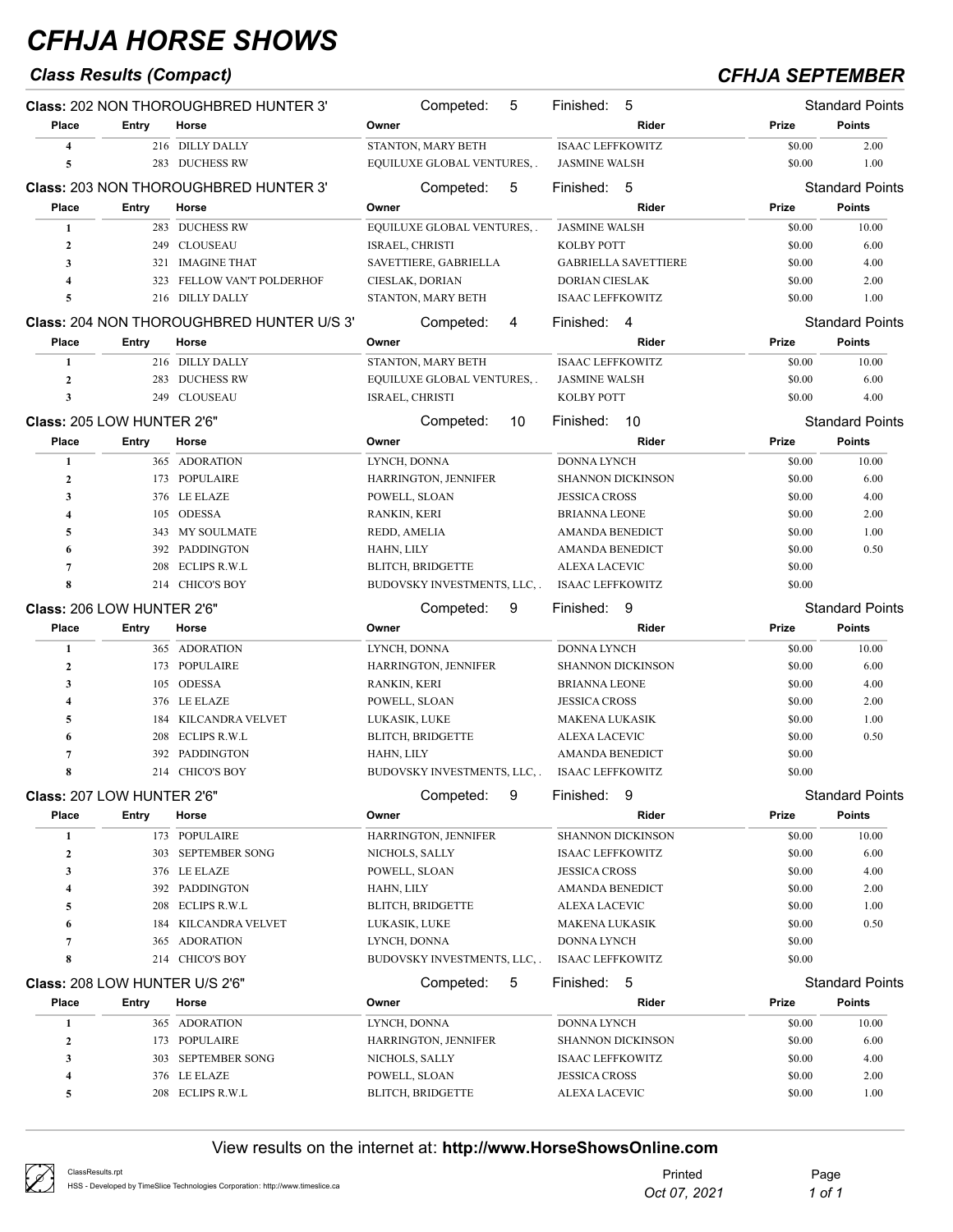## *Class Results (Compact) CFHJA SEPTEMBER*

|                                     |       | Class: 209 BABY GREEN HUNTER 2'3"             | Competed:                            | 10 | 10<br>Finished:                                  |                  | <b>Standard Points</b> |
|-------------------------------------|-------|-----------------------------------------------|--------------------------------------|----|--------------------------------------------------|------------------|------------------------|
| Place                               | Entry | Horse                                         | Owner                                |    | Rider                                            | Prize            | <b>Points</b>          |
| 1                                   |       | 192 SUNSHINE DAYDREAM                         | KLEINMAN, LAURA                      |    | <b>CLAIR KELLNER</b>                             | \$0.00           | 10.00                  |
| $\overline{2}$                      |       | 174 CHOZEN                                    | ERICKSON, MEGAN                      |    | <b>SHANNON DICKINSON</b>                         | \$0.00           | 6.00                   |
| 3                                   |       | 218 QUINTELLO                                 | MITZEL, EMILY                        |    | <b>ISAAC LEFFKOWITZ</b>                          | \$0.00           | 4.00                   |
| 4                                   |       | 240 MINTOBEINTHEMONEY                         | WOLFE, DEREK                         |    | <b>DEREK WOLFE</b>                               | \$0.00           | 2.00                   |
| 5                                   | 239   | <b>KNOCKOUT NHF</b>                           | LONDON, RICHARD                      |    | <b>DEREK WOLFE</b>                               | \$0.00           | 1.00                   |
| 6                                   |       | 362 JET STREAM                                | LARSON, AVERY                        |    | <b>RICHARD MATHEWS</b>                           | \$0.00           | 0.50                   |
| $\overline{7}$                      | 229   | <b>BAMABELLE</b>                              | MICKEL, MORGAN                       |    | <b>MORGAN MICKEL</b>                             | \$0.00           |                        |
| 8                                   | 289   | LOAFER'S LODGE MIDNIGHT MAGIC BROWN, MILLIE   |                                      |    | <b>MILLIE BROWN</b>                              | \$0.00           |                        |
|                                     |       | Class: 210 BABY GREEN HUNTER 2'3"             | Competed:                            | 10 | 10<br>Finished:                                  |                  | <b>Standard Points</b> |
| Place                               | Entry | Horse                                         | Owner                                |    | Rider                                            | Prize            | <b>Points</b>          |
| 1                                   |       | 174 CHOZEN                                    | ERICKSON, MEGAN                      |    | <b>SHANNON DICKINSON</b>                         | \$0.00           | 10.00                  |
| $\overline{2}$                      |       | 192 SUNSHINE DAYDREAM                         | KLEINMAN, LAURA                      |    | <b>CLAIR KELLNER</b>                             | \$0.00           | 6.00                   |
| 3                                   |       | 362 JET STREAM                                | LARSON, AVERY                        |    | <b>RICHARD MATHEWS</b>                           | \$0.00           | 4.00                   |
| 4                                   | 129   | <b>CARON POIVRE</b>                           | <b>BROOKS, ALAINA</b>                |    | <b>ALAINA BROOKS</b>                             | \$0.00           | 2.00                   |
| 5                                   | 289   | LOAFER'S LODGE MIDNIGHT MAGIC BROWN, MILLIE   |                                      |    | <b>MILLIE BROWN</b>                              | \$0.00           | 1.00                   |
| 6                                   | 218   | QUINTELLO                                     | MITZEL, EMILY                        |    | <b>ISAAC LEFFKOWITZ</b>                          | \$0.00           | 0.50                   |
| 7                                   | 259   | <b>MONKEY BUSINESS</b>                        | HAYES, MARINO                        |    | <b>MADELYN SCHARF</b>                            | \$0.00           |                        |
| 8                                   | 240   | MINTOBEINTHEMONEY                             | WOLFE, DEREK                         |    | <b>DEREK WOLFE</b>                               | \$0.00           |                        |
|                                     |       | Class: 211 BABY GREEN HUNTER 2'3"             | Competed:                            | 10 | 10<br>Finished:                                  |                  | <b>Standard Points</b> |
| Place                               | Entry | Horse                                         | Owner                                |    | Rider                                            | Prize            | <b>Points</b>          |
| 1                                   |       | 192 SUNSHINE DAYDREAM                         | KLEINMAN, LAURA                      |    | <b>CLAIR KELLNER</b>                             | \$0.00           | 10.00                  |
| $\overline{2}$                      |       | 174 CHOZEN                                    | ERICKSON, MEGAN                      |    | SHANNON DICKINSON                                | \$0.00           | 6.00                   |
| 3                                   | 218   | QUINTELLO                                     | MITZEL, EMILY                        |    | <b>ISAAC LEFFKOWITZ</b>                          | \$0.00           | 4.00                   |
| 4                                   |       | 240 MINTOBEINTHEMONEY                         | WOLFE, DEREK                         |    | <b>DEREK WOLFE</b>                               | \$0.00           | 2.00                   |
| 5                                   |       | 362 JET STREAM                                | LARSON, AVERY                        |    | <b>RICHARD MATHEWS</b>                           | \$0.00           | 1.00                   |
| 6                                   | 289   | LOAFER'S LODGE MIDNIGHT MAGI BROWN, MILLIE    |                                      |    | <b>MILLIE BROWN</b>                              | \$0.00           | 0.50                   |
| 7                                   | 259   | MONKEY BUSINESS                               | HAYES, MARINO                        |    | <b>MADELYN SCHARF</b>                            | \$0.00           |                        |
| 8                                   | 239   | KNOCKOUT NHF                                  | LONDON, RICHARD                      |    | <b>DEREK WOLFE</b>                               | \$0.00           |                        |
|                                     |       | Class: 212 BABY GREEN HUNTER 2'3"U/S          | Competed:                            | 9  | 9<br>Finished:                                   |                  | <b>Standard Points</b> |
| Place                               | Entry | Horse                                         | Owner                                |    | Rider                                            | Prize            | <b>Points</b>          |
| 1                                   |       | 192 SUNSHINE DAYDREAM                         | KLEINMAN, LAURA                      |    | <b>CLAIR KELLNER</b>                             | \$0.00           | 10.00                  |
| $\boldsymbol{2}$                    |       | 174 CHOZEN                                    | ERICKSON, MEGAN                      |    | <b>SHANNON DICKINSON</b>                         | \$0.00           | 6.00                   |
| 3                                   | 129   | <b>CARON POIVRE</b>                           | <b>BROOKS, ALAINA</b>                |    | <b>ALAINA BROOKS</b>                             | \$0.00           | 4.00                   |
| $\boldsymbol{4}$                    | 218   | QUINTELLO                                     | MITZEL, EMILY                        |    | <b>ISAAC LEFFKOWITZ</b>                          | \$0.00           | 2.00                   |
| 5                                   |       | 239 KNOCKOUT NHF                              | LONDON, RICHARD                      |    | <b>DEREK WOLFE</b>                               | \$0.00           | 1.00                   |
|                                     | 362   | JET STREAM                                    | LARSON, AVERY                        |    | <b>RICHARD MATHEWS</b>                           | \$0.00           | 0.50                   |
| 6<br>7                              | 229   | BAMABELLE                                     | MICKEL, MORGAN                       |    | <b>MORGAN MICKEL</b>                             | \$0.00           |                        |
| 8                                   | 259   | MONKEY BUSINESS                               | HAYES, MARINO                        |    | <b>MADELYN SCHARF</b>                            | \$0.00           |                        |
| <b>Class: 213 LOCAL HUNTER 2'6"</b> |       |                                               | Competed:                            | 10 | Finished:<br>10                                  |                  | <b>Standard Points</b> |
| Place                               | Entry | Horse                                         | Owner                                |    | Rider                                            | Prize            | <b>Points</b>          |
| 1                                   |       | 172 UMAKO DE VIRGINIA                         | DAVIDSON, CLAIRE                     |    | <b>SHANNON DICKINSON</b>                         | \$0.00           | 10.00                  |
| $\boldsymbol{2}$                    |       | 239 KNOCKOUT NHF                              | LONDON, RICHARD                      |    | <b>DEREK WOLFE</b>                               | \$0.00           |                        |
| 3                                   |       |                                               | <b>GULATI, JENNIFER</b>              |    | <b>HALEY ROBINSON</b>                            |                  | 6.00                   |
|                                     | 329   | ARISTOCRACT                                   |                                      |    |                                                  | \$0.00           | 4.00                   |
| 4                                   |       | 257 CASPAR                                    | RICE, WENDY                          |    | <b>WENDY RICE</b>                                | \$0.00           | 2.00                   |
| 5                                   |       | 240 MINTOBEINTHEMONEY                         | <b>WOLFE, DEREK</b>                  |    | <b>DEREK WOLFE</b>                               | \$0.00           | 1.00                   |
| 6                                   |       | 252 O'LARA                                    | ANDERS, JILL                         |    | KALLIE SCHAFERS                                  | \$0.00           | 0.50                   |
| 7<br>8                              | 143   | A LASTING IMPRESSION<br>284 IF THE SHOE FITS  | HARVILL, JENNIFER<br>DAIGLE, ALLISON |    | JENNIFER HARVILL<br><b>JASMINE WALSH</b>         | \$0.00<br>\$0.00 |                        |
|                                     |       |                                               |                                      |    |                                                  |                  |                        |
| Class: 214 LOCAL HUNTER 2'6"        |       |                                               | Competed:                            | 10 | Finished:<br>-10                                 |                  | <b>Standard Points</b> |
| Place                               | Entry | Horse                                         | Owner                                |    | Rider                                            | Prize            | <b>Points</b>          |
| 1<br>$\boldsymbol{2}$               |       | 172 UMAKO DE VIRGINIA<br>284 IF THE SHOE FITS | DAVIDSON, CLAIRE<br>DAIGLE, ALLISON  |    | <b>SHANNON DICKINSON</b><br><b>JASMINE WALSH</b> | \$0.00<br>\$0.00 | 10.00<br>6.00          |

| ClassResults.rpt<br>HSS - Developed by TimeSlice Technologies Corporation: http://www.timeslice.ca | Printed<br>Oct 07, 2021 | Page<br>1 of 1 |
|----------------------------------------------------------------------------------------------------|-------------------------|----------------|
|                                                                                                    |                         |                |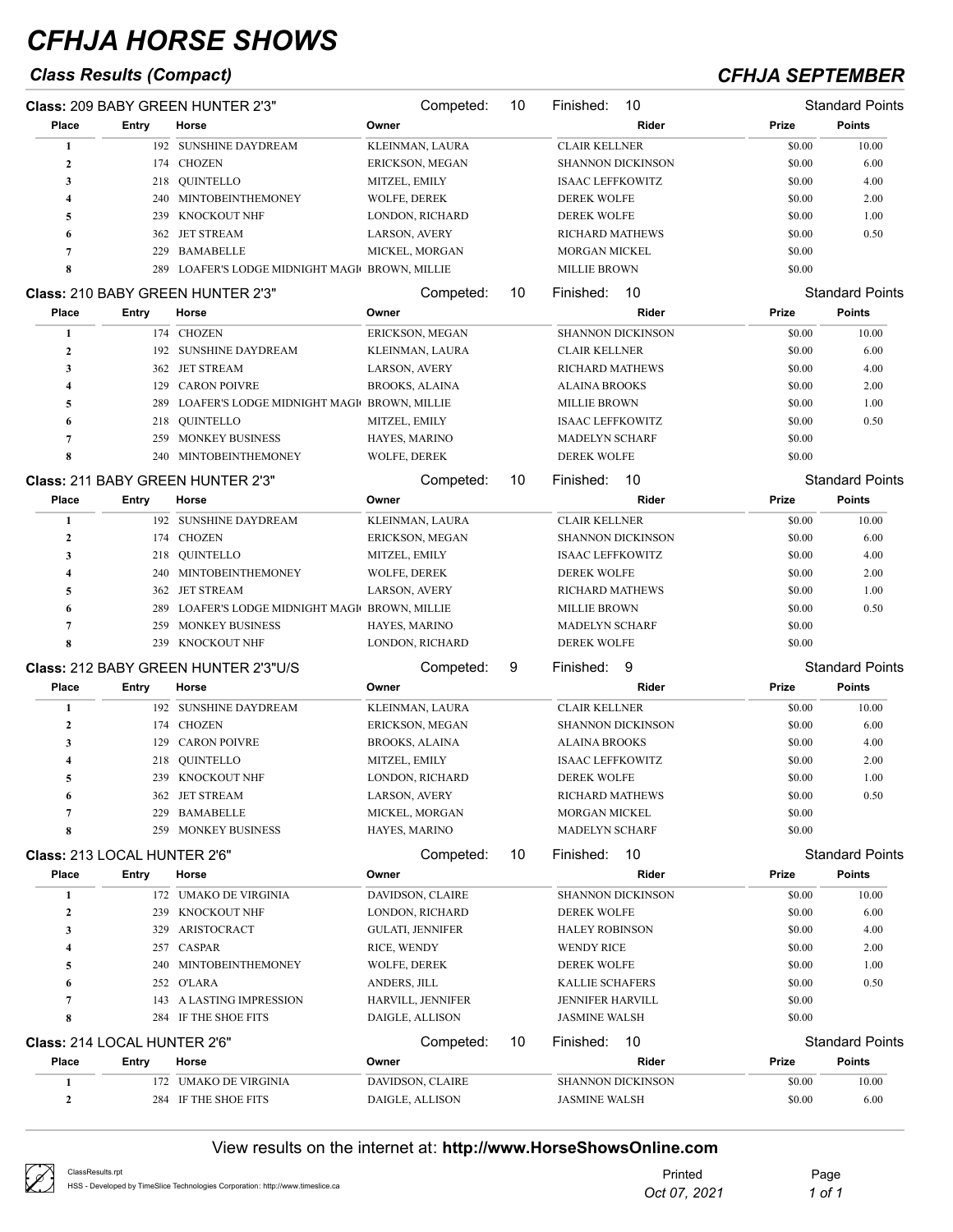## *Class Results (Compact) CFHJA SEPTEMBER*

| Class: 214 LOCAL HUNTER 2'6" |                               |                                             | Competed:                          | 10 | Finished:<br>10                                |                  | <b>Standard Points</b>                  |
|------------------------------|-------------------------------|---------------------------------------------|------------------------------------|----|------------------------------------------------|------------------|-----------------------------------------|
| Place                        | Entry                         | Horse                                       | Owner                              |    | Rider                                          | Prize            | <b>Points</b>                           |
| 3                            |                               | 257 CASPAR                                  | RICE, WENDY                        |    | <b>WENDY RICE</b>                              | \$0.00           | 4.00                                    |
| 4                            |                               | 252 O'LARA                                  | ANDERS, JILL                       |    | <b>KALLIE SCHAFERS</b>                         | \$0.00           | 2.00                                    |
| 5                            |                               | 240 MINTOBEINTHEMONEY                       | WOLFE, DEREK                       |    | <b>DEREK WOLFE</b>                             | \$0.00           | 1.00                                    |
| 6                            | 389                           | PLATO VDH                                   | <b>BLACKIE, CHELSEA</b>            |    | <b>CHELSEA BLACKIE</b>                         | \$0.00           | 0.50                                    |
| 7                            | 239                           | KNOCKOUT NHF                                | LONDON, RICHARD                    |    | <b>DEREK WOLFE</b>                             | \$0.00           |                                         |
| 8                            |                               | 143 A LASTING IMPRESSION                    | HARVILL, JENNIFER                  |    | JENNIFER HARVILL                               | \$0.00           |                                         |
|                              | Class: 215 LOCAL HUNTER 2'6": |                                             | Competed:                          | 9  | Finished: 9                                    |                  | <b>Standard Points</b>                  |
| Place                        | <b>Entry</b>                  | Horse                                       | Owner                              |    | Rider                                          | Prize            | <b>Points</b>                           |
| 1                            |                               | 172 UMAKO DE VIRGINIA                       | DAVIDSON, CLAIRE                   |    | <b>SHANNON DICKINSON</b>                       | \$0.00           | 10.00                                   |
| $\boldsymbol{2}$             | 329                           | ARISTOCRACT                                 | GULATI, JENNIFER                   |    | <b>HALEY ROBINSON</b>                          | \$0.00           | 6.00                                    |
| 3                            | 239                           | KNOCKOUT NHF                                | LONDON, RICHARD                    |    | <b>DEREK WOLFE</b>                             | \$0.00           | 4.00                                    |
| 4                            | 240                           | MINTOBEINTHEMONEY                           | WOLFE, DEREK                       |    | <b>DEREK WOLFE</b>                             | \$0.00           | 2.00                                    |
| 5                            | 143                           | A LASTING IMPRESSION                        | HARVILL, JENNIFER                  |    | <b>JENNIFER HARVILL</b>                        | \$0.00           | 1.00                                    |
| 6                            |                               | 252 O'LARA                                  | ANDERS, JILL                       |    | <b>KALLIE SCHAFERS</b>                         | \$0.00           | 0.50                                    |
| 7                            | 248                           | <b>GREY HILL EVIANNA</b>                    | GREY HILL FARM LLC, .              |    | <b>LILY GEIGER</b>                             | \$0.00           |                                         |
| 8                            |                               | 389 PLATO VDH                               | <b>BLACKIE, CHELSEA</b>            |    | <b>CHELSEA BLACKIE</b>                         | \$0.00           |                                         |
|                              |                               |                                             |                                    |    |                                                |                  |                                         |
|                              |                               | Class: 216 LOCAL HUNTER 2'6" U/S            | Competed:                          | 7  | Finished: 7                                    |                  | <b>Standard Points</b>                  |
| Place                        | <b>Entry</b>                  | Horse                                       | Owner                              |    | Rider                                          | Prize            | <b>Points</b>                           |
| 1                            |                               | 248 GREY HILL EVIANNA                       | GREY HILL FARM LLC,.               |    | <b>LILY GEIGER</b>                             | \$0.00           | 10.00                                   |
| $\boldsymbol{2}$             |                               | 172 UMAKO DE VIRGINIA                       | DAVIDSON, CLAIRE                   |    | <b>SHANNON DICKINSON</b>                       | \$0.00           | 6.00                                    |
| 3                            | 239                           | KNOCKOUT NHF                                | LONDON, RICHARD                    |    | <b>DEREK WOLFE</b>                             | \$0.00           | 4.00                                    |
| 4                            | 143                           | A LASTING IMPRESSION                        | HARVILL, JENNIFER                  |    | <b>JENNIFER HARVILL</b>                        | \$0.00           | 2.00                                    |
| 5                            | 284                           | IF THE SHOE FITS                            | DAIGLE, ALLISON                    |    | <b>REAGAN BROWN</b>                            | \$0.00           | 1.00                                    |
| 6                            | 389                           | <b>PLATO VDH</b>                            | <b>BLACKIE, CHELSEA</b>            |    | <b>CHELSEA BLACKIE</b>                         | \$0.00           | 0.50                                    |
| 7                            |                               | 252 O'LARA                                  | ANDERS, JILL                       |    | <b>KALLIE SCHAFERS</b>                         | \$0.00           |                                         |
|                              |                               | Class: 217 LOW HUNTER NON PRO 2'6"          | Competed:                          | 7  | Finished:<br>$\overline{7}$                    |                  | <b>Standard Points</b>                  |
|                              |                               |                                             |                                    |    |                                                |                  |                                         |
| Place                        | <b>Entry</b>                  | Horse                                       | Owner                              |    | Rider                                          | Prize            | <b>Points</b>                           |
| 1                            |                               | 116 WATCHUSAYIN                             | MOORE, MADISON                     |    | <b>GRAYSON MOORE</b>                           | \$0.00           | 10.00                                   |
| 2                            | 287                           | THE GOOD LIFE                               | LURIE, JULIANNE                    |    | <b>JULIANNE LURIE</b>                          | \$0.00           | 6.00                                    |
| 3                            | 118                           | <b>VENDETTA</b>                             | <b>BINGLER, ANNE</b>               |    | <b>MAGGIE HAYNES</b>                           | \$0.00           | 4.00                                    |
| 4                            | 291                           | <b>INDIGO SAPPHIRE</b>                      | HALSNIK, CAITLYN                   |    | <b>CAITLYN HALSNIK</b>                         | \$0.00           | 2.00                                    |
| 5                            | 145                           | KING KONG                                   | ROGERS, TIMOTHY                    |    | <b>TIMOTHY ROGERS</b>                          | \$0.00           | 1.00                                    |
| 6                            | 148                           | AVALANCHE                                   | <b>SMITH, KYLIE</b>                |    | <b>KYLIE SMITH</b>                             | \$0.00           | 0.50                                    |
| 7                            |                               | 334 RIVERDALE                               | MEADOWS, HADLEY                    |    | <b>HADLEY MEADOWS</b>                          | \$0.00           |                                         |
|                              |                               |                                             | Competed:                          | 7  | $\overline{7}$                                 |                  | Standard Points                         |
| Place                        | <b>Entry</b>                  | Class: 218 LOW HUNTER NON PRO 2'6"<br>Horse | Owner                              |    | Finished:<br>Rider                             | Prize            | <b>Points</b>                           |
|                              |                               |                                             |                                    |    |                                                |                  |                                         |
| 1                            |                               | 116 WATCHUSAYIN                             | MOORE, MADISON                     |    | <b>GRAYSON MOORE</b>                           | \$0.00           | 10.00                                   |
| $\boldsymbol{2}$             |                               | 291 INDIGO SAPPHIRE                         | HALSNIK, CAITLYN                   |    | CAITLYN HALSNIK                                | \$0.00           | 6.00                                    |
| 3                            |                               | 287 THE GOOD LIFE                           | LURIE, JULIANNE                    |    | <b>JULIANNE LURIE</b>                          | \$0.00           | 4.00                                    |
| 4                            | 118                           | <b>VENDETTA</b>                             | <b>BINGLER, ANNE</b>               |    | <b>MAGGIE HAYNES</b>                           | \$0.00           | 2.00                                    |
| 5                            |                               | 145 KING KONG                               | ROGERS, TIMOTHY                    |    | <b>TIMOTHY ROGERS</b>                          | \$0.00           | 1.00                                    |
| 6                            | 148                           | AVALANCHE                                   | SMITH, KYLIE                       |    | <b>KYLIE SMITH</b>                             | \$0.00           | 0.50                                    |
| 7                            |                               | 334 RIVERDALE                               | MEADOWS, HADLEY                    |    | <b>HADLEY MEADOWS</b>                          | \$0.00           |                                         |
|                              |                               | Class: 219 LOW HUNTER NON PRO 2'6"          | Competed:                          | 7  | Finished: 7                                    |                  |                                         |
| Place                        | Entry                         | Horse                                       | Owner                              |    | Rider                                          | Prize            | <b>Standard Points</b><br><b>Points</b> |
| 1                            |                               | 116 WATCHUSAYIN                             | MOORE, MADISON                     |    | <b>GRAYSON MOORE</b>                           | \$0.00           | 10.00                                   |
| $\boldsymbol{2}$             |                               | 291 INDIGO SAPPHIRE                         | HALSNIK, CAITLYN                   |    | CAITLYN HALSNIK                                | \$0.00           | 6.00                                    |
| 3                            |                               | 148 AVALANCHE                               | SMITH, KYLIE                       |    | KYLIE SMITH                                    | \$0.00           | 4.00                                    |
| 4                            |                               | 145 KING KONG                               | ROGERS, TIMOTHY                    |    | <b>TIMOTHY ROGERS</b>                          | \$0.00           | 2.00                                    |
| 5                            |                               | 118 VENDETTA                                | <b>BINGLER, ANNE</b>               |    | <b>MAGGIE HAYNES</b>                           | \$0.00           | 1.00                                    |
| 6<br>7                       | 287                           | THE GOOD LIFE<br>334 RIVERDALE              | LURIE, JULIANNE<br>MEADOWS, HADLEY |    | <b>JULIANNE LURIE</b><br><b>HADLEY MEADOWS</b> | \$0.00<br>\$0.00 | 0.50                                    |

| ClassResults.rpt<br>HSS - Developed by TimeSlice Technologies Corporation: http://www.timeslice.ca | Printed      | Page   |
|----------------------------------------------------------------------------------------------------|--------------|--------|
|                                                                                                    | Oct 07, 2021 | 1 of 1 |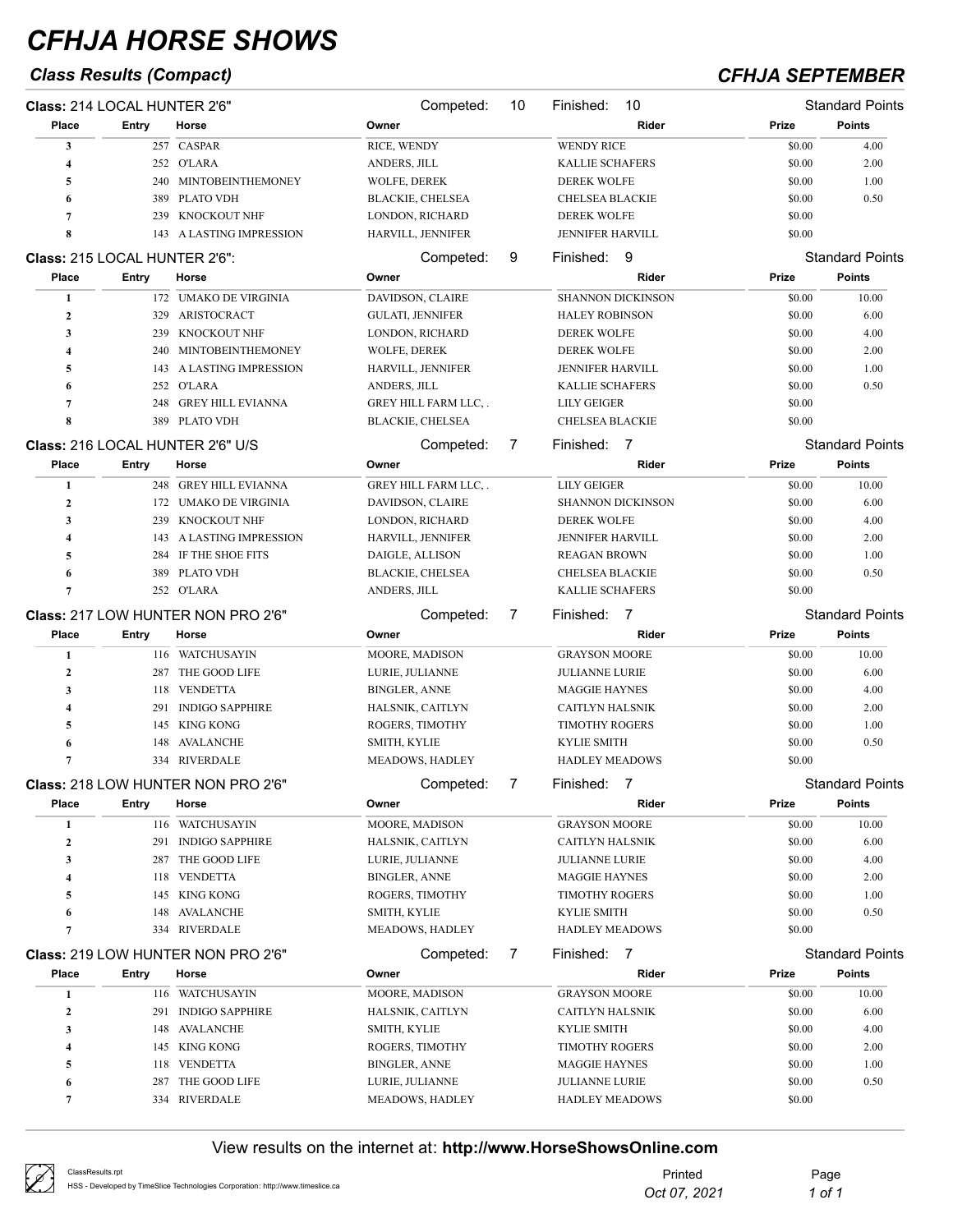## *Class Results (Compact) CFHJA SEPTEMBER*

|                  |       | Class: 220 LOW HUNTER NON PRO 2'6" U/S        |                     | Competed:                   | 4  | Finished:               | 4                          |        | <b>Standard Points</b> |
|------------------|-------|-----------------------------------------------|---------------------|-----------------------------|----|-------------------------|----------------------------|--------|------------------------|
| Place            | Entry | Horse                                         | Owner               |                             |    |                         | Rider                      | Prize  | <b>Points</b>          |
| 1                |       | 287 THE GOOD LIFE                             |                     | LURIE, JULIANNE             |    | <b>JULIANNE LURIE</b>   |                            | \$0.00 | 10.00                  |
| $\mathbf{2}$     |       | 291 INDIGO SAPPHIRE                           |                     | HALSNIK, CAITLYN            |    | <b>CAITLYN HALSNIK</b>  |                            | \$0.00 | 6.00                   |
| 3                |       | 145 KING KONG                                 |                     | ROGERS, TIMOTHY             |    | <b>TIMOTHY ROGERS</b>   |                            | \$0.00 | 4.00                   |
| 4                |       | 148 AVALANCHE                                 | SMITH, KYLIE        |                             |    | <b>KYLIE SMITH</b>      |                            | \$0.00 | 2.00                   |
|                  |       | Class: 221 SCHOOLING PONY HUNTER 2'3"/2'6"/3" |                     | Competed:                   | 8  | Finished: 8             |                            |        | <b>Standard Points</b> |
| Place            | Entry | Horse                                         | Owner               |                             |    |                         | Rider                      | Prize  | <b>Points</b>          |
| 1                |       | 201 SPORT'N IT                                |                     | REDFIELD FARM, .            |    | <b>SUSANNAH MORRELL</b> |                            | \$0.00 | 10.00                  |
| $\mathbf{2}$     |       | 325 CHERRYBROOK JUST BLUE IN                  |                     | SPAFFORD, LILYANA           |    | LILYANA SPAFFORD        |                            | \$0.00 | 6.00                   |
| 3                |       | 234 LUMIERE                                   |                     | MORRELL, SUSANNAH           |    | <b>SUSANNAH MORRELL</b> |                            | \$0.00 | 4.00                   |
| 4                |       | 322 AMULET                                    | BLAIR, ELLIE        |                             |    | <b>ELLIE BLAIR</b>      |                            | \$0.00 | 2.00                   |
| 5                |       | 285 CROWN RODGE ROYAL, JOVILEE                | <b>SESSUMS, MIA</b> |                             |    | <b>MIA SESSUMS</b>      |                            | \$0.00 | 1.00                   |
|                  |       | 380 MILLPOINT'S ROCK CANDY                    | MIRZA, NADIA        |                             |    | RACHAEL LOMEL           |                            | \$0.00 | 0.50                   |
|                  |       | Class: 223 SCHOOLING PONY HUNTER 2'3"/2'6"/3" |                     | Competed:                   | 3  | Finished:               | -3                         |        | <b>Standard Points</b> |
| Place            | Entry | Horse                                         | Owner               |                             |    |                         | Rider                      | Prize  | <b>Points</b>          |
| 1                |       | 359 IMPERIAL SILVER                           |                     | <b>GIARRUSSO, FRANCESCA</b> |    | RACHAEL LOMEL           |                            | \$0.00 | 10.00                  |
| $\mathbf{2}$     |       | 285 CROWN RODGE ROYAL, JOVILEE                | <b>SESSUMS, MIA</b> |                             |    | <b>MIA SESSUMS</b>      |                            | \$0.00 | 6.00                   |
|                  |       |                                               |                     |                             |    |                         |                            |        |                        |
|                  |       | Class: 224 SCHOOLING PONY HUNTER 2'3"/2'6"/3" |                     | Competed:                   | 1  | Finished:               | -1                         |        | <b>Standard Points</b> |
| Place            | Entry | Horse                                         | Owner               |                             |    |                         | Rider                      | Prize  | <b>Points</b>          |
| 1                |       | 177 LAFAYETTE THE FRENCHMAN                   |                     | FLOCK, ANNA VIRGINIA        |    |                         | ANNA VIRGINIA FLOCK        | \$0.00 | 10.00                  |
|                  |       | Class: 226 PRE-ADULT HUNTER 2'6"              |                     | Competed:                   | 11 | Finished:               | -11                        |        | <b>Standard Points</b> |
| Place            | Entry | Horse                                         | Owner               |                             |    |                         | Rider                      | Prize  | <b>Points</b>          |
| 1                |       | 365 ADORATION                                 | LYNCH, DONNA        |                             |    | <b>DONNA LYNCH</b>      |                            | \$0.00 | 10.00                  |
| $\boldsymbol{2}$ |       | 257 CASPAR                                    | RICE, WENDY         |                             |    | <b>WENDY RICE</b>       |                            | \$0.00 | 6.00                   |
| 3                |       | 143 A LASTING IMPRESSION                      |                     | HARVILL, JENNIFER           |    | <b>JENNIFER HARVILL</b> |                            | \$0.00 | 4.00                   |
| 4                |       | 376 LE ELAZE                                  | POWELL, SLOAN       |                             |    | <b>SLOAN POWELL</b>     |                            | \$0.00 | 2.00                   |
| 5                |       | 294 ENCHANTING                                |                     | MARTINIELLO, KRISTIN        |    |                         | <b>KRISTIN MARTINIELLO</b> | \$0.00 | 1.00                   |
| 6                | 389   | <b>PLATO VDH</b>                              |                     | <b>BLACKIE, CHELSEA</b>     |    | <b>CHELSEA BLACKIE</b>  |                            | \$0.00 | 0.50                   |
| 7                |       | 174 CHOZEN                                    |                     | ERICKSON, MEGAN             |    | <b>MEGAN ERICKSON</b>   |                            | \$0.00 |                        |
| 8                |       | 145 KING KONG                                 |                     | ROGERS, TIMOTHY             |    | <b>TIMOTHY ROGERS</b>   |                            | \$0.00 |                        |
|                  |       | Class: 227 PRE-ADULT HUNTER 2'6"              |                     | Competed:                   | 11 | Finished:               | 11                         |        | <b>Standard Points</b> |
| Place            | Entry | Horse                                         | Owner               |                             |    |                         | Rider                      | Prize  | <b>Points</b>          |
| 1                |       | 174 CHOZEN                                    |                     | ERICKSON, MEGAN             |    | <b>MEGAN ERICKSON</b>   |                            | \$0.00 | 10.00                  |
| $\boldsymbol{2}$ |       | 143 A LASTING IMPRESSION                      |                     | HARVILL, JENNIFER           |    | <b>JENNIFER HARVILL</b> |                            | \$0.00 | 6.00                   |
| 3                |       | 376 LE ELAZE                                  |                     | POWELL, SLOAN               |    | <b>SLOAN POWELL</b>     |                            | \$0.00 | 4.00                   |
| 4                |       | 145 KING KONG                                 |                     | ROGERS, TIMOTHY             |    | <b>TIMOTHY ROGERS</b>   |                            | \$0.00 | 2.00                   |
| 5                |       | 148 AVALANCHE                                 | SMITH, KYLIE        |                             |    | <b>KYLIE SMITH</b>      |                            | \$0.00 | 1.00                   |
| 6                |       | 365 ADORATION                                 | LYNCH, DONNA        |                             |    | <b>DONNA LYNCH</b>      |                            | \$0.00 | 0.50                   |
| 7                |       | 198 HEAVEN SENT                               | SHELL, WENDY        |                             |    | <b>WENDY SHELL</b>      |                            | \$0.00 |                        |
| 8                |       | 192 SUNSHINE DAYDREAM                         |                     | KLEINMAN, LAURA             |    | HANNAH KLEINMAN         |                            | \$0.00 |                        |
|                  |       | Class: 228 PRE-ADULT HUNTER 2'6"              |                     | Competed:                   | 11 | Finished:               | 11                         |        | <b>Standard Points</b> |
| Place            | Entry | Horse                                         | Owner               |                             |    |                         | Rider                      | Prize  | <b>Points</b>          |
| 1                |       | 174 CHOZEN                                    |                     | ERICKSON, MEGAN             |    | <b>MEGAN ERICKSON</b>   |                            | \$0.00 | 10.00                  |
| $\boldsymbol{2}$ |       | 294 ENCHANTING                                |                     | MARTINIELLO, KRISTIN        |    |                         | KRISTIN MARTINIELLO        | \$0.00 | 6.00                   |
| 3                |       | 148 AVALANCHE                                 | SMITH, KYLIE        |                             |    | <b>KYLIE SMITH</b>      |                            | \$0.00 | 4.00                   |
| 4                |       | 365 ADORATION                                 | LYNCH, DONNA        |                             |    | DONNA LYNCH             |                            | \$0.00 | 2.00                   |
| 5                |       | 198 HEAVEN SENT                               | SHELL, WENDY        |                             |    | <b>WENDY SHELL</b>      |                            | \$0.00 | 1.00                   |
| 6                |       | 257 CASPAR                                    | RICE, WENDY         |                             |    | <b>WENDY RICE</b>       |                            | \$0.00 | 0.50                   |
| 7                |       | 143 A LASTING IMPRESSION                      |                     | HARVILL, JENNIFER           |    | JENNIFER HARVILL        |                            | \$0.00 |                        |
| 8                |       | 145 KING KONG                                 |                     | ROGERS, TIMOTHY             |    | <b>TIMOTHY ROGERS</b>   |                            | \$0.00 |                        |
|                  |       | Class: 229 PRE-ADULT HUNTER 2'6" U/S          |                     | Competed:                   | 8  | Finished: 8             |                            |        | <b>Standard Points</b> |
| Place            | Entry | Horse                                         | Owner               |                             |    |                         | Rider                      | Prize  | <b>Points</b>          |
|                  |       |                                               |                     |                             |    |                         |                            |        |                        |

| ClassResults.rpt<br>HSS - Developed by TimeSlice Technologies Corporation: http://www.timeslice.ca | Printed<br>Oct 07, 2021 | Page<br>1 of 1 |
|----------------------------------------------------------------------------------------------------|-------------------------|----------------|
|                                                                                                    |                         |                |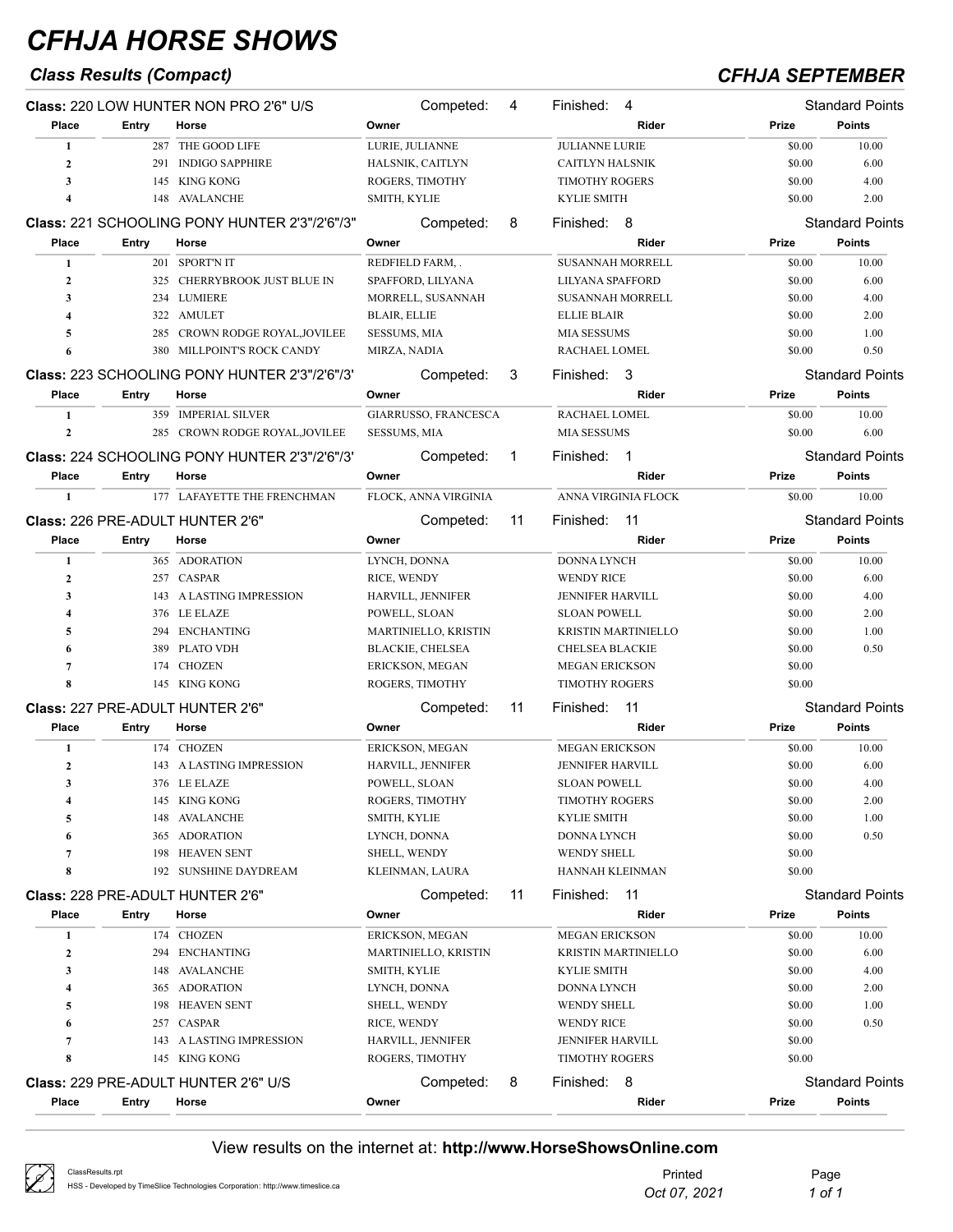## *Class Results (Compact) CFHJA SEPTEMBER*

|                  |       | Class: 229 PRE-ADULT HUNTER 2'6" U/S              | Competed:<br>8                   | 8<br>Finished:             |        | <b>Standard Points</b> |
|------------------|-------|---------------------------------------------------|----------------------------------|----------------------------|--------|------------------------|
| Place            | Entry | Horse                                             | Owner                            | Rider                      | Prize  | <b>Points</b>          |
| 1                |       | 174 CHOZEN                                        | ERICKSON, MEGAN                  | <b>MEGAN ERICKSON</b>      | \$0.00 | 10.00                  |
| $\boldsymbol{2}$ |       | 192 SUNSHINE DAYDREAM                             | KLEINMAN, LAURA                  | HANNAH KLEINMAN            | \$0.00 | 6.00                   |
| 3                |       | 294 ENCHANTING                                    | MARTINIELLO, KRISTIN             | <b>KRISTIN MARTINIELLO</b> | \$0.00 | 4.00                   |
| 4                |       | 365 ADORATION                                     | LYNCH, DONNA                     | DONNA LYNCH                | \$0.00 | 2.00                   |
| 5                | 198   | <b>HEAVEN SENT</b>                                | SHELL, WENDY                     | <b>WENDY SHELL</b>         | \$0.00 | 1.00                   |
| 6                | 148   | AVALANCHE                                         | SMITH, KYLIE                     | <b>KYLIE SMITH</b>         | \$0.00 | 0.50                   |
| 7                | 145   | KING KONG                                         | ROGERS, TIMOTHY                  | <b>TIMOTHY ROGERS</b>      | \$0.00 |                        |
| 8                | 143   | A LASTING IMPRESSION                              | HARVILL, JENNIFER                | JENNIFER HARVILL           | \$0.00 |                        |
|                  |       | Class: 230 PRE-CHILDEN'S HUNTER 2'6"              | Competed:<br>8                   | 8<br>Finished:             |        | <b>Standard Points</b> |
| Place            | Entry | Horse                                             | Owner                            | Rider                      | Prize  | <b>Points</b>          |
| 1                |       | 118 VENDETTA                                      | <b>BINGLER, ANNE</b>             | <b>MAGGIE HAYNES</b>       | \$0.00 | 10.00                  |
| $\boldsymbol{2}$ |       | 283 DUCHESS RW                                    | EQUILUXE GLOBAL VENTURES, .      | <b>TAYLOR RIGGIO</b>       | \$0.00 | 6.00                   |
| 3                | 163   | MY WAY                                            | VERTULLO, STACEY                 | <b>HOPE SHANKLE</b>        | \$0.00 | 4.00                   |
| 4                | 287   | THE GOOD LIFE                                     | LURIE, JULIANNE                  | <b>JULIANNE LURIE</b>      | \$0.00 | 2.00                   |
|                  | 277   | CARUSO                                            |                                  | <b>KENDALL KING</b>        | \$0.00 | 1.00                   |
| 5                |       |                                                   | WATERS, CHUCK                    |                            |        |                        |
| 6                | 193   | PAPPY VAN WINKLE                                  | MITZEL, EMILY                    | <b>HAILEY DEBRUNNER</b>    | \$0.00 | 0.50                   |
| $\overline{7}$   | 179   | <b>BODENA</b>                                     | HURLEY, LINDSEY                  | <b>KYLIE MORRISON</b>      | \$0.00 |                        |
| 8                |       | 134 VAL DE LOIR-IMOO                              | GOODMAN, MORGAN                  | <b>CLAIRE HAMES</b>        | \$0.00 |                        |
|                  |       | Class: 231 PRE-CHILDEN'S HUNTER 2'6"              | Competed:<br>8                   | Finished:<br>8             |        | <b>Standard Points</b> |
| Place            | Entry | Horse                                             | Owner                            | Rider                      | Prize  | <b>Points</b>          |
| 1                |       | 118 VENDETTA                                      | <b>BINGLER, ANNE</b>             | <b>MAGGIE HAYNES</b>       | \$0.00 | 10.00                  |
| $\boldsymbol{2}$ |       | 193 PAPPY VAN WINKLE                              | MITZEL, EMILY                    | HAILEY DEBRUNNER           | \$0.00 | 6.00                   |
| 3                | 287   | THE GOOD LIFE                                     | LURIE, JULIANNE                  | <b>JULIANNE LURIE</b>      | \$0.00 | 4.00                   |
| 4                | 283   | <b>DUCHESS RW</b>                                 | EQUILUXE GLOBAL VENTURES, .      | <b>TAYLOR RIGGIO</b>       | \$0.00 | 2.00                   |
| 5                | 277   | CARUSO                                            | WATERS, CHUCK                    | <b>KENDALL KING</b>        | \$0.00 | 1.00                   |
| 6                | 134   | VAL DE LOIR-IMOO                                  | GOODMAN, MORGAN                  | <b>CLAIRE HAMES</b>        | \$0.00 | 0.50                   |
| $\overline{7}$   | 163   | MY WAY                                            | VERTULLO, STACEY                 | <b>HOPE SHANKLE</b>        | \$0.00 |                        |
| 8                |       | 179 BODENA                                        | HURLEY, LINDSEY                  | <b>KYLIE MORRISON</b>      | \$0.00 |                        |
|                  |       | Class: 232 PRE-CHILDEN'S HUNTER 2'6"              | Competed:<br>8                   | 8<br>Finished:             |        | <b>Standard Points</b> |
| Place            | Entry | Horse                                             | Owner                            | Rider                      | Prize  | <b>Points</b>          |
|                  |       |                                                   |                                  |                            |        |                        |
| 1                |       | 118 VENDETTA                                      | <b>BINGLER, ANNE</b>             | <b>MAGGIE HAYNES</b>       | \$0.00 | 10.00                  |
| $\boldsymbol{2}$ |       | 277 CARUSO                                        | WATERS, CHUCK                    | <b>KENDALL KING</b>        | \$0.00 | 6.00                   |
| 3                | 193   | PAPPY VAN WINKLE                                  | MITZEL, EMILY                    | <b>HAILEY DEBRUNNER</b>    | \$0.00 | 4.00                   |
| 4                | 287   | THE GOOD LIFE                                     | LURIE, JULIANNE                  | <b>JULIANNE LURIE</b>      | \$0.00 | 2.00                   |
| 5                |       | 134 VAL DE LOIR-IMOO                              | GOODMAN, MORGAN                  | <b>CLAIRE HAMES</b>        | \$0.00 | 1.00                   |
| 6                | 163   | MY WAY                                            | VERTULLO, STACEY                 | HOPE SHANKLE               | \$0.00 | 0.50                   |
| $\overline{7}$   | 179   | <b>BODENA</b>                                     | HURLEY, LINDSEY                  | KYLIE MORRISON             | \$0.00 |                        |
| 8                | 283   | <b>DUCHESS RW</b>                                 | <b>EQUILUXE GLOBAL VENTURES,</b> | <b>TAYLOR RIGGIO</b>       | \$0.00 |                        |
|                  |       | <b>Class: 233 PRE-CHILDEN'S HUNTER 2'6" U/S</b>   | Competed:<br>8                   | Finished: 8                |        | <b>Standard Points</b> |
| Place            | Entry | Horse                                             | Owner                            | Rider                      | Prize  | <b>Points</b>          |
| 1                |       | 287 THE GOOD LIFE                                 | LURIE, JULIANNE                  | <b>JULIANNE LURIE</b>      | \$0.00 | 10.00                  |
| $\boldsymbol{2}$ |       | 277 CARUSO                                        | WATERS, CHUCK                    | <b>KENDALL KING</b>        | \$0.00 | 6.00                   |
| 3                |       | 283 DUCHESS RW                                    | EQUILUXE GLOBAL VENTURES, .      | <b>TAYLOR RIGGIO</b>       | \$0.00 | 4.00                   |
| 4                |       | 118 VENDETTA                                      | <b>BINGLER, ANNE</b>             | <b>MAGGIE HAYNES</b>       | \$0.00 | 2.00                   |
| 5                |       | 163 MY WAY                                        | VERTULLO, STACEY                 | HOPE SHANKLE               | \$0.00 | 1.00                   |
| 6                | 193   | PAPPY VAN WINKLE                                  | MITZEL, EMILY                    | <b>HAILEY DEBRUNNER</b>    | \$0.00 | 0.50                   |
| 7                | 179   | <b>BODENA</b>                                     | HURLEY, LINDSEY                  | <b>KYLIE MORRISON</b>      | \$0.00 |                        |
| 8                | 134   | VAL DE LOIR-IMOO                                  | GOODMAN, MORGAN                  | <b>CLAIRE HAMES</b>        | \$0.00 |                        |
|                  |       |                                                   |                                  |                            |        |                        |
|                  |       | <b>Class: 234 HUNTER TYPE PLEASURE HORSE/PONY</b> | Competed:<br>4                   | Finished: 4                |        | <b>Standard Points</b> |
| Place            | Entry | Horse                                             | Owner                            | Rider                      | Prize  | <b>Points</b>          |
| 1                |       | 148 AVALANCHE                                     | SMITH, KYLIE                     | <b>KYLIE SMITH</b>         | \$0.00 | 10.00                  |
| $\boldsymbol{2}$ |       | 145 KING KONG                                     | ROGERS, TIMOTHY                  | <b>TIMOTHY ROGERS</b>      | \$0.00 | 6.00                   |

| $\sqrt{2}$ | ClassResults.rpt                                                               | Printed      | Page   |
|------------|--------------------------------------------------------------------------------|--------------|--------|
|            | HSS - Developed by TimeSlice Technologies Corporation: http://www.timeslice.ca | Oct 07, 2021 | ' of : |
|            |                                                                                |              |        |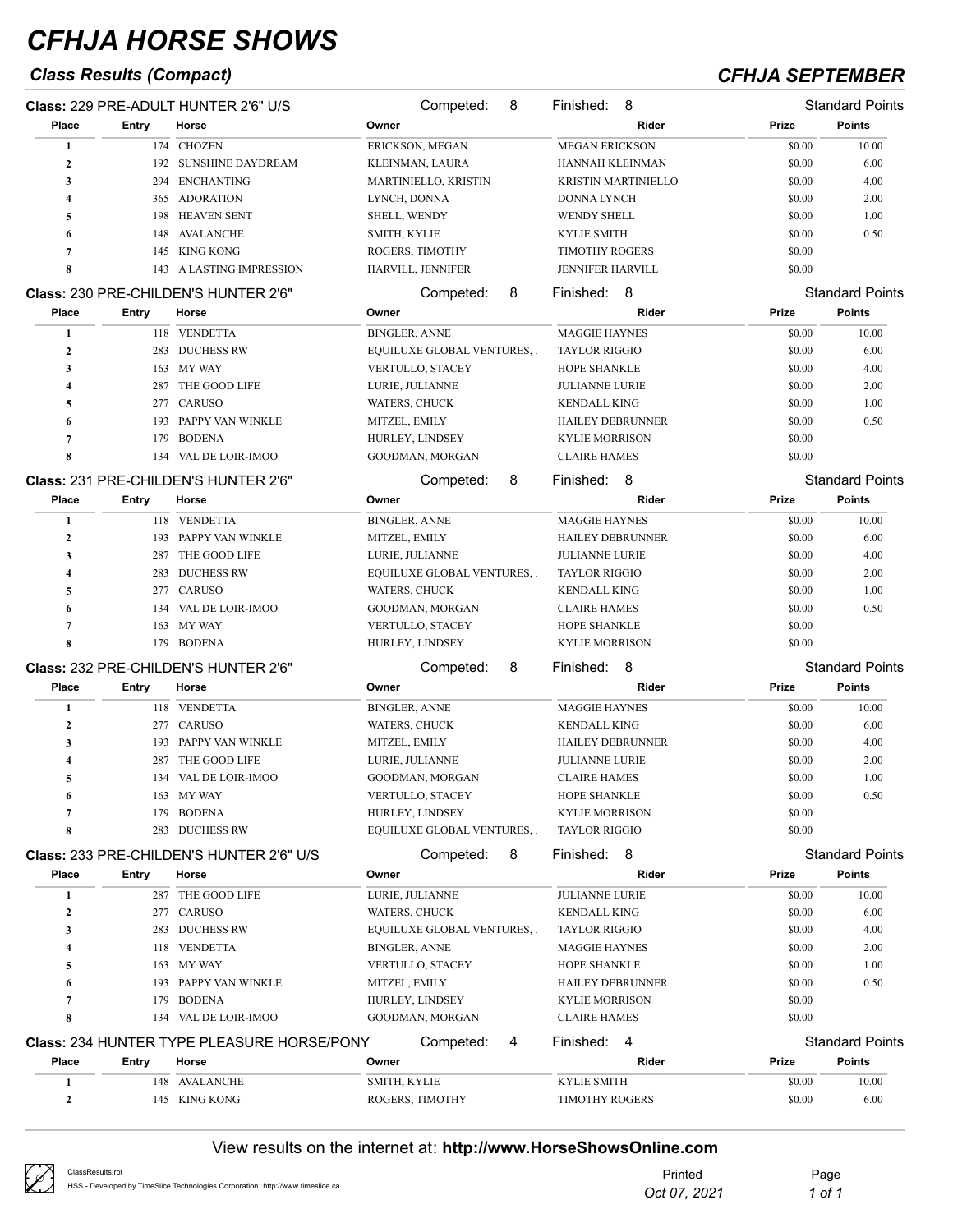|                  | <b>Class Results (Compact)</b> |                                                            |              |                            |    |                         |                           | <b>CFHJA SEPTEMBER</b> |                                         |
|------------------|--------------------------------|------------------------------------------------------------|--------------|----------------------------|----|-------------------------|---------------------------|------------------------|-----------------------------------------|
| Place            | Entry                          | <b>Class: 234 HUNTER TYPE PLEASURE HORSE/PONY</b><br>Horse | Owner        | Competed:                  | 4  | Finished:               | 4<br>Rider                | Prize                  | <b>Standard Points</b><br><b>Points</b> |
| 3                |                                | 146 LEGO IMPRESSION                                        |              | FLYNN, MADALYNN            |    | MADALYNN FLYNN          |                           | \$0.00                 | 4.00                                    |
| 4                | 289                            | LOAFER'S LODGE MIDNIGHT MAGI BROWN, MILLIE                 |              |                            |    | <b>MILLIE BROWN</b>     |                           | \$0.00                 | 2.00                                    |
|                  |                                | <b>Class: 235 OPP SHORT STIRRUP HUNTER WARM</b>            |              | Competed:                  | 4  | Finished: 4             |                           |                        | <b>Standard Points</b>                  |
| UP               |                                |                                                            |              |                            |    |                         |                           |                        |                                         |
| Place            | Entry                          | Horse                                                      | Owner        |                            |    |                         | Rider                     | Prize                  | <b>Points</b>                           |
| 1                |                                | 366 SAWYER                                                 |              | RIVERA, GABRIELLA          |    | <b>GABRIELLA RIVERA</b> |                           | \$0.00                 | 10.00                                   |
| $\mathbf{2}$     |                                | 359 IMPERIAL SILVER                                        |              | GIARRUSSO, FRANCESCA       |    | <b>SAROHI NIJHER</b>    |                           | \$0.00                 | 6.00                                    |
| 3                | 131                            | <b>CAFE CON LECHE</b>                                      | PAYNE, BELLE |                            |    | <b>BELLE PAYNE</b>      |                           | \$0.00                 | 4.00                                    |
| 4                |                                | 316 THE AMAZING SPIDERMAN                                  |              | HARTFORD-SAPP, MARSHA      |    | <b>JAISEL MAJORS</b>    |                           | \$0.00                 | 2.00                                    |
|                  |                                | <b>Class: 236 OPP SHORT/LONG STIRRUP HUNTER 18"</b>        |              | Competed:                  | 12 | Finished: 12            |                           |                        | <b>Standard Points</b>                  |
| Place            | Entry                          | Horse                                                      | Owner        |                            |    |                         | Rider                     | Prize                  | <b>Points</b>                           |
| 1                |                                | 328 RIGHT ON TARGET                                        |              | KICKAPOO PONIES,.          |    | AVA HILLARY             |                           | \$0.00                 | 10.00                                   |
| $\mathbf{2}$     | 357                            | <b>TEDDY BEAR</b>                                          |              | EUFEMIA, KEVIN             |    | SOPHIA KENDRICK         |                           | \$0.00                 | 6.00                                    |
| 3                | 131                            | <b>CAFE CON LECHE</b>                                      | PAYNE, BELLE |                            |    | <b>BELLE PAYNE</b>      |                           | \$0.00                 | 4.00                                    |
| 4                | 316                            | THE AMAZING SPIDERMAN                                      |              | HARTFORD-SAPP, MARSHA      |    | <b>JAISEL MAJORS</b>    |                           | \$0.00                 | 2.00                                    |
| 5                | 359                            | <b>IMPERIAL SILVER</b>                                     |              | GIARRUSSO, FRANCESCA       |    | <b>SAROHI NIJHER</b>    |                           | \$0.00                 | 1.00                                    |
| 6                | 164                            | <b>FARNLEY GONE PLATINUM</b>                               |              | MASSUCCI, LUCY             |    | OLIVIA DUKAS            |                           | \$0.00                 | 0.50                                    |
| $\overline{7}$   | 116                            | WATCHUSAYIN                                                |              | <b>MOORE, MADISON</b>      |    | <b>GRAYSON MOORE</b>    |                           | \$0.00                 |                                         |
| 8                |                                | 208 ECLIPS R.W.L                                           |              | <b>BLITCH, BRIDGETTE</b>   |    | <b>BRIDGETTE BLITCH</b> |                           | \$0.00                 |                                         |
|                  |                                | <b>Class: 237 OPP SHORT/LONG STIRRUP HUNTER 18"</b>        |              | Competed:                  | 12 | Finished:               | 12                        |                        | <b>Standard Points</b>                  |
| Place            | Entry                          | Horse                                                      | Owner        |                            |    |                         | Rider                     | Prize                  | <b>Points</b>                           |
| 1                |                                | 241 MY FROSTED KISS                                        |              | <b>GOLDSTEIN, ISABELLA</b> |    |                         | <b>ISABELLA GOLDSTEIN</b> | \$0.00                 | 10.00                                   |
| $\mathbf{2}$     | 116                            | WATCHUSAYIN                                                |              | <b>MOORE, MADISON</b>      |    | <b>GRAYSON MOORE</b>    |                           | \$0.00                 | 6.00                                    |
| 3                | 328                            | RIGHT ON TARGET                                            |              | KICKAPOO PONIES,.          |    | AVA HILLARY             |                           | \$0.00                 | 4.00                                    |
| 4                | 164                            | FARNLEY GONE PLATINUM                                      |              | MASSUCCI, LUCY             |    | OLIVIA DUKAS            |                           | \$0.00                 | 2.00                                    |
| 5                | 131                            | CAFE CON LECHE                                             | PAYNE, BELLE |                            |    | <b>BELLE PAYNE</b>      |                           | \$0.00                 | 1.00                                    |
| 6                | 359                            | <b>IMPERIAL SILVER</b>                                     |              | GIARRUSSO, FRANCESCA       |    | <b>SAROHI NIJHER</b>    |                           | \$0.00                 | 0.50                                    |
| 7                | 261                            | <b>BLUERIDGE MOONBEAM</b>                                  | ENKIN, OMI   |                            |    | <b>EMERSON SWISHER</b>  |                           | \$0.00                 |                                         |
| 8                |                                | 366 SAWYER                                                 |              | RIVERA, GABRIELLA          |    | <b>GABRIELLA RIVERA</b> |                           | \$0.00                 |                                         |
|                  |                                | <b>Class: 238 OPP SHORT/LONG STIRRUP HUNTER 18"</b>        |              | Competed:                  | 12 | Finished:               | - 12                      |                        | <b>Standard Points</b>                  |
| Place            | Entry                          | Horse                                                      | Owner        |                            |    |                         | Rider                     | Prize                  | <b>Points</b>                           |
| 1                |                                | 328 RIGHT ON TARGET                                        |              | KICKAPOO PONIES,.          |    | <b>AVA HILLARY</b>      |                           | \$0.00                 | 10.00                                   |
| $\mathbf{2}$     | 131                            | CAFE CON LECHE                                             | PAYNE, BELLE |                            |    | <b>BELLE PAYNE</b>      |                           | \$0.00                 | 6.00                                    |
| 3                |                                | 208 ECLIPS R.W.L                                           |              | <b>BLITCH, BRIDGETTE</b>   |    | <b>BRIDGETTE BLITCH</b> |                           | \$0.00                 | 4.00                                    |
| 4                | 261                            | <b>BLUERIDGE MOONBEAM</b>                                  | ENKIN, OMI   |                            |    | <b>EMERSON SWISHER</b>  |                           | \$0.00                 | 2.00                                    |
| 5                | 359                            | <b>IMPERIAL SILVER</b>                                     |              | GIARRUSSO, FRANCESCA       |    | <b>SAROHI NIJHER</b>    |                           | \$0.00                 | 1.00                                    |
| 6                | 316                            | THE AMAZING SPIDERMAN                                      |              | HARTFORD-SAPP, MARSHA      |    | <b>JAISEL MAJORS</b>    |                           | \$0.00                 | 0.50                                    |
| 7                | 164                            | FARNLEY GONE PLATINUM                                      |              | MASSUCCI, LUCY             |    | <b>OLIVIA DUKAS</b>     |                           | \$0.00                 |                                         |
| 8                |                                | 116 WATCHUSAYIN                                            |              | MOORE, MADISON             |    | <b>GRAYSON MOORE</b>    |                           | \$0.00                 |                                         |
|                  |                                | <b>Class: 239 OPP SHORT/LONG STIRRUP HUNTER 18"</b>        |              | Competed:                  | 8  | Finished: 8             |                           |                        | <b>Standard Points</b>                  |
| U/S<br>Place     | Entry                          | Horse                                                      | Owner        |                            |    |                         | Rider                     | Prize                  | <b>Points</b>                           |
| 1                |                                | 116 WATCHUSAYIN                                            |              | MOORE, MADISON             |    | <b>GRAYSON MOORE</b>    |                           | \$0.00                 | 10.00                                   |
| $\boldsymbol{2}$ |                                | 104 T.S. ELLIOTT                                           |              | WITHROW, AVERY             |    | <b>AVERY WITHROW</b>    |                           | \$0.00                 | 6.00                                    |
| 3                | 261                            | <b>BLUERIDGE MOONBEAM</b>                                  | ENKIN, OMI   |                            |    | <b>EMERSON SWISHER</b>  |                           | \$0.00                 | 4.00                                    |
| 4                | 164                            | FARNLEY GONE PLATINUM                                      |              | MASSUCCI, LUCY             |    | <b>OLIVIA DUKAS</b>     |                           | \$0.00                 | 2.00                                    |
| 5                | 366                            | SAWYER                                                     |              | RIVERA, GABRIELLA          |    | <b>GABRIELLA RIVERA</b> |                           | \$0.00                 | 1.00                                    |
| 6                | 328                            | <b>RIGHT ON TARGET</b>                                     |              | KICKAPOO PONIES,.          |    | AVA HILLARY             |                           | \$0.00                 | 0.50                                    |

 316 THE AMAZING SPIDERMAN HARTFORD-SAPP, MARSHA JAISEL MAJORS \$0.00 131 CAFE CON LECHE PAYNE, BELLE BELLE PAYNE BELLE PAYNE \$0.00 **Class:** 240 BEGINNER RIDER-WARM UP 2' Competed: 5 Finished: 5 Standard Points **Place Entry Horse Owner Rider Prize Points**

| ClassResults.rpt                                                               | Printed      | Page   |
|--------------------------------------------------------------------------------|--------------|--------|
| HSS - Developed by TimeSlice Technologies Corporation: http://www.timeslice.ca | Oct 07, 2021 | 1 of 1 |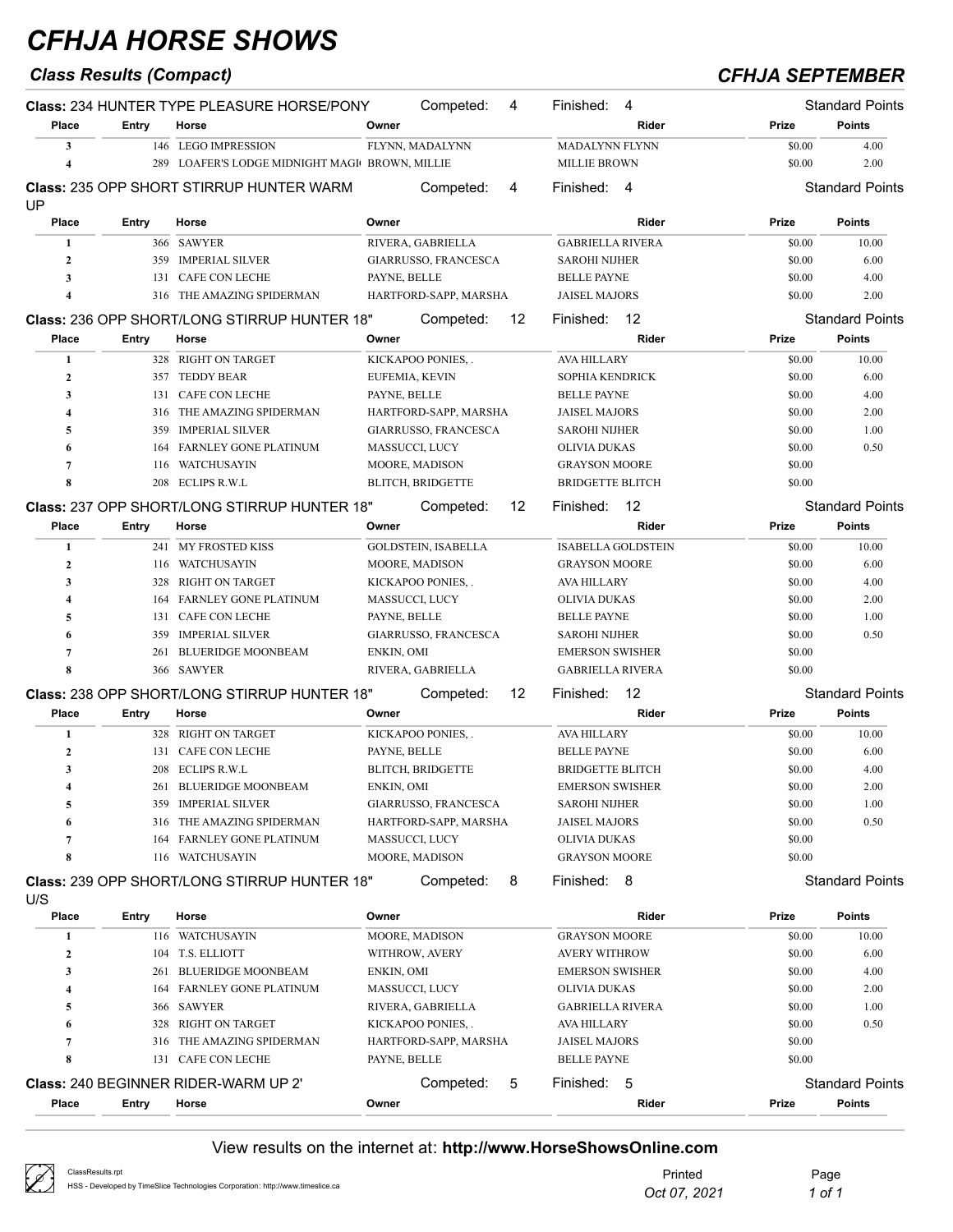## *Class Results (Compact) CFHJA SEPTEMBER*

|                  |                                     | <b>Class: 240 BEGINNER RIDER-WARM UP 2'</b> | Competed:<br>5             | 5<br>Finished:              |        | <b>Standard Points</b> |
|------------------|-------------------------------------|---------------------------------------------|----------------------------|-----------------------------|--------|------------------------|
| Place            | Entry                               | Horse                                       | Owner                      | Rider                       | Prize  | Points                 |
| 1                |                                     | 126 TAKE TWO                                | WHITAKER- MARTES, ABIGAIL  | <b>GRACE BLAIN</b>          | \$0.00 | 10.00                  |
| $\overline{2}$   | 150                                 | IN THE NICK OF TIME                         | DUBILL, CATHERINE          | <b>CATHERINE DUBILL</b>     | \$0.00 | 6.00                   |
| 3                | 329                                 | ARISTOCRACT                                 | GULATI, JENNIFER           | <b>JENNIFER GULATI</b>      | \$0.00 | 4.00                   |
| 4                | 284                                 | IF THE SHOE FITS                            | DAIGLE, ALLISON            | <b>REAGAN BROWN</b>         | \$0.00 | 2.00                   |
|                  | Class: 241 BEGINNER RIDER 2'        |                                             | Competed:<br>7             | Finished: 7                 |        | <b>Standard Points</b> |
| Place            | <b>Entry</b>                        | Horse                                       | Owner                      | Rider                       | Prize  | <b>Points</b>          |
| 1                |                                     | 126 TAKE TWO                                | WHITAKER-MARTES, ABIGAIL   | <b>GRACE BLAIN</b>          | \$0.00 | 10.00                  |
| $\overline{2}$   | 146                                 | <b>LEGO IMPRESSION</b>                      | FLYNN, MADALYNN            | <b>MADALYNN FLYNN</b>       | \$0.00 | 6.00                   |
| 3                | 284                                 | IF THE SHOE FITS                            | DAIGLE, ALLISON            | <b>REAGAN BROWN</b>         | \$0.00 | 4.00                   |
| 4                | 150                                 | IN THE NICK OF TIME                         | DUBILL, CATHERINE          | <b>CATHERINE DUBILL</b>     | \$0.00 | 2.00                   |
| 5                | 191                                 | <b>CRIMEA RIVER</b>                         | <b>SEEK, DEVIN</b>         | <b>SARAH FAYAD</b>          | \$0.00 | 1.00                   |
| 6                | 329                                 | ARISTOCRACT                                 | <b>GULATI, JENNIFER</b>    | <b>JENNIFER GULATI</b>      | \$0.00 | 0.50                   |
| 7                |                                     | 313 SWEET N SALTY                           | LARSON, ELIZA              | <b>ELIZA LARSON</b>         | \$0.00 |                        |
|                  | <b>Class: 242 BEGINNER RIDER 2'</b> |                                             | Competed:<br>7             | Finished:<br>$\overline{7}$ |        | <b>Standard Points</b> |
| Place            | Entry                               | Horse                                       | Owner                      | Rider                       | Prize  | <b>Points</b>          |
| 1                |                                     | 191 CRIMEA RIVER                            | <b>SEEK, DEVIN</b>         | <b>SARAH FAYAD</b>          | \$0.00 | 10.00                  |
| $\mathbf{2}$     |                                     | 284 IF THE SHOE FITS                        | DAIGLE, ALLISON            | <b>REAGAN BROWN</b>         | \$0.00 | 6.00                   |
| 3                | 146                                 | <b>LEGO IMPRESSION</b>                      | FLYNN, MADALYNN            | <b>MADALYNN FLYNN</b>       | \$0.00 | 4.00                   |
| 4                | 126                                 | <b>TAKE TWO</b>                             | WHITAKER-MARTES, ABIGAIL   | <b>GRACE BLAIN</b>          | \$0.00 | 2.00                   |
| 5                | 150                                 | IN THE NICK OF TIME                         | DUBILL, CATHERINE          | <b>CATHERINE DUBILL</b>     | \$0.00 | 1.00                   |
| 6                | 313                                 | <b>SWEET N SALTY</b>                        | LARSON, ELIZA              | <b>ELIZA LARSON</b>         | \$0.00 | 0.50                   |
| 7                | 329                                 | ARISTOCRACT                                 | GULATI, JENNIFER           | <b>JENNIFER GULATI</b>      | \$0.00 |                        |
|                  | Class: 243 BEGINNER RIDER 2'        |                                             | Competed:<br>7             | Finished: 7                 |        | <b>Standard Points</b> |
| Place            | Entry                               | Horse                                       | Owner                      | Rider                       | Prize  | <b>Points</b>          |
| $\mathbf{1}$     |                                     | 150 IN THE NICK OF TIME                     | DUBILL, CATHERINE          | <b>CATHERINE DUBILL</b>     | \$0.00 | 10.00                  |
| $\boldsymbol{2}$ | 284                                 | IF THE SHOE FITS                            | DAIGLE, ALLISON            | <b>REAGAN BROWN</b>         | \$0.00 | 6.00                   |
| 3                | 126                                 | <b>TAKE TWO</b>                             | WHITAKER- MARTES, ABIGAIL  | <b>GRACE BLAIN</b>          | \$0.00 | 4.00                   |
| 4                | 146                                 | <b>LEGO IMPRESSION</b>                      | FLYNN, MADALYNN            | <b>MADALYNN FLYNN</b>       | \$0.00 | 2.00                   |
| 5                | 191                                 | <b>CRIMEA RIVER</b>                         | <b>SEEK, DEVIN</b>         | <b>SARAH FAYAD</b>          | \$0.00 | 1.00                   |
| 6                | 329                                 | ARISTOCRACT                                 | GULATI, JENNIFER           | <b>JENNIFER GULATI</b>      | \$0.00 | 0.50                   |
| $\overline{7}$   | 313                                 | <b>SWEET N SALTY</b>                        | LARSON, ELIZA              | <b>ELIZA LARSON</b>         | \$0.00 |                        |
|                  |                                     | <b>Class: 244 BEGINNER RIDER 2' U/S</b>     | Competed:<br>7             | Finished:<br>$\overline{7}$ |        | <b>Standard Points</b> |
| Place            | Entry                               | Horse                                       | Owner                      | Rider                       | Prize  | <b>Points</b>          |
| 1                |                                     | 150 IN THE NICK OF TIME                     | DUBILL, CATHERINE          | <b>CATHERINE DUBILL</b>     | \$0.00 | 10.00                  |
| $\mathbf{2}$     |                                     | 329 ARISTOCRACT                             | <b>GULATI, JENNIFER</b>    | JENNIFER GULATI             | \$0.00 | 6.00                   |
| 3                |                                     | 313 SWEET N SALTY                           | LARSON, ELIZA              | <b>ELIZA LARSON</b>         | \$0.00 | 4.00                   |
| 4                | 126                                 | <b>TAKE TWO</b>                             | WHITAKER- MARTES, ABIGAIL  | <b>GRACE BLAIN</b>          | \$0.00 | 2.00                   |
| 5                | 146                                 | <b>LEGO IMPRESSION</b>                      | FLYNN, MADALYNN            | <b>MADALYNN FLYNN</b>       | \$0.00 | 1.00                   |
| 6                | 284                                 | IF THE SHOE FITS                            | DAIGLE, ALLISON            | <b>REAGAN BROWN</b>         | \$0.00 | 0.50                   |
| 7                | 191                                 | <b>CRIMEA RIVER</b>                         | SEEK, DEVIN                | <b>SARAH FAYAD</b>          | \$0.00 |                        |
|                  |                                     | <b>Class: 245 CROSS RAIL HUNTER 12"</b>     | Competed:<br>16            | Finished:<br>16             |        | <b>Standard Points</b> |
| Place            | Entry                               | Horse                                       | Owner                      | Rider                       | Prize  | <b>Points</b>          |
| 1                |                                     | 262 DIAMOND                                 | <b>BARBER, YAMMILE</b>     | <b>EMMERSON SWANTEK</b>     | \$0.00 | 10.00                  |
| $\boldsymbol{2}$ |                                     | 259 MONKEY BUSINESS                         | HAYES, MARINO              | <b>MARINO HAYES</b>         | \$0.00 | 6.00                   |
| 3                | 358                                 | WILLY WONKA                                 | POWERS, GEORGANN           | SOPHIA TOTTLE               | \$0.00 | 4.00                   |
| 4                | 187                                 | PRETTY IN PINK                              | GOODMAN, MORGAN            | <b>SIENNA HENRICH</b>       | \$0.00 | 2.00                   |
| 5                | 281                                 | CEDARGLENS MASTER PLAN                      | VITALE, GABRIELLA          | <b>GABRIELLA VITALE</b>     | \$0.00 | 1.00                   |
| 6                | 253                                 | ALL GOOD THINGS                             | PRIVITERA, LOUISE          | <b>AMY SAPERSTEIN</b>       | \$0.00 | 0.50                   |
| 7                | 109                                 | <b>SOUTHERN SKYY</b>                        | BEJARANO, SHANON           | MILA CUTLER                 | \$0.00 |                        |
| 8                |                                     | 202 TURTLE BAY                              | TERRAPIN HILL FARM, LLC, . | <b>FAITH RUPE</b>           | \$0.00 |                        |
|                  |                                     |                                             |                            | 16                          |        | <b>Standard Points</b> |
|                  |                                     | Class: 246 CROSS RAIL HUNTER 12"            | Competed:<br>16            | Finished:                   |        |                        |
| Place            | Entry                               | Horse                                       | Owner                      | Rider                       | Prize  | <b>Points</b>          |

| $\varnothing$ | ClassResults.rpt                                                               | Printed      | Page   |
|---------------|--------------------------------------------------------------------------------|--------------|--------|
|               | HSS - Developed by TimeSlice Technologies Corporation: http://www.timeslice.ca | Oct 07, 2021 | 1 of 1 |
|               |                                                                                |              |        |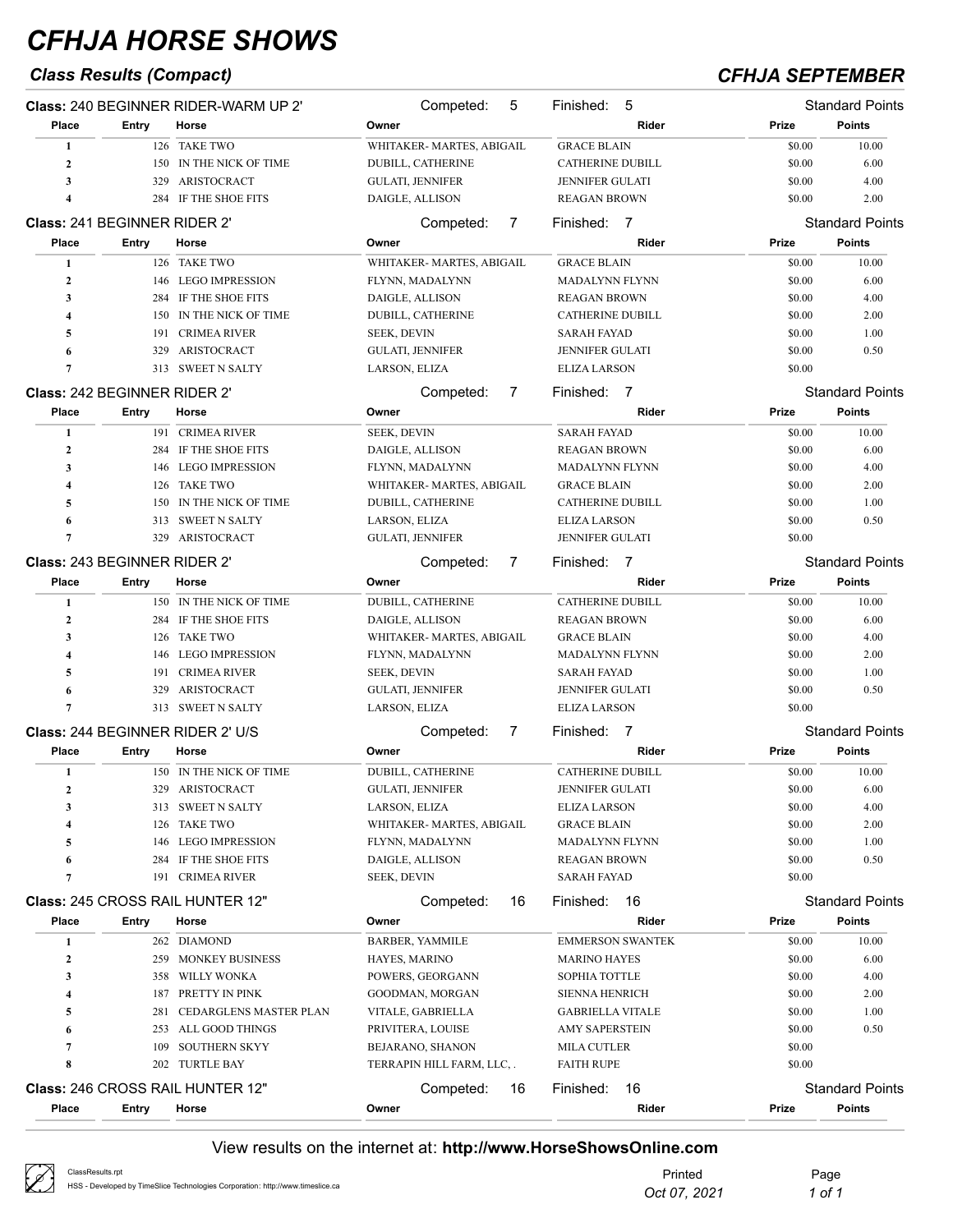## *Class Results (Compact) CFHJA SEPTEMBER*

|                  |       | <b>Class: 246 CROSS RAIL HUNTER 12"</b>      | Competed:              | 16 | 16<br>Finished:         |        | <b>Standard Points</b> |
|------------------|-------|----------------------------------------------|------------------------|----|-------------------------|--------|------------------------|
| Place            | Entry | Horse                                        | Owner                  |    | Rider                   | Prize  | <b>Points</b>          |
| 1                |       | 187 PRETTY IN PINK                           | GOODMAN, MORGAN        |    | <b>SIENNA HENRICH</b>   | \$0.00 | 10.00                  |
| $\mathbf{2}$     | 358   | WILLY WONKA                                  | POWERS, GEORGANN       |    | SOPHIA TOTTLE           | \$0.00 | 6.00                   |
| 3                | 262   | DIAMOND                                      | <b>BARBER, YAMMILE</b> |    | <b>EMMERSON SWANTEK</b> | \$0.00 | 4.00                   |
| 4                | 269   | GAYFIELDS DAWN'S EARLY LIGHT                 | BERGONZOLI, VIOLETTA   |    | VIOLETTA BERGONZOLI     | \$0.00 | 2.00                   |
| 5                | 309   | <b>SILVER N GOLD</b>                         | DE MONTIS, NATALIE     |    | DEVON CLARK             | \$0.00 | 1.00                   |
| 6                | 281   | CEDARGLENS MASTER PLAN                       | VITALE, GABRIELLA      |    | <b>GABRIELLA VITALE</b> | \$0.00 | 0.50                   |
| 7                | 250   | MOCHACCINO                                   | FAYAD, SOFIA           |    | <b>ELLA SCHORSCH</b>    | \$0.00 |                        |
| 8                | 253   | ALL GOOD THINGS                              | PRIVITERA, LOUISE      |    | <b>AMY SAPERSTEIN</b>   | \$0.00 |                        |
|                  |       | <b>Class: 247 CROSS RAIL HUNTER 12"</b>      | Competed:              | 16 | Finished:<br>16         |        | <b>Standard Points</b> |
| Place            | Entry | Horse                                        | Owner                  |    | Rider                   | Prize  | <b>Points</b>          |
| 1                |       | 358 WILLY WONKA                              | POWERS, GEORGANN       |    | SOPHIA TOTTLE           | \$0.00 | 10.00                  |
| $\boldsymbol{2}$ | 309   | <b>SILVER N GOLD</b>                         | DE MONTIS, NATALIE     |    | DEVON CLARK             | \$0.00 | 6.00                   |
| 3                | 250   | MOCHACCINO                                   | FAYAD, SOFIA           |    | <b>ELLA SCHORSCH</b>    | \$0.00 | 4.00                   |
| 4                | 253   | ALL GOOD THINGS                              | PRIVITERA, LOUISE      |    | <b>AMY SAPERSTEIN</b>   | \$0.00 | 2.00                   |
| 5                | 269   | <b>GAYFIELDS DAWN'S EARLY LIGHT</b>          | BERGONZOLI, VIOLETTA   |    | VIOLETTA BERGONZOLI     | \$0.00 | 1.00                   |
| 6                | 187   | PRETTY IN PINK                               | GOODMAN, MORGAN        |    | <b>SIENNA HENRICH</b>   | \$0.00 | 0.50                   |
| 7                | 281   | CEDARGLENS MASTER PLAN                       | VITALE, GABRIELLA      |    | <b>GABRIELLA VITALE</b> | \$0.00 |                        |
| 8                | 259   | MONKEY BUSINESS                              | HAYES, MARINO          |    | <b>MARINO HAYES</b>     | \$0.00 |                        |
|                  |       | Class: 248 CROSS RAIL HUNTER 12" U/S         |                        | 15 | 15<br>Finished:         |        | <b>Standard Points</b> |
| Place            | Entry | Horse                                        | Competed:<br>Owner     |    | Rider                   | Prize  | <b>Points</b>          |
|                  |       |                                              |                        |    |                         |        |                        |
| 1                | 232   | <b>COCO CHANEL</b>                           | TOMMEY, REESE          |    | <b>REESE TOMMEY</b>     | \$0.00 | 10.00                  |
| $\mathbf{2}$     | 187   | PRETTY IN PINK                               | GOODMAN, MORGAN        |    | <b>SIENNA HENRICH</b>   | \$0.00 | 6.00                   |
| 3                | 262   | DIAMOND                                      | <b>BARBER, YAMMILE</b> |    | <b>EMMERSON SWANTEK</b> | \$0.00 | 4.00                   |
| 4                | 259   | <b>MONKEY BUSINESS</b>                       | HAYES, MARINO          |    | <b>MARINO HAYES</b>     | \$0.00 | 2.00                   |
| 5                | 269   | GAYFIELDS DAWN'S EARLY LIGHT                 | BERGONZOLI, VIOLETTA   |    | VIOLETTA BERGONZOLI     | \$0.00 | 1.00                   |
| 6                | 281   | <b>CEDARGLENS MASTER PLAN</b>                | VITALE, GABRIELLA      |    | <b>GABRIELLA VITALE</b> | \$0.00 | 0.50                   |
| 7                | 309   | <b>SILVER N GOLD</b>                         | DE MONTIS, NATALIE     |    | <b>DEVON CLARK</b>      | \$0.00 |                        |
| 8                |       | 362 JET STREAM                               | LARSON, AVERY          |    | <b>AVERY LARSON</b>     | \$0.00 |                        |
|                  |       | <b>Class: 254 MODIFIED CH/AD HUNTER 2'9"</b> | Competed:              | 6  | 6<br>Finished:          |        | <b>Standard Points</b> |
| Place            | Entry | Horse                                        | Owner                  |    | Rider                   | Prize  | <b>Points</b>          |
| 1                |       | 172 UMAKO DE VIRGINIA                        | DAVIDSON, CLAIRE       |    | <b>CLAIRE DAVIDSON</b>  | \$0.00 | 10.00                  |
| $\boldsymbol{2}$ | 169   | SANTIANO                                     | <b>BECK, ALLISON</b>   |    | <b>ALLISON BECK</b>     | \$0.00 | 6.00                   |
| 3                | 209   | <b>PORFIDIO</b>                              | MARSHALL, AMELIA       |    | AMELIA MARSHALL         | \$0.00 | 4.00                   |
| 4                | 115   | <b>EQUINOX</b>                               | <b>BILLINGS, ROB</b>   |    | <b>MADISON MOORE</b>    | \$0.00 | 2.00                   |
| 5                |       | 174 CHOZEN                                   | ERICKSON, MEGAN        |    | <b>MEGAN ERICKSON</b>   | \$0.00 | 1.00                   |
| 6                |       | 171 EAGLE                                    | AMS DREAM, LLC, .      |    | AVERY SKETCH            | \$0.00 | 0.50                   |
|                  |       | <b>Class: 255 MODIFIED CH/AD HUNTER 2'9"</b> | Competed:              | 6  | Finished: 6             |        | <b>Standard Points</b> |
| Place            | Entry | Horse                                        | Owner                  |    | Rider                   | Prize  | <b>Points</b>          |
|                  |       | 172 UMAKO DE VIRGINIA                        | DAVIDSON, CLAIRE       |    | <b>CLAIRE DAVIDSON</b>  | \$0.00 | 10.00                  |
| 1                |       | 169 SANTIANO                                 | <b>BECK, ALLISON</b>   |    |                         | \$0.00 |                        |
| $\boldsymbol{2}$ |       |                                              |                        |    | <b>ALLISON BECK</b>     |        | 6.00                   |
| 3                | 115   | EQUINOX                                      | <b>BILLINGS, ROB</b>   |    | <b>MADISON MOORE</b>    | \$0.00 | 4.00                   |
| 4                |       | 171 EAGLE                                    | AMS DREAM, LLC, .      |    | <b>AVERY SKETCH</b>     | \$0.00 | 2.00                   |
| 5                | 174   | <b>CHOZEN</b>                                | ERICKSON, MEGAN        |    | <b>MEGAN ERICKSON</b>   | \$0.00 | 1.00                   |
| 6                |       | 209 PORFIDIO                                 | MARSHALL, AMELIA       |    | AMELIA MARSHALL         | \$0.00 | 0.50                   |
|                  |       | Class: 256 MODIFIED CH/AD HUNTER 2'9"        | Competed:              | 6  | Finished: 6             |        | <b>Standard Points</b> |
|                  | Entry | Horse                                        | Owner                  |    | Rider                   | Prize  | <b>Points</b>          |
| Place            |       |                                              |                        |    |                         | \$0.00 | 10.00                  |
| $\mathbf{1}$     |       | 115 EQUINOX                                  | <b>BILLINGS, ROB</b>   |    | <b>MADISON MOORE</b>    |        |                        |
| $\boldsymbol{2}$ |       | 172 UMAKO DE VIRGINIA                        | DAVIDSON, CLAIRE       |    | <b>CLAIRE DAVIDSON</b>  | \$0.00 | 6.00                   |
| 3                | 174   | <b>CHOZEN</b>                                | ERICKSON, MEGAN        |    | <b>MEGAN ERICKSON</b>   | \$0.00 | 4.00                   |
| 4                |       | 209 PORFIDIO                                 | MARSHALL, AMELIA       |    | AMELIA MARSHALL         | \$0.00 | 2.00                   |
| 5                |       | 171 EAGLE                                    | AMS DREAM, LLC, .      |    | <b>AVERY SKETCH</b>     | \$0.00 | 1.00                   |

| ClassResults.rpt<br>HSS - Developed by TimeSlice Technologies Corporation: http://www.timeslice.ca | Printed<br>Oct 07, 2021 | Page<br>1 of 1 |
|----------------------------------------------------------------------------------------------------|-------------------------|----------------|
|                                                                                                    |                         |                |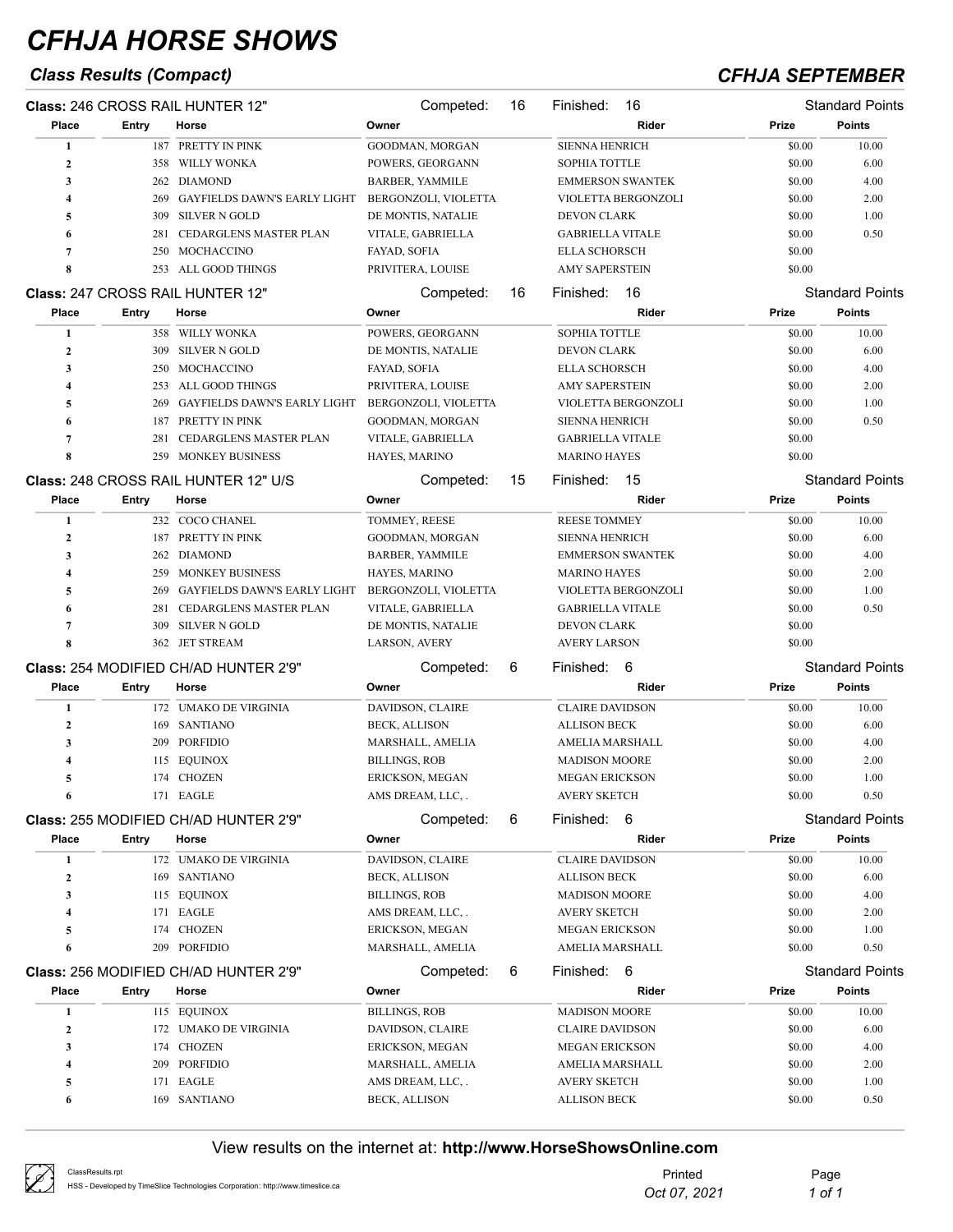## *Class Results (Compact) CFHJA SEPTEMBER*

|                                     |              | Class: 257 MODIFIED CH/AD HUNTER 2'9" U/S      | Competed:               | 5 | Finished:<br>5              |        | <b>Standard Points</b> |
|-------------------------------------|--------------|------------------------------------------------|-------------------------|---|-----------------------------|--------|------------------------|
| Place                               | Entry        | Horse                                          | Owner                   |   | Rider                       | Prize  | <b>Points</b>          |
| 1                                   |              | 174 CHOZEN                                     | ERICKSON, MEGAN         |   | <b>MEGAN ERICKSON</b>       | \$0.00 | 10.00                  |
| $\mathbf{2}$                        |              | 172 UMAKO DE VIRGINIA                          | DAVIDSON, CLAIRE        |   | <b>CLAIRE DAVIDSON</b>      | \$0.00 | 6.00                   |
| 3                                   | 171          | EAGLE                                          | AMS DREAM, LLC,         |   | <b>AVERY SKETCH</b>         | \$0.00 | 4.00                   |
| $\overline{\mathbf{4}}$             | 209          | <b>PORFIDIO</b>                                | MARSHALL, AMELIA        |   | AMELIA MARSHALL             | \$0.00 | 2.00                   |
| 5                                   |              | 169 SANTIANO                                   | <b>BECK, ALLISON</b>    |   | <b>ALLISON BECK</b>         | \$0.00 | 1.00                   |
| <b>Class: 266 WARM UP HUNTER</b>    |              |                                                | Competed:               | 2 | Finished: 2                 |        | <b>Standard Points</b> |
| Place                               | Entry        | Horse                                          | Owner                   |   | Rider                       | Prize  | <b>Points</b>          |
| 1                                   |              | 368 CHAPILETTO                                 | WHITAKER, LAWSON        |   | <b>LAWSON WHITAKER</b>      | \$0.00 | 10.00                  |
| $\mathbf{2}$                        |              | 183 GRAF MARRON                                | MCFARLIN, IAN           |   | <b>IAN MCFARLIN</b>         | \$0.00 | 6.00                   |
| <b>Class: 267 3' WARM UP HUNTER</b> |              |                                                | Competed:               | 8 | Finished:<br>8              |        | <b>Standard Points</b> |
| Place                               | Entry        | Horse                                          | Owner                   |   | Rider                       | Prize  | Points                 |
| 1                                   |              | 213 ESH CARL                                   | BERKACHE, MARJORY       |   | <b>ISAAC LEFFKOWITZ</b>     | \$0.00 | 10.00                  |
| $\mathbf{2}$                        | 183          | <b>GRAF MARRON</b>                             | MCFARLIN, IAN           |   | <b>JAIME GIBSON</b>         | \$0.00 | 6.00                   |
| 3                                   | 211          | <b>BALOU DU FOI</b>                            | SMITH, CYNTHIA          |   | <b>ISAAC LEFFKOWITZ</b>     | \$0.00 | 4.00                   |
| $\overline{\mathbf{4}}$             | 219          | <b>CURB APPEAL</b>                             | MOREHEAD, LAURA         |   | <b>ISAAC LEFFKOWITZ</b>     | \$0.00 | 2.00                   |
| 5                                   | 215          | EVER SO CLEVER                                 | FAT CHANCE FARM,.       |   | <b>ISAAC LEFFKOWITZ</b>     | \$0.00 | 1.00                   |
| 6                                   |              | 212 GUPPY L                                    | ROLLING ACRES,.         |   | <b>ISAAC LEFFKOWITZ</b>     | \$0.00 | 0.50                   |
| $\overline{7}$                      | 266          | FADALKA - ZELDENRUST                           | TAYLOR, MELINDA         |   | PORTER TOBIN                | \$0.00 |                        |
| 8                                   |              | 361 DIAMORA                                    | MACHADO, ADRIANA        |   | ADRIANA MACHADO             | \$0.00 |                        |
| <b>Class: 268 3' WARM UP HUNTER</b> |              |                                                | Competed:               | 2 | $\overline{2}$<br>Finished: |        | <b>Standard Points</b> |
| Place                               | Entry        | Horse                                          | Owner                   |   | Rider                       | Prize  | Points                 |
| Class: 269 3' WARM UP HUNTER        |              |                                                | Competed:               | 5 | Finished:<br>5              |        | <b>Standard Points</b> |
| Place                               | <b>Entry</b> | Horse                                          | Owner                   |   | Rider                       | Prize  | Points                 |
| 1                                   |              | 211 BALOU DU FOI                               | SMITH, CYNTHIA          |   | <b>ISAAC LEFFKOWITZ</b>     | \$0.00 | 10.00                  |
| $\mathbf{2}$                        | 266          | FADALKA - ZELDENRUST                           | TAYLOR, MELINDA         |   | PORTER TOBIN                | \$0.00 | 6.00                   |
| 3                                   |              | 391 BALOU DE COEUR JOYE                        | NICHOLS, RACHEL         |   | MCKENZIE CASPER             | \$0.00 | 4.00                   |
| $\overline{\mathbf{4}}$             | 390          | <b>CHAPEAU</b>                                 | DE LEON GAMEZ, ANABELLA |   | <b>SUSANNAH MORRELL</b>     | \$0.00 | 2.00                   |
| 5                                   |              | 228 AVICII                                     | <b>KEENER, PAIGE</b>    |   | PAIGE KEENER                | \$0.00 | 1.00                   |
|                                     |              | Class: 270 2'6" WARM UP HUNTER                 | Competed:               | 7 | Finished:<br>$\overline{7}$ |        | <b>Standard Points</b> |
| Place                               | Entry        | Horse                                          | Owner                   |   | Rider                       | Prize  | Points                 |
| 1                                   |              | 169 SANTIANO                                   | <b>BECK, ALLISON</b>    |   | <b>SHANNON DICKINSON</b>    | \$0.00 | 10.00                  |
| $\mathbf{2}$                        | 287          | THE GOOD LIFE                                  | LURIE, JULIANNE         |   | <b>JULIANNE LURIE</b>       | \$0.00 | 6.00                   |
| 3                                   | 303          | <b>SEPTEMBER SONG</b>                          | NICHOLS, SALLY          |   | <b>ISAAC LEFFKOWITZ</b>     | \$0.00 | 4.00                   |
| 4                                   |              | 184 KILCANDRA VELVET                           | LUKASIK, LUKE           |   | MAKENA LUKASIK              | \$0.00 | 2.00                   |
| 5                                   |              | 391 BALOU DE COEUR JOYE                        | NICHOLS, RACHEL         |   | MCKENZIE CASPER             | \$0.00 | 1.00                   |
|                                     |              | Class: 271 2'3 WARM UP HUNTER                  | Competed:               | 7 | Finished: 7                 |        | <b>Standard Points</b> |
| Place                               | <b>Entry</b> | Horse                                          | Owner                   |   | Rider                       | Prize  | <b>Points</b>          |
| 1                                   |              | 192 SUNSHINE DAYDREAM                          | KLEINMAN, LAURA         |   | <b>CLAIR KELLNER</b>        | \$0.00 | 10.00                  |
| $\boldsymbol{2}$                    |              | 289 LOAFER'S LODGE MIDNIGHT MAGI BROWN, MILLIE |                         |   | <b>MILLIE BROWN</b>         | \$0.00 | 6.00                   |
| 3                                   | 239          | KNOCKOUT NHF                                   | LONDON, RICHARD         |   | <b>DEREK WOLFE</b>          | \$0.00 | 4.00                   |
| 4                                   | 240          | MINTOBEINTHEMONEY                              | WOLFE, DEREK            |   | <b>DEREK WOLFE</b>          | \$0.00 | 2.00                   |
| 5                                   | 362          | <b>JET STREAM</b>                              | LARSON, AVERY           |   | <b>AVERY LARSON</b>         | \$0.00 | 1.00                   |
| 6                                   |              | 218 QUINTELLO                                  | MITZEL, EMILY           |   | <b>ISAAC LEFFKOWITZ</b>     | \$0.00 | 0.50                   |
| $\overline{7}$                      | 229          | <b>BAMABELLE</b>                               | MICKEL, MORGAN          |   | <b>MORGAN MICKEL</b>        | \$0.00 |                        |
|                                     |              | Class: 272 2'6" WARM UP HUNTER                 | Competed:               | 4 | Finished: 4                 |        | <b>Standard Points</b> |
| Place                               | <b>Entry</b> | Horse                                          | Owner                   |   | Rider                       | Prize  | <b>Points</b>          |
| 1                                   |              | 118 VENDETTA                                   | <b>BINGLER, ANNE</b>    |   | <b>MAGGIE HAYNES</b>        | \$0.00 | 10.00                  |
| 2                                   |              | 389 PLATO VDH                                  | <b>BLACKIE, CHELSEA</b> |   | <b>AMANDA BENEDICT</b>      | \$0.00 | 6.00                   |
| 3                                   |              | 392 PADDINGTON                                 | HAHN, LILY              |   | AMANDA BENEDICT             | \$0.00 | 4.00                   |
| 4                                   |              | 218 QUINTELLO                                  | MITZEL, EMILY           |   | <b>ISAAC LEFFKOWITZ</b>     | \$0.00 | 2.00                   |
|                                     |              | Class: 273 2'6" WARM UP HUNTER                 | Competed:               | 3 | Finished: 3                 |        | <b>Standard Points</b> |

| ClassResults.rpt<br>HSS - Developed by TimeSlice Technologies Corporation: http://www.timeslice.ca | Printed<br>Oct 07, 2021 | Page<br>1 of 1 |
|----------------------------------------------------------------------------------------------------|-------------------------|----------------|
|                                                                                                    |                         |                |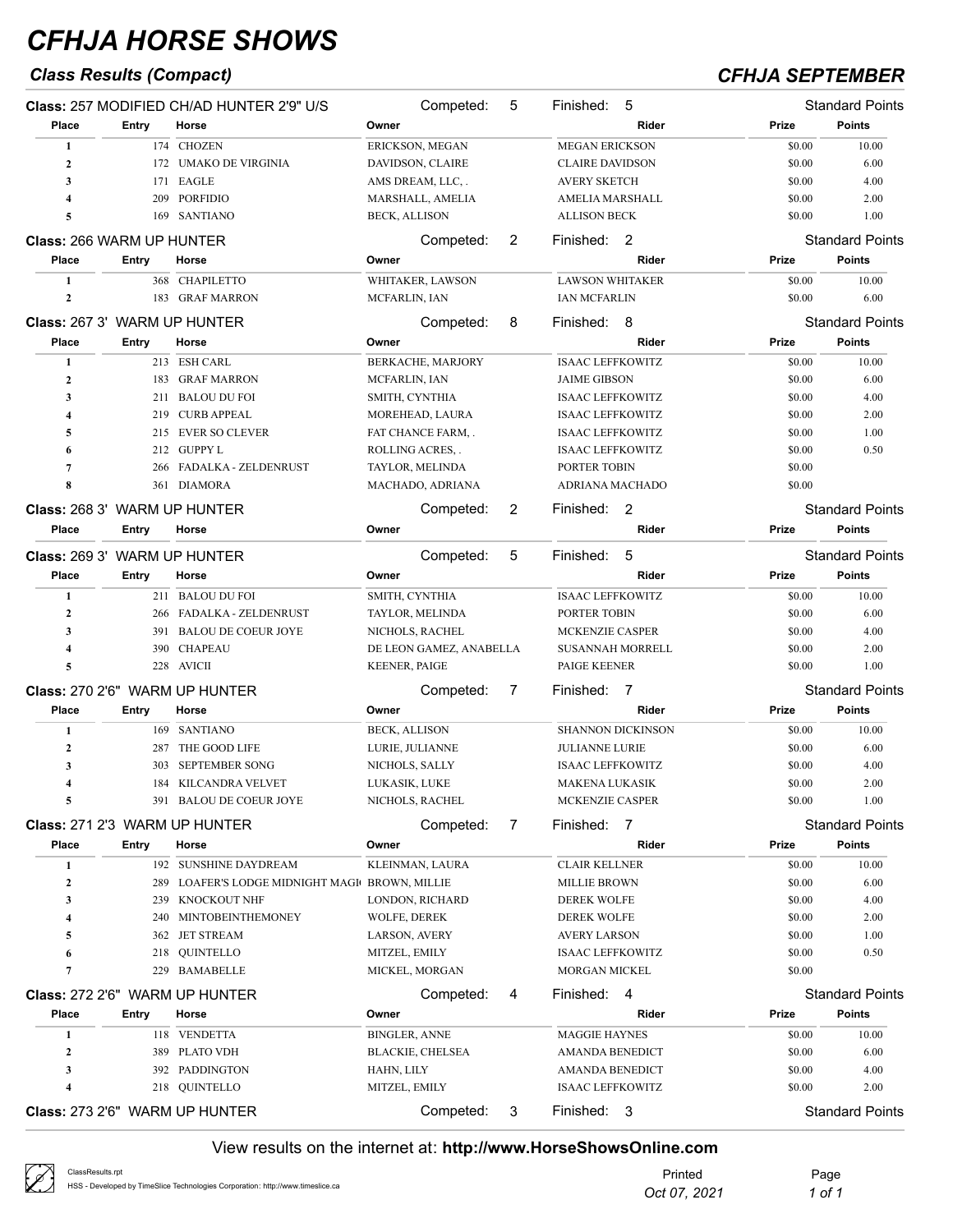## *Class Results (Compact) CFHJA SEPTEMBER*

|                         |                                | Class: 273 2'6" WARM UP HUNTER          | Competed:               | 3  | Finished:<br>3                            |                  | <b>Standard Points</b> |
|-------------------------|--------------------------------|-----------------------------------------|-------------------------|----|-------------------------------------------|------------------|------------------------|
| Place                   | Entry                          | Horse                                   | Owner                   |    | Rider                                     | Prize            | <b>Points</b>          |
| 1                       |                                | 392 PADDINGTON                          | HAHN, LILY              |    | <b>AMANDA BENEDICT</b>                    | \$0.00           | 10.00                  |
| $\mathbf{2}$            |                                | 389 PLATO VDH                           | <b>BLACKIE, CHELSEA</b> |    | AMANDA BENEDICT                           | \$0.00           | 6.00                   |
| 3                       |                                | 365 ADORATION                           | LYNCH, DONNA            |    | <b>DONNA LYNCH</b>                        | \$0.00           | 4.00                   |
|                         |                                | <b>Class: 274 2'3 WARM UP HUNTER</b>    | Competed:               | 2  | Finished: 2                               |                  | <b>Standard Points</b> |
| Place                   | Entry                          | Horse                                   | Owner                   |    | Rider                                     | Prize            | <b>Points</b>          |
| 1                       |                                | 118 VENDETTA                            | <b>BINGLER, ANNE</b>    |    | <b>MAGGIE HAYNES</b>                      | \$0.00           | 10.00                  |
| $\boldsymbol{2}$        | 287                            | THE GOOD LIFE                           | LURIE, JULIANNE         |    | <b>JULIANNE LURIE</b>                     | \$0.00           | 6.00                   |
|                         |                                |                                         |                         |    | -3                                        |                  | <b>Standard Points</b> |
|                         | <b>Class: 275 3'6" WARM UP</b> |                                         | Competed:               | 3  | Finished:                                 |                  |                        |
| Place                   | Entry                          | Horse                                   | Owner                   |    | Rider                                     | Prize            | Points                 |
| 1                       |                                | 266 FADALKA - ZELDENRUST                | TAYLOR, MELINDA         |    | PORTER TOBIN                              | \$0.00           | 10.00                  |
| $\mathbf{2}$            | 228                            | AVICII                                  | KEENER, PAIGE           |    | PAIGE KEENER                              | \$0.00           | 6.00                   |
| 3                       |                                | 314 I.M. GOLD                           | <b>BENNER, BAILEY</b>   |    | <b>BAILEY BENNER</b>                      | \$0.00           | 4.00                   |
|                         | <b>Class: 277 3' WARM UP</b>   |                                         | Competed:               | 2  | Finished: 2                               |                  | <b>Standard Points</b> |
| Place                   | Entry                          | Horse                                   | Owner                   |    | Rider                                     | Prize            | Points                 |
| 1                       |                                | 369 INSIGNIA                            | <b>BARISH, BHUVANA</b>  |    | <b>BHUVANA BARISH</b>                     | \$0.00           | 10.00                  |
| $\mathbf{2}$            |                                | 237 GOOD AS GOLD                        | DANNER, TERRY           |    | <b>TERRY DANNER</b>                       | \$0.00           | 6.00                   |
|                         | <b>Class: 278 3' WARM UP</b>   |                                         | Competed:               | 2  | Finished: 2                               |                  | <b>Standard Points</b> |
| Place                   | Entry                          | Horse                                   | Owner                   |    | Rider                                     | Prize            | <b>Points</b>          |
| 1                       |                                | 369 INSIGNIA                            | <b>BARISH, BHUVANA</b>  |    | <b>BHUVANA BARISH</b>                     | \$0.00           | 10.00                  |
| $\mathbf{2}$            |                                | 237 GOOD AS GOLD                        | DANNER, TERRY           |    | <b>TERRY DANNER</b>                       | \$0.00           | 6.00                   |
|                         |                                |                                         |                         |    |                                           |                  |                        |
|                         |                                | Class: 300 .75M - .85M TABLE IV, 2.1    | Competed:               | 11 | Finished:<br>- 11                         |                  | <b>Standard Points</b> |
| Place                   | Entry                          | Horse                                   | Owner                   |    | Rider                                     | Prize            | <b>Points</b>          |
| 1                       |                                | 143 A LASTING IMPRESSION                | HARVILL, JENNIFER       |    | JENNIFER HARVILL                          | \$0.00           | 10.00                  |
| $\mathbf{2}$            |                                | 147 PARADOX                             | ELLIS, RILEY            |    | <b>RILEY ELLIS</b>                        | \$0.00           | 6.00                   |
| 3                       |                                | 252 O'LARA                              | ANDERS, JILL            |    | <b>MINDY BOWMAN</b>                       | \$0.00           | 4.00                   |
| 4                       | 383                            | S JASMINE POWER                         | MOSSBERG, MAJA          |    | <b>MAJA MOSSBERG</b>                      | \$0.00           | 2.00                   |
| 5                       |                                | 271 CALISINNI                           | LIDSKY, LILY LOUISE     |    | LILY LOUISE LIDSKY                        | \$0.00           | 1.00                   |
| 6                       | 227                            | EPONA                                   | GOTO, MOLLIE            |    | <b>MOLLIE GOTO</b><br><b>EMILY LEFLER</b> | \$0.00           | 0.50                   |
| 7<br>8                  | 221                            | TRUE NORTH<br>168 STELLA                | LEFLER, EMILY           |    | <b>SHANNON DICKINSON</b>                  | \$0.00<br>\$0.00 |                        |
|                         |                                |                                         | EUFEMIA, KEVIN          |    |                                           |                  |                        |
|                         |                                | Class: 301 .75M - .85M TABLE IV, 2.1    | Competed:               | 23 | Finished:<br>- 23                         |                  | <b>Standard Points</b> |
| Place                   | Entry                          | Horse                                   | Owner                   |    | Rider                                     | Prize            | <b>Points</b>          |
| -1                      |                                | 221 TRUE NORTH                          | LEFLER, EMILY           |    | <b>EMILY LEFLER</b>                       | \$0.00           | 10.00                  |
| 2                       |                                | 147 PARADOX                             | ELLIS, RILEY            |    | RILEY ELLIS                               | \$0.00           | 6.00                   |
| 3                       |                                | 143 A LASTING IMPRESSION                | HARVILL, JENNIFER       |    | JENNIFER HARVILL                          | \$0.00           | 4.00                   |
| 4                       | 168                            | STELLA                                  | EUFEMIA, KEVIN          |    | CAITLIN WOJCIKI                           | \$0.00           | 2.00                   |
| 5                       | 275                            | ON Q                                    | TAYLOR, LESLIE          |    | LESLIE TAYLOR                             | \$0.00           | 1.00                   |
| 6                       |                                | 286 HALLE T                             | MELILLO, DENISE         |    | ADRIANNA MELILLO                          | \$0.00           | 0.50                   |
| 7                       | 383                            | S JASMINE POWER                         | MOSSBERG, MAJA          |    | <b>MAJA MOSSBERG</b>                      | \$0.00           |                        |
| 8                       |                                | 307 DELANO DE DARKO                     | BARBIERI, KIM           |    | ELLA ALVAREZ                              | \$0.00           |                        |
|                         |                                | Class: 302 .75M - .85M TABLE IV, 2.1    | Competed:               | 22 | Finished: 22                              |                  | <b>Standard Points</b> |
| Place                   | Entry                          | Horse                                   | Owner                   |    | Rider                                     | Prize            | <b>Points</b>          |
| 1                       |                                | 381 JASPER III                          | HALO CAPITAL, .         |    | <b>CATHERINE BURTON</b>                   | \$0.00           | 10.00                  |
| $\boldsymbol{2}$        |                                | 178 ANMARSCH                            | TUMAN, AVA              |    | <b>JAIME GIBSON</b>                       | \$0.00           | 6.00                   |
| 3                       | 106                            | <b>TOUJOURS</b>                         | NEILY, KATE             |    | <b>EMILY PETERSON</b>                     | \$0.00           | 4.00                   |
| $\overline{\mathbf{4}}$ | 393                            | POETIC JUSTICE                          | SARGEANT, ALEXANDRA     |    | ELIZABETH DORWARD                         | \$0.00           | 2.00                   |
| 5                       | 143                            | A LASTING IMPRESSION                    | HARVILL, JENNIFER       |    | <b>JENNIFER HARVILL</b>                   | \$0.00           | 1.00                   |
| 6                       | 239                            | KNOCKOUT NHF                            | LONDON, RICHARD         |    | <b>DEREK WOLFE</b>                        | \$0.00           | 0.50                   |
|                         |                                | Class: 303 .95m JUMPER TABLE II, 2.2(b) | Competed:               | 11 | Finished:<br>-11                          |                  | <b>Standard Points</b> |
| Place                   | Entry                          | Horse                                   | Owner                   |    | Rider                                     | Prize            | <b>Points</b>          |
|                         |                                |                                         |                         |    |                                           |                  |                        |

| $\varnothing$ | ClassResults.rpt                                                               | Printed      | Page   |
|---------------|--------------------------------------------------------------------------------|--------------|--------|
|               | HSS - Developed by TimeSlice Technologies Corporation: http://www.timeslice.ca | Oct 07, 2021 | 1 of 1 |
|               |                                                                                |              |        |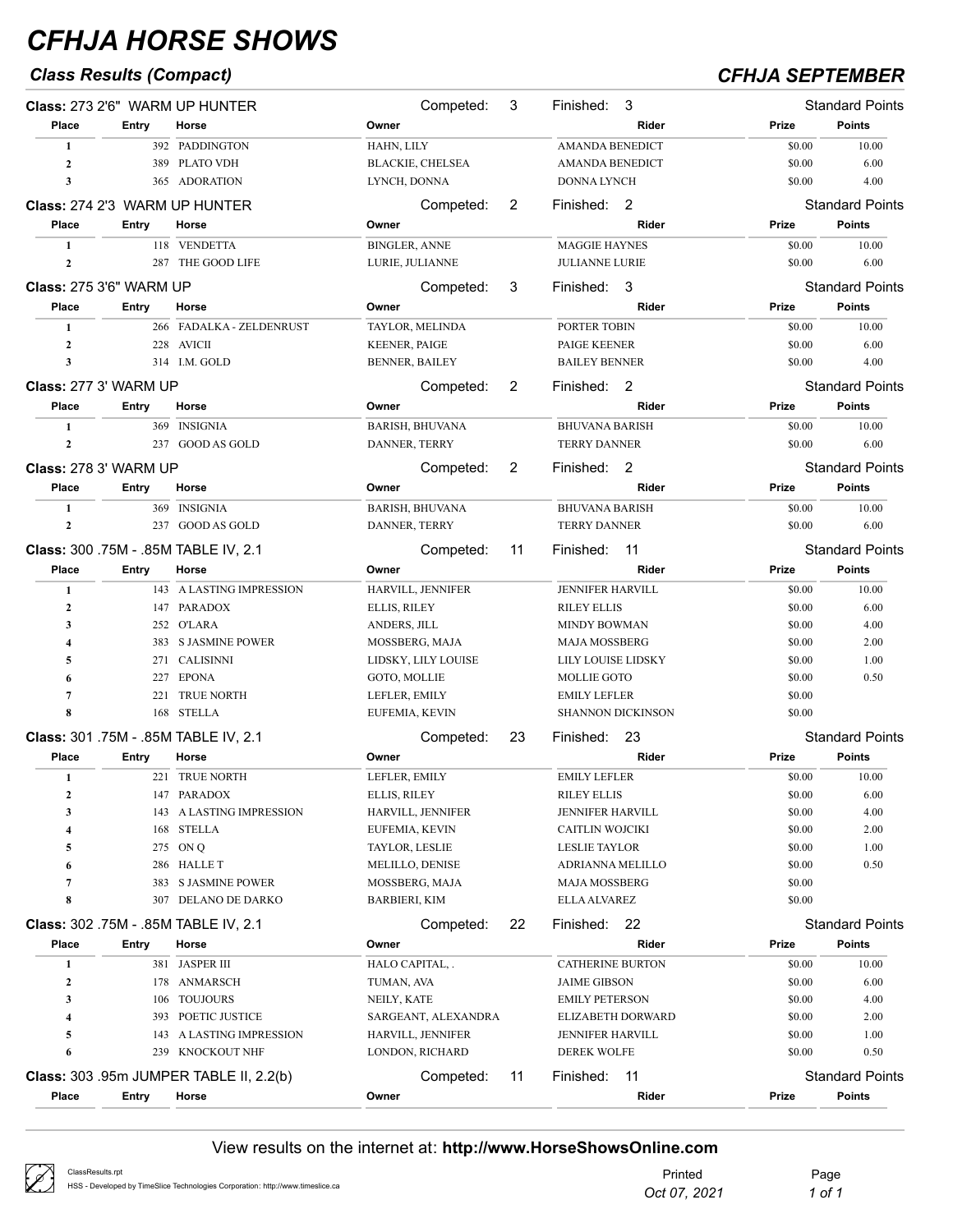## *Class Results (Compact) CFHJA SEPTEMBER*

|                         |       | Class: 303 .95m JUMPER TABLE II, 2.2(b)            | Competed:                | 11 | Finished:<br>11           |        | <b>Standard Points</b> |
|-------------------------|-------|----------------------------------------------------|--------------------------|----|---------------------------|--------|------------------------|
| Place                   | Entry | Horse                                              | Owner                    |    | Rider                     | Prize  | Points                 |
| 1                       |       | 333 FAIREST                                        | LEVITT, SARAH            |    | <b>HALEY ROBINSON</b>     | \$0.00 | 10.00                  |
| $\mathbf{2}$            |       | 270 PORTHOS                                        | ZIEGLER, LAKEN           |    | <b>LAKEN ZIEGLER</b>      | \$0.00 | 6.00                   |
| 3                       |       | 147 PARADOX                                        | ELLIS, RILEY             |    | <b>RILEY ELLIS</b>        | \$0.00 | 4.00                   |
| 4                       | 141   | <b>ZENA</b>                                        | CINCOTTA, MARQUEE        |    | <b>SAMANTHA WHITESIDE</b> | \$0.00 | 2.00                   |
| 5                       | 168   | <b>STELLA</b>                                      | EUFEMIA, KEVIN           |    | <b>SHANNON DICKINSON</b>  | \$0.00 | 1.00                   |
| 6                       |       | 140 LAX                                            | CENTENNIAL FARM INC, .   |    | PETER ASHER               | \$0.00 | 0.50                   |
|                         |       | Class: 304 .95m JUMPER TABLE II, 2.2(b)            | Competed:                | 16 | Finished:<br>-16          |        | <b>Standard Points</b> |
| Place                   | Entry | Horse                                              | Owner                    |    | Rider                     | Prize  | <b>Points</b>          |
| 1                       |       | 270 PORTHOS                                        | ZIEGLER, LAKEN           |    | <b>LAKEN ZIEGLER</b>      | \$0.00 | 10.00                  |
| $\boldsymbol{2}$        |       | 155 FROUKJE                                        | FORSYTHE, SABRINA        |    | <b>SABRINA FORSYTHE</b>   | \$0.00 | 6.00                   |
| 3                       |       | 381 JASPER III                                     | HALO CAPITAL, .          |    | <b>CATHERINE BURTON</b>   | \$0.00 | 4.00                   |
| $\overline{\mathbf{4}}$ | 383   | S JASMINE POWER                                    | MOSSBERG, MAJA           |    | <b>MAJA MOSSBERG</b>      | \$0.00 | 2.00                   |
| 5                       | 384   | PENELOPE                                           | MOSSBERG, ELIN           |    | <b>ELIN MOSSBERG</b>      | \$0.00 | 1.00                   |
| 6                       | 221   | TRUE NORTH                                         | LEFLER, EMILY            |    | <b>EMILY LEFLER</b>       | \$0.00 | 0.50                   |
|                         |       | Class: 305 .95m JUMPER TABLE II, 2.1               | Competed:                | 20 | Finished:<br>-20          |        | <b>Standard Points</b> |
| Place                   | Entry | Horse                                              | Owner                    |    | Rider                     | Prize  | <b>Points</b>          |
| 1                       |       | 154 ODYSSEY LIFE                                   | FORSYTHE, SABRINA        |    | <b>SABRINA FORSYTHE</b>   | \$0.00 | 10.00                  |
| 1                       |       | 155 FROUKJE                                        | FORSYTHE, SABRINA        |    | <b>SABRINA FORSYTHE</b>   | \$0.00 | 10.00                  |
| 1                       | 178   | ANMARSCH                                           | TUMAN, AVA               |    | <b>AVA TUMAN</b>          | \$0.00 | 10.00                  |
| 1                       | 307   | <b>DELANO DE DARKO</b>                             | BARBIERI, KIM            |    | <b>ELLA ALVAREZ</b>       | \$0.00 | 10.00                  |
| 1                       |       | 141 ZENA                                           | CINCOTTA, MARQUEE        |    | <b>SAMANTHA WHITESIDE</b> | \$0.00 | 10.00                  |
| 1                       | 381   | <b>JASPER III</b>                                  | HALO CAPITAL, .          |    | <b>CATHERINE BURTON</b>   | \$0.00 | 10.00                  |
| 1                       | 383   | <b>S JASMINE POWER</b>                             | MOSSBERG, MAJA           |    | <b>MAJA MOSSBERG</b>      | \$0.00 | 10.00                  |
| 1                       |       | 235 CENTURIAN                                      | <b>FUCHS, KAILEY</b>     |    | <b>KAILEY FUCHS</b>       | \$0.00 | 10.00                  |
|                         |       | Class: 306 1.00M JUMPER TABLE II, 2.2(b)           | Competed:                | 9  | 9<br>Finished:            |        | <b>Standard Points</b> |
| Place                   | Entry | Horse                                              | Owner                    |    | Rider                     | Prize  | <b>Points</b>          |
| 1                       |       | 207 SYVHOEJEGAARDS HURRYCANE D PHILLIPS, ELIZABETH |                          |    | MICHAEL KIRBY             | \$0.00 | 10.00                  |
| $\boldsymbol{2}$        | 233   | ZYKLON MS Z                                        | NORDNESS, VICTORIA       |    | VICTORIA NORDNESS         | \$0.00 | 6.00                   |
| 3                       |       | 256 RUN MARVIN RUN                                 | POU, TAYLOR              |    | <b>TAYLOR POU</b>         | \$0.00 | 4.00                   |
| 4                       | 293   | G. PADRE PIO                                       | COBB, MARGARET           |    | <b>CHLOE HALSNIK</b>      | \$0.00 | 2.00                   |
| 5                       | 222   | EURO D'HYRENCOURT                                  | PATEL, MELAINA           |    | <b>MELAINA PATEL</b>      | \$0.00 | 1.00                   |
| 6                       | 107   | <b>ELMGRAVIN</b>                                   | GREEN, IZZY              |    | <b>KATE NEILY</b>         | \$0.00 | 0.50                   |
| 6                       | 108   | GADGET                                             | GREEN, IZZY              |    | <b>KATE NEILY</b>         | \$0.00 | 0.50                   |
| 6                       |       | 112 COLDITZ                                        | LEONE, BRIANNA           |    | <b>BRIANNA LEONE</b>      | \$0.00 | 0.50                   |
|                         |       | Class: 307 1.00M JUMPER TABLE II, 2.2(b)           | Competed:                | 5  | Finished:<br>5            |        | Standard Points        |
| Place                   | Entry | Horse                                              | Owner                    |    | Rider                     | Prize  | <b>Points</b>          |
| 1                       |       | 140 LAX                                            | CENTENNIAL FARM INC,.    |    | PETER ASHER               | \$0.00 | 10.00                  |
| $\boldsymbol{2}$        |       | 207 SYVHOEJEGAARDS HURRYCANE D PHILLIPS, ELIZABETH |                          |    | MICHAEL KIRBY             | \$0.00 | 6.00                   |
| 3                       | 106   | TOUJOURS                                           | NEILY, KATE              |    | <b>EMILY PETERSON</b>     | \$0.00 | 4.00                   |
| $\overline{\mathbf{4}}$ |       | 255 LANDADEL MOON                                  | POU, TAYLOR              |    | <b>TAYLOR POU</b>         | \$0.00 | 2.00                   |
|                         |       | Class: 308 1.00M JUMPER TABLE II, 2.1              | Competed:                | 5  | Finished:<br>-5           |        | <b>Standard Points</b> |
| Place                   | Entry | Horse                                              | Owner                    |    | Rider                     | Prize  | <b>Points</b>          |
| 1                       |       | 207 SYVHOEJEGAARDS HURRYCANE D PHILLIPS, ELIZABETH |                          |    | MICHAEL KIRBY             | \$0.00 | 10.00                  |
| $\mathbf{2}$            |       | 185 HISTOIRE DE LAUBRY                             | MARKHAM, MELANIE         |    | <b>DOMINIQUE GONZALEZ</b> | \$0.00 | 6.00                   |
| 3                       |       | 255 LANDADEL MOON                                  | POU, TAYLOR              |    | <b>TAYLOR POU</b>         | \$0.00 | 4.00                   |
| $\overline{\mathbf{4}}$ | 348   | VDL BRAVO S                                        | HAYS INVESTMENT CORP., . |    | MCKENZIE CASPER           | \$0.00 | 2.00                   |
| 5                       |       | 384 PENELOPE                                       | MOSSBERG, ELIN           |    | <b>ELIN MOSSBERG</b>      | \$0.00 | 1.00                   |
|                         |       | Class: 309 1.10m JUMPER TABLE II, 2.2(b)           | Competed:                | 19 | Finished:<br>19           |        | <b>Standard Points</b> |
| Place                   | Entry | Horse                                              | Owner                    |    | Rider                     | Prize  | <b>Points</b>          |
| 1                       |       | 327 ALL NIGHT                                      | STROZ, ALEXANDRA         |    | <b>HALEY ROBINSON</b>     | \$0.00 | 10.00                  |
| $\boldsymbol{2}$        |       | 101 FINALIST FORTUNA                               | ANDREWS, SAVANNAH        |    | SAVANNAH ANDREWS          | \$0.00 | 6.00                   |
| 3                       |       | 332 BALKAN DE LUCE                                 | LEE, HEATHER             |    | <b>HALEY ROBINSON</b>     | \$0.00 | 4.00                   |
|                         |       |                                                    |                          |    |                           |        |                        |

| ClassResults.rpt<br>HSS - Developed by TimeSlice Technologies Corporation: http://www.timeslice.ca | Printed<br>Oct 07, 2021 | Page<br>1 of 1 |
|----------------------------------------------------------------------------------------------------|-------------------------|----------------|
|----------------------------------------------------------------------------------------------------|-------------------------|----------------|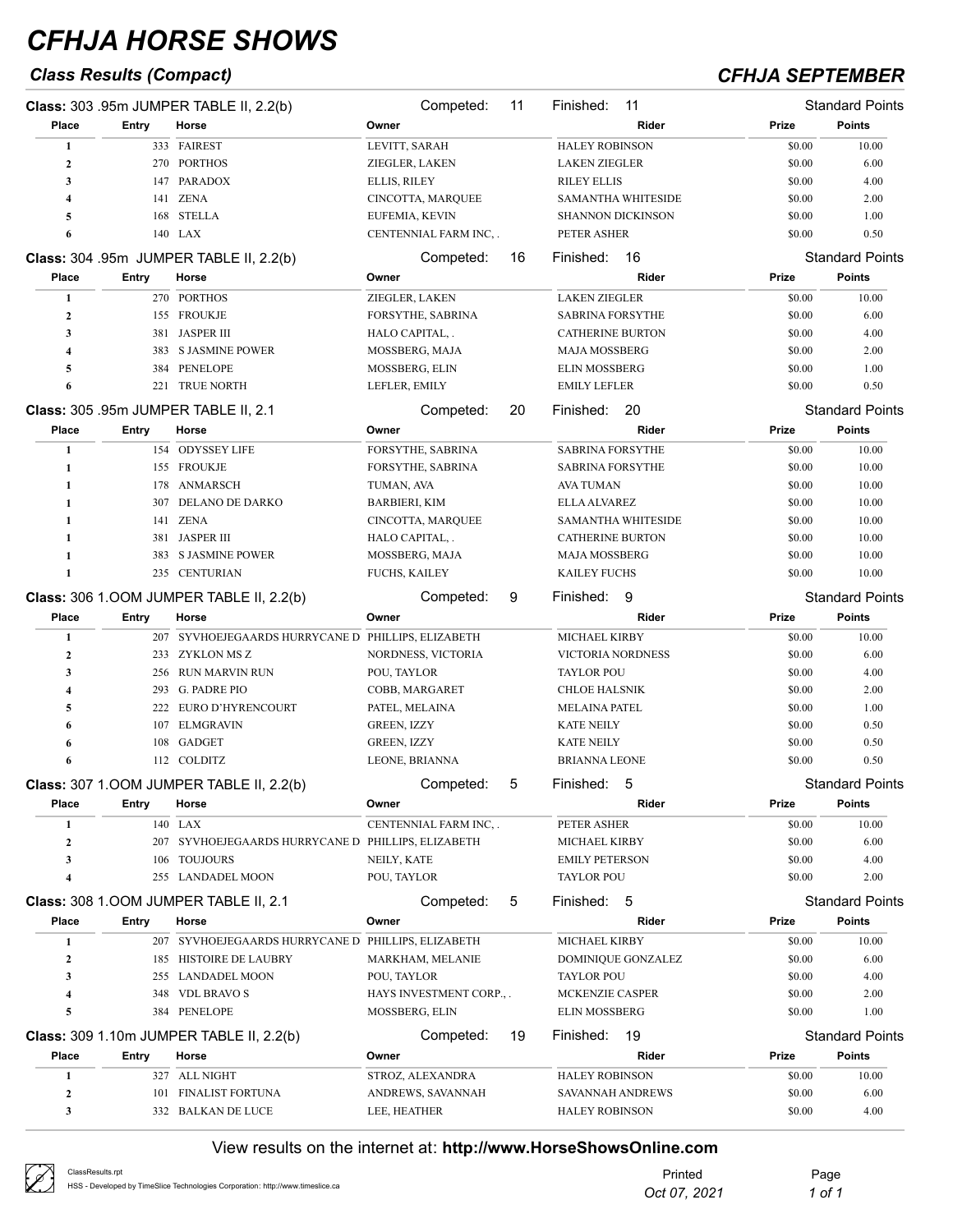## *Class Results (Compact) CFHJA SEPTEMBER*

|                         |              | Class: 309 1.10m JUMPER TABLE II, 2.2(b)  | Competed:                                | 19           | Finished:                 | 19                 |         | <b>Standard Points</b> |
|-------------------------|--------------|-------------------------------------------|------------------------------------------|--------------|---------------------------|--------------------|---------|------------------------|
| Place                   | Entry        | Horse                                     | Owner                                    |              |                           | Rider              | Prize   | <b>Points</b>          |
| $\overline{\mathbf{4}}$ |              | 355 SUPER STAR                            | SUDDATH, ELIZABETH                       |              | <b>ISABELLA FREEBURG</b>  |                    | \$0.00  | 2.00                   |
| 5                       |              | 387 VIVIAN                                | HARTMAN, ASHLEY                          |              | <b>KARL BEYER</b>         |                    | \$0.00  | 1.00                   |
| 6                       |              | 388 KAPPI                                 | MC CARTHY, ERIC                          |              | <b>DELANEY MCDOWELL</b>   |                    | \$0.00  | 0.50                   |
|                         |              | Class: 310 1.10m JUMPER TABLE II, 2.2(b)  | Competed:                                | 6            | Finished: 6               |                    |         | <b>Standard Points</b> |
| Place                   | Entry        | Horse                                     | Owner                                    |              |                           | Rider              | Prize   | <b>Points</b>          |
| 1                       |              | 256 RUN MARVIN RUN                        | POU, TAYLOR                              |              | <b>TAYLOR POU</b>         |                    | \$0.00  | 10.00                  |
| $\mathbf{2}$            |              | 382 CONTILLON BLUE                        | <b>GENTLEMAN, JAMES</b>                  |              | <b>JAMES GENTLEMAN</b>    |                    | \$0.00  | 6.00                   |
| 3                       |              | 370 ARLON KILLY PJ                        | KIMBERDEN INC.,.                         |              | <b>LILLY MACK</b>         |                    | \$0.00  | 4.00                   |
| $\overline{\mathbf{4}}$ | 345          | QUANTERO 2                                | MORRISVILLE COLLEGE FOUNDAT KELSEY DUFFY |              |                           |                    | \$0.00  | 2.00                   |
| 5                       |              | 233 ZYKLON MSZ                            | NORDNESS, VICTORIA                       |              | VICTORIA NORDNESS         |                    | \$0.00  | 1.00                   |
|                         |              | Class: 311 1.10m JUMPER TABLE II, 2.1     | Competed:                                | 2            | Finished: 2               |                    |         | <b>Standard Points</b> |
| Place                   | Entry        | Horse                                     | Owner                                    |              |                           | Rider              | Prize   | <b>Points</b>          |
| 1                       |              | 256 RUN MARVIN RUN                        | POU, TAYLOR                              |              | <b>TAYLOR POU</b>         |                    | \$0.00  | 10.00                  |
| $\mathbf{2}$            |              | 185 HISTOIRE DE LAUBRY                    | MARKHAM, MELANIE                         |              |                           | DOMINIQUE GONZALEZ | \$0.00  | 6.00                   |
|                         |              |                                           |                                          |              |                           |                    |         |                        |
|                         |              | Class: 312 1.20m JUMPER TABLE II, 2.2(b)  | Competed:                                | 9            | Finished: 9               |                    |         | <b>Standard Points</b> |
| Place                   | Entry        | Horse                                     | Owner                                    |              |                           | Rider              | Prize   | <b>Points</b>          |
| 1                       |              | 206 JIGGLY                                | PHILLIPS, CRAIG                          |              | MICHAEL KIRBY             |                    | \$0.00  | 10.00                  |
| $\mathbf{2}$            |              | 153 ALMETA                                | DEWAR, KATHERINE                         |              | <b>KATHERINE DEWAR</b>    |                    | \$0.00  | 6.00                   |
| 3                       |              | 151 ODE                                   | DEWAR, KATHERINE                         |              | KATHERINE DEWAR           |                    | \$0.00  | 4.00                   |
| $\overline{\mathbf{4}}$ | 110          | <b>CSF ROYAL CRUZ</b>                     | NEILY, KATE                              |              | <b>KATE NEILY</b>         |                    | \$0.00  | 2.00                   |
| 5                       | 176          | PERIWINKLE                                | RYAN, MOLLY                              |              | <b>SHANNON DICKINSON</b>  |                    | \$0.00  | 1.00                   |
| 6                       |              | 230 JOEY VAN DE NIEUWBURGHOEVE            | <b>KEENER, PAIGE</b>                     |              | PAIGE KEENER              |                    | \$0.00  | 0.50                   |
|                         |              | Class: 313 1.20m JUMPER, TABLE II, 2.2(b) | Competed:                                | 7            | Finished:                 | $\overline{7}$     |         | <b>Standard Points</b> |
| Place                   | Entry        | Horse                                     | Owner                                    |              |                           | Rider              | Prize   | <b>Points</b>          |
| 1                       |              | 307 DELANO DE DARKO                       | <b>BARBIERI, KIM</b>                     |              | <b>ELLA ALVAREZ</b>       |                    | \$0.00  | 10.00                  |
| $\overline{2}$          |              | 125 INSPIRADO                             | PETERSEN, DEREK                          |              | <b>ANNE BINGLER</b>       |                    | \$0.00  | 6.00                   |
| 3                       |              | 203 CARUSO 472                            | PHILLIPS, ELIZABETH                      |              | <b>ELIZABETH PHILLIPS</b> |                    | \$0.00  | 4.00                   |
| $\overline{\mathbf{4}}$ |              | 151 ODE                                   | DEWAR, KATHERINE                         |              | KATHERINE DEWAR           |                    | \$0.00  | 2.00                   |
| 5                       |              | 246 CENTADIAMO                            | THORBECKE, JULIANA                       |              | <b>KALLIE SCHAFERS</b>    |                    | \$0.00  | 1.00                   |
| 6                       |              | 387 VIVIAN                                | HARTMAN, ASHLEY                          |              | <b>KARL BEYER</b>         |                    | \$0.00  | 0.50                   |
|                         |              | Class: 314 1.20m JUMPER, TABLE II, 2.1    | Competed:                                | 5            | Finished:                 | -5                 |         | <b>Standard Points</b> |
| Place                   | <b>Entry</b> | Horse                                     | Owner                                    |              |                           | Rider              | Prize   | <b>Points</b>          |
| 1                       |              | 307 DELANO DE DARKO                       | <b>BARBIERI, KIM</b>                     |              | <b>ELLA ALVAREZ</b>       |                    | \$0.00  | 10.00                  |
| $\mathbf{2}$            |              | 151 ODE                                   | DEWAR, KATHERINE                         |              | KATHERINE DEWAR           |                    | \$0.00  | 6.00                   |
| 3                       |              | 345 QUANTERO 2                            | MORRISVILLE COLLEGE FOUNDAT KELSEY DUFFY |              |                           |                    | \$0.00  | 4.00                   |
| $\overline{\mathbf{4}}$ |              | 382 CONTILLON BLUE                        | <b>GENTLEMAN, JAMES</b>                  |              | <b>JAMES GENTLEMAN</b>    |                    | \$0.00  | 2.00                   |
|                         |              | Class: 315 1.25m JUMPER TABLE II 2.2(b)   | Competed:                                | 11           | Finished:                 | - 11               |         | <b>Standard Points</b> |
| Place                   | <b>Entry</b> | Horse                                     | Owner                                    |              |                           | Rider              | Prize   | <b>Points</b>          |
| 1                       |              | 204 FASCINATE                             | PHILLIPS, ELIZABETH                      |              | MICHAEL KIRBY             |                    | \$80.00 | 10.00                  |
| $\boldsymbol{2}$        |              | 336 CARIBI                                | TRANQUILITY FARM, .                      |              | <b>VICENTE GUILLEN</b>    |                    | \$60.00 | 6.00                   |
| 3                       |              | 139 FOR FREEDOM Z                         | CENTENNIAL FARM INC                      |              | MARQUEE CINCOTTA          |                    | \$40.00 | 4.00                   |
| 4                       |              | 324 CASCAVAL Z                            | AYR FARMS LLC, .                         |              | <b>JESSICA CROSS</b>      |                    | \$20.00 | 2.00                   |
| 5                       |              | 264 FACETIME                              | CENTENNIAL FARM INC                      |              | <b>ELIZA DERSTINE</b>     |                    | \$0.00  | 1.00                   |
| 6                       |              | 300 BRANDO DU ROUET                       | WEBBY, KIRK                              |              | JADE WEBBY                |                    | \$0.00  | 0.50                   |
|                         |              | Class: 316 1.25m JUMPER TABLE II, 2.2(b)  | Competed:                                | 2            | Finished: 2               |                    |         | <b>Standard Points</b> |
| Place                   | Entry        | Horse                                     | Owner                                    |              |                           | Rider              | Prize   | <b>Points</b>          |
| 1                       |              | 345 QUANTERO 2                            | MORRISVILLE COLLEGE FOUNDAT KELSEY DUFFY |              |                           |                    | \$0.00  | 10.00                  |
| $\mathbf{2}$            |              | 387 VIVIAN                                | HARTMAN, ASHLEY                          |              | <b>KARL BEYER</b>         |                    | \$0.00  | 6.00                   |
|                         |              |                                           |                                          |              | Finished: 1               |                    |         | <b>Standard Points</b> |
|                         |              | Class: 317 1.25m JUMPER TABLE II, 2.1     | Competed:                                | $\mathbf{1}$ |                           |                    |         |                        |
| Place                   | Entry        | Horse                                     | Owner                                    |              |                           | Rider              | Prize   | Points                 |

| ClassResults.rpt<br>HSS - Developed by TimeSlice Technologies Corporation: http://www.timeslice.ca | Printed      | Page   |
|----------------------------------------------------------------------------------------------------|--------------|--------|
|                                                                                                    | Oct 07, 2021 | 1 of 1 |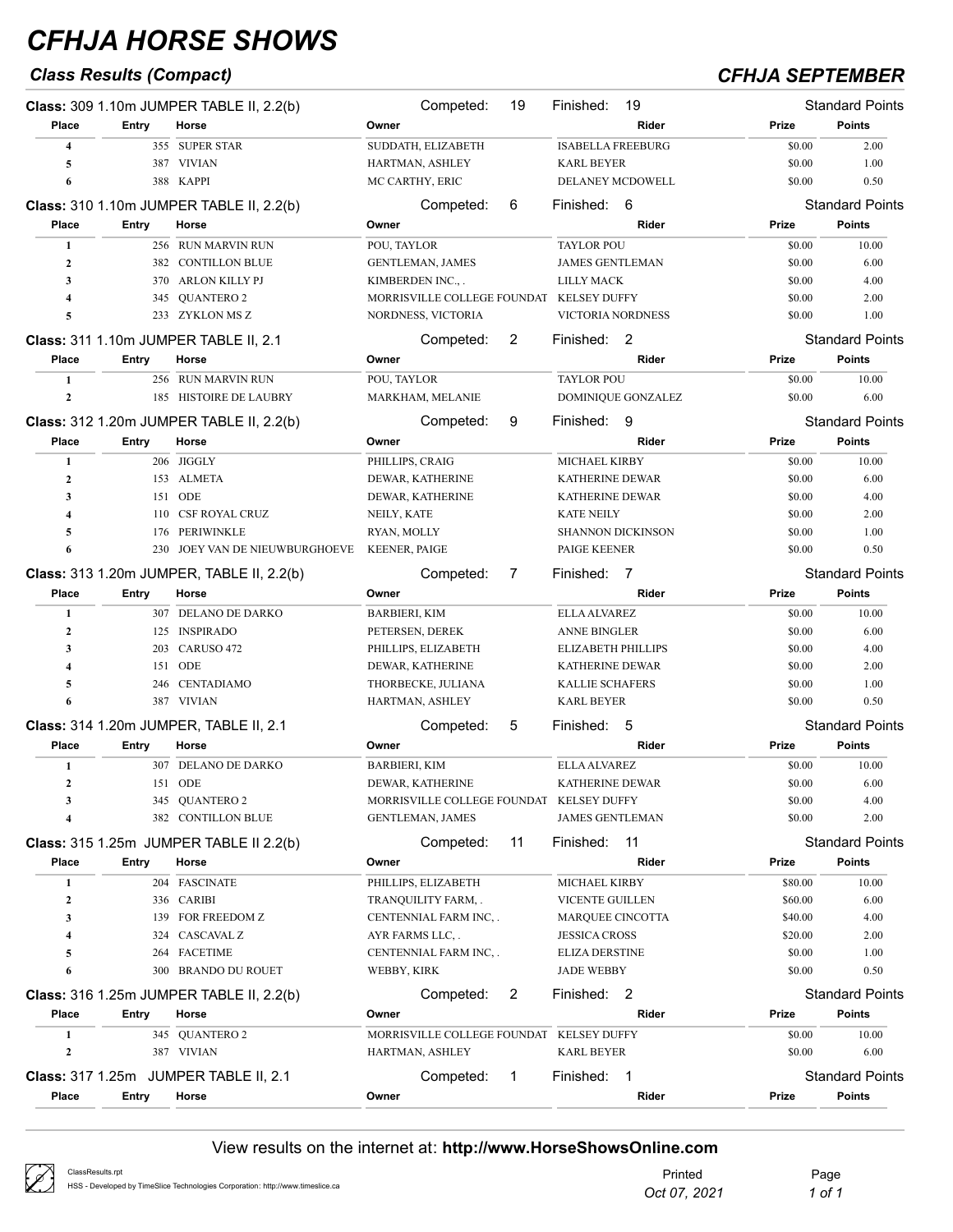## *Class Results (Compact) CFHJA SEPTEMBER*

|                                 |                        | Class: 317 1.25m JUMPER TABLE II, 2.1              | Competed:                       | 1  | Finished: 1                 |                    | <b>Standard Points</b> |
|---------------------------------|------------------------|----------------------------------------------------|---------------------------------|----|-----------------------------|--------------------|------------------------|
| Place                           | Entry                  | Horse                                              | Owner                           |    | Rider                       | Prize              | <b>Points</b>          |
| 1                               |                        | 203 CARUSO 472                                     | PHILLIPS, ELIZABETH             |    | <b>ELIZABETH PHILLIPS</b>   | \$0.00             | 10.00                  |
|                                 |                        | <b>Class: 318 1.30m JUMPER II, 2.2(b)</b>          | Competed:                       | 7  | Finished:<br>$\overline{7}$ |                    | <b>Standard Points</b> |
| Place                           | Entry                  | Horse                                              | Owner                           |    | Rider                       | Prize              | <b>Points</b>          |
| 1                               |                        | 337 RUSTICA LS LA SILLA                            | TRANQUILITY FARM,.              |    | <b>VICENTE GUILLEN</b>      | \$80.00            | 10.00                  |
| $\overline{2}$                  | 363                    | <b>CATWALK CALAIS</b>                              | MC CARTHY, ERIC                 |    | <b>ERIC MC CARTHY</b>       | \$60.00            | 6.00                   |
| 3                               | 349                    | NO DOUBT VT                                        | PATEL, SHEETAL                  |    | <b>RICHARD MATHEWS</b>      | \$40.00            | 4.00                   |
| $\overline{4}$                  |                        | 247 KATMANDU                                       | PALM BEACH POLO, INC.,.         |    | KALLIE SCHAFERS             | \$20.00            | 2.00                   |
| 5                               | 180                    | FIREFLY 41                                         | MAHON, DANNY                    |    | <b>JAIME GIBSON</b>         | \$0.00             | 1.00                   |
| 6                               |                        | 225 FIZZ                                           | SZEREMI, LAURA                  |    | <b>BEN MERRITT</b>          | \$0.00             | 0.50                   |
|                                 |                        | Class: 319 1.30m JUMPER TABLE II, 2.2(b)           | Competed:                       | 9  | Finished:<br>-9             |                    | <b>Standard Points</b> |
| Place                           | Entry                  | Horse                                              | Owner                           |    | Rider                       | Prize              | <b>Points</b>          |
| 1                               |                        | 124 GLAMOUR VAN DE KAKEBEEK                        | WORDLEY, SHARN                  |    | <b>ANNE BINGLER</b>         | \$80.00            | 10.00                  |
| $\overline{2}$                  |                        | 356 SLY                                            | BINGLER, ANNE                   |    | <b>ANNE BINGLER</b>         | \$60.00            | 6.00                   |
| 3                               |                        | 123 COBALTO                                        | <b>BINGLER, ANNE</b>            |    | <b>ANNE BINGLER</b>         | \$40.00            | 4.00                   |
| $\overline{4}$                  |                        | 153 ALMETA                                         | DEWAR, KATHERINE                |    | KATHERINE DEWAR             | \$20.00            | 2.00                   |
| 5                               | 298                    | <b>RAVELLO</b>                                     | THE RAVELLO SYNDICATE, .        |    | <b>JUSTINE DUTTON</b>       | \$0.00             | 1.00                   |
| 6                               |                        | 297 RENKUM J'ADORE                                 | DUTTON, JUSTINE                 |    | <b>JUSTINE DUTTON</b>       | \$0.00             | 0.50                   |
| Class: 320 1.30m JUMPER II, 2.1 |                        |                                                    | Competed:                       | 5  | Finished: 5                 |                    | <b>Standard Points</b> |
| Place                           | Entry                  | Horse                                              | Owner                           |    | Rider                       | Prize              | <b>Points</b>          |
| 1                               |                        | 396 CADIZ                                          | PLAZ, FERNANDO                  |    | <b>VICENTE GUILLEN</b>      | \$80.00            | 10.00                  |
| $\overline{2}$                  |                        | 125 INSPIRADO                                      | PETERSEN, DEREK                 |    | <b>ANNE BINGLER</b>         | \$60.00            | 6.00                   |
| $\mathbf{3}$                    |                        | 153 ALMETA                                         | DEWAR, KATHERINE                |    | <b>KATHERINE DEWAR</b>      | \$40.00            | 4.00                   |
| $\overline{4}$                  |                        | 394 CORNUT GP                                      | CELIS, RAFAEL                   |    | VICENTE GUILLEN             | \$20.00            | 2.00                   |
|                                 |                        | <b>Class: 322 TAKE 2 THOROUGHBRED JUMPER</b>       | Competed:                       | 1  | Finished: 1                 |                    | <b>Standard Points</b> |
|                                 | TABLE 1.00M II, 2.2(b) |                                                    |                                 |    |                             |                    |                        |
|                                 |                        |                                                    |                                 |    |                             |                    |                        |
| Place                           | Entry                  | Horse                                              | Owner                           |    | Rider                       | Prize              | <b>Points</b>          |
| $\mathbf{1}$                    |                        | 306 LOST ONE'S HALO                                | RODRIGUEZ, JONATHAN             |    | JONATHAN RODRIGUEZ          | \$0.00             | 10.00                  |
| 1.00M II, 2.2(b)                |                        | <b>Class: 324 LOW CHILD/ADULT JUMPER TABLE</b>     | Competed:                       | 15 | Finished:<br>-15            |                    | <b>Standard Points</b> |
| Place                           | <b>Entry</b>           | Horse                                              | Owner                           |    | Rider                       | Prize              | <b>Points</b>          |
| 1                               |                        | 230 JOEY VAN DE NIEUWBURGHOEVE                     | KEENER, PAIGE                   |    | PAIGE KEENER                | \$80.00            | 10.00                  |
| $\overline{2}$                  | 103                    | SWAGGER                                            | <b>SLAWSON, SHEA</b>            |    | <b>SHEA SLAWSON</b>         | \$60.00            | 6.00                   |
| 3                               | 107                    | <b>ELMGRAVIN</b>                                   | GREEN, IZZY                     |    | <b>IZZY GREEN</b>           | \$40.00            | 4.00                   |
| $\overline{4}$                  |                        | 158 TOP CONCASSINA                                 | POWELL, BIRGIT                  |    | <b>ZOE POWELL</b>           | \$20.00            | 2.00                   |
| 5                               |                        | 108 GADGET                                         | GREEN, IZZY                     |    | <b>IZZY GREEN</b>           | \$0.00             | 1.00                   |
| 6                               |                        | 293 G. PADRE PIO                                   | COBB, MARGARET                  |    | <b>CHLOE HALSNIK</b>        | \$0.00             | 0.50                   |
|                                 |                        | <b>Class: 325 LOW CHILD/ADULT JUMPER 1.00M</b>     | Competed:                       | 18 | Finished:<br>18             |                    | <b>Standard Points</b> |
| <b>TABLE II, 2.1</b><br>Place   | <b>Entry</b>           | Horse                                              | Owner                           |    | Rider                       | Prize              | <b>Points</b>          |
| 1                               |                        | 108 GADGET                                         | <b>GREEN, IZZY</b>              |    | <b>IZZY GREEN</b>           | \$80.00            | 10.00                  |
| $\mathbf{2}$                    |                        | 107 ELMGRAVIN                                      | <b>GREEN, IZZY</b>              |    | <b>IZZY GREEN</b>           | \$60.00            | 6.00                   |
| 3                               |                        | 226 BEOWULF                                        | GOTO, MOLLIE                    |    | <b>MOLLIE GOTO</b>          | \$40.00            | 4.00                   |
| 4                               |                        | 103 SWAGGER                                        | <b>SLAWSON, SHEA</b>            |    | <b>SHEA SLAWSON</b>         | \$20.00            | 2.00                   |
| 5                               | 327                    | ALL NIGHT                                          | STROZ, ALEXANDRA                |    | ALEXANDRA STROZ             | \$0.00             | 1.00                   |
| 6                               | 230                    | JOEY VAN DE NIEUWBURGHOEVE                         | <b>KEENER, PAIGE</b>            |    | PAIGE KEENER                | \$0.00             | 0.50                   |
|                                 |                        | <b>Class: 327 ADULT AMATEUR JUMPER 1.10M TABLE</b> | Competed:                       | 11 | Finished:<br>-11            |                    | <b>Standard Points</b> |
| II, 2.2(b)<br>Place             | <b>Entry</b>           | Horse                                              | Owner                           |    | Rider                       | <b>Prize</b>       | <b>Points</b>          |
| 1                               |                        |                                                    |                                 |    |                             |                    |                        |
|                                 |                        | 388 KAPPI                                          | MC CARTHY, ERIC                 |    | DELANEY MCDOWELL            | \$80.00            | 10.00                  |
| $\boldsymbol{2}$<br>3           |                        | 330 BALASZ<br>265 CARLA                            | HUNT, PEYTON<br>TAYLOR, MELINDA |    | PEYTON HUNT<br>PORTER TOBIN | \$60.00<br>\$40.00 | 6.00<br>4.00           |

| ClassResults.rpt                                                               | Printed      | Page   |
|--------------------------------------------------------------------------------|--------------|--------|
| HSS - Developed by TimeSlice Technologies Corporation: http://www.timeslice.ca | Oct 07, 2021 | 1 of 1 |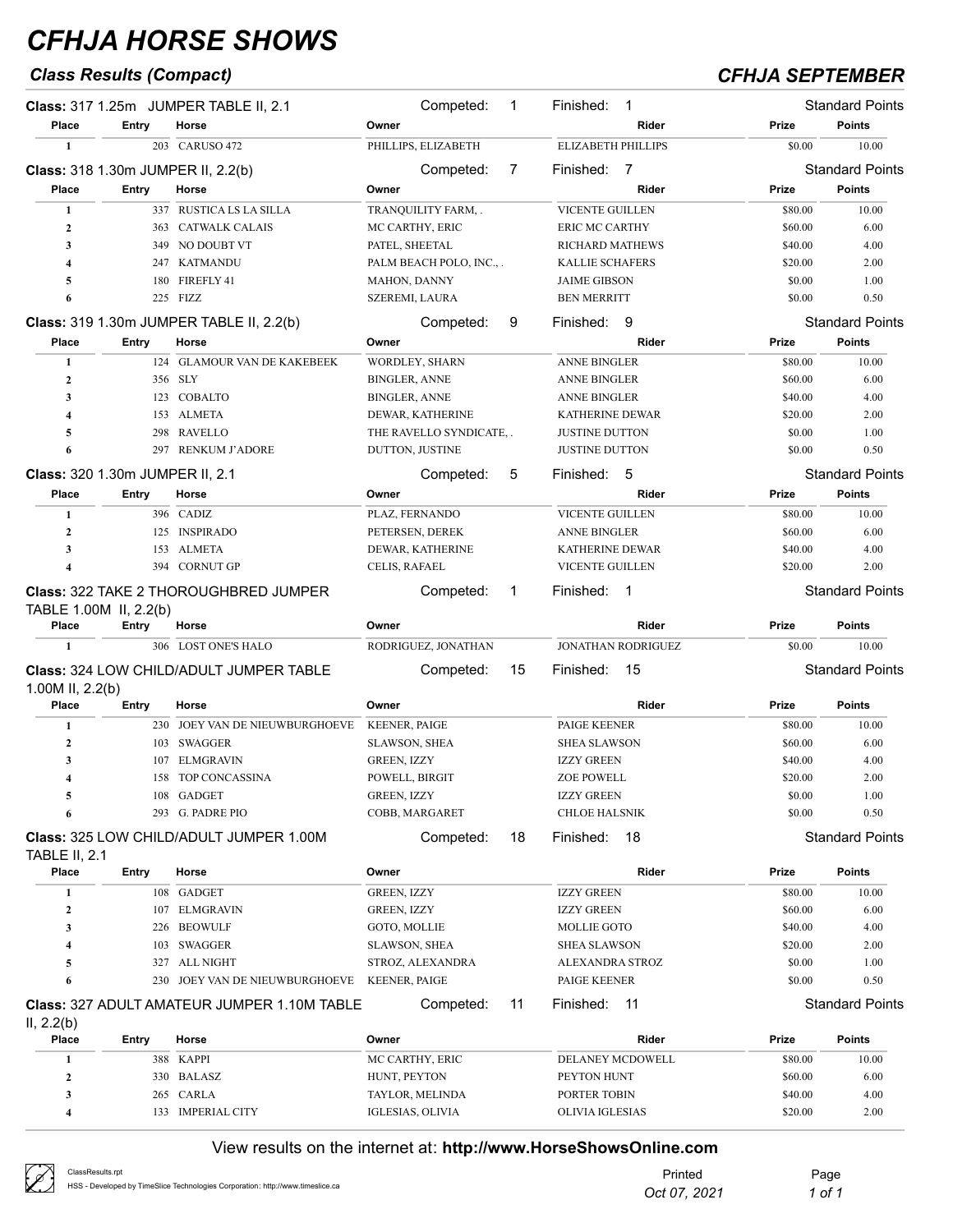## *Class Results (Compact) CFHJA SEPTEMBER*

| II, 2.2(b)              |       | <b>Class: 327 ADULT AMATEUR JUMPER 1.10M TABLE</b> |                       | Competed:                 | 11 | Finished:                | 11                        |          | <b>Standard Points</b> |
|-------------------------|-------|----------------------------------------------------|-----------------------|---------------------------|----|--------------------------|---------------------------|----------|------------------------|
| Place                   | Entry | Horse                                              | Owner                 |                           |    |                          | Rider                     | Prize    | <b>Points</b>          |
| 5                       |       | 295 BARANA VAN HET WIMPELHOF                       | ZARLENGA, OLGA        |                           |    | <b>OLGA ZARLENGA</b>     |                           | \$0.00   | 1.00                   |
| 6                       |       | 121 OUICK SUCCESSION                               |                       | MASTRO, SOPHIA G.         |    | SOPHIA G. MASTRO         |                           | \$0.00   | 0.50                   |
| II, 2.I                 |       | <b>Class: 328 ADULT AMATEUR JUMPER 1.10M TABLE</b> |                       | Competed:                 | 11 | Finished:                | -11                       |          | <b>Standard Points</b> |
| Place                   | Entry | Horse                                              | Owner                 |                           |    |                          | Rider                     | Prize    | Points                 |
| 1                       |       | 295 BARANA VAN HET WIMPELHOF                       | ZARLENGA, OLGA        |                           |    | <b>OLGA ZARLENGA</b>     |                           | \$80.00  | 10.00                  |
| $\mathbf{2}$            | 265   | <b>CARLA</b>                                       | TAYLOR, MELINDA       |                           |    | PORTER TOBIN             |                           | \$60.00  | 6.00                   |
| 3                       |       | 330 BALASZ                                         | HUNT, PEYTON          |                           |    | PEYTON HUNT              |                           | \$40.00  | 4.00                   |
| $\overline{\mathbf{4}}$ |       | 346 ANTON 825                                      |                       | LITTLE BROOK FARMS INC.,. |    | <b>DANIELLE MENKER</b>   |                           | \$20.00  | 2.00                   |
| 5                       | 133   | <b>IMPERIAL CITY</b>                               | IGLESIAS, OLIVIA      |                           |    | OLIVIA IGLESIAS          |                           | \$0.00   | 1.00                   |
| 6                       | 331   | HARTSIK                                            | PARKER, MORGAN        |                           |    | <b>MORGAN PARKER</b>     |                           | \$0.00   | 0.50                   |
| 2.2(b)                  |       | Class: 330 CHILDREN'S JUMPER 1.10M TABLEII,        |                       | Competed:                 | 6  | Finished:                | 6                         |          | <b>Standard Points</b> |
| Place                   | Entry | Horse                                              | Owner                 |                           |    |                          | Rider                     | Prize    | Points                 |
| 1                       |       | 315 NUMBER ONE Z                                   | <b>BENNER, BAILEY</b> |                           |    | <b>BAILEY BENNER</b>     |                           | \$80.00  | 10.00                  |
| $\mathbf{2}$            | 282   | <b>BACCUS DE LA MILIERE</b>                        | <b>SESSUMS, MIA</b>   |                           |    | <b>MIA SESSUMS</b>       |                           | \$60.00  | 6.00                   |
| 3                       |       | 355 SUPER STAR                                     |                       | SUDDATH, ELIZABETH        |    | <b>ISABELLA FREEBURG</b> |                           | \$40.00  | 4.00                   |
| $\overline{\mathbf{4}}$ | 138   | <b>VERA WANG</b>                                   | VEILLEUX, SARAH       |                           |    | <b>ISABELLA KUHN</b>     |                           | \$20.00  | 2.00                   |
| 5                       | 354   | <b>BLIXEM</b>                                      |                       | REDWOOD FARM, LLC,.       |    | <b>ISABELLA FREEBURG</b> |                           | \$0.00   | 1.00                   |
| 6                       | 268   | ROYAL HORLA Z                                      | SMITH, SOPHIE         |                           |    | <b>SOPHIE SMITH</b>      |                           | \$0.00   | 0.50                   |
|                         |       | Class: 331 CHILDREN'S JUMPER 1.10M TABLEII, 2.1    |                       | Competed:                 | 4  | Finished:                | $\overline{4}$            |          | <b>Standard Points</b> |
| Place                   | Entry | Horse                                              | Owner                 |                           |    |                          | Rider                     | Prize    | <b>Points</b>          |
| 1                       |       | 138 VERA WANG                                      | VEILLEUX, SARAH       |                           |    | <b>ISABELLA KUHN</b>     |                           | \$80.00  | 10.00                  |
| $\overline{2}$          | 282   | <b>BACCUS DE LA MILIERE</b>                        | <b>SESSUMS, MIA</b>   |                           |    | <b>MIA SESSUMS</b>       |                           | \$60.00  | 6.00                   |
| 3                       | 268   | ROYAL HORLA Z                                      | SMITH, SOPHIE         |                           |    | <b>SOPHIE SMITH</b>      |                           | \$40.00  | 4.00                   |
| $\overline{4}$          |       | 315 NUMBER ONE Z                                   | <b>BENNER, BAILEY</b> |                           |    | <b>BAILEY BENNER</b>     |                           | \$20.00  | 2.00                   |
|                         |       | Class: 333 JR/AO JUMPER LOW 1.20M TABLE II,        |                       | Competed:                 | 7  | Finished:                | $\overline{7}$            |          | <b>Standard Points</b> |
| 2.2(b)                  |       |                                                    |                       |                           |    |                          |                           |          |                        |
| Place                   | Entry | Horse                                              | Owner                 |                           |    |                          | Rider                     | Prize    | Points                 |
| 1                       |       | 300 BRANDO DU ROUET                                | WEBBY, KIRK           |                           |    | <b>JADE WEBBY</b>        |                           | \$120.00 | 10.00                  |
| $\boldsymbol{2}$        | 273   | CLINTO VH DINGENSHOF Z                             |                       | VILLEMAIRE, HEATHER       |    |                          | <b>HEATHER VILLEMAIRE</b> | \$90.00  | 6.00                   |
| 3                       | 101   | <b>FINALIST FORTUNA</b>                            |                       | ANDREWS, SAVANNAH         |    | <b>SAVANNAH ANDREWS</b>  |                           | \$60.00  | 4.00                   |
| 4                       |       | 186 LITTLE JACK 10                                 | SACK, ELIZABETH       |                           |    | <b>ELIZABETH SACK</b>    |                           | \$30.00  | 2.00                   |
| 5                       |       | 159 TDV CASTLE                                     | POWELL, ZOE           |                           |    | ZOE POWELL               |                           | \$0.00   | 1.00                   |
| 6                       |       | 176 PERIWINKLE                                     | RYAN, MOLLY           |                           |    | <b>MOLLY RYAN</b>        |                           | \$0.00   | 0.50                   |
|                         |       | Class: 334 JR/AO JUMPER LOW 1.20M TABLE II, 2.1    |                       | Competed:                 | 6  | Finished: 6              |                           |          | <b>Standard Points</b> |
| Place                   | Entry | Horse                                              | Owner                 |                           |    |                          | Rider                     | Prize    | <b>Points</b>          |
| 1                       |       | 186 LITTLE JACK 10                                 | SACK, ELIZABETH       |                           |    | <b>ELIZABETH SACK</b>    |                           | \$120.00 | 10.00                  |
| $\boldsymbol{2}$        |       | 159 TDV CASTLE                                     | POWELL, ZOE           |                           |    | ZOE POWELL               |                           | \$90.00  | 6.00                   |
| 3                       |       | 273 CLINTO VH DINGENSHOF Z                         |                       | VILLEMAIRE, HEATHER       |    |                          | HEATHER VILLEMAIRE        | \$60.00  | 4.00                   |
| 4                       |       | 176 PERIWINKLE                                     | RYAN, MOLLY           |                           |    | <b>MOLLY RYAN</b>        |                           | \$30.00  | 2.00                   |
| 5                       | 161   | FINISTERRA                                         |                       | WHITAKER, LAWSON          |    | <b>LAWSON WHITAKER</b>   |                           | \$0.00   | 1.00                   |
| 6                       |       | 236 BUTTERFLY CHAVANNAIS                           | FUCHS, KAILEY         |                           |    | <b>KAILEY FUCHS</b>      |                           | \$0.00   | 0.50                   |
|                         |       | Class: 336 JR/AO JUMPER MEDIUM 1.30M TABLE         |                       | Competed:                 | 3  | Finished: 3              |                           |          | <b>Standard Points</b> |
| II, 2.2(b)<br>Place     | Entry | Horse                                              | Owner                 |                           |    |                          | Rider                     | Prize    | <b>Points</b>          |
| 1                       |       | 302 UNCLE AD W Z                                   | GLUCKMAN, KATE        |                           |    | KATE GLUCKMAN            |                           | \$120.00 | 10.00                  |
| $\boldsymbol{2}$        |       | 110 CSF ROYAL CRUZ                                 | NEILY, KATE           |                           |    | KATE NEILY               |                           | \$90.00  | 6.00                   |
| 3                       |       | 352 WAYMAKER                                       | PETERSEN, DEREK       |                           |    | CAMRYN HALLEY            |                           | \$60.00  | 4.00                   |
|                         |       | Class: 337 JR/AO JUMPER MEDIUM 1.30M TABLE         |                       | Competed:                 | 3  | Finished: 3              |                           |          | <b>Standard Points</b> |
| II, 2.1                 |       |                                                    |                       |                           |    |                          |                           |          |                        |

| ClassResults.rpt                                                               | Printed      | Page   |
|--------------------------------------------------------------------------------|--------------|--------|
| HSS - Developed by TimeSlice Technologies Corporation: http://www.timeslice.ca | Oct 07, 2021 | 1 of 1 |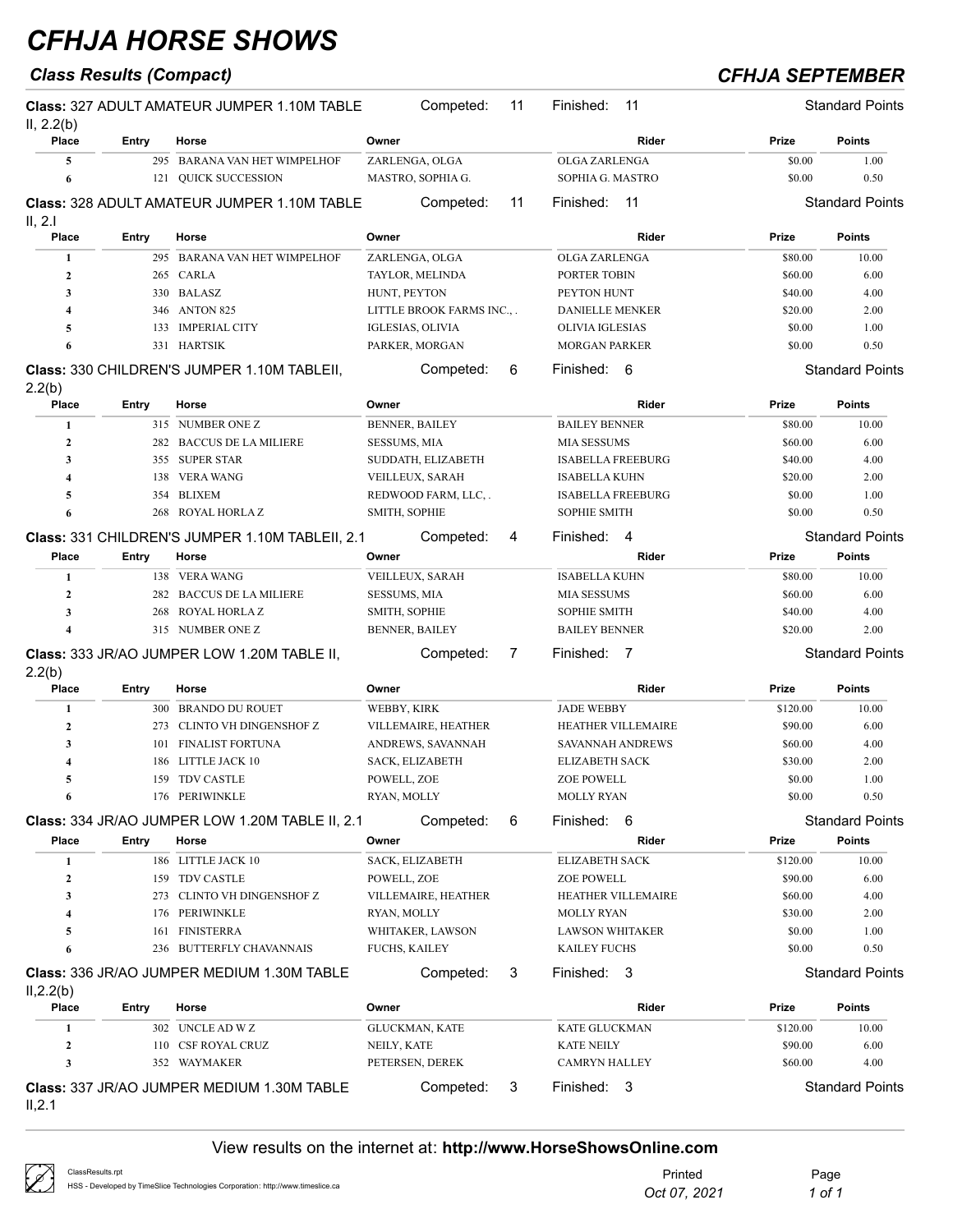## *Class Results (Compact) CFHJA SEPTEMBER*

| II, 2.1                     |       | <b>Class: 337 JR/AO JUMPER MEDIUM 1.30M TABLE</b> | Competed:<br>3              | Finished: 3              |          | <b>Standard Points</b> |
|-----------------------------|-------|---------------------------------------------------|-----------------------------|--------------------------|----------|------------------------|
| Place                       | Entry | Horse                                             | Owner                       | Rider                    | Prize    | <b>Points</b>          |
| 1                           |       | 236 BUTTERFLY CHAVANNAIS                          | <b>FUCHS, KAILEY</b>        | <b>KAILEY FUCHS</b>      | \$120.00 | 10.00                  |
| $\mathbf{2}$                |       | 101 FINALIST FORTUNA                              | ANDREWS, SAVANNAH           | <b>SAVANNAH ANDREWS</b>  | \$90.00  | 6.00                   |
| 3                           |       | 352 WAYMAKER                                      | PETERSEN, DEREK             | <b>CAMRYN HALLEY</b>     | \$60.00  | 4.00                   |
|                             |       | <b>Class: 360 \$1000 MINI MINI PRIX .95M</b>      | Competed:<br>13             | 13<br>Finished:          |          | <b>Standard Points</b> |
| Place                       | Entry | Horse                                             | Owner                       | Rider                    | Prize    | <b>Points</b>          |
| 1                           |       | 222 EURO D'HYRENCOURT                             | PATEL, MELAINA              | <b>MELAINA PATEL</b>     | \$300.00 | 10.00                  |
| $\overline{2}$              |       | 155 FROUKJE                                       | FORSYTHE, SABRINA           | <b>SABRINA FORSYTHE</b>  | \$225.00 | 6.00                   |
| 3                           | 307   | <b>DELANO DE DARKO</b>                            | <b>BARBIERI, KIM</b>        | <b>ELLA ALVAREZ</b>      | \$150.00 | 4.00                   |
| 4                           | 106   | <b>TOUJOURS</b>                                   | NEILY, KATE                 | <b>EMILY PETERSON</b>    | \$125.00 | 2.00                   |
| 5                           |       | 270 PORTHOS                                       | ZIEGLER, LAKEN              | <b>LAKEN ZIEGLER</b>     | \$100.00 | 1.00                   |
| 6                           | 120   | WILLIAM SOUND                                     | HUMMEL, GENEVIEVE           | <b>GENEVIEVE HUMMEL</b>  | \$100.00 | 0.50                   |
| 7                           | 147   | PARADOX                                           | ELLIS, RILEY                | <b>RILEY ELLIS</b>       | \$0.00   |                        |
| 8                           | 136   | THE GOOD SHEPHARD                                 | WILLIAMS, BRIANNA           | <b>BRIANNA WILLIAMS</b>  | \$0.00   |                        |
|                             |       | <b>Class: 361 \$500 LOW CHILD/ADULT AMATEUR</b>   | Competed:<br>17             | Finished:<br>17          |          | <b>Standard Points</b> |
| <b>JUMPER 1.00M II 2(B)</b> |       |                                                   |                             |                          |          |                        |
| Place                       | Entry | Horse                                             | Owner                       | Rider                    | Prize    | <b>Points</b>          |
| 1                           | 107   | <b>ELMGRAVIN</b>                                  | <b>GREEN, IZZY</b>          | <b>IZZY GREEN</b>        | \$150.00 | 10.00                  |
| $\boldsymbol{2}$            | 230   | JOEY VAN DE NIEUWBURGHOEVE                        | <b>KEENER, PAIGE</b>        | PAIGE KEENER             | \$100.00 | 6.00                   |
| 3                           | 158   | TOP CONCASSINA                                    | POWELL, BIRGIT              | <b>ZOE POWELL</b>        | \$75.00  | 4.00                   |
| $\overline{\bf{4}}$         | 279   | EROS                                              | DEMESA, JOIE                | <b>JOIE DEMESA</b>       | \$65.00  | 2.00                   |
| 5                           | 319   | <b>THALIE D'ANJOU</b>                             | MARTINELLI, SYRAH           | SYRAH MARTINELLI         | \$60.00  | 1.00                   |
| 6                           | 293   | G. PADRE PIO                                      | COBB, MARGARET              | <b>CHLOE HALSNIK</b>     | \$50.00  | 0.50                   |
| 7                           |       | 347 NILS ON                                       | LEVENTHAL, DORIS            | MCKENZIE CASPER          | \$0.00   |                        |
| 8                           | 348   | <b>VDL BRAVO S</b>                                | HAYS INVESTMENT CORP.,.     | MCKENZIE CASPER          | \$0.00   |                        |
| 1.15M C II, 2.b)            |       | Class: 362 \$1500 M&S/NAL/WIHS CHILD/AD JUMPER    | Competed:<br>16             | 16<br>Finished:          |          | <b>Standard Points</b> |
| Place                       | Entry | Horse                                             | Owner                       | Rider                    | Prize    | <b>Points</b>          |
| 1                           |       | 265 CARLA                                         | TAYLOR, MELINDA             | PORTER TOBIN             | \$350.00 | 10.00                  |
| $\mathbf{2}$                |       | 354 BLIXEM                                        | REDWOOD FARM, LLC, .        | <b>ISABELLA FREEBURG</b> | \$300.00 | 6.00                   |
| 3                           |       | 388 KAPPI                                         | MC CARTHY, ERIC             | DELANEY MCDOWELL         | \$275.00 | 4.00                   |
| 4                           |       | 355 SUPER STAR                                    | SUDDATH, ELIZABETH          | <b>ISABELLA FREEBURG</b> | \$225.00 | 2.00                   |
| 5                           |       | 112 COLDITZ                                       | LEONE, BRIANNA              | <b>BRIANNA LEONE</b>     | \$200.00 | 1.00                   |
| 6                           |       | 346 ANTON 825                                     | LITTLE BROOK FARMS INC.,.   | <b>DANIELLE MENKER</b>   | \$150.00 | 0.50                   |
| $\overline{7}$              |       | 331 HARTSIK                                       | PARKER, MORGAN              | <b>MORGAN PARKER</b>     | \$150.00 |                        |
| 8                           |       | 282 BACCUS DE LA MILIERE                          | SESSUMS, MIA                | MIA SESSUMS              | \$150.00 |                        |
| <b>TABLE II, 21</b>         |       | Class: 363 \$500. 1.20M JUMPER SPEED CLASSIC      | 5<br>Competed:              | Finished: 5              |          | <b>Standard Points</b> |
| Place                       | Entry | Horse                                             | Owner                       | Rider                    | Prize    | <b>Points</b>          |
| -1                          |       | 318 GRAFFITI                                      | MARTINELLI, SYRAH           | <b>JENNI MCALLISTER</b>  | \$155.00 | 10.00                  |
| $\boldsymbol{2}$            |       | 176 PERIWINKLE                                    | RYAN, MOLLY                 | <b>MOLLY RYAN</b>        | \$140.00 | 6.00                   |
| 3                           | 156   | COOPER INDIANA I                                  | ARMAS, ANA ELENA            | ANA ELENA ARMAS          | \$80.00  | 4.00                   |
| 4                           |       | 246 CENTADIAMO                                    | THORBECKE, JULIANA          | KALLIE SCHAFERS          | \$75.00  | 2.00                   |
|                             |       | <b>Class: 364 \$1000 1.20M JUMPER CLASSIC</b>     | Competed:<br>7              | Finished: 7              |          | <b>Standard Points</b> |
| Place                       | Entry | Horse                                             | Owner                       | Rider                    | Prize    | <b>Points</b>          |
| 1                           |       | 338 EVOLENE DE CARLES                             | TRANQUILITY FARM, .         | VICENTE GUILLEN          | \$300.00 | 10.00                  |
| 2                           |       | 387 VIVIAN                                        | HARTMAN, ASHLEY             | <b>KARL BEYER</b>        | \$225.00 | 6.00                   |
| 3                           |       | 345 QUANTERO 2                                    | MORRISVILLE COLLEGE FOUNDAT | <b>KELSEY DUFFY</b>      | \$150.00 | 4.00                   |
| 4                           |       | 176 PERIWINKLE                                    | RYAN, MOLLY                 | <b>MOLLY RYAN</b>        | \$125.00 | 2.00                   |
| 5                           |       | 156 COOPER INDIANA I                              | ARMAS, ANA ELENA            | ANA ELENA ARMAS          | \$100.00 | 1.00                   |
| 6                           |       | 318 GRAFFITI                                      | MARTINELLI, SYRAH           | JENNI MCALLISTER         | \$100.00 | 0.50                   |
| 7                           |       | 110 CSF ROYAL CRUZ                                | NEILY, KATE                 | <b>KATE NEILY</b>        | \$0.00   |                        |

| ClassResults.rpt<br>HSS - Developed by TimeSlice Technologies Corporation: http://www.timeslice.ca | Printed<br>Oct 07, 2021 | Page<br>1 of 1 |
|----------------------------------------------------------------------------------------------------|-------------------------|----------------|
|                                                                                                    |                         |                |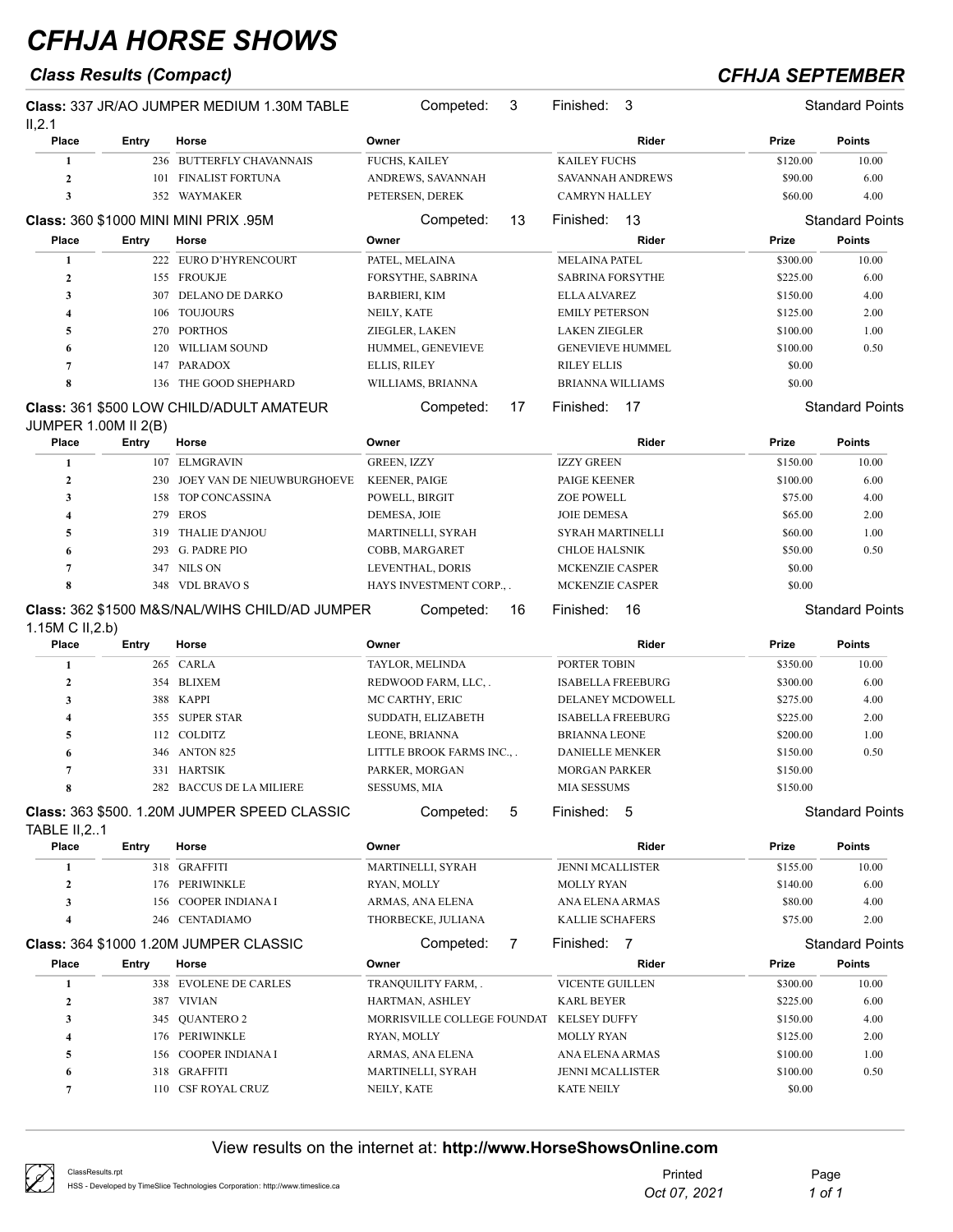## *Class Results (Compact) CFHJA SEPTEMBER*

 $\oslash$ 

| CLASSIC (Combined)      |       | Class: 365 \$1500 JUNIOR AMATEUR JUMPER           | Competed:                     | 9  | Finished:<br>- 9        |            | <b>Standard Points</b> |
|-------------------------|-------|---------------------------------------------------|-------------------------------|----|-------------------------|------------|------------------------|
| Place                   | Entry | Horse                                             | Owner                         |    | Rider                   | Prize      | <b>Points</b>          |
| 1                       | 160   | <b>BROWNIE AND CREAM</b>                          | WHITAKER, LAWSON              |    | <b>LAWSON WHITAKER</b>  | \$350.00   | 10.00                  |
| $\boldsymbol{2}$        | 159   | <b>TDV CASTLE</b>                                 | POWELL, ZOE                   |    | <b>ZOE POWELL</b>       | \$300.00   | 6.00                   |
| 3                       | 101   | <b>FINALIST FORTUNA</b>                           | ANDREWS, SAVANNAH             |    | SAVANNAH ANDREWS        | \$275.00   | 4.00                   |
| $\overline{\mathbf{4}}$ | 236   | <b>BUTTERFLY CHAVANNAIS</b>                       | <b>FUCHS, KAILEY</b>          |    | <b>KAILEY FUCHS</b>     | \$225.00   | 2.00                   |
| 5                       | 300   | <b>BRANDO DU ROUET</b>                            | WEBBY, KIRK                   |    | <b>JADE WEBBY</b>       | \$200.00   | 1.00                   |
| 6                       | 273   | CLINTO VH DINGENSHOF Z                            | VILLEMAIRE, HEATHER           |    | HEATHER VILLEMAIRE      | \$150.00   | 0.50                   |
| $\overline{7}$          | 186   | LITTLE JACK 10                                    | SACK, ELIZABETH               |    | <b>ELIZABETH SACK</b>   | \$150.00   |                        |
| 8                       |       | 352 WAYMAKER                                      | PETERSEN, DEREK               |    | <b>CAMRYN HALLEY</b>    | \$150.00   |                        |
|                         |       | Class: 366 \$5000 1.30M WELCOME STAKE             | Competed:                     | 25 | -25<br>Finished:        |            | <b>Standard Points</b> |
| Place                   | Entry | Horse                                             | Owner                         |    | Rider                   | Prize      | Points                 |
| 1                       | 350   | DIAMANT'S LEGACY                                  | PETERSEN, DEREK               |    | <b>JORDAN PETERSEN</b>  | \$1,500.00 | 10.00                  |
| $\mathbf{2}$            |       | 351 ZECHARIAH 3:9                                 | PETERSEN, DEREK               |    | <b>DEREK PETERSEN</b>   | \$1,100.00 | 6.00                   |
| 3                       |       | 364 LUCKY CHARM                                   | CAND C NASHVILLE, .           |    | <b>JORDAN PETERSEN</b>  | \$650.00   | 4.00                   |
| $\overline{\mathbf{4}}$ |       | 337 RUSTICA LS LA SILLA                           | TRANQUILITY FARM,.            |    | <b>VICENTE GUILLEN</b>  | \$450.00   | 2.00                   |
| 5                       |       | 157 VARTAGO DU DORSET                             | GODOY, MIREYA                 |    | <b>LUCIANO DOME</b>     | \$400.00   | 1.00                   |
| 6                       | 377   | JUST LUCK                                         | WATERS, CHUCK                 |    | <b>HAYLEY WATERS</b>    | \$300.00   | 0.50                   |
| $\overline{7}$          | 379   | SQUID                                             | WATERS, CHUCK                 |    | <b>HAYLEY WATERS</b>    | \$300.00   |                        |
| 8                       |       | 137 KILKENNY ECCO                                 | VEILLEUX, SARAH               |    | <b>MARQUEE CINCOTTA</b> | \$300.00   |                        |
| 9                       | 139   | FOR FREEDOM Z                                     | CENTENNIAL FARM INC, .        |    | MARQUEE CINCOTTA        | \$0.00     |                        |
| 10                      |       | 336 CARIBI                                        | TRANQUILITY FARM, .           |    | <b>VICENTE GUILLEN</b>  | \$0.00     |                        |
| 11                      | 378   | DESPERADO                                         | WATERS, CHUCK                 |    | <b>HAYLEY WATERS</b>    | \$0.00     |                        |
| 12                      |       | 296 HICKORY HBC                                   | THE SUPERMAN SYNDICATE LLC, . |    | <b>JUSTINE DUTTON</b>   | \$0.00     |                        |
|                         |       | Class: 367 \$25000 GRAND PRIX OF CFHJA 1.40M      | Competed:                     | 31 | Finished:<br>-31        |            | <b>Standard Points</b> |
| Place                   | Entry | Horse                                             | Owner                         |    | Rider                   | Prize      | <b>Points</b>          |
| 1                       |       | 302 UNCLE AD W Z                                  | <b>GLUCKMAN, KATE</b>         |    | KATE GLUCKMAN           | \$7,500.00 | 10.00                  |
| $\mathbf{2}$            |       | 394 CORNUT GP                                     | CELIS, RAFAEL                 |    | VICENTE GUILLEN         | \$5,500.00 | 6.00                   |
| 3                       |       | 124 GLAMOUR VAN DE KAKEBEEK                       | WORDLEY, SHARN                |    | ANNE BINGLER            | \$3,250.00 | 4.00                   |
| $\overline{4}$          |       | 123 COBALTO                                       | <b>BINGLER, ANNE</b>          |    | <b>ANNE BINGLER</b>     | \$2,000.00 | 2.00                   |
| 5                       | 296   | HICKORY HBC                                       | THE SUPERMAN SYNDICATE LLC, . |    | <b>JUSTINE DUTTON</b>   | \$1,500.00 | 1.00                   |
| 6                       |       | 223 BATIDA PJ                                     | SATERI AB, VIKSBURG           |    | <b>JENNI MCALLISTER</b> | \$1,250.00 | 0.50                   |
| 7                       |       | 157 VARTAGO DU DORSET                             | GODOY, MIREYA                 |    | <b>LUCIANO DOME</b>     | \$1,000.00 |                        |
| 8                       |       | 396 CADIZ                                         | PLAZ, FERNANDO                |    | VICENTE GUILLEN         | \$750.00   |                        |
| 9                       |       | 308 CLARION SN                                    | SANTANA, JENNIFER             |    | <b>BRUNA SILVA</b>      | \$750.00   |                        |
| 10                      | 297   | RENKUM J'ADORE                                    | DUTTON, JUSTINE               |    | <b>JUSTINE DUTTON</b>   | \$500.00   |                        |
| 11                      |       | 139 FOR FREEDOM Z                                 | CENTENNIAL FARM INC,.         |    | <b>MARQUEE CINCOTTA</b> | \$500.00   |                        |
| 11                      |       | 378 DESPERADO                                     | WATERS, CHUCK                 |    | <b>HAYLEY WATERS</b>    | \$500.00   |                        |
|                         |       | <b>Class: 397 THIS ADULT MEDAL CLASS 3'</b>       | Competed:                     | 3  | Finished:<br>-3         |            | <b>Standard Points</b> |
| Place                   | Entry | Horse                                             | Owner                         |    | Rider                   | Prize      | <b>Points</b>          |
| 1                       |       | 367 SIGMUND FREUD                                 | KIMBERDEN INC.,.              |    | <b>BHUVANA BARISH</b>   | \$0.00     | 10.00                  |
| 2                       | 220   | <b>FANTASTIC AMOUR</b>                            | KELLOGG, KYLE                 |    | <b>KYLE KELLOGG</b>     | \$0.00     | 6.00                   |
| 3                       |       | 401 I'LL SAY JSF                                  | HALLEY, CAMRYN                |    | MEGAN ALL               | \$0.00     | 4.00                   |
| 3'3''                   |       | <b>Class: 398 THE NCEA JUNIOR HUNT SEAT MEDAL</b> | Competed:                     | 3  | Finished: 3             |            | <b>Standard Points</b> |
| Place                   | Entry | Horse                                             | Owner                         |    | Rider                   | Prize      | <b>Points</b>          |
| 1                       |       | 368 CHAPILETTO                                    | WHITAKER, LAWSON              |    | <b>LAWSON WHITAKER</b>  | \$0.00     | 10.00                  |
| 2                       |       | 370 ARLON KILLY PJ                                | KIMBERDEN INC.,.              |    | LILLY MACK              | \$0.00     | 6.00                   |
| 3                       |       | 102 INCONSPICUOUS                                 | MAIER, EMERSON                |    | <b>EMERSON MAIER</b>    | \$0.00     | 4.00                   |
| 3'6''                   |       | <b>Class: 400 PESSOA/USEF HUNTER SEAT MEDAL</b>   | Competed:                     | 4  | Finished: 4             |            | <b>Standard Points</b> |
| Place                   | Entry | Horse                                             | Owner                         |    | Rider                   | Prize      | <b>Points</b>          |

### View results on the internet at: **http://www.HorseShowsOnline.com**

 106 TOUJOURS NEILY, KATE NEILY KATE NEILY \$0.00 10.00 102 INCONSPICUOUS MAIER, EMERSON EMERSON MAIER \$0.00 6.00

| ClassResults.rpt                                                               | Printed      | Page   |
|--------------------------------------------------------------------------------|--------------|--------|
| HSS - Developed by TimeSlice Technologies Corporation: http://www.timeslice.ca | Oct 07, 2021 | 1 of 1 |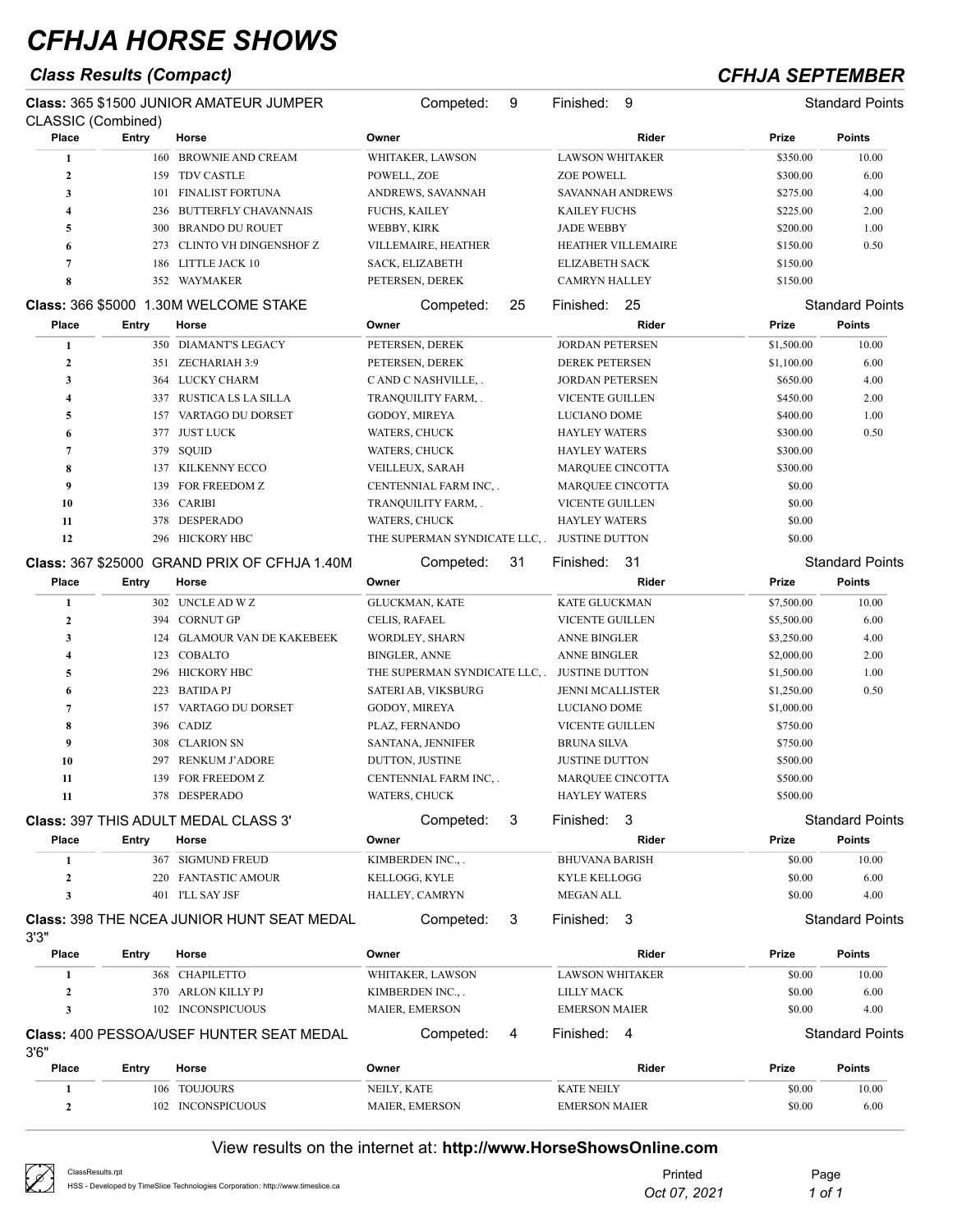## *Class Results (Compact) CFHJA SEPTEMBER*

| 3'6''                   |                                | <b>Class: 400 PESSOA/USEF HUNTER SEAT MEDAL</b>       |                     | Competed:                          | 4 | Finished:                                 | 4            |                  | <b>Standard Points</b> |
|-------------------------|--------------------------------|-------------------------------------------------------|---------------------|------------------------------------|---|-------------------------------------------|--------------|------------------|------------------------|
| Place                   | Entry                          | Horse                                                 | Owner               |                                    |   |                                           | Rider        | Prize            | <b>Points</b>          |
| 3                       |                                | 368 CHAPILETTO                                        |                     | WHITAKER, LAWSON                   |   | <b>LAWSON WHITAKER</b>                    |              | \$0.00           | 4.00                   |
| $\overline{\mathbf{4}}$ |                                | 370 ARLON KILLY PJ                                    |                     | KIMBERDEN INC.,.                   |   | <b>LILLY MACK</b>                         |              | \$0.00           | 2.00                   |
| 2'3/2'6"/3'             |                                | <b>Class: 401 M &amp; S /U.S. PONY MEDAL CLASS</b>    |                     | Competed:                          | 3 | Finished: 3                               |              |                  | <b>Standard Points</b> |
| Place                   | Entry                          | Horse                                                 | Owner               |                                    |   |                                           | Rider        | Prize            | <b>Points</b>          |
| 1                       |                                | 234 LUMIERE                                           |                     | MORRELL, SUSANNAH                  |   | <b>SUSANNAH MORRELL</b>                   |              | \$0.00           | 10.00                  |
| $\mathbf{2}$            |                                | 380 MILLPOINT'S ROCK CANDY                            | MIRZA, NADIA        |                                    |   | <b>NADIA MIRZA</b>                        |              | \$0.00           | 6.00                   |
| 3                       |                                | 322 AMULET                                            | <b>BLAIR, ELLIE</b> |                                    |   | <b>ELLIE BLAIR</b>                        |              | \$0.00           | 4.00                   |
|                         |                                | Class: 403 NHSAA/ASPCA HORSEMANSHIP 3'6"              |                     | Competed:                          | 3 | Finished:                                 | -3           |                  | <b>Standard Points</b> |
| Place                   | Entry                          | Horse                                                 | Owner               |                                    |   |                                           | Rider        | Prize            | <b>Points</b>          |
|                         |                                |                                                       |                     |                                    |   |                                           |              |                  |                        |
| 1<br>$\mathbf{2}$       |                                | 370 ARLON KILLY PJ                                    |                     | KIMBERDEN INC.,.                   |   | <b>LILLY MACK</b><br><b>EMERSON MAIER</b> |              | \$0.00<br>\$0.00 | 10.00<br>6.00          |
| 3                       | 102<br>368                     | <b>INCONSPICUOUS</b><br><b>CHAPILETTO</b>             |                     | MAIER, EMERSON<br>WHITAKER, LAWSON |   | <b>LAWSON WHITAKER</b>                    |              | \$0.00           | 4.00                   |
|                         |                                |                                                       |                     |                                    |   |                                           |              |                  |                        |
|                         |                                | <b>Class: 405 WIHS EQUITATION - HUNTER PHASE 3'6"</b> |                     | Competed:                          | 2 | Finished: 2                               |              |                  | <b>Standard Points</b> |
| Place                   | Entry                          | Horse                                                 | Owner               |                                    |   |                                           | Rider        | Prize            | <b>Points</b>          |
| 1                       |                                | 368 CHAPILETTO                                        |                     | WHITAKER, LAWSON                   |   | <b>LAWSON WHITAKER</b>                    |              | \$0.00           | 10.00                  |
| $\overline{2}$          |                                | 370 ARLON KILLY PJ                                    |                     | KIMBERDEN INC.,.                   |   | <b>LILLY MACK</b>                         |              | \$0.00           | 6.00                   |
|                         |                                | <b>Class: 406 WIHS EQUITATION JUMPER PHASE 3'6"</b>   |                     | Competed:                          | 3 | Finished:                                 | 3            |                  | <b>Standard Points</b> |
| Place                   | Entry                          | Horse                                                 | Owner               |                                    |   |                                           | Rider        | Prize            | <b>Points</b>          |
| 1                       |                                | 370 ARLON KILLY PJ                                    |                     | KIMBERDEN INC.,.                   |   | <b>LILLY MACK</b>                         |              | \$0.00           | 10.00                  |
| $\mathbf{2}$            |                                | 102 INCONSPICUOUS                                     |                     | MAIER, EMERSON                     |   | <b>EMERSON MAIER</b>                      |              | \$0.00           | 6.00                   |
|                         |                                |                                                       |                     |                                    |   |                                           |              |                  |                        |
|                         | <b>Class: 407 WIHS OVERALL</b> |                                                       |                     | Competed:                          | 1 | Finished:                                 | 1            |                  | <b>Standard Points</b> |
| Place                   | Entry                          | Horse                                                 | Owner               |                                    |   |                                           | Rider        | Prize            | <b>Points</b>          |
| 2'3"/2'6"/3'            |                                | <b>Class: 408 WASHINGTON PONY EQUITATION</b>          |                     | Competed:                          | 1 | Finished:                                 | $\mathbf{1}$ |                  | <b>Standard Points</b> |
| Place                   | Entry                          | Horse                                                 | Owner               |                                    |   |                                           | Rider        | Prize            | <b>Points</b>          |
|                         |                                | <b>Class: 409 ARIAT NATIONAL ADULT MEDAL 3'</b>       |                     | Competed:                          | 4 | Finished:                                 | 4            |                  | <b>Standard Points</b> |
| Place                   | Entry                          | Horse                                                 | Owner               |                                    |   |                                           | Rider        | Prize            | <b>Points</b>          |
| 1                       |                                | 220 FANTASTIC AMOUR                                   | KELLOGG, KYLE       |                                    |   | <b>KYLE KELLOGG</b>                       |              | \$0.00           | 10.00                  |
| $\mathbf{2}$            | 323                            | FELLOW VAN'T POLDERHOF                                |                     | CIESLAK, DORIAN                    |   | <b>DORIAN CIESLAK</b>                     |              | \$0.00           | 6.00                   |
| 3                       | 367                            | <b>SIGMUND FREUD</b>                                  |                     | KIMBERDEN INC.,.                   |   | <b>BHUVANA BARISH</b>                     |              | \$0.00           | 4.00                   |
| 4                       |                                | 401 I'LL SAY JSF                                      |                     | HALLEY, CAMRYN                     |   | <b>MEGAN ALL</b>                          |              | \$0.00           | 2.00                   |
|                         |                                | Class: 410 THIS CHILDREN'S MEDAL 3'                   |                     | Competed:                          | 5 | Finished:                                 | 5            |                  | <b>Standard Points</b> |
| Place                   | Entry                          | Horse                                                 | Owner               |                                    |   |                                           | Rider        | Prize            | <b>Points</b>          |
| 1                       |                                | 390 CHAPEAU                                           |                     | DE LEON GAMEZ, ANABELLA            |   | SUSANNAH MORRELL                          |              | \$0.00           | 10.00                  |
| $\boldsymbol{2}$        |                                | 184 KILCANDRA VELVET                                  | LUKASIK, LUKE       |                                    |   | <b>MAKENA LUKASIK</b>                     |              | \$0.00           | 6.00                   |
| 3                       |                                | 290 DIAMANT DEBONAIR                                  |                     | HALSNIK, CHLOE                     |   | <b>CHLOE HALSNIK</b>                      |              | \$0.00           | 4.00                   |
| 4                       | 353                            | CONTENTED                                             |                     | <b>SCHWEPPE, LAUREN</b>            |   | <b>LAUREN CARPENTER</b>                   |              | \$0.00           | 2.00                   |
| 5                       |                                | 209 PORFIDIO                                          |                     | MARSHALL, AMELIA                   |   | AMELIA MARSHALL                           |              | \$0.00           | 1.00                   |
| EQ 3'/3'6"              |                                | <b>Class: 411 MARIE SPEED MEMORIAL CFHJA HORSE</b>    |                     | Competed:                          | 2 | Finished: 2                               |              |                  | <b>Standard Points</b> |
| Place                   | Entry                          | Horse                                                 | Owner               |                                    |   |                                           | Rider        | Prize            | <b>Points</b>          |
| 1                       |                                | 184 KILCANDRA VELVET                                  | LUKASIK, LUKE       |                                    |   | <b>MAKENA LUKASIK</b>                     |              | \$0.00           | 10.00                  |
|                         |                                |                                                       |                     |                                    |   |                                           |              |                  |                        |
|                         |                                | <b>Class: 412 CFHJA PONY EQUITATION 2'</b>            |                     | Competed:                          | 4 | Finished: 4                               |              |                  | <b>Standard Points</b> |
| <b>Place</b>            | Entry                          | Horse                                                 | Owner               |                                    |   |                                           | Rider        | Prize            | <b>Points</b>          |
| 1                       |                                | 165 ROANLY HEARTS                                     | QUINN, AUDREY       |                                    |   | <b>LUCY MASSUCCI</b>                      |              | \$0.00           | 10.00                  |
| $\boldsymbol{2}$        |                                | 166 FANCY NANCY                                       |                     | FANCY NANCY 1 LLC, .               |   | <b>CHARLESTON ROHR</b>                    |              | \$0.00           | 6.00                   |
| 3                       |                                | 181 FRONTPAGE                                         |                     | DEERFIELD EQUESTRIAN LLC, .        |   | <b>MERYL HOPKINS</b>                      |              | \$0.00           | 4.00                   |
| 4                       |                                | 289 LOAFER'S LODGE MIDNIGHT MAGI BROWN, MILLIE        |                     |                                    |   | <b>MILLIE BROWN</b>                       |              | \$0.00           | 2.00                   |

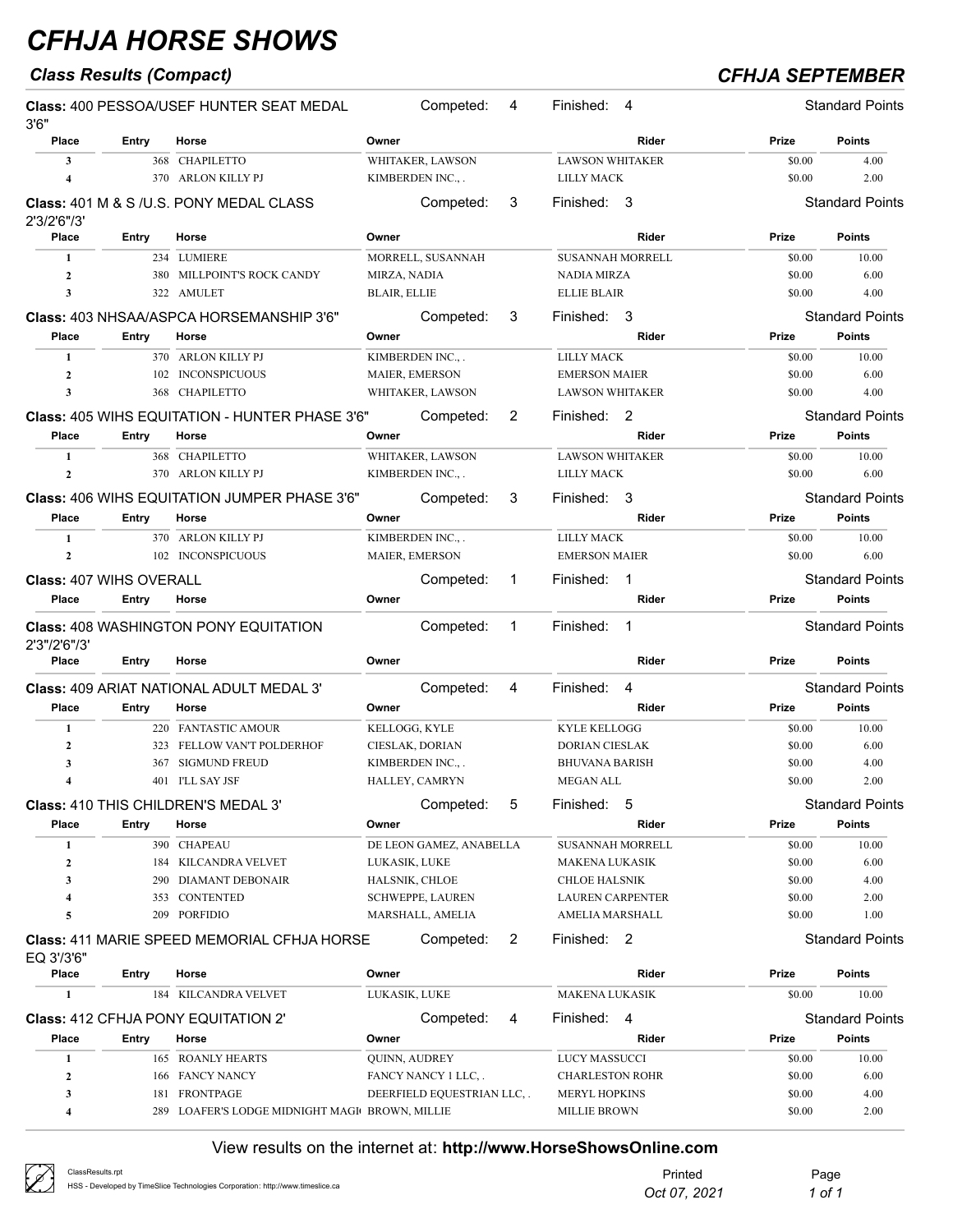## *Class Results (Compact) CFHJA SEPTEMBER*

| MEDAL 3'                   |       | <b>Class: 414 M &amp; S BACK ON TRACK CHILDREN'S</b>   |                | Competed:                   | 5  | Finished:                                     | -5    |        | <b>Standard Points</b> |
|----------------------------|-------|--------------------------------------------------------|----------------|-----------------------------|----|-----------------------------------------------|-------|--------|------------------------|
| Place                      | Entry | Horse                                                  | Owner          |                             |    |                                               | Rider | Prize  | <b>Points</b>          |
| 1                          |       | 290 DIAMANT DEBONAIR                                   | HALSNIK, CHLOE |                             |    | <b>CHLOE HALSNIK</b>                          |       | \$0.00 | 10.00                  |
| $\mathbf{2}$               | 390   | <b>CHAPEAU</b>                                         |                | DE LEON GAMEZ, ANABELLA     |    | <b>SUSANNAH MORRELL</b>                       |       | \$0.00 | 6.00                   |
| 3                          | 353   | CONTENTED                                              |                | <b>SCHWEPPE, LAUREN</b>     |    | LAUREN CARPENTER                              |       | \$0.00 | 4.00                   |
| 4                          | 184   | KILCANDRA VELVET                                       | LUKASIK, LUKE  |                             |    | <b>MAKENA LUKASIK</b>                         |       | \$0.00 | 2.00                   |
|                            |       | <b>Class: 415 M &amp; S CHILDREN'S PONY MEDAL</b>      |                | Competed:                   | 4  | Finished: 4                                   |       |        | <b>Standard Points</b> |
| Place                      | Entry | Horse                                                  | Owner          |                             |    |                                               | Rider | Prize  | <b>Points</b>          |
| 1                          |       | 152 BLACK MAGIC                                        | FAYAD, SOFIA   |                             |    | <b>SOFIA FAYAD</b>                            |       | \$0.00 | 10.00                  |
| $\mathbf{2}$               | 190   | <b>ANGELICA</b>                                        |                | MONTEVIDEO, MELISSA         |    | <b>ADELE DEWAR</b>                            |       | \$0.00 | 6.00                   |
| 3                          | 289   | LOAFER'S LODGE MIDNIGHT MAGIC BROWN, MILLIE            |                |                             |    | <b>MILLIE BROWN</b>                           |       | \$0.00 | 4.00                   |
| 4                          | 165   | <b>ROANLY HEARTS</b>                                   | QUINN, AUDREY  |                             |    | LUCY MASSUCCI                                 |       | \$0.00 | 2.00                   |
| 3'                         |       | <b>Class: 416 M &amp; S DOVER SADDLERY ADULT MEDAL</b> |                | Competed:                   | 2  | Finished: 2                                   |       |        | <b>Standard Points</b> |
| Place                      | Entry | Horse                                                  | Owner          |                             |    |                                               | Rider | Prize  | <b>Points</b>          |
| 1                          |       | 401 I'LL SAY JSF                                       |                | HALLEY, CAMRYN              |    | <b>MEGAN ALL</b>                              |       | \$0.00 | 10.00                  |
| $\mathbf{2}$               | 367   | <b>SIGMUND FREUD</b>                                   |                | KIMBERDEN INC.,.            |    | <b>BHUVANA BARISH</b>                         |       | \$0.00 | 6.00                   |
|                            |       | Class: 417 M & S 2'6" CHILD/ ADULT MEDAL               |                | Competed:                   | 4  | Finished:                                     | 4     |        | <b>Standard Points</b> |
| Place                      | Entry | Horse                                                  | Owner          |                             |    |                                               | Rider | Prize  | Points                 |
|                            |       | 277 CARUSO                                             |                |                             |    | <b>KENDALL KING</b>                           |       | \$0.00 | 10.00                  |
| 1                          | 287   | THE GOOD LIFE                                          | WATERS, CHUCK  | LURIE, JULIANNE             |    |                                               |       | \$0.00 | 6.00                   |
| $\mathbf{2}$<br>3          | 283   | <b>DUCHESS RW</b>                                      |                | EQUILUXE GLOBAL VENTURES, . |    | <b>JULIANNE LURIE</b><br><b>TAYLOR RIGGIO</b> |       | \$0.00 | 4.00                   |
| 4                          |       | 227 EPONA                                              | GOTO, MOLLIE   |                             |    | MOLLIE GOTO                                   |       | \$0.00 | 2.00                   |
|                            |       |                                                        |                |                             |    |                                               |       |        |                        |
|                            |       | Class: 418 M & S 2'6" CHILDREN'S MEDAL                 |                | Competed:                   | 1  | Finished:                                     | -1    |        | <b>Standard Points</b> |
| Place                      | Entry | Horse                                                  | Owner          |                             |    |                                               | Rider | Prize  | <b>Points</b>          |
|                            |       | <b>Class: 419 HAMEL FOUNDATION NHS 3'3" MEDAL</b>      |                | Competed:                   | 5  | Finished:                                     | 5     |        | <b>Standard Points</b> |
| Place                      | Entry | Horse                                                  | Owner          |                             |    |                                               | Rider | Prize  | <b>Points</b>          |
| $\mathbf{1}$               |       | 370 ARLON KILLY PJ                                     |                | KIMBERDEN INC.,.            |    | <b>LILLY MACK</b>                             |       | \$0.00 | 10.00                  |
| $\mathbf{2}$               | 102   | <b>INCONSPICUOUS</b>                                   |                | <b>MAIER, EMERSON</b>       |    | <b>EMERSON MAIER</b>                          |       | \$0.00 | 6.00                   |
| 3                          | 183   | <b>GRAF MARRON</b>                                     | MCFARLIN, IAN  |                             |    | <b>IAN MCFARLIN</b>                           |       | \$0.00 | 4.00                   |
| 4                          | 368   | <b>CHAPILETTO</b>                                      |                | WHITAKER, LAWSON            |    | <b>LAWSON WHITAKER</b>                        |       | \$0.00 | 2.00                   |
| 5                          | 209   | <b>PORFIDIO</b>                                        |                | MARSHALL, AMELIA            |    | AMELIA MARSHALL                               |       | \$0.00 | 1.00                   |
| <b>Class: 420 LEADLINE</b> |       |                                                        |                | Competed:                   | 3  | Finished:                                     | 3     |        | <b>Standard Points</b> |
| Place                      | Entry | Horse                                                  | Owner          |                             |    |                                               | Rider | Prize  | <b>Points</b>          |
|                            |       | 287 THE GOOD LIFE                                      |                | LURIE, JULIANNE             |    | JOSEPHINE LURIE                               |       | \$0.00 | 10.00                  |
| 1                          |       | 187 PRETTY IN PINK                                     |                | GOODMAN, MORGAN             |    | LAYLA HEINEMAN                                |       | \$0.00 | 10.00                  |
| 1                          |       | 311 TOLD YA SO                                         |                | DE MONTIS, NATALIE          |    | KINSLEY JACKOWSKI                             |       | \$0.00 | 10.00                  |
|                            |       | <b>Class: 422 WALK TROT PLEASURE</b>                   |                | Competed:                   | 2  | Finished: 2                                   |       |        | <b>Standard Points</b> |
| Place                      | Entry | Horse                                                  | Owner          |                             |    |                                               | Rider | Prize  | <b>Points</b>          |
| 1                          |       | 187 PRETTY IN PINK                                     |                | GOODMAN, MORGAN             |    | LAYLA HEINEMAN                                |       | \$0.00 | 10.00                  |
| 2                          |       | 311 TOLD YA SO                                         |                | DE MONTIS, NATALIE          |    | <b>IVY MOTTRAM</b>                            |       | \$0.00 | 6.00                   |
|                            |       | <b>Class: 423 WALK TROT EQUITATION</b>                 |                | Competed:                   | 2  | Finished: 2                                   |       |        | <b>Standard Points</b> |
| Place                      | Entry | Horse                                                  | Owner          |                             |    |                                               | Rider | Prize  | <b>Points</b>          |
| 1                          |       | 311 TOLD YA SO                                         |                | DE MONTIS, NATALIE          |    | <b>IVY MOTTRAM</b>                            |       | \$0.00 | 10.00                  |
| 2                          |       | 187 PRETTY IN PINK                                     |                | GOODMAN, MORGAN             |    | LAYLA HEINEMAN                                |       | \$0.00 | 6.00                   |
|                            |       |                                                        |                |                             |    |                                               |       |        |                        |
| Class: 424 WALK TROT U/S   |       |                                                        |                | Competed:                   | 3  | Finished: 3                                   |       |        | <b>Standard Points</b> |
| Place                      | Entry | Horse                                                  | Owner          |                             |    |                                               | Rider | Prize  | <b>Points</b>          |
| 1                          |       | 187 PRETTY IN PINK                                     |                | GOODMAN, MORGAN             |    | LAYLA HEINEMAN                                |       | \$0.00 | 10.00                  |
| $\boldsymbol{2}$           |       | 311 TOLD YA SO                                         |                | DE MONTIS, NATALIE          |    | <b>IVY MOTTRAM</b>                            |       | \$0.00 | 6.00                   |
| 3                          | 202   | TURTLE BAY                                             |                | TERRAPIN HILL FARM, LLC, .  |    | <b>FAITH RUPE</b>                             |       | \$0.00 | 4.00                   |
|                            |       | <b>Class: 425 CROSSRAIL EQUITATION 12"</b>             |                | Competed:                   | 14 | Finished:                                     | 14    |        | <b>Standard Points</b> |

| Ø<br>ClassResults.rpt<br>HSS - Developed by TimeSlice Technologies Corporation: http://www.timeslice.ca | Printed<br>Oct 07, 2021 | Page<br>1 of 1 |
|---------------------------------------------------------------------------------------------------------|-------------------------|----------------|
|---------------------------------------------------------------------------------------------------------|-------------------------|----------------|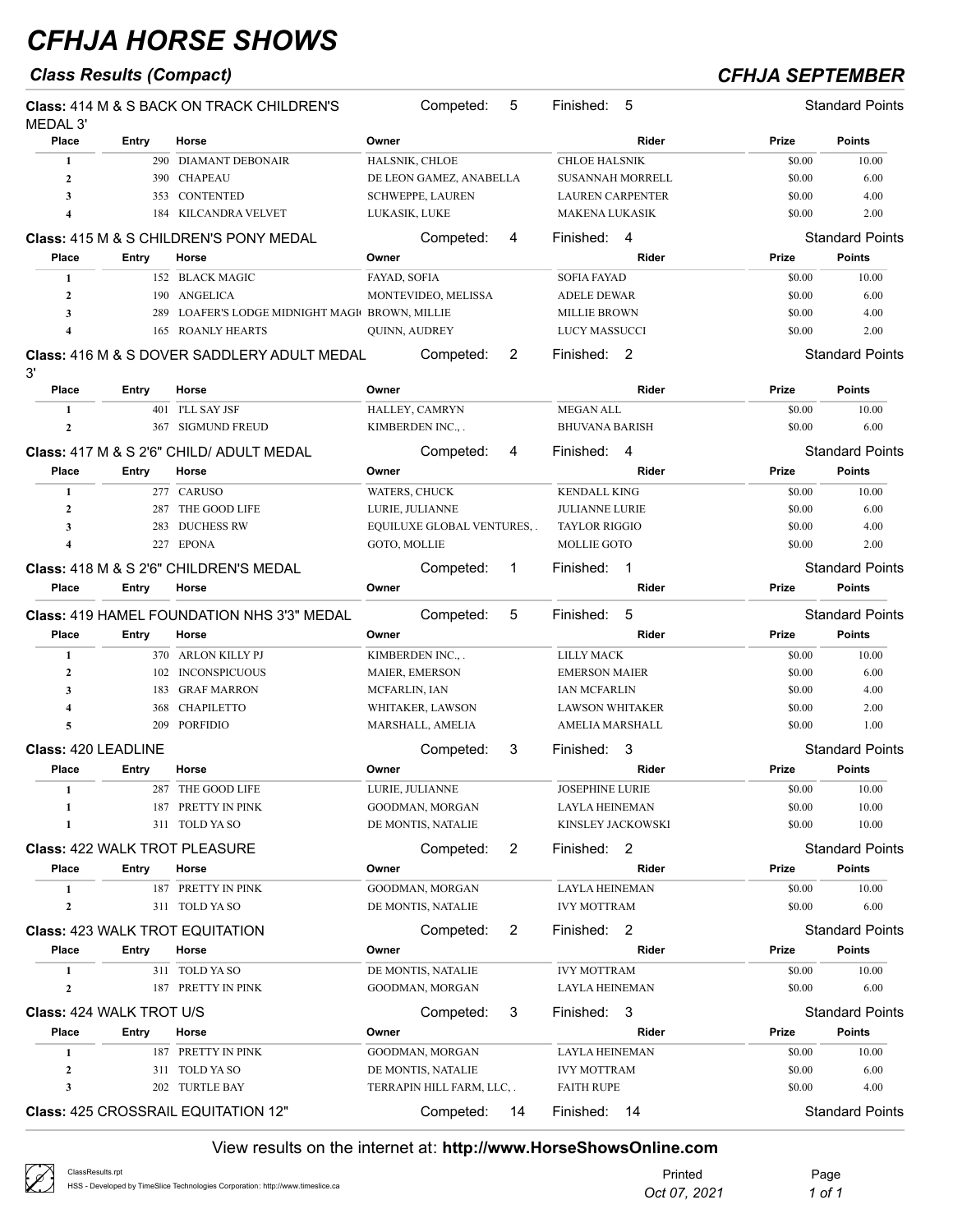## *Class Results (Compact) CFHJA SEPTEMBER*

|                  |              | Class: 425 CROSSRAIL EQUITATION 12"            | Competed:                | 14 | Finished:<br>14         |        | <b>Standard Points</b> |
|------------------|--------------|------------------------------------------------|--------------------------|----|-------------------------|--------|------------------------|
| Place            | Entry        | Horse                                          | Owner                    |    | Rider                   | Prize  | Points                 |
| 1                |              | 358 WILLY WONKA                                | POWERS, GEORGANN         |    | SOPHIA TOTTLE           | \$0.00 | 10.00                  |
| $\mathbf{2}$     | 281          | CEDARGLENS MASTER PLAN                         | VITALE, GABRIELLA        |    | <b>GABRIELLA VITALE</b> | \$0.00 | 6.00                   |
| 3                |              | 262 DIAMOND                                    | <b>BARBER, YAMMILE</b>   |    | <b>EMMERSON SWANTEK</b> | \$0.00 | 4.00                   |
| 4                | 187          | PRETTY IN PINK                                 | GOODMAN, MORGAN          |    | <b>SIENNA HENRICH</b>   | \$0.00 | 2.00                   |
| 5                | 253          | ALL GOOD THINGS                                | PRIVITERA, LOUISE        |    | <b>AMY SAPERSTEIN</b>   | \$0.00 | 1.00                   |
| 6                | 259          | <b>MONKEY BUSINESS</b>                         | HAYES, MARINO            |    | <b>MARINO HAYES</b>     | \$0.00 | 0.50                   |
| 7                | 362          | <b>JET STREAM</b>                              | LARSON, AVERY            |    | <b>RICHARD MATHEWS</b>  | \$0.00 |                        |
| 8                | 269          | <b>GAYFIELDS DAWN'S EARLY LIGHT</b>            | BERGONZOLI, VIOLETTA     |    | VIOLETTA BERGONZOLI     | \$0.00 |                        |
|                  |              | <b>Class: 426 CROSSRAIL EQUITATION 12"</b>     | Competed:                | 14 | 14<br>Finished:         |        | <b>Standard Points</b> |
| Place            | Entry        | Horse                                          | Owner                    |    | Rider                   | Prize  | Points                 |
| 1                |              | 358 WILLY WONKA                                | POWERS, GEORGANN         |    | SOPHIA TOTTLE           | \$0.00 | 10.00                  |
| $\mathbf{2}$     | 259          | <b>MONKEY BUSINESS</b>                         | HAYES, MARINO            |    | <b>MARINO HAYES</b>     | \$0.00 | 6.00                   |
| 3                |              | 272 CHIMNEY SWEEP                              | <b>ESTES, CADIE</b>      |    | WENDY KHOURY            | \$0.00 | 4.00                   |
| 4                |              | 262 DIAMOND                                    | <b>BARBER, YAMMILE</b>   |    | <b>EMMERSON SWANTEK</b> | \$0.00 | 2.00                   |
| 5                |              | 232 COCO CHANEL                                | TOMMEY, REESE            |    | <b>REESE TOMMEY</b>     | \$0.00 | 1.00                   |
| 6                | 250          | MOCHACCINO                                     | FAYAD, SOFIA             |    | <b>ELLA SCHORSCH</b>    | \$0.00 | 0.50                   |
| 7                | 281          | CEDARGLENS MASTER PLAN                         | VITALE, GABRIELLA        |    | <b>GABRIELLA VITALE</b> | \$0.00 |                        |
| 8                |              | 362 JET STREAM                                 | <b>LARSON, AVERY</b>     |    | <b>RICHARD MATHEWS</b>  | \$0.00 |                        |
|                  |              | Class: 427 CROSSRAIL EQUITATION 12"            | Competed:                | 14 | 14<br>Finished:         |        | <b>Standard Points</b> |
| Place            | <b>Entry</b> | Horse                                          | Owner                    |    | Rider                   | Prize  | <b>Points</b>          |
|                  |              |                                                |                          |    |                         |        |                        |
| 1                | 358          | WILLY WONKA                                    | POWERS, GEORGANN         |    | SOPHIA TOTTLE           | \$0.00 | 10.00                  |
| $\boldsymbol{2}$ | 187          | PRETTY IN PINK                                 | GOODMAN, MORGAN          |    | <b>SIENNA HENRICH</b>   | \$0.00 | 6.00                   |
| 3                | 281          | CEDARGLENS MASTER PLAN                         | VITALE, GABRIELLA        |    | <b>GABRIELLA VITALE</b> | \$0.00 | 4.00                   |
| 4                | 250          | MOCHACCINO                                     | FAYAD, SOFIA             |    | <b>ELLA SCHORSCH</b>    | \$0.00 | 2.00                   |
| 5                | 253          | ALL GOOD THINGS                                | PRIVITERA, LOUISE        |    | <b>AMY SAPERSTEIN</b>   | \$0.00 | 1.00                   |
| 6                | 232          | COCO CHANEL                                    | TOMMEY, REESE            |    | REESE TOMMEY            | \$0.00 | 0.50                   |
| 7                | 262          | <b>DIAMOND</b>                                 | <b>BARBER, YAMMILE</b>   |    | <b>EMMERSON SWANTEK</b> | \$0.00 |                        |
| 8                |              | 269 GAYFIELDS DAWN'S EARLY LIGHT               | BERGONZOLI, VIOLETTA     |    | VIOLETTA BERGONZOLI     | \$0.00 |                        |
|                  |              | <b>Class: 428 CROSSRAIL EQUITATION FLAT12"</b> | Competed:                | 13 | 13<br>Finished:         |        | <b>Standard Points</b> |
| Place            | <b>Entry</b> | Horse                                          | Owner                    |    | Rider                   | Prize  | <b>Points</b>          |
| 1                | 269          | <b>GAYFIELDS DAWN'S EARLY LIGHT</b>            | BERGONZOLI, VIOLETTA     |    | VIOLETTA BERGONZOLI     | \$0.00 | 10.00                  |
| $\mathbf{2}$     | 272          | <b>CHIMNEY SWEEP</b>                           | <b>ESTES, CADIE</b>      |    | WENDY KHOURY            | \$0.00 | 6.00                   |
| 3                | 362          | <b>JET STREAM</b>                              | LARSON, AVERY            |    | <b>RICHARD MATHEWS</b>  | \$0.00 | 4.00                   |
| 4                | 250          | MOCHACCINO                                     | FAYAD, SOFIA             |    | <b>ELLA SCHORSCH</b>    | \$0.00 | 2.00                   |
| 5                |              | 187 PRETTY IN PINK                             | GOODMAN, MORGAN          |    | <b>SIENNA HENRICH</b>   | \$0.00 | 1.00                   |
| 6                |              | 262 DIAMOND                                    | BARBER, YAMMILE          |    | <b>EMMERSON SWANTEK</b> | \$0.00 | 0.50                   |
| $\overline{7}$   |              | 358 WILLY WONKA                                | POWERS, GEORGANN         |    | SOPHIA TOTTLE           | \$0.00 |                        |
| 8                |              | 281 CEDARGLENS MASTER PLAN                     | VITALE, GABRIELLA        |    | <b>GABRIELLA VITALE</b> | \$0.00 |                        |
|                  |              | Class: 429 opp short stirrup eq warm up 18"    | Competed:                | 5  | Finished: 5             |        | <b>Standard Points</b> |
| Place            | Entry        | Horse                                          | Owner                    |    | Rider                   | Prize  | <b>Points</b>          |
| 1                |              | 116 WATCHUSAYIN                                | MOORE, MADISON           |    | <b>GRAYSON MOORE</b>    | \$0.00 | 10.00                  |
| $\boldsymbol{2}$ | 150          | IN THE NICK OF TIME                            | <b>DUBILL, CATHERINE</b> |    | <b>CATHERINE DUBILL</b> | \$0.00 | 6.00                   |
| 3                |              | 316 THE AMAZING SPIDERMAN                      | HARTFORD-SAPP, MARSHA    |    | <b>JAISEL MAJORS</b>    | \$0.00 | 4.00                   |
|                  |              | <b>Class: 430 OPP SHORT//LONG STIRRUP EQ</b>   | Competed:                | 15 | Finished:<br>- 15       |        | <b>Standard Points</b> |
| FENCES 18"       |              |                                                |                          |    |                         |        |                        |
| Place            | Entry        | Horse                                          | Owner                    |    | Rider                   | Prize  | <b>Points</b>          |
| 1                | 116          | WATCHUSAYIN                                    | MOORE, MADISON           |    | <b>GRAYSON MOORE</b>    | \$0.00 | 10.00                  |
| $\boldsymbol{2}$ | 150          | IN THE NICK OF TIME                            | DUBILL, CATHERINE        |    | <b>CATHERINE DUBILL</b> | \$0.00 | 6.00                   |
| 3                | 328          | <b>RIGHT ON TARGET</b>                         | KICKAPOO PONIES,.        |    | AVA HILLARY             | \$0.00 | 4.00                   |
| 4                | 131          | CAFE CON LECHE                                 | PAYNE, BELLE             |    | <b>BELLE PAYNE</b>      | \$0.00 | 2.00                   |
| 5                | 316          | THE AMAZING SPIDERMAN                          | HARTFORD-SAPP, MARSHA    |    | <b>JAISEL MAJORS</b>    | \$0.00 | 1.00                   |
| 6                | 261          | <b>BLUERIDGE MOONBEAM</b>                      | ENKIN, OMI               |    | <b>EMERSON SWISHER</b>  | \$0.00 | 0.50                   |
| 7                |              | 359 IMPERIAL SILVER                            | GIARRUSSO, FRANCESCA     |    | <b>SAROHI NIJHER</b>    | \$0.00 |                        |

 $\oslash$ 

| ClassResults.rpt                                                               | Printed      | Page   |
|--------------------------------------------------------------------------------|--------------|--------|
| HSS - Developed by TimeSlice Technologies Corporation: http://www.timeslice.ca | Oct 07, 2021 | 1 of 1 |
|                                                                                |              |        |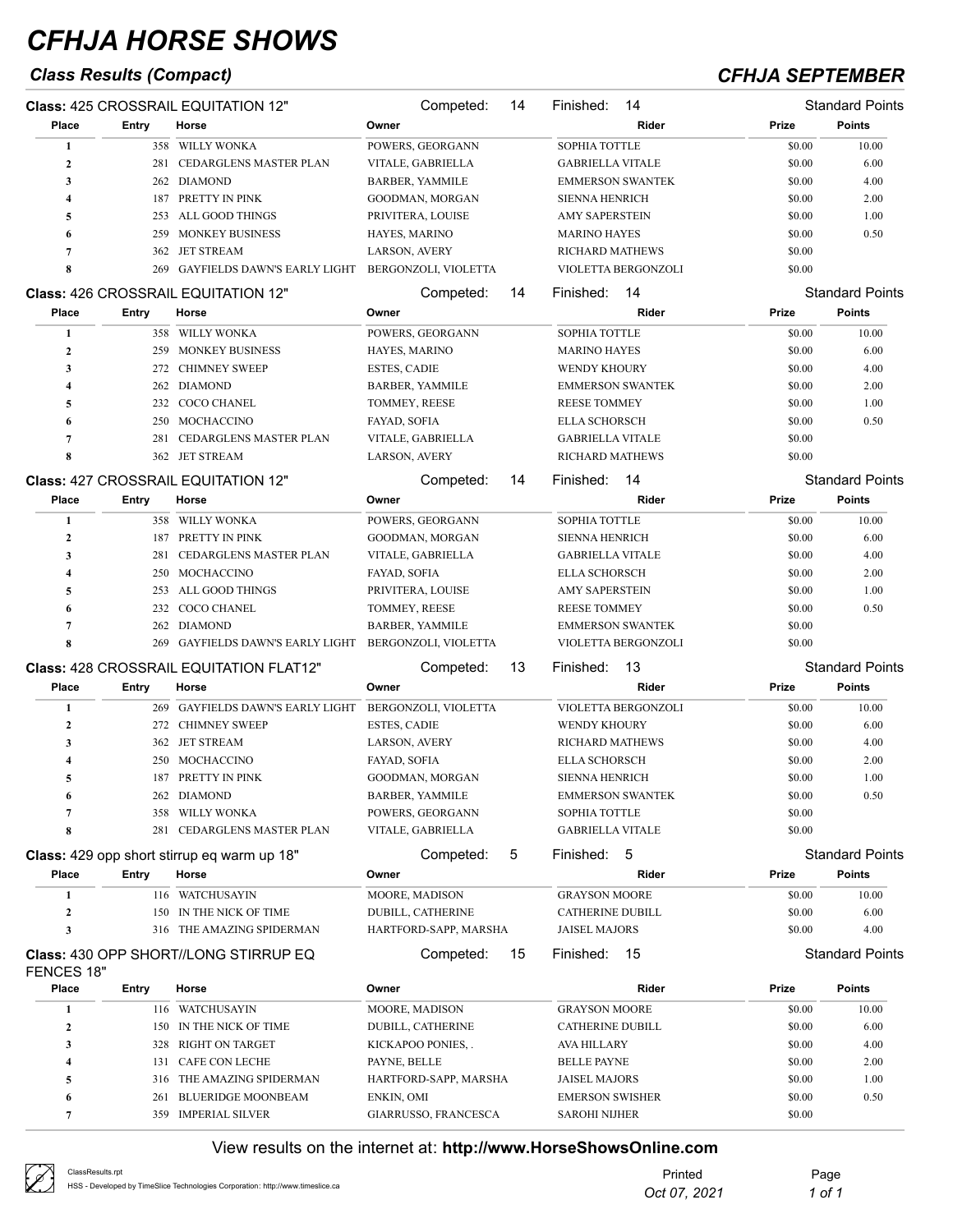## *Class Results (Compact) CFHJA SEPTEMBER*

| 15<br>HARTFORD-SAPP, MARSHA<br>15<br>15 | Rider<br><b>OLIVIA DUKAS</b><br>Finished:<br>15<br>Rider<br><b>GRAYSON MOORE</b><br><b>AVA HILLARY</b><br><b>GABRIELLA RIVERA</b><br><b>CATHERINE DUBILL</b><br><b>BRIDGETTE BLITCH</b><br><b>EMERSON SWISHER</b><br><b>SAROHI NIJHER</b><br><b>JAISEL MAJORS</b><br>Finished:<br>15<br>Rider<br><b>BELLE PAYNE</b><br><b>BRIDGETTE BLITCH</b><br><b>EMERSON SWISHER</b><br>AVA HILLARY<br><b>SAROHI NIJHER</b><br><b>GRAYSON MOORE</b><br>OLIVIA DUKAS<br><b>GABRIELLA RIVERA</b><br>Finished:<br>-15 | Prize<br>\$0.00<br>Prize<br>\$0.00<br>\$0.00<br>\$0.00<br>\$0.00<br>\$0.00<br>\$0.00<br>\$0.00<br>\$0.00<br>Prize<br>\$0.00<br>\$0.00<br>\$0.00<br>\$0.00<br>\$0.00<br>\$0.00<br>\$0.00<br>\$0.00 | <b>Points</b><br>Standard Points<br><b>Points</b><br>10.00<br>6.00<br>4.00<br>2.00<br>1.00<br>0.50<br>Standard Points<br><b>Points</b><br>10.00<br>6.00<br>4.00<br>2.00<br>1.00<br>0.50<br><b>Standard Points</b> |
|-----------------------------------------|--------------------------------------------------------------------------------------------------------------------------------------------------------------------------------------------------------------------------------------------------------------------------------------------------------------------------------------------------------------------------------------------------------------------------------------------------------------------------------------------------------|---------------------------------------------------------------------------------------------------------------------------------------------------------------------------------------------------|-------------------------------------------------------------------------------------------------------------------------------------------------------------------------------------------------------------------|
|                                         |                                                                                                                                                                                                                                                                                                                                                                                                                                                                                                        |                                                                                                                                                                                                   |                                                                                                                                                                                                                   |
|                                         |                                                                                                                                                                                                                                                                                                                                                                                                                                                                                                        |                                                                                                                                                                                                   |                                                                                                                                                                                                                   |
|                                         |                                                                                                                                                                                                                                                                                                                                                                                                                                                                                                        |                                                                                                                                                                                                   |                                                                                                                                                                                                                   |
|                                         |                                                                                                                                                                                                                                                                                                                                                                                                                                                                                                        |                                                                                                                                                                                                   |                                                                                                                                                                                                                   |
|                                         |                                                                                                                                                                                                                                                                                                                                                                                                                                                                                                        |                                                                                                                                                                                                   |                                                                                                                                                                                                                   |
|                                         |                                                                                                                                                                                                                                                                                                                                                                                                                                                                                                        |                                                                                                                                                                                                   |                                                                                                                                                                                                                   |
|                                         |                                                                                                                                                                                                                                                                                                                                                                                                                                                                                                        |                                                                                                                                                                                                   |                                                                                                                                                                                                                   |
|                                         |                                                                                                                                                                                                                                                                                                                                                                                                                                                                                                        |                                                                                                                                                                                                   |                                                                                                                                                                                                                   |
|                                         |                                                                                                                                                                                                                                                                                                                                                                                                                                                                                                        |                                                                                                                                                                                                   |                                                                                                                                                                                                                   |
|                                         |                                                                                                                                                                                                                                                                                                                                                                                                                                                                                                        |                                                                                                                                                                                                   |                                                                                                                                                                                                                   |
|                                         |                                                                                                                                                                                                                                                                                                                                                                                                                                                                                                        |                                                                                                                                                                                                   |                                                                                                                                                                                                                   |
|                                         |                                                                                                                                                                                                                                                                                                                                                                                                                                                                                                        |                                                                                                                                                                                                   |                                                                                                                                                                                                                   |
|                                         |                                                                                                                                                                                                                                                                                                                                                                                                                                                                                                        |                                                                                                                                                                                                   |                                                                                                                                                                                                                   |
|                                         |                                                                                                                                                                                                                                                                                                                                                                                                                                                                                                        |                                                                                                                                                                                                   |                                                                                                                                                                                                                   |
|                                         |                                                                                                                                                                                                                                                                                                                                                                                                                                                                                                        |                                                                                                                                                                                                   |                                                                                                                                                                                                                   |
|                                         |                                                                                                                                                                                                                                                                                                                                                                                                                                                                                                        |                                                                                                                                                                                                   |                                                                                                                                                                                                                   |
|                                         |                                                                                                                                                                                                                                                                                                                                                                                                                                                                                                        |                                                                                                                                                                                                   |                                                                                                                                                                                                                   |
|                                         |                                                                                                                                                                                                                                                                                                                                                                                                                                                                                                        |                                                                                                                                                                                                   |                                                                                                                                                                                                                   |
|                                         |                                                                                                                                                                                                                                                                                                                                                                                                                                                                                                        |                                                                                                                                                                                                   |                                                                                                                                                                                                                   |
|                                         |                                                                                                                                                                                                                                                                                                                                                                                                                                                                                                        |                                                                                                                                                                                                   |                                                                                                                                                                                                                   |
|                                         |                                                                                                                                                                                                                                                                                                                                                                                                                                                                                                        |                                                                                                                                                                                                   |                                                                                                                                                                                                                   |
|                                         |                                                                                                                                                                                                                                                                                                                                                                                                                                                                                                        |                                                                                                                                                                                                   |                                                                                                                                                                                                                   |
|                                         |                                                                                                                                                                                                                                                                                                                                                                                                                                                                                                        |                                                                                                                                                                                                   |                                                                                                                                                                                                                   |
|                                         | Rider                                                                                                                                                                                                                                                                                                                                                                                                                                                                                                  | Prize                                                                                                                                                                                             | <b>Points</b>                                                                                                                                                                                                     |
|                                         | <b>CATHERINE DUBILL</b>                                                                                                                                                                                                                                                                                                                                                                                                                                                                                | \$0.00                                                                                                                                                                                            | 10.00                                                                                                                                                                                                             |
|                                         | <b>AVERY WITHROW</b>                                                                                                                                                                                                                                                                                                                                                                                                                                                                                   | \$0.00                                                                                                                                                                                            | 6.00                                                                                                                                                                                                              |
|                                         | AVA HILLARY                                                                                                                                                                                                                                                                                                                                                                                                                                                                                            | \$0.00                                                                                                                                                                                            | 4.00                                                                                                                                                                                                              |
|                                         | <b>GRAYSON MOORE</b>                                                                                                                                                                                                                                                                                                                                                                                                                                                                                   | \$0.00                                                                                                                                                                                            | 2.00                                                                                                                                                                                                              |
|                                         | <b>ISABELLA GOLDSTEIN</b>                                                                                                                                                                                                                                                                                                                                                                                                                                                                              | \$0.00                                                                                                                                                                                            | 1.00                                                                                                                                                                                                              |
|                                         | DEVON CLARK                                                                                                                                                                                                                                                                                                                                                                                                                                                                                            | \$0.00                                                                                                                                                                                            | 0.50                                                                                                                                                                                                              |
|                                         | <b>JAISEL MAJORS</b>                                                                                                                                                                                                                                                                                                                                                                                                                                                                                   | \$0.00                                                                                                                                                                                            |                                                                                                                                                                                                                   |
|                                         | <b>SOPHIA KENDRICK</b>                                                                                                                                                                                                                                                                                                                                                                                                                                                                                 | \$0.00                                                                                                                                                                                            |                                                                                                                                                                                                                   |
|                                         | Finished:<br>3                                                                                                                                                                                                                                                                                                                                                                                                                                                                                         |                                                                                                                                                                                                   | <b>Standard Points</b>                                                                                                                                                                                            |
|                                         | Rider                                                                                                                                                                                                                                                                                                                                                                                                                                                                                                  | Prize                                                                                                                                                                                             | <b>Points</b>                                                                                                                                                                                                     |
|                                         | <b>ELIZA LARSON</b>                                                                                                                                                                                                                                                                                                                                                                                                                                                                                    | \$0.00                                                                                                                                                                                            | 10.00                                                                                                                                                                                                             |
|                                         | JENNIFER GULATI                                                                                                                                                                                                                                                                                                                                                                                                                                                                                        | \$0.00                                                                                                                                                                                            | 6.00                                                                                                                                                                                                              |
|                                         | <b>GRACE BLAIN</b>                                                                                                                                                                                                                                                                                                                                                                                                                                                                                     | \$0.00                                                                                                                                                                                            | 4.00                                                                                                                                                                                                              |
|                                         | Finished: 7                                                                                                                                                                                                                                                                                                                                                                                                                                                                                            |                                                                                                                                                                                                   | <b>Standard Points</b>                                                                                                                                                                                            |
|                                         | Rider                                                                                                                                                                                                                                                                                                                                                                                                                                                                                                  | Prize                                                                                                                                                                                             | <b>Points</b>                                                                                                                                                                                                     |
|                                         |                                                                                                                                                                                                                                                                                                                                                                                                                                                                                                        |                                                                                                                                                                                                   | 10.00                                                                                                                                                                                                             |
|                                         |                                                                                                                                                                                                                                                                                                                                                                                                                                                                                                        |                                                                                                                                                                                                   | 6.00                                                                                                                                                                                                              |
|                                         |                                                                                                                                                                                                                                                                                                                                                                                                                                                                                                        |                                                                                                                                                                                                   | 4.00                                                                                                                                                                                                              |
|                                         |                                                                                                                                                                                                                                                                                                                                                                                                                                                                                                        |                                                                                                                                                                                                   | 2.00                                                                                                                                                                                                              |
|                                         |                                                                                                                                                                                                                                                                                                                                                                                                                                                                                                        |                                                                                                                                                                                                   | 1.00                                                                                                                                                                                                              |
|                                         |                                                                                                                                                                                                                                                                                                                                                                                                                                                                                                        |                                                                                                                                                                                                   | 0.50                                                                                                                                                                                                              |
|                                         |                                                                                                                                                                                                                                                                                                                                                                                                                                                                                                        |                                                                                                                                                                                                   | <b>Standard Points</b>                                                                                                                                                                                            |
|                                         |                                                                                                                                                                                                                                                                                                                                                                                                                                                                                                        |                                                                                                                                                                                                   | Points                                                                                                                                                                                                            |
|                                         |                                                                                                                                                                                                                                                                                                                                                                                                                                                                                                        |                                                                                                                                                                                                   | 10.00                                                                                                                                                                                                             |
|                                         |                                                                                                                                                                                                                                                                                                                                                                                                                                                                                                        |                                                                                                                                                                                                   | 6.00                                                                                                                                                                                                              |
|                                         | HARTFORD-SAPP, MARSHA<br>3<br>WHITAKER- MARTES, ABIGAIL<br>7<br>WHITAKER- MARTES, ABIGAIL<br>7                                                                                                                                                                                                                                                                                                                                                                                                         | CAITLYN HALSNIK<br><b>GRACE BLAIN</b><br><b>REAGAN BROWN</b><br>MADALYNN FLYNN<br>JENNIFER GULATI<br><b>ELIZA LARSON</b><br>Finished: 7<br>Rider<br>CAITLYN HALSNIK                               | \$0.00<br>\$0.00<br>\$0.00<br>\$0.00<br>\$0.00<br>\$0.00<br>Prize<br>\$0.00<br>\$0.00<br>MADALYNN FLYNN                                                                                                           |

| $\oslash$ | ClassResults.rpt                                                               | Printed      | Page   |
|-----------|--------------------------------------------------------------------------------|--------------|--------|
|           | HSS - Developed by TimeSlice Technologies Corporation: http://www.timeslice.ca | Oct 07, 2021 | 1 of 1 |
|           |                                                                                |              |        |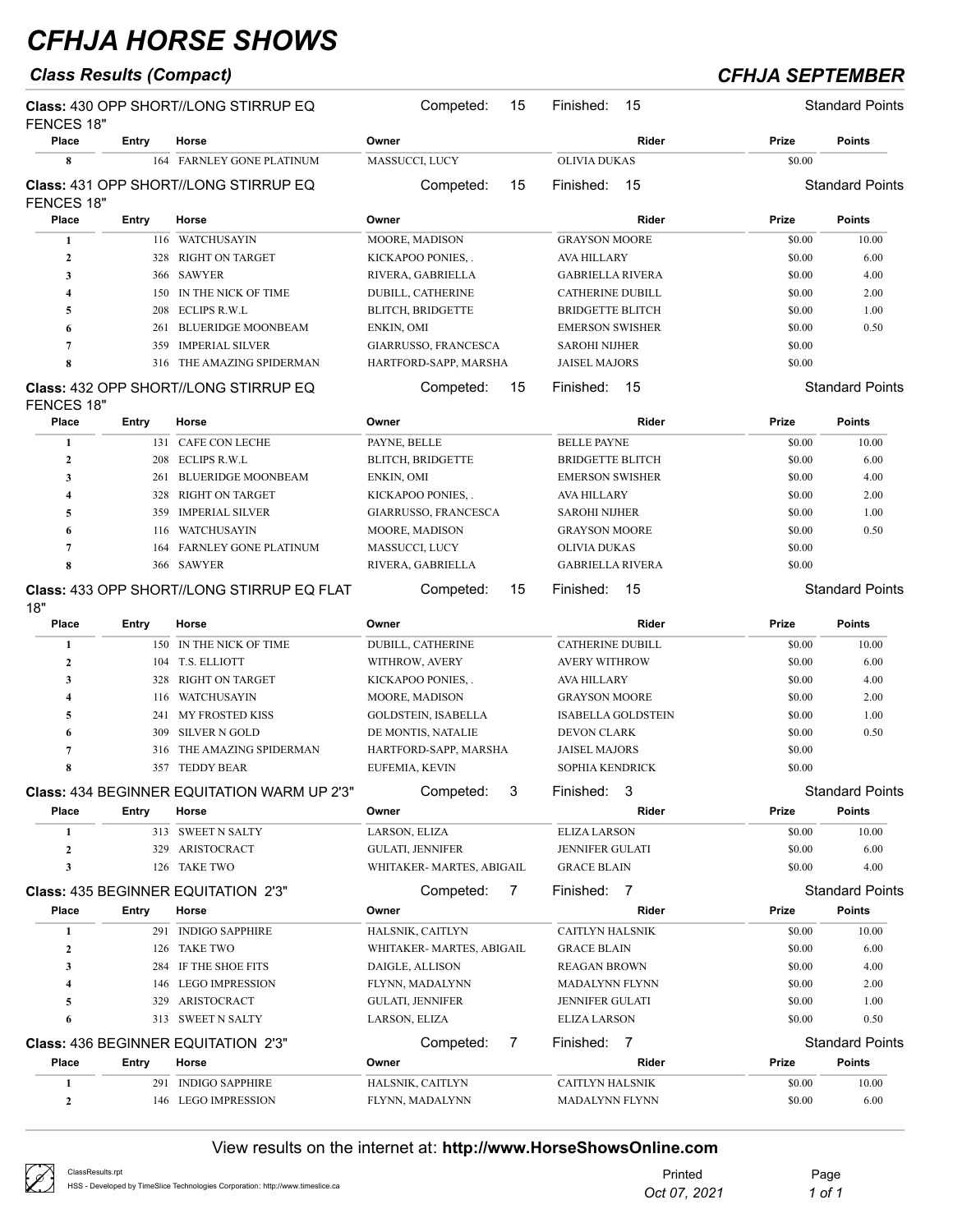## *Class Results (Compact) CFHJA SEPTEMBER*

|                  |       | <b>Class: 436 BEGINNER EQUITATION 2'3"</b>         | Competed:                   | 7              | Finished:<br>7                              |        | <b>Standard Points</b> |
|------------------|-------|----------------------------------------------------|-----------------------------|----------------|---------------------------------------------|--------|------------------------|
| Place            | Entry | Horse                                              | Owner                       |                | Rider                                       | Prize  | <b>Points</b>          |
| 3                |       | 191 CRIMEA RIVER                                   | <b>SEEK, DEVIN</b>          |                | <b>SARAH FAYAD</b>                          | \$0.00 | 4.00                   |
| 4                | 284   | IF THE SHOE FITS                                   | DAIGLE, ALLISON             |                | <b>REAGAN BROWN</b>                         | \$0.00 | 2.00                   |
| 5                | 313   | <b>SWEET N SALTY</b>                               | LARSON, ELIZA               |                | <b>ELIZA LARSON</b>                         | \$0.00 | 1.00                   |
| 6                | 126   | <b>TAKE TWO</b>                                    | WHITAKER- MARTES, ABIGAIL   |                | <b>GRACE BLAIN</b>                          | \$0.00 | 0.50                   |
| 7                | 329   | ARISTOCRACT                                        | GULATI, JENNIFER            |                | <b>JENNIFER GULATI</b>                      | \$0.00 |                        |
|                  |       | <b>Class: 437 BEGINNER EQUITATION 2'3"</b>         | Competed:                   | 7              | Finished:<br>$\overline{7}$                 |        | <b>Standard Points</b> |
| <b>Place</b>     | Entry | Horse                                              | Owner                       |                | Rider                                       | Prize  | <b>Points</b>          |
| 1                |       | 146 LEGO IMPRESSION                                | FLYNN, MADALYNN             |                | <b>MADALYNN FLYNN</b>                       | \$0.00 | 10.00                  |
| $\mathbf{2}$     | 191   | <b>CRIMEA RIVER</b>                                | <b>SEEK, DEVIN</b>          |                | <b>SARAH FAYAD</b>                          | \$0.00 | 6.00                   |
| 3                | 291   | <b>INDIGO SAPPHIRE</b>                             | HALSNIK, CAITLYN            |                | <b>CAITLYN HALSNIK</b>                      | \$0.00 | 4.00                   |
| 4                | 329   | ARISTOCRACT                                        | <b>GULATI, JENNIFER</b>     |                | <b>JENNIFER GULATI</b>                      | \$0.00 | 2.00                   |
| 5                | 284   | IF THE SHOE FITS                                   | DAIGLE, ALLISON             |                | <b>REAGAN BROWN</b>                         | \$0.00 | 1.00                   |
| 6                | 313   | <b>SWEET N SALTY</b>                               | LARSON, ELIZA               |                | <b>ELIZA LARSON</b>                         | \$0.00 | 0.50                   |
| 7                | 126   | <b>TAKE TWO</b>                                    | WHITAKER- MARTES, ABIGAIL   |                | <b>GRACE BLAIN</b>                          | \$0.00 |                        |
|                  |       | <b>Class: 438 BEGINNER EQUITATION FLAT</b>         | Competed:                   | 7              | Finished:<br>$\overline{7}$                 |        | <b>Standard Points</b> |
| Place            | Entry | Horse                                              | Owner                       |                | Rider                                       | Prize  | <b>Points</b>          |
| 1                |       | 126 TAKE TWO                                       | WHITAKER-MARTES, ABIGAIL    |                | <b>GRACE BLAIN</b>                          | \$0.00 | 10.00                  |
| $\mathbf{2}$     | 313   | <b>SWEET N SALTY</b>                               | LARSON, ELIZA               |                | <b>ELIZA LARSON</b>                         | \$0.00 | 6.00                   |
| 3                | 291   | <b>INDIGO SAPPHIRE</b>                             | HALSNIK, CAITLYN            |                | CAITLYN HALSNIK                             | \$0.00 | 4.00                   |
| 4                | 329   | ARISTOCRACT                                        | <b>GULATI, JENNIFER</b>     |                | JENNIFER GULATI                             | \$0.00 | 2.00                   |
| 5                | 284   | IF THE SHOE FITS                                   | DAIGLE, ALLISON             |                | <b>REAGAN BROWN</b>                         | \$0.00 | 1.00                   |
| 6                | 146   | <b>LEGO IMPRESSION</b>                             | FLYNN, MADALYNN             |                | <b>MADALYNN FLYNN</b>                       | \$0.00 | 0.50                   |
| 7                | 191   | <b>CRIMEA RIVER</b>                                | <b>SEEK, DEVIN</b>          |                | <b>SARAH FAYAD</b>                          | \$0.00 |                        |
|                  |       | Class: 439 PRE-ADULT EQUITATION FENCES 2'6"        | Competed:                   | 7              | Finished:<br>$\overline{7}$                 |        | <b>Standard Points</b> |
| Place            | Entry | Horse                                              | Owner                       |                | Rider                                       | Prize  | <b>Points</b>          |
|                  |       |                                                    |                             |                |                                             |        |                        |
| 1                | 148   | AVALANCHE                                          | SMITH, KYLIE                |                | <b>KYLIE SMITH</b>                          | \$0.00 | 10.00                  |
| $\mathbf{2}$     | 389   | <b>PLATO VDH</b>                                   | <b>BLACKIE, CHELSEA</b>     |                | <b>CHELSEA BLACKIE</b>                      | \$0.00 | 6.00                   |
| 3                | 294   | <b>ENCHANTING</b>                                  | <b>MARTINIELLO, KRISTIN</b> |                | <b>KRISTIN MARTINIELLO</b>                  | \$0.00 | 4.00                   |
| 4                | 365   | <b>ADORATION</b>                                   | LYNCH, DONNA                |                | <b>DONNA LYNCH</b>                          | \$0.00 | 2.00                   |
| 5                | 198   | <b>HEAVEN SENT</b>                                 | SHELL, WENDY                |                | <b>WENDY SHELL</b><br><b>TIMOTHY ROGERS</b> | \$0.00 | 1.00                   |
| 6                | 145   | <b>KING KONG</b>                                   | ROGERS, TIMOTHY             |                |                                             | \$0.00 | 0.50                   |
| 7                | 192   | <b>SUNSHINE DAYDREAM</b>                           | KLEINMAN, LAURA             |                | HANNAH KLEINMAN                             | \$0.00 |                        |
|                  |       | <b>Class: 440 PRE-ADULT EQUITATION FENCES 2'6"</b> | Competed:                   | 7              | Finished:<br>$\overline{7}$                 |        | <b>Standard Points</b> |
| Place            | Entry | Horse                                              | Owner                       |                | Rider                                       | Prize  | <b>Points</b>          |
| 1                |       | 294 ENCHANTING                                     | MARTINIELLO, KRISTIN        |                | KRISTIN MARTINIELLO                         | \$0.00 | 10.00                  |
| $\boldsymbol{2}$ |       | 148 AVALANCHE                                      | SMITH, KYLIE                |                | KYLIE SMITH                                 | \$0.00 | 6.00                   |
| 3                | 389   | <b>PLATO VDH</b>                                   | <b>BLACKIE, CHELSEA</b>     |                | <b>CHELSEA BLACKIE</b>                      | \$0.00 | 4.00                   |
| 4                | 365   | ADORATION                                          | LYNCH, DONNA                |                | <b>DONNA LYNCH</b>                          | \$0.00 | 2.00                   |
| 5                | 198   | <b>HEAVEN SENT</b>                                 | SHELL, WENDY                |                | <b>WENDY SHELL</b>                          | \$0.00 | 1.00                   |
| 6                |       | 145 KING KONG                                      | ROGERS, TIMOTHY             |                | <b>TIMOTHY ROGERS</b>                       | \$0.00 | 0.50                   |
| 7                |       | 192 SUNSHINE DAYDREAM                              | KLEINMAN, LAURA             |                | HANNAH KLEINMAN                             | \$0.00 |                        |
|                  |       | <b>Class: 441 PRE-ADULT EQUITATION FENCES 2'6"</b> | Competed:                   | 7              | Finished: 7                                 |        | <b>Standard Points</b> |
| Place            | Entry | Horse                                              | Owner                       |                | Rider                                       | Prize  | <b>Points</b>          |
| 1                |       | 148 AVALANCHE                                      | SMITH, KYLIE                |                | <b>KYLIE SMITH</b>                          | \$0.00 | 10.00                  |
| $\boldsymbol{2}$ |       | 389 PLATO VDH                                      | <b>BLACKIE, CHELSEA</b>     |                | <b>CHELSEA BLACKIE</b>                      | \$0.00 | 6.00                   |
| 3                | 294   | <b>ENCHANTING</b>                                  | <b>MARTINIELLO, KRISTIN</b> |                | <b>KRISTIN MARTINIELLO</b>                  | \$0.00 | 4.00                   |
| 4                | 365   | ADORATION                                          | LYNCH, DONNA                |                | DONNA LYNCH                                 | \$0.00 | 2.00                   |
| 5                | 198   | <b>HEAVEN SENT</b>                                 | SHELL, WENDY                |                | <b>WENDY SHELL</b>                          | \$0.00 | 1.00                   |
| 6                | 145   | KING KONG                                          | ROGERS, TIMOTHY             |                | <b>TIMOTHY ROGERS</b>                       | \$0.00 | 0.50                   |
| 7                |       | 192 SUNSHINE DAYDREAM                              | KLEINMAN, LAURA             |                | HANNAH KLEINMAN                             | \$0.00 |                        |
|                  |       | <b>Class: 442 PRE-ADULT EQUITATION FLAT</b>        | Competed:                   | $\overline{7}$ | Finished: 7                                 |        | <b>Standard Points</b> |
| <b>Place</b>     | Entry | Horse                                              | Owner                       |                | Rider                                       | Prize  | <b>Points</b>          |
|                  |       |                                                    |                             |                |                                             |        |                        |

| ClassResults.rpt<br>HSS - Developed by TimeSlice Technologies Corporation: http://www.timeslice.ca | Printed      | Page   |
|----------------------------------------------------------------------------------------------------|--------------|--------|
|                                                                                                    | Oct 07, 2021 | 1 of 1 |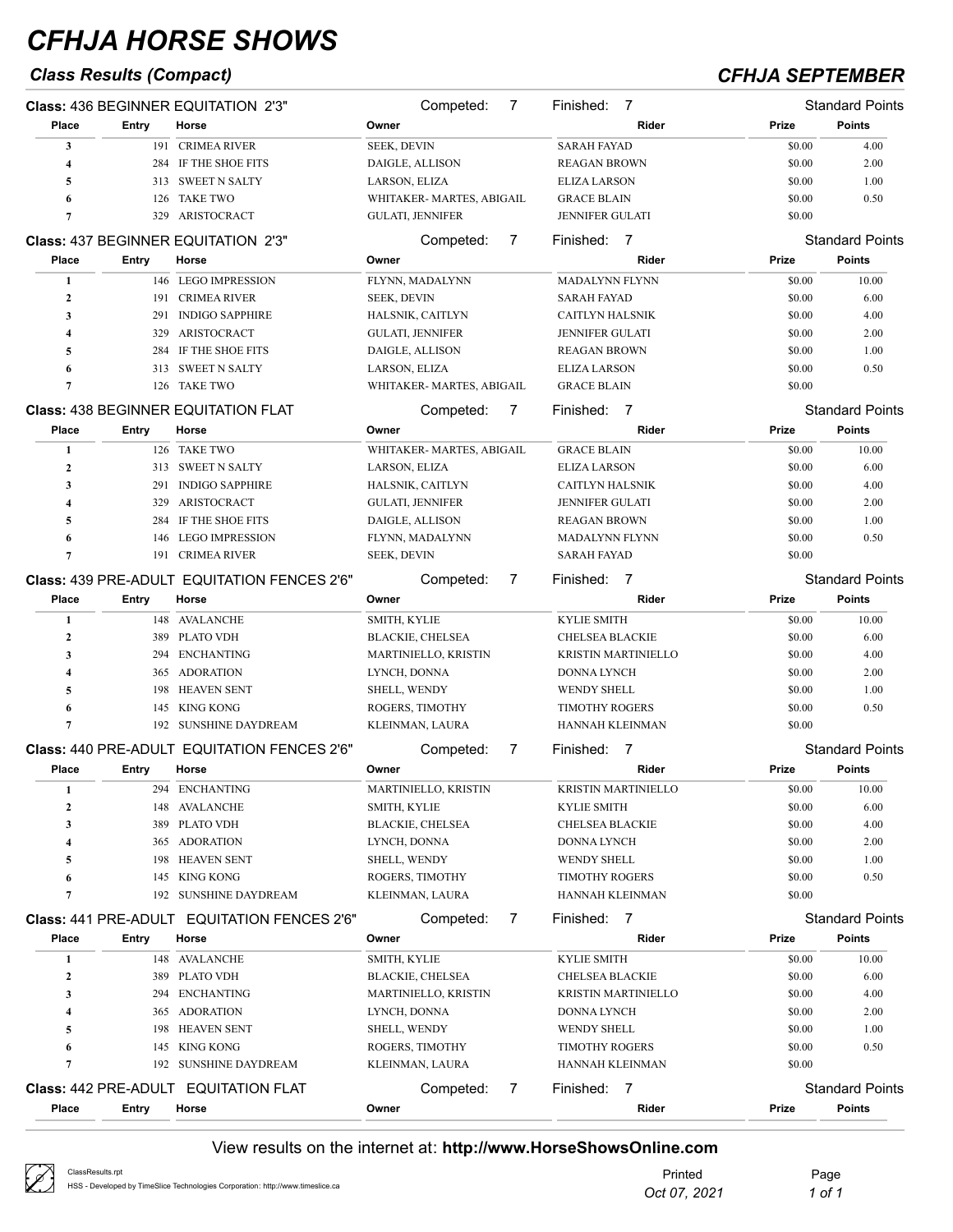## *Class Results (Compact) CFHJA SEPTEMBER*

| <b>Class: 442 PRE-ADULT EQUITATION FLAT</b> |       | Competed:                                          | Finished:                   | <b>Standard Points</b>     |              |                        |
|---------------------------------------------|-------|----------------------------------------------------|-----------------------------|----------------------------|--------------|------------------------|
| Place                                       | Entry | Horse                                              | Owner                       | Rider                      | <b>Prize</b> | <b>Points</b>          |
|                                             | 389   | PLATO VDH                                          | <b>BLACKIE, CHELSEA</b>     | <b>CHELSEA BLACKIE</b>     | \$0.00       | 10.00                  |
| $\mathbf{2}$                                | 198   | <b>HEAVEN SENT</b>                                 | <b>SHELL, WENDY</b>         | <b>WENDY SHELL</b>         | \$0.00       | 6.00                   |
| 3                                           | 145   | KING KONG                                          | ROGERS, TIMOTHY             | <b>TIMOTHY ROGERS</b>      | \$0.00       | 4.00                   |
| 4                                           | 148   | AVALANCHE                                          | SMITH, KYLIE                | <b>KYLIE SMITH</b>         | \$0.00       | 2.00                   |
| 5                                           | 294   | <b>ENCHANTING</b>                                  | <b>MARTINIELLO, KRISTIN</b> | <b>KRISTIN MARTINIELLO</b> | \$0.00       | 1.00                   |
| 6                                           | 365   | <b>ADORATION</b>                                   | LYNCH, DONNA                | <b>DONNA LYNCH</b>         | \$0.00       | 0.50                   |
|                                             | 192.  | <b>SUNSHINE DAYDREAM</b>                           | KLEINMAN, LAURA             | HANNAH KLEINMAN            | \$0.00       |                        |
| 2'6"                                        |       | <b>Class: 443 PRE-CHILDREN'S EQUITATION FENCES</b> | 8<br>Competed:              | Finished:<br>8             |              | <b>Standard Points</b> |
| Place                                       | Entry | Horse                                              | Owner                       | Rider                      | <b>Prize</b> | <b>Points</b>          |
|                                             | 118   | <b>VENDETTA</b>                                    | <b>BINGLER, ANNE</b>        | <b>MAGGIE HAYNES</b>       | \$0.00       | 10.00                  |
| $\mathbf{2}$                                | 277   | CARUSO                                             | <b>WATERS, CHUCK</b>        | <b>KENDALL KING</b>        | \$0.00       | 6.00                   |

|                                  |      | <b>Class: 444 PRE-CHILDREN'S EQUITATION FENCES</b> |               | Competed:<br>8                   | Finished:<br>8          | <b>Standard Points</b> |      |
|----------------------------------|------|----------------------------------------------------|---------------|----------------------------------|-------------------------|------------------------|------|
| $\Omega$<br>$\ddot{\phantom{a}}$ |      | 193 PAPPY VAN WINKLE                               | MITZEL, EMILY |                                  | <b>HAILEY DEBRUNNER</b> | \$0.00                 |      |
|                                  | 179. | <b>BODENA</b>                                      |               | <b>HURLEY, LINDSEY</b>           | <b>KYLIE MORRISON</b>   | \$0.00                 |      |
| 6                                | 283  | <b>DUCHESS RW</b>                                  |               | <b>EQUILUXE GLOBAL VENTURES,</b> | <b>TAYLOR RIGGIO</b>    | \$0.00                 | 0.50 |
|                                  |      | 134 VAL DE LOIR-IMOO                               |               | <b>GOODMAN, MORGAN</b>           | <b>CLAIRE HAMES</b>     | \$0.00                 | 1.00 |
|                                  |      | 163 MY WAY                                         |               | <b>VERTULLO, STACEY</b>          | <b>HOPE SHANKLE</b>     | \$0.00                 | 2.00 |
|                                  | 287  | THE GOOD LIFE                                      |               | LURIE, JULIANNE                  | <b>JULIANNE LURIE</b>   | \$0.00                 | 4.00 |
|                                  |      | 277 CAROSO                                         | WALERS, UHUUN |                                  | KENDALL KING            | <b>SU.UU</b>           | 0.00 |

### **Class:** 444 PRE-CHILDREN'S EQUITATION FENCES

| 2'6''        |       |                                                    |                                  |                         |        |                        |
|--------------|-------|----------------------------------------------------|----------------------------------|-------------------------|--------|------------------------|
| Place        | Entry | Horse                                              | Owner                            | Rider                   | Prize  | <b>Points</b>          |
|              |       | 118 VENDETTA                                       | <b>BINGLER, ANNE</b>             | <b>MAGGIE HAYNES</b>    | \$0.00 | 10.00                  |
| $\mathbf{2}$ | 193   | PAPPY VAN WINKLE                                   | MITZEL, EMILY                    | <b>HAILEY DEBRUNNER</b> | \$0.00 | 6.00                   |
| 3            | 287   | THE GOOD LIFE                                      | LURIE, JULIANNE                  | <b>JULIANNE LURIE</b>   | \$0.00 | 4.00                   |
|              |       | 163 MY WAY                                         | <b>VERTULLO, STACEY</b>          | <b>HOPE SHANKLE</b>     | \$0.00 | 2.00                   |
|              | 179.  | <b>BODENA</b>                                      | HURLEY, LINDSEY                  | <b>KYLIE MORRISON</b>   | \$0.00 | 1.00                   |
| 0            | 134   | VAL DE LOIR-IMOO                                   | <b>GOODMAN, MORGAN</b>           | <b>CLAIRE HAMES</b>     | \$0.00 | 0.50                   |
|              |       | 277 CARUSO                                         | <b>WATERS, CHUCK</b>             | <b>KENDALL KING</b>     | \$0.00 |                        |
| 8            | 283   | <b>DUCHESS RW</b>                                  | <b>EQUILUXE GLOBAL VENTURES,</b> | <b>TAYLOR RIGGIO</b>    | \$0.00 |                        |
|              |       | <b>Class: 445 PRE-CHILDREN'S EQUITATION FENCES</b> | 8<br>Competed:                   | Finished:<br>8          |        | <b>Standard Points</b> |

### **Class:** 445 PRE-CHILDREN'S EQUITATION FENCES

| 2'6'' |       |                      |                            |                         |        |               |
|-------|-------|----------------------|----------------------------|-------------------------|--------|---------------|
| Place | Entry | Horse                | Owner                      | Rider                   | Prize  | <b>Points</b> |
|       |       | 277 CARUSO           | WATERS, CHUCK              | <b>KENDALL KING</b>     | \$0.00 | 10.00         |
|       | 163   | MY WAY               | <b>VERTULLO, STACEY</b>    | <b>HOPE SHANKLE</b>     | \$0.00 | 6.00          |
|       | 283   | <b>DUCHESS RW</b>    | EQUILUXE GLOBAL VENTURES,. | <b>TAYLOR RIGGIO</b>    | \$0.00 | 4.00          |
|       | 287   | THE GOOD LIFE        | LURIE, JULIANNE            | <b>JULIANNE LURIE</b>   | \$0.00 | 2.00          |
|       |       | 193 PAPPY VAN WINKLE | MITZEL, EMILY              | <b>HAILEY DEBRUNNER</b> | \$0.00 | 1.00          |
| 6.    | 134   | VAL DE LOIR-IMOO     | <b>GOODMAN, MORGAN</b>     | <b>CLAIRE HAMES</b>     | \$0.00 | 0.50          |
|       | 118   | <b>VENDETTA</b>      | <b>BINGLER, ANNE</b>       | <b>MAGGIE HAYNES</b>    | \$0.00 |               |
|       | 179   | <b>BODENA</b>        | HURLEY, LINDSEY            | <b>KYLIE MORRISON</b>   | \$0.00 |               |

### Class: 446 PRE-CHILDREN'S EQUITATION FLAT Competed: 8 Finished: 8 Standard Points

| Place          | Entry | Horse                                             | Owner                           | Rider                   | Prize  | <b>Points</b>          |
|----------------|-------|---------------------------------------------------|---------------------------------|-------------------------|--------|------------------------|
|                |       | 277 CARUSO                                        | <b>WATERS, CHUCK</b>            | <b>KENDALL KING</b>     | \$0.00 | 10.00                  |
| $\mathbf{2}$   |       | 163 MY WAY                                        | <b>VERTULLO, STACEY</b>         | <b>HOPE SHANKLE</b>     | \$0.00 | 6.00                   |
| 4              | 179   | <b>BODENA</b>                                     | HURLEY, LINDSEY                 | <b>JAIME GIBSON</b>     | \$0.00 | 4.00                   |
| 4              | 118   | <b>VENDETTA</b>                                   | <b>BINGLER, ANNE</b>            | <b>MAGGIE HAYNES</b>    | \$0.00 | 2.00                   |
| 5              | 287   | THE GOOD LIFE                                     | LURIE, JULIANNE                 | <b>JULIANNE LURIE</b>   | \$0.00 | 1.00                   |
| 6              | 134   | VAL DE LOIR-IMOO                                  | GOODMAN, MORGAN                 | <b>CLAIRE HAMES</b>     | \$0.00 | 0.50                   |
| $\overline{ }$ | 283   | <b>DUCHESS RW</b>                                 | <b>EQUILUXE GLOBAL VENTURES</b> | <b>TAYLOR RIGGIO</b>    | \$0.00 |                        |
| 8              | 193   | PAPPY VAN WINKLE                                  | MITZEL, EMILY                   | <b>HAILEY DEBRUNNER</b> | \$0.00 |                        |
|                |       | <b>Class: 447 CHILDREN'S PONY EQ O/F 2' -2'6"</b> | Competed:<br>9                  | Finished:<br>9          |        | <b>Standard Points</b> |
| Place          | Entry | Horse                                             | Owner                           | Rider                   | Prize  | <b>Points</b>          |
|                | 114   | <b>GREYMEADOWS GINGER SNAP</b>                    | <b>BIEGEL, LENNOX</b>           | <b>LENNOX BIEGEL</b>    | \$0.00 | 10.00                  |

| Ø<br>ClassResults.rpt<br>HSS - Developed by TimeSlice Technologies Corporation: http://www.timeslice.ca | Printed<br>Oct 07, 2021 | Page<br>1 of 1 |
|---------------------------------------------------------------------------------------------------------|-------------------------|----------------|
|---------------------------------------------------------------------------------------------------------|-------------------------|----------------|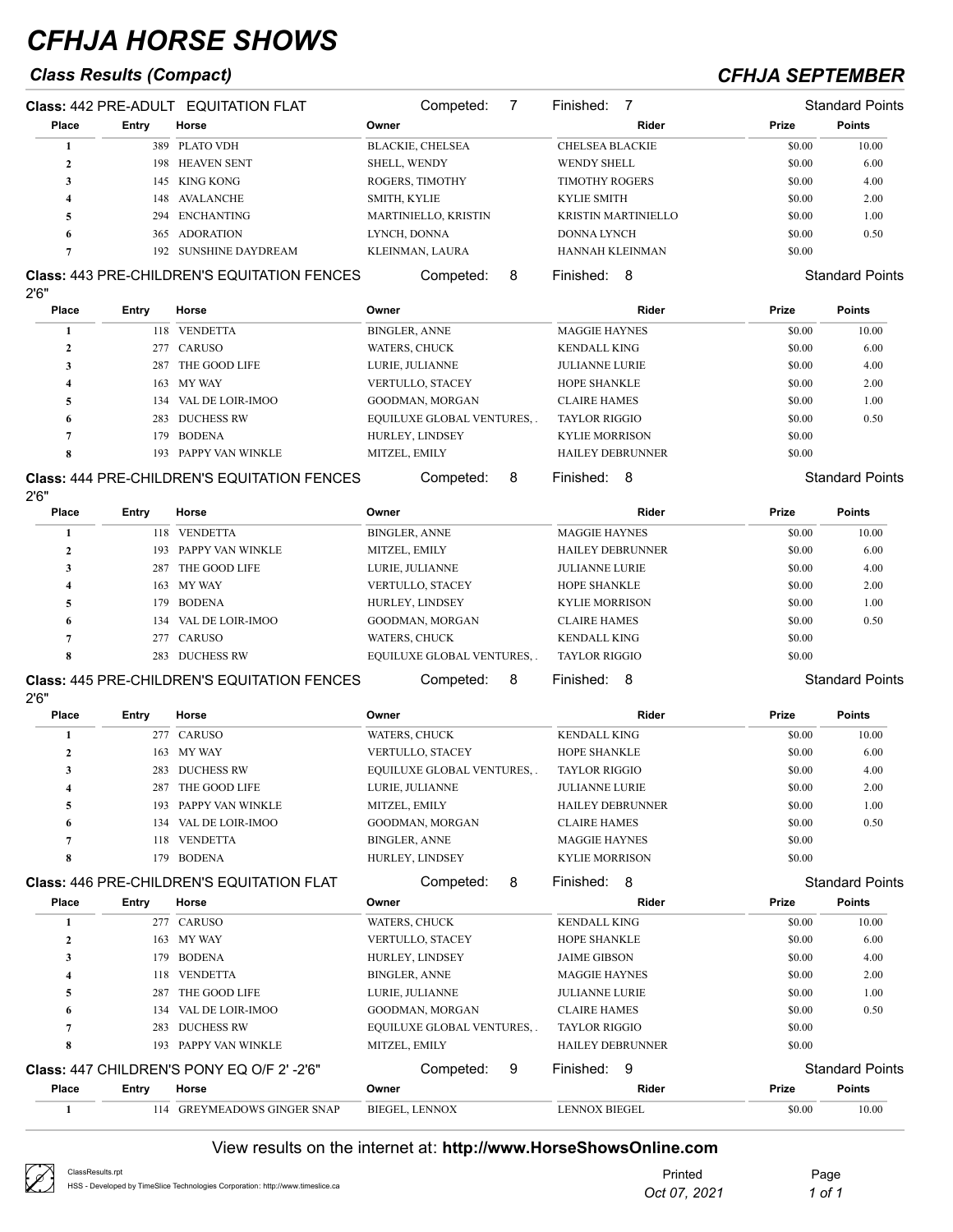## *Class Results (Compact) CFHJA SEPTEMBER*

|                  |       | Class: 447 CHILDREN'S PONY EQ O/F 2' -2'6"              | Competed:               | 9 | 9<br>Finished:           |        | <b>Standard Points</b> |
|------------------|-------|---------------------------------------------------------|-------------------------|---|--------------------------|--------|------------------------|
| Place            | Entry | Horse                                                   | Owner                   |   | Rider                    | Prize  | <b>Points</b>          |
| $\mathbf{2}$     |       | 280 TED E. BEAR                                         | <b>GUEMMER, EMMA</b>    |   | <b>EMMA GUEMMER</b>      | \$0.00 | 6.00                   |
| 3                |       | 189 BLUE MONDAY                                         | DEWAR, KATHERINE        |   | ADELE DEWAR              | \$0.00 | 4.00                   |
| 4                |       | 122 ARKADY                                              | LAFACE, ANNELISE        |   | <b>ANNELISE LAFACE</b>   | \$0.00 | 2.00                   |
| 5                |       | 395 HAMMY                                               | MACDONALD, BROOK        |   | <b>BROOK MACDONALD</b>   | \$0.00 | 1.00                   |
| 6                |       | 152 BLACK MAGIC                                         | FAYAD, SOFIA            |   | <b>SOFIA FAYAD</b>       | \$0.00 | 0.50                   |
| 7                | 289   | LOAFER'S LODGE MIDNIGHT MAGIC BROWN, MILLIE             |                         |   | <b>MILLIE BROWN</b>      | \$0.00 |                        |
| 8                |       | 334 RIVERDALE                                           | MEADOWS, HADLEY         |   | <b>HADLEY MEADOWS</b>    | \$0.00 |                        |
|                  |       | Class: 448 CHILDREN'S PONY EQ O/F 2' -2'6"              | Competed:               | 6 | Finished:<br>6           |        | <b>Standard Points</b> |
| Place            | Entry | Horse                                                   | Owner                   |   | Rider                    | Prize  | <b>Points</b>          |
| 1                |       | 189 BLUE MONDAY                                         | DEWAR, KATHERINE        |   | <b>ADELE DEWAR</b>       | \$0.00 | 10.00                  |
| $\boldsymbol{2}$ | 289   | LOAFER'S LODGE MIDNIGHT MAGI BROWN, MILLIE              |                         |   | <b>MILLIE BROWN</b>      | \$0.00 | 6.00                   |
| 3                | 280   | TED E. BEAR                                             | <b>GUEMMER, EMMA</b>    |   | <b>EMMA GUEMMER</b>      | \$0.00 | 4.00                   |
| 4                |       | 152 BLACK MAGIC                                         | FAYAD, SOFIA            |   | <b>SOFIA FAYAD</b>       | \$0.00 | 2.00                   |
| 5                |       | 122 ARKADY                                              | LAFACE, ANNELISE        |   | <b>ANNELISE LAFACE</b>   | \$0.00 | 1.00                   |
| 6                |       | 334 RIVERDALE                                           | MEADOWS, HADLEY         |   | <b>HADLEY MEADOWS</b>    | \$0.00 | 0.50                   |
|                  |       | <b>Class: 450 CHILDREN'S PONY EQ FLAT</b>               | Competed:               | 6 | Finished: 6              |        | <b>Standard Points</b> |
| Place            | Entry | Horse                                                   | Owner                   |   | Rider                    | Prize  | <b>Points</b>          |
| 1                |       | 334 RIVERDALE                                           | MEADOWS, HADLEY         |   | <b>HADLEY MEADOWS</b>    | \$0.00 | 10.00                  |
| $\boldsymbol{2}$ | 189   | BLUE MONDAY                                             | DEWAR, KATHERINE        |   | ADELE DEWAR              | \$0.00 | 6.00                   |
| 3                |       | 152 BLACK MAGIC                                         | FAYAD, SOFIA            |   | <b>SOFIA FAYAD</b>       | \$0.00 | 4.00                   |
| 4                | 280   | TED E. BEAR                                             | <b>GUEMMER, EMMA</b>    |   | <b>EMMA GUEMMER</b>      | \$0.00 | 2.00                   |
| 5                |       | 122 ARKADY                                              | LAFACE, ANNELISE        |   | <b>ANNELISE LAFACE</b>   | \$0.00 | 1.00                   |
|                  |       | 289 LOAFER'S LODGE MIDNIGHT MAGI BROWN, MILLIE          |                         |   | <b>MILLIE BROWN</b>      | \$0.00 | 0.50                   |
|                  |       | <b>Class: 451 CHILDREN'S EQUITATION FENCES 3'</b>       | Competed:               | 8 | Finished:<br>8           |        | <b>Standard Points</b> |
| Place            | Entry | Horse                                                   | Owner                   |   | Rider                    | Prize  | <b>Points</b>          |
| 1                |       | 290 DIAMANT DEBONAIR                                    | HALSNIK, CHLOE          |   | <b>CHLOE HALSNIK</b>     | \$0.00 | 10.00                  |
| 2                |       | 169 SANTIANO                                            | BECK, ALLISON           |   | <b>ALLISON BECK</b>      | \$0.00 | 6.00                   |
| 3                |       | 209 PORFIDIO                                            | MARSHALL, AMELIA        |   | AMELIA MARSHALL          | \$0.00 | 4.00                   |
| 4                | 390   | CHAPEAU                                                 | DE LEON GAMEZ, ANABELLA |   | <b>SUSANNAH MORRELL</b>  | \$0.00 | 2.00                   |
| 5                | 171   | EAGLE                                                   | AMS DREAM, LLC, .       |   | <b>AVERY SKETCH</b>      | \$0.00 | 1.00                   |
| 6                | 353   | <b>CONTENTED</b>                                        | <b>SCHWEPPE, LAUREN</b> |   | <b>LAUREN CARPENTER</b>  | \$0.00 | 0.50                   |
| 7                | 172   | UMAKO DE VIRGINIA                                       | DAVIDSON, CLAIRE        |   | <b>SHANNON DICKINSON</b> | \$0.00 |                        |
| 8                |       | 184 KILCANDRA VELVET                                    | LUKASIK, LUKE           |   | <b>MAKENA LUKASIK</b>    | \$0.00 |                        |
|                  |       | <b>Class: 452 CHILDREN'S EQUITATION FENCES 3'</b>       | Competed:               | 5 | Finished:<br>5           |        | <b>Standard Points</b> |
| Place            | Entry | Horse                                                   | Owner                   |   | Rider                    | Prize  | <b>Points</b>          |
| 1                |       | 290 DIAMANT DEBONAIR                                    | HALSNIK, CHLOE          |   | <b>CHLOE HALSNIK</b>     | \$0.00 | 10.00                  |
| 2                | 209   | PORFIDIO                                                | MARSHALL, AMELIA        |   | AMELIA MARSHALL          | \$0.00 | 6.00                   |
| 3                | 390   | <b>CHAPEAU</b>                                          | DE LEON GAMEZ, ANABELLA |   | <b>SUSANNAH MORRELL</b>  | \$0.00 | 4.00                   |
| 4                |       | 353 CONTENTED                                           | <b>SCHWEPPE, LAUREN</b> |   | <b>LAUREN CARPENTER</b>  | \$0.00 | 2.00                   |
| 5                |       | 184 KILCANDRA VELVET                                    | LUKASIK, LUKE           |   | MAKENA LUKASIK           | \$0.00 | 1.00                   |
|                  |       | <b>Class: 453 CHILDREN'S EQUITATION FLAT</b>            | Competed:               | 5 | Finished: 5              |        | <b>Standard Points</b> |
| Place            | Entry | Horse                                                   | Owner                   |   | Rider                    | Prize  | <b>Points</b>          |
| 1                |       | 390 CHAPEAU                                             | DE LEON GAMEZ, ANABELLA |   | SUSANNAH MORRELL         | \$0.00 | 10.00                  |
| $\boldsymbol{2}$ |       | 290 DIAMANT DEBONAIR                                    | HALSNIK, CHLOE          |   | <b>CHLOE HALSNIK</b>     | \$0.00 | 6.00                   |
| 3                |       | 353 CONTENTED                                           | <b>SCHWEPPE, LAUREN</b> |   | <b>LAUREN CARPENTER</b>  | \$0.00 | 4.00                   |
| 4                |       | 184 KILCANDRA VELVET                                    | LUKASIK, LUKE           |   | MAKENA LUKASIK           | \$0.00 | 2.00                   |
| 5                |       | 209 PORFIDIO                                            | MARSHALL, AMELIA        |   | AMELIA MARSHALL          | \$0.00 | 1.00                   |
|                  |       |                                                         |                         |   |                          |        |                        |
|                  |       | <b>Class: 454 EQUITATION 11 &amp; UNDER FENCES 2'3"</b> | Competed:               | 2 | Finished: 2              |        | <b>Standard Points</b> |
| Place            | Entry | Horse                                                   | Owner                   |   | Rider                    | Prize  | <b>Points</b>          |
| 1                |       | 165 ROANLY HEARTS                                       | QUINN, AUDREY           |   | LUCY MASSUCCI            | \$0.00 | 10.00                  |
| $\boldsymbol{2}$ |       | 152 BLACK MAGIC                                         | FAYAD, SOFIA            |   | <b>SOFIA FAYAD</b>       | \$0.00 | 6.00                   |

| ClassResults.rpt<br>HSS - Developed by TimeSlice Technologies Corporation: http://www.timeslice.ca | Printed      | Page   |
|----------------------------------------------------------------------------------------------------|--------------|--------|
|                                                                                                    | Oct 07, 2021 | 1 of 1 |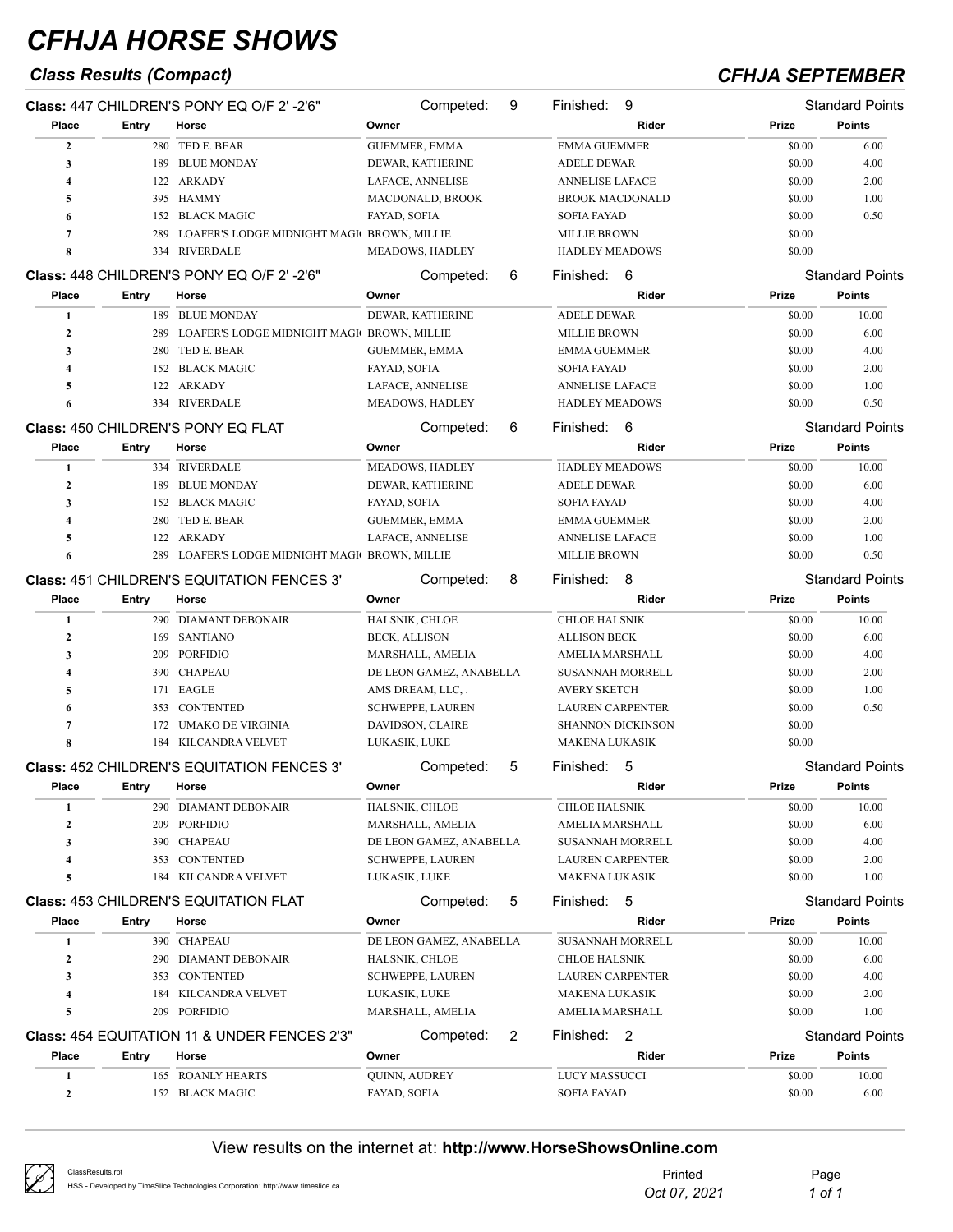## *Class Results (Compact) CFHJA SEPTEMBER*

|                         |            | <b>Class: 455 EQUITATION 11 &amp; UNDER FENCES 2'3"</b> | Competed:               | 2  | 2<br>Finished:          |                  | <b>Standard Points</b> |
|-------------------------|------------|---------------------------------------------------------|-------------------------|----|-------------------------|------------------|------------------------|
| Place                   | Entry      | Horse                                                   | Owner                   |    | Rider                   | Prize            | <b>Points</b>          |
| 1                       |            | <b>165 ROANLY HEARTS</b>                                | QUINN, AUDREY           |    | <b>LUCY MASSUCCI</b>    | \$0.00           | 10.00                  |
| $\overline{2}$          |            | 152 BLACK MAGIC                                         | FAYAD, SOFIA            |    | <b>SOFIA FAYAD</b>      | \$0.00           | 6.00                   |
|                         |            | <b>Class: 456 EQUITATION 11 &amp; UNDER FLAT</b>        | Competed:               | 4  | Finished:<br>4          |                  | <b>Standard Points</b> |
| Place                   | Entry      | Horse                                                   | Owner                   |    | Rider                   | Prize            | <b>Points</b>          |
| 1                       |            | 314 I.M. GOLD                                           | <b>BENNER, BAILEY</b>   |    | <b>BAILEY BENNER</b>    | \$0.00           | 10.00                  |
| $\overline{2}$          |            | 166 FANCY NANCY                                         | FANCY NANCY 1 LLC,.     |    | <b>CHARLESTON ROHR</b>  | \$0.00           | 6.00                   |
| 3                       | 152        | <b>BLACK MAGIC</b>                                      | FAYAD, SOFIA            |    | <b>SOFIA FAYAD</b>      | \$0.00           | 4.00                   |
| 4                       | 357        | <b>TEDDY BEAR</b>                                       | EUFEMIA, KEVIN          |    | SOPHIA KENDRICK         | \$0.00           | 2.00                   |
|                         |            |                                                         |                         |    |                         |                  |                        |
|                         |            | Class: 457 EQUITATION 12-17 FENCES 3', 3'6"             | Competed:               | 5  | Finished:<br>-5         |                  | <b>Standard Points</b> |
| (Combined)              |            |                                                         |                         |    |                         |                  |                        |
| Place                   | Entry      | Horse                                                   | Owner                   |    | Rider                   | Prize            | <b>Points</b>          |
| 1                       |            | 390 CHAPEAU                                             | DE LEON GAMEZ, ANABELLA |    | <b>SUSANNAH MORRELL</b> | \$0.00           | 10.00                  |
| $\mathbf{2}$            | 102        | <b>INCONSPICUOUS</b>                                    | <b>MAIER, EMERSON</b>   |    | <b>EMERSON MAIER</b>    | \$0.00           | 6.00                   |
| 3                       | 290        | <b>DIAMANT DEBONAIR</b>                                 | HALSNIK, CHLOE          |    | CHLOE HALSNIK           | \$0.00           | 4.00                   |
| $\overline{\mathbf{4}}$ | 353        | CONTENTED                                               | <b>SCHWEPPE, LAUREN</b> |    | LAUREN CARPENTER        | \$0.00           | 2.00                   |
| 5                       | 361        | <b>DIAMORA</b>                                          | MACHADO, ADRIANA        |    | ADRIANA MACHADO         | \$0.00           | 1.00                   |
|                         |            | Class: 458 EQUITATION 12-17 FENCES 3', 3'6"             | Competed:               | 5  | Finished: 5             |                  | <b>Standard Points</b> |
| (Combined)              |            |                                                         |                         |    |                         |                  |                        |
| Place                   | Entry      | Horse                                                   | Owner                   |    | Rider                   | Prize            | <b>Points</b>          |
| 1                       |            | 102 INCONSPICUOUS                                       | <b>MAIER, EMERSON</b>   |    | <b>EMERSON MAIER</b>    | \$0.00           | 10.00                  |
| $\mathbf{2}$            | 290        | <b>DIAMANT DEBONAIR</b>                                 | HALSNIK, CHLOE          |    | <b>CHLOE HALSNIK</b>    | \$0.00           | 6.00                   |
| 3                       | 390        | <b>CHAPEAU</b>                                          | DE LEON GAMEZ, ANABELLA |    | <b>SUSANNAH MORRELL</b> | \$0.00           | 4.00                   |
| $\overline{\mathbf{4}}$ | 361        | DIAMORA                                                 | MACHADO, ADRIANA        |    | ADRIANA MACHADO         | \$0.00           | 2.00                   |
|                         |            | Class: 459 EQUITATION 12-17 FLAT (Combined)             | Competed:               | 5  | 5<br>Finished:          |                  | <b>Standard Points</b> |
| Place                   | Entry      | Horse                                                   | Owner                   |    | Rider                   | Prize            | <b>Points</b>          |
| 1                       |            |                                                         |                         |    | <b>EMERSON MAIER</b>    |                  | 10.00                  |
| $\boldsymbol{2}$        | 353        | 102 INCONSPICUOUS<br>CONTENTED                          | <b>MAIER, EMERSON</b>   |    |                         | \$0.00<br>\$0.00 | 6.00                   |
|                         |            |                                                         | <b>SCHWEPPE, LAUREN</b> |    | <b>LAUREN CARPENTER</b> |                  |                        |
| 3                       | 290        | DIAMANT DEBONAIR                                        | HALSNIK, CHLOE          |    | CHLOE HALSNIK           | \$0.00           | 4.00                   |
| 4                       | 390        | <b>CHAPEAU</b>                                          | DE LEON GAMEZ, ANABELLA |    | <b>SUSANNAH MORRELL</b> | \$0.00           | 2.00                   |
| 5                       | 361        | DIAMORA                                                 | MACHADO, ADRIANA        |    | ADRIANA MACHADO         | \$0.00           | 1.00                   |
| 3'                      |            | <b>Class: 466 ADULT AMATEUR EQUITATION FENCES</b>       | Competed:               | 3  | Finished: 3             |                  | <b>Standard Points</b> |
| Place                   | Entry      | Horse                                                   | Owner                   |    | Rider                   | Prize            | <b>Points</b>          |
| 1                       |            | 323 FELLOW VAN'T POLDERHOF                              | CIESLAK, DORIAN         |    | DORIAN CIESLAK          | \$0.00           | 10.00                  |
| 2                       |            | 274 BEDSIDE MANOR                                       | TAYLOR, LESLIE          |    | <b>LESLIE TAYLOR</b>    | \$0.00           | 6.00                   |
| 3                       |            | 249 CLOUSEAU                                            | ISRAEL, CHRISTI         |    | KOLBY POTT              | \$0.00           | 4.00                   |
|                         |            | <b>Class: 467 ADULT AMATEUR EQUITATION FENCES</b>       | Competed:               | 3  | Finished: 3             |                  | <b>Standard Points</b> |
| 3'<br>Place             | Entry      | Horse                                                   | Owner                   |    | Rider                   | Prize            | <b>Points</b>          |
| 1                       |            | 323 FELLOW VAN'T POLDERHOF                              | CIESLAK, DORIAN         |    | DORIAN CIESLAK          | \$0.00           | 10.00                  |
|                         |            |                                                         |                         |    |                         | \$0.00           |                        |
| $\boldsymbol{2}$        | 249<br>274 | CLOUSEAU<br><b>BEDSIDE MANOR</b>                        | ISRAEL, CHRISTI         |    | KOLBY POTT              |                  | 6.00<br>4.00           |
| 3                       |            |                                                         | TAYLOR, LESLIE          |    | <b>LESLIE TAYLOR</b>    | \$0.00           |                        |
| (Combined)              |            | Class: 468 ADULT AMATEUR EQUITATION FLAT 3'             | Competed:               | 3  | Finished: 3             |                  | <b>Standard Points</b> |
| Place                   | Entry      | Horse                                                   | Owner                   |    | Rider                   | Prize            | <b>Points</b>          |
| 1                       |            | 323 FELLOW VAN'T POLDERHOF                              | CIESLAK, DORIAN         |    | <b>DORIAN CIESLAK</b>   | \$0.00           | 10.00                  |
| $\boldsymbol{2}$        | 249        | CLOUSEAU                                                | ISRAEL, CHRISTI         |    | KOLBY POTT              | \$0.00           | 6.00                   |
| 3                       |            | 274 BEDSIDE MANOR                                       | TAYLOR, LESLIE          |    | LESLIE TAYLOR           | \$0.00           | 4.00                   |
|                         |            | <b>Class: 643 \$100 CHILDREN'S PONY HUNTER</b>          | Competed:               | 12 | Finished:<br>12         |                  | <b>Standard Points</b> |
| SM/MED 2'               |            |                                                         |                         |    |                         |                  |                        |
| Place                   | Entry      | Horse                                                   | Owner                   |    | Rider                   | Prize            | <b>Points</b>          |
|                         |            |                                                         |                         |    |                         |                  |                        |

| ClassResults.rpt<br>HSS - Developed by TimeSlice Technologies Corporation: http://www.timeslice.ca | Printed      | Page   |
|----------------------------------------------------------------------------------------------------|--------------|--------|
|                                                                                                    | Oct 07, 2021 | 1 of 1 |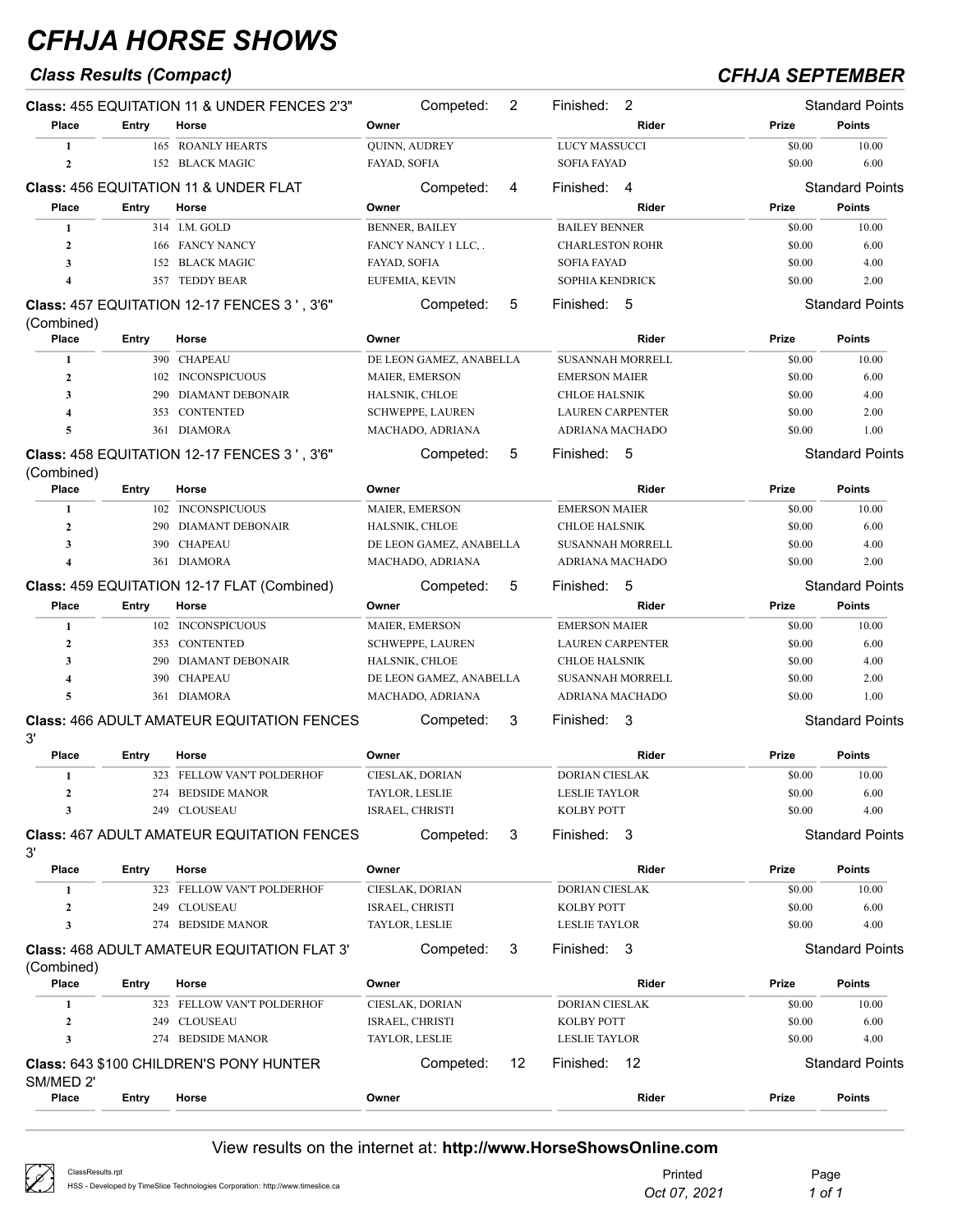## *Class Results (Compact) CFHJA SEPTEMBER*

Competed: 12 Finished: 12 Standard Points

**Class:** 643 \$100 CHILDREN'S PONY HUNTER SM/MED 2' Competed: 12 Finished: 12 Standard Points **Place Entry Horse Owner Rider Prize Points** 114 GREYMEADOWS GINGER SNAP BIEGEL, LENNOX **LENNOX BIEGEL 540.00** 10.00 189 BLUE MONDAY DEWAR, KATHERINE ADELE DEWAR \$30.00 6.00 122 ARKADY LAFACE, ANNELISE ANNELISE LAFACE \$20.00 4.00 395 HAMMY MACDONALD, BROOK BROOK MACDONALD \$10.00 2.00 165 ROANLY HEARTS QUINN, AUDREY LUCY MASSUCCI \$0.00 1.00

 166 FANCY NANCY FANCY NANCY 1 LLC, . CHARLESTON ROHR \$0.00 190 ANGELICA MONTEVIDEO, MELISSA ADELE DEWAR \$0.00

### **Class:** 644 \$100 CHILDREN'S PONY HUNTER SM/MED 2'

| <b>Place</b> | Entry | Horse                                      | Owner                      | Rider                  | Prize   | <b>Points</b>          |
|--------------|-------|--------------------------------------------|----------------------------|------------------------|---------|------------------------|
|              | 181   | <b>FRONTPAGE</b>                           | DEERFIELD EQUESTRIAN LLC,. | <b>MERYL HOPKINS</b>   | \$40.00 | 10.00                  |
|              | 114   | <b>GREYMEADOWS GINGER SNAP</b>             | <b>BIEGEL, LENNOX</b>      | <b>LENNOX BIEGEL</b>   | \$30.00 | 6.00                   |
| 3            |       | 395 HAMMY                                  | <b>MACDONALD, BROOK</b>    | <b>BROOK MACDONALD</b> | \$20.00 | 4.00                   |
| 4            | 253   | ALL GOOD THINGS                            | PRIVITERA, LOUISE          | <b>LILY GEIGER</b>     | \$10.00 | 2.00                   |
| 5            |       | 152 BLACK MAGIC                            | <b>FAYAD, SOFIA</b>        | <b>SOFIA FAYAD</b>     | \$0.00  | 1.00                   |
| 6            | 189.  | <b>BLUE MONDAY</b>                         | DEWAR, KATHERINE           | <b>ADELE DEWAR</b>     | \$0.00  | 0.50                   |
|              | 165   | <b>ROANLY HEARTS</b>                       | <b>QUINN, AUDREY</b>       | <b>LUCY MASSUCCI</b>   | \$0.00  |                        |
| 8            | 289   | LOAFER'S LODGE MIDNIGHT MAGI BROWN, MILLIE |                            | <b>MILLIE BROWN</b>    | \$0.00  |                        |
| 9            | 122   | <b>ARKADY</b>                              | LAFACE, ANNELISE           | <b>ANNELISE LAFACE</b> | \$0.00  |                        |
|              |       | Class: 645 \$100 CHILDREN'S PONY HUNTER    | 12<br>Competed:            | 12<br>Finished:        |         | <b>Standard Points</b> |

289 LOAFER'S LODGE MIDNIGHT MAGIC BROWN, MILLIE MILLIE BROWN \$0.00 0.50

### **Class:** 645 \$100 CHILDREN'S PONY HUNTER (SM/MED 2'

| ------------<br>Place | Entry | Horse                                           | Owner                      | Rider                  | <b>Prize</b> | <b>Points</b>          |
|-----------------------|-------|-------------------------------------------------|----------------------------|------------------------|--------------|------------------------|
|                       | 181   | FRONTPAGE                                       | DEERFIELD EQUESTRIAN LLC,. | <b>MERYL HOPKINS</b>   | \$40.00      | 10.00                  |
|                       | 165   | <b>ROANLY HEARTS</b>                            | <b>QUINN, AUDREY</b>       | <b>LUCY MASSUCCI</b>   | \$30.00      | 6.00                   |
|                       | 114   | <b>GREYMEADOWS GINGER SNAP</b>                  | <b>BIEGEL, LENNOX</b>      | <b>LENNOX BIEGEL</b>   | \$20.00      | 4.00                   |
|                       | 189.  | <b>BLUE MONDAY</b>                              | DEWAR, KATHERINE           | <b>ADELE DEWAR</b>     | \$10.00      | 2.00                   |
|                       |       | 289 LOAFER'S LODGE MIDNIGHT MAGIC BROWN, MILLIE |                            | <b>MILLIE BROWN</b>    | \$0.00       | 1.00                   |
| 6                     |       | 253 ALL GOOD THINGS                             | PRIVITERA, LOUISE          | <b>LILY GEIGER</b>     | \$0.00       | 0.50                   |
|                       | 122   | <b>ARKADY</b>                                   | LAFACE, ANNELISE           | <b>ANNELISE LAFACE</b> | \$0.00       |                        |
| 8                     | 199   | BEAVERWOOD'S THUMBLINA                          | <b>BRUNNER, KIRSTEN</b>    | <b>JULIA OSTROFF</b>   | \$0.00       |                        |
|                       |       | <b>Class:</b> 646 \$100 CHILDREN'S PONY HUNTER  | 12<br>Competed:            | 12<br>Finished:        |              | <b>Standard Points</b> |

### **Class:** 646 \$100 CHILDREN'S PONY HUNTER  $OMMED 2'$

| SIVI/IVIED Z<br><b>Place</b> | Entry | Horse                                              | Owner                    | Rider                  | Prize   | <b>Points</b>          |
|------------------------------|-------|----------------------------------------------------|--------------------------|------------------------|---------|------------------------|
|                              | 189   | <b>BLUE MONDAY</b>                                 | <b>DEWAR, KATHERINE</b>  | <b>ADELE DEWAR</b>     | \$40.00 | 10.00                  |
|                              | 181   | <b>FRONTPAGE</b>                                   | DEERFIELD EQUESTRIAN LLC | <b>MERYL HOPKINS</b>   | \$30.00 | 6.00                   |
| 3                            |       | 114 GREYMEADOWS GINGER SNAP                        | <b>BIEGEL, LENNOX</b>    | <b>LENNOX BIEGEL</b>   | \$20.00 | 4.00                   |
|                              | 165   | <b>ROANLY HEARTS</b>                               | <b>QUINN, AUDREY</b>     | <b>LUCY MASSUCCI</b>   | \$10.00 | 2.00                   |
|                              | 253   | ALL GOOD THINGS                                    | PRIVITERA, LOUISE        | <b>LILY GEIGER</b>     | \$0.00  | 1.00                   |
| 6                            | 190.  | ANGELICA                                           | MONTEVIDEO, MELISSA      | <b>ADELE DEWAR</b>     | \$0.00  | 0.50                   |
|                              | 289   | LOAFER'S LODGE MIDNIGHT MAGIC BROWN, MILLIE        |                          | <b>MILLIE BROWN</b>    | \$0.00  |                        |
| 8                            | 122   | ARKADY                                             | <b>LAFACE, ANNELISE</b>  | <b>ANNELISE LAFACE</b> | \$0.00  |                        |
|                              |       | <b>Class: 647 CHILDRENS HUNTER PONY U/S SM/MED</b> | 12<br>Competed:          | Finished:<br>12        |         | <b>Standard Points</b> |

### **Class:** 647 CHILDRENS HUNTER PONY U/S SM/MED

|--|

| Place                   | Entry | Horse                                      | Owner                     | Rider                  | Prize   | <b>Points</b> |
|-------------------------|-------|--------------------------------------------|---------------------------|------------------------|---------|---------------|
|                         | 189   | <b>BLUE MONDAY</b>                         | <b>DEWAR, KATHERINE</b>   | <b>ADELE DEWAR</b>     | \$40.00 | 10.00         |
|                         | 165   | <b>ROANLY HEARTS</b>                       | <b>QUINN, AUDREY</b>      | <b>LUCY MASSUCCI</b>   | \$30.00 | 6.00          |
|                         | 181.  | <b>FRONTPAGE</b>                           | DEERFIELD EQUESTRIAN LLC. | <b>MERYL HOPKINS</b>   | \$20.00 | 4.00          |
|                         |       | 152 BLACK MAGIC                            | FAYAD, SOFIA              | <b>SOFIA FAYAD</b>     | \$10.00 | 2.00          |
|                         | 190-  | ANGELICA                                   | MONTEVIDEO, MELISSA       | <b>ADELE DEWAR</b>     | \$0.00  | 1.00          |
| 6                       |       | 166 FANCY NANCY                            | FANCY NANCY 1 LLC,.       | <b>CHARLESTON ROHR</b> | \$0.00  | 0.50          |
|                         |       | 395 HAMMY                                  | <b>MACDONALD, BROOK</b>   | <b>BROOK MACDONALD</b> | \$0.00  |               |
| $\Omega$<br>$\mathbf o$ | 289   | LOAFER'S LODGE MIDNIGHT MAGI BROWN, MILLIE |                           | <b>MILLIE BROWN</b>    | \$0.00  |               |

ClassResu HSS - Dev

| Printed      | Page   |
|--------------|--------|
| Oct 07, 2021 | 1 of 1 |
|              |        |